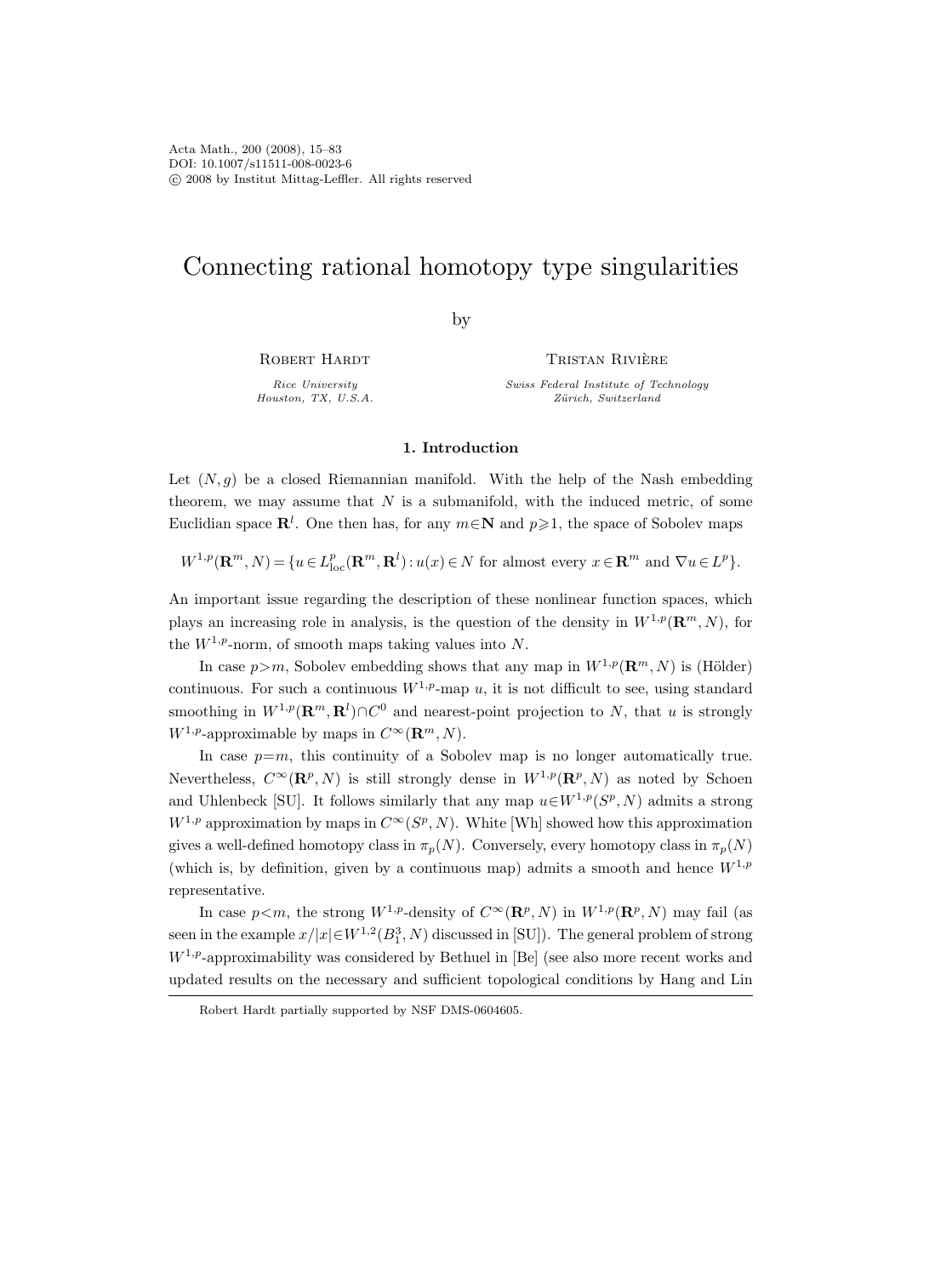in [HL1] and [HL2]). It was shown in particular in [Be] that smooth maps are not dense in  $W^{1,p}(\mathbf{R}^m, N)$  whenever  $\pi_{[p]}(N)\neq 0$  (where [p] is the integer part of p). Since results of this paper for various  $p>1$  will just depend on  $[p]$ , we henceforth assume for notational simplicity that  $p$  is an integer greater than  $1$ .

For clarity of exposition, we will also, for most of this paper, restrict to the case  $m=p+1$ , where the bubbling is 1-dimensional. Finally, in §5, we describe how everything generalizes for higher-dimensional bubbling.

For a map u in  $W^{1,p}(\mathbf{R}^{p+1}, N)$ , Fubini's theorem implies that, for each center  $c \in \mathbf{R}^m$ , and almost every radius  $r > 0$ , the restriction of u to the p-sphere  $\partial B_r^{p+1}(c)$  belongs to  $W^{1,p}(\partial B_r(c), N)$ . Thus the map

$$
u_{c,r}: S^p \longrightarrow N, \quad u_{c,r}(x) = u(c+rx),
$$

gives, as discussed above, an element of  $\pi_p(N)$  because  $p=\dim \partial B_r(c)$ . The map u is strongly  $W^{1,p}$ -approximable by smooth maps if and only if the homotopy class of such a restriction  $u_{c,r}$  is zero for almost every  $(c, r)$ . A motivation of this paper is to describe, for an arbitrary map in  $W^{1,p}(\mathbf{R}^{p+1}, N)$ , "how big" is the obstruction to strong approximability. The idea is to try to "connect" the topological singularities of u. Such a singularity is recognized by seeing that the homotopy class  $[u_{c,r}]$  changes as the sphere  $\partial B_r^m(c)$  moves across the singularity.

In this paper we restrict to obstructions coming from the *infinite nontorsion part*  $\pi_{[p]}(N)\otimes \mathbf{R}$  of  $\pi_{[p]}(N)$ . We do this by considering a fixed member z of the vector space

$$
(\pi_p(N)\otimes \mathbf{R})^* = \text{Hom}(\pi_p(N), \mathbf{R}).
$$

To study the z-type topological singularities of a map  $u \in W^{1,p}(\mathbf{R}^{p+1}, N)$ , we consider (see [Wh]), the restriction of  $u$  to spheres with the map

$$
\Phi_{z,u}: \mathbf{R}^{p+1} \times \mathbf{R}_+ \longrightarrow \mathbf{R}, \quad \Phi_{z,u}(c,r) = z([u_{c,r}]).
$$

This map, which is defined for almost every  $(c, r)$  in  $\mathbb{R}^{p+1} \times \mathbb{R}_+$ , is, as we shall see, Lebesgue-measurable. Note that  $\Phi_{z,u}(c, r) = 0$ , in case u is continuous on the closed ball  $\overline{B_r(c)}$ , because then  $u_{c,r}$  is homotopic to a constant.

Recall that any countable union  $\Gamma$  of  $C^1$ -embedded curves admits an  $\mathcal{H}^1$ -measurable orientation, that is, a unit vectorfield  $\vec{\Gamma}$  so that, at  $\mathcal{H}^1$ -almost every point  $x \in \Gamma$ ,  $\vec{\Gamma}(x)$ orients the approximate tangent line for  $\Gamma$  at x (see [Fe, Theorem 3.2.19]). We keep denoting Γ as the set of points at which  $\vec{\Gamma}$  exists. Moreover, for almost every  $(c, r)$  in  $\mathbf{R}^{p+1}\times\mathbf{R}^*_+$ , the sphere  $\partial B_r(c)$  intersects  $\Gamma$  transversally (see Lemma 6.1); that is,

$$
\vec{\Gamma}(a) \cdot (a-c) \neq 0 \quad \text{for all} \ \ a \in \Gamma \cap \partial B_r(c).
$$

We can now state our main result.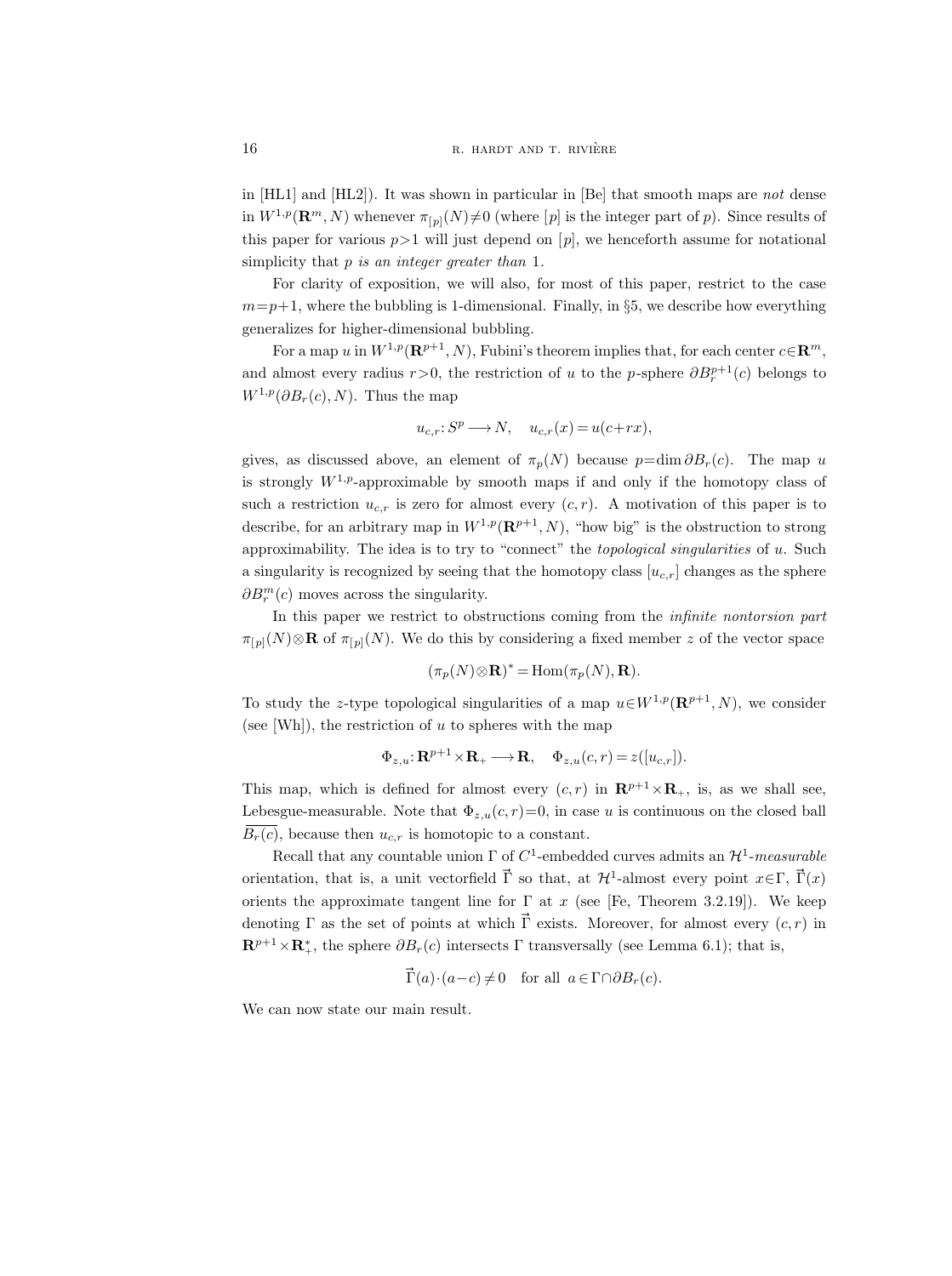THEOREM 1.1. Let N be a compact simply connected Riemannian manifold,  $p \in$  $\{2, 3, \ldots\}$ , and z be an element of Hom $(\pi_p(N), \mathbf{R})$ . Then there exist a non-negative integer  $n_z$  and a positive constant  $C_z$  such that for any map u in  $W^{1,p}(\mathbf{R}^{p+1}, N)$  which is the weak  $W^{1,p}$ -limit of a sequence of smooth maps, there exists a countable union  $\Gamma$  of  $C^1$ -curves with measurable orientation  $\vec{\Gamma}$  and a non-negative  $\mathcal{H}^1$ -measurable multiplicity function  $\theta$  from  $\Gamma$  into  $z(\pi_p(N))$  such that

$$
\Phi_{z,u}(c,r) = z([u_{c,r}]) = \sum_{a \in \Gamma \cap \partial B_r(c)} \text{sgn}(\vec{\Gamma}(a) \cdot (a-c))\theta(a)
$$
\n(1.1)

for almost every  $(c, r) \in \mathbb{R}^{p+1} \times \mathbb{R}_+$ ,  $\mathcal{H}^1\{a \in \Gamma : \theta(a) \neq 0\} < \infty$  and

$$
\int_{\Gamma} |\theta|^{p/(p+n_z)} d\mathcal{H}^1 \leqslant C_z \liminf_{n \to \infty} \int_{\mathbf{R}^{p+1}} |\nabla u_n|^p dx < \infty \tag{1.2}
$$

for any sequence  $u_n \in C^\infty(\mathbf{R}^{p+1}, N)$  converging  $W^{1,p}$ -weakly to u. The triple  $(\Gamma, \vec{\Gamma}, \theta)$  is called a rectifiable Poincaré dual to  $\Phi_{z,u}$ .

Remark 1.2. In the previous theorem, the assumption of  $W^{1,p}$ -weak approximability by maps in  $C^{\infty}(\mathbf{R}^{p+1}, N)$  can be replaced by the assumption of  $W^{1,p}$ -weak approximability by maps  $u_n$  in  $W^{1,p}(\mathbf{R}^{p+1}, N)$  satisfying  $\Phi_{z,u_n} \equiv 0$ . The question of the sequential weak approximability of  $W^{1,p}(\mathbf{R}^m, N)$  maps by smooth maps remains an open problem for general N and integers  $p \ge 3$ , even for the case  $m=4$ ,  $N=S^2$ ,  $p=3$  studied in [HR1].

This sequential weak density of smooth maps has been established with strong topological assumptions on N depending on p in [Be] and [HL3], and with no assumptions on N but for  $p=2$  in [PR] and [H]. The works [PR] and [HR2], which treat special cases of bubbling from the torsion part of the homotopy, also give such weak density.

The reason why we call  $(\Gamma, \vec{\Gamma}, \theta)$  a Poincaré dual to  $\Phi_{z,u}$  is the following: in case u has only finitely many isolated singularities  $c_1, ..., c_I$ , each homotopy class  $d_i=[u_{c_i,r}]$ is then independent of the choice of radius  $r \leq \min_{j \neq i} |c_j - c_i|$ . For any p-cycle C with compact support in  $M = \mathbb{R}^{p+1} \setminus \{c_1, ..., c_I\}$ ,  $C = \partial B$  for some unique  $(p+1)$ -chain B of compact support in  $\mathbb{R}^{p+1}$ . The chain B has constant multiplicity in each component of  $M \setminus \text{st } C$ , and we suppose that  $n_j$  is the multiplicity of B at  $c_j$ . Then the map  $\Phi$  given by

$$
\Phi(C) = z \bigg(\sum_{i=1}^{I} n_i d_i\bigg)
$$

gives a well-defined cohomology element in  $H^p(M, \mathbf{R})$ . It is easy to see that any choice of  $(\Gamma, \vec{\Gamma}, \theta)$  satisfying (1.1) is a representative of the Poincaré dual in  $H_1(M, \mathbf{R})$  of  $\Phi$ . In particular, for any regular value y of the restriction of u to  $\mathbb{R}^{p+1} \setminus \{c_1, ..., c_I\}$ , the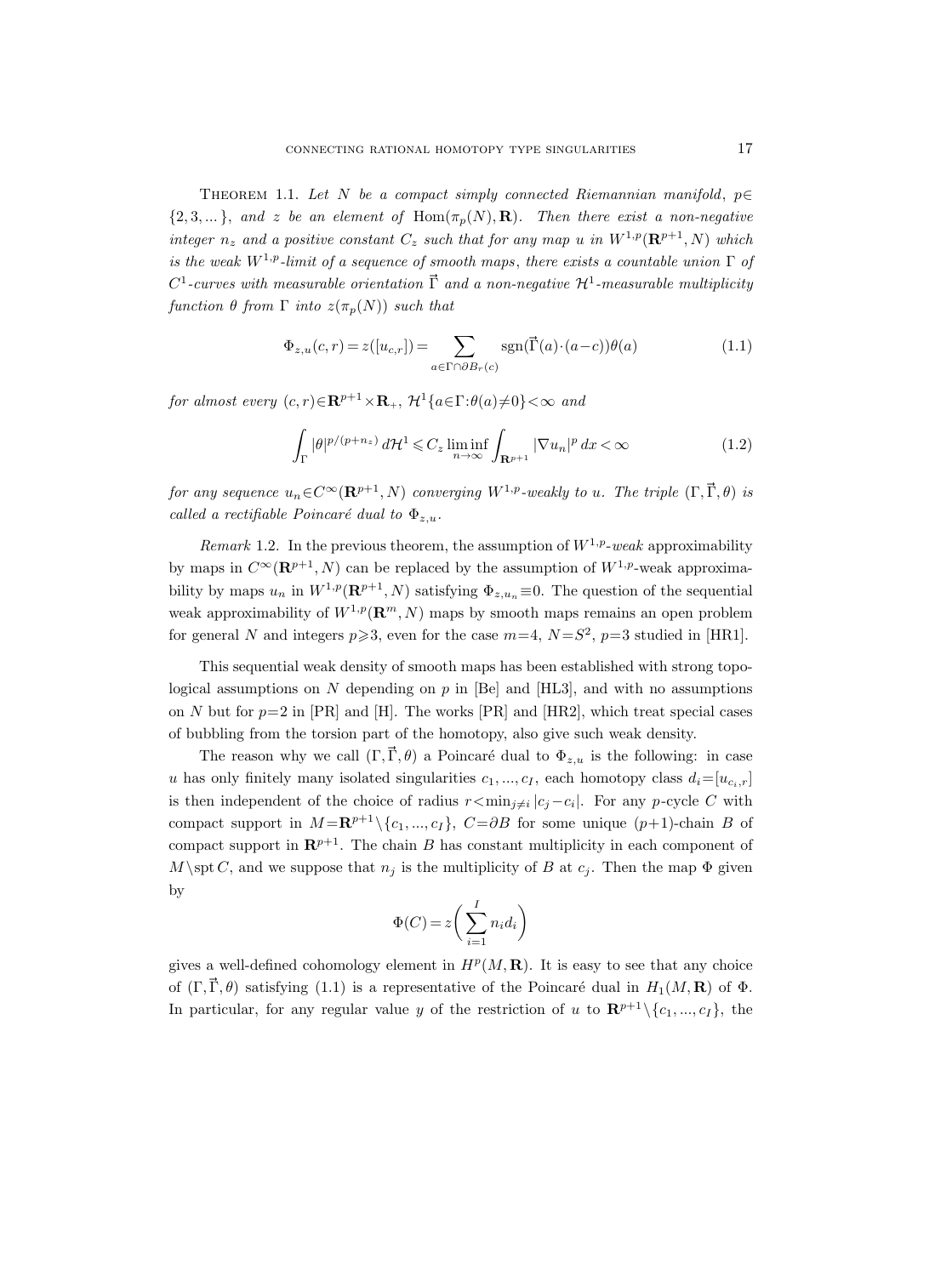set  $\Gamma = u^{-1}{y}$ , with the induced orientation  $\vec{\Gamma}$  and  $\theta = 1$ , provides such a representative. Recalling that maps having isolated point singularities are dense in  $W^{1,p}(\mathbf{R}^{p+1},N)$  (see [Be]), we see that this notion of Poincaré dual can be interpreted as a limit of the classical one.

Theorem 1.1 was first established in the particular case where  $p=2$  and  $N=S^2$  in [BCL], [BBC], [GMS1] (see the discussion in [GMS2]) and in [ABO] for  $p=n$  and  $N = S<sup>n</sup>$ (with possibly higher-dimensional bubbling). In these cases, there is one generator  $z$  of

$$
\mathrm{Hom}(\pi_p(S^p), \mathbf{R}) \simeq \mathbf{R}
$$

(the topological degree) and  $n_z=0$ . These situations where  $n_z=0$  are very special and allow the bubbled object  $(\Gamma, \vec{\Gamma}, \theta)$  to be interpreted as a *current*. Being a limit of a mass-bounded sequence of rectifiable currents, it is also rectifiable by geometric measure theory (see [GMS2]). Then in [Ri] and [HR1] the case where  $N = S^2$  for arbitrary p was considered. In that case, for  $p=3$ ,  $\text{Hom}(\pi_3(S^2), \mathbf{R}) \simeq \mathbf{R}$  is also generated by one element z (the Hopf degree), but now  $n_z=1$ , and any corresponding  $(\Gamma, \vec{\Gamma}, \theta)$  cannot, by specific example [HR1, §2.5], be interpreted as a current.

A critical general problem behind this work is the following question.

Question 1.3. For any homotopy invariant  $z \in \text{Hom}(\pi_p(N), \mathbf{R})$  and  $M > 0$ , what is the minimum possible p-energy  $\int_{S^p} |\nabla u|^p d\mathcal{H}^p$  necessary for a map  $u \in C^{\infty}(S^p, N)$  to have  $z([u]) \geqslant M?$ 

For  $N = S^p$  and z being the topological degree,  $n_z = 0$ , and this minimum p-energy is precisely  $p^{p/2} \mathcal{H}^p(S^p) \cdot M$ . On the other hand, for  $N = S^2$  with  $p = 3$ , and z being the Hopf degree,  $n_z=1$ , and the minimum 3-energy is asymptotically  $CM^{3/4}=CM^{p/(p+n_z)}$ by [Ri]. There are other situations where we know that the integer  $n_z$ , as defined in Proposition 3.4 (iii) and in equation (2.6), is optimal for the inequality (1.2). Precisely, we have the following result.

PROPOSITION 1.4. Let  $N$  be a compact simply connected Riemannian manifold,  $p$ be a positive integer and z be an element of Hom $(\pi_p(N), \mathbf{R})$ . Assume that the critical exponent  $p(p+n_z)^{-1}$ , with  $n_z$  given in Definition 2.6 is optimal in the sense given by Definition 2.14. Then, for any  $\beta > p(p+n_z)^{-1}$ , there exists u in  $W^{1,p}(\mathbf{R}^{p+1}, N)$ , a weak limit of smooth maps, such that for any Poincaré dual of  $\Phi_{z,u}$ ,  $(\Gamma, \vec{\Gamma}, \theta)$ , satisfying (1.1), one has

$$
\int_{\Gamma} |\theta|^{\beta} d\mathcal{H}^{1} = \infty.
$$

From §2.5.2 we know, for instance, that the optimality assumption of this proposition is fulfilled for N being a sphere or a connected sum of  $\mathbb{CP}^2$  and  $S^2 \times S^2$  and arbitrary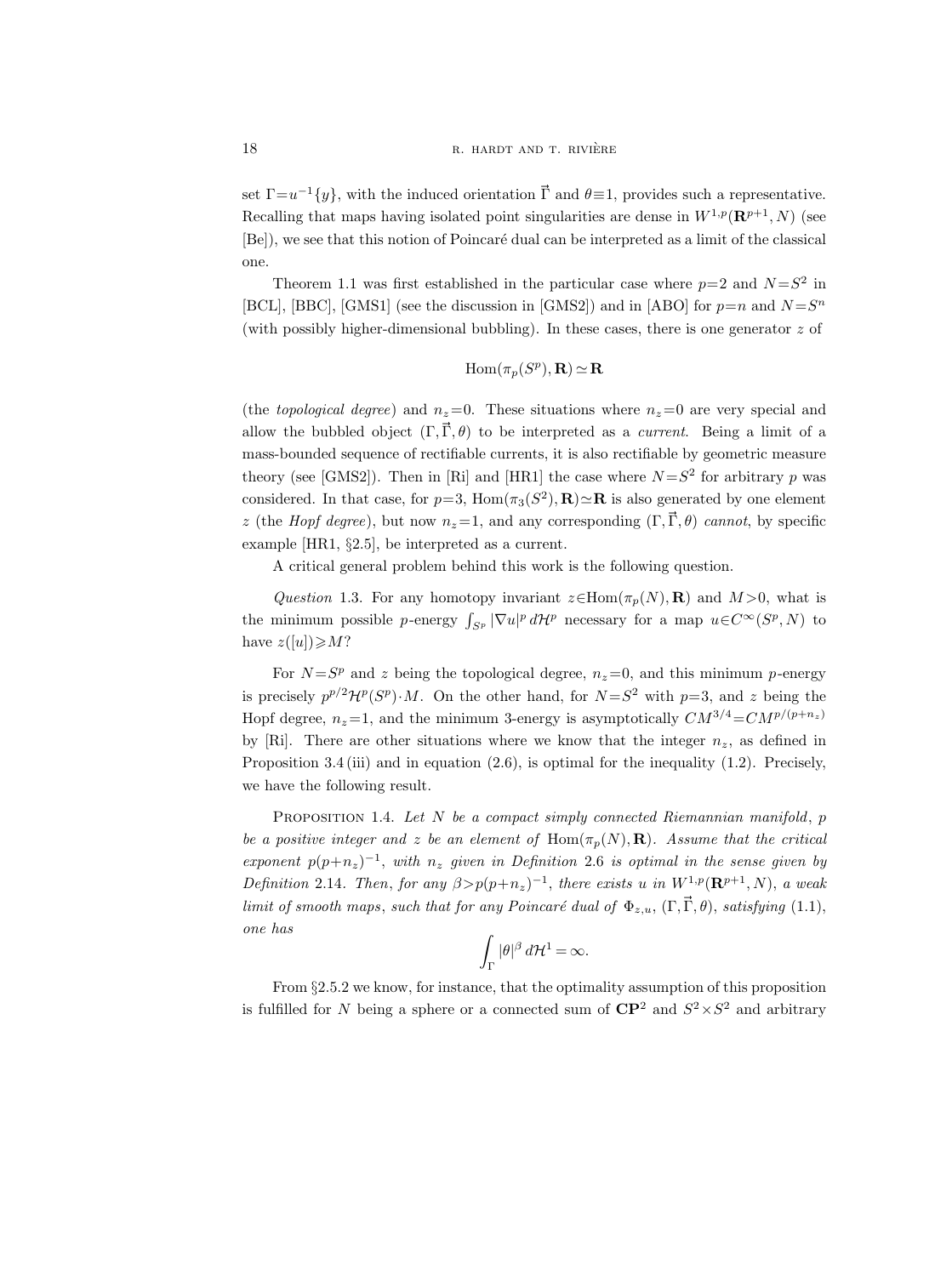$z\neq0$ . We believe that this should be true for a large class of N (including in particular every 4-dimensional simply connected manifold). The proof of Proposition 1.4 is based on the construction corresponding to the one presented in Example 2.5 of [HR1] which deals with the case  $N = S^2$  and  $p=3$ .

Finally we make the following observation. If  $p(p+n_z)^{-1}$  is optimal, in the sense given by Definition 2.14, then the following converse of Theorem 1.1 holds: let  $u$  be an arbitrary map in  $W^{1,p}(\mathbf{R}^{p+1}, N)$  admitting a rectifiable Poincaré dual  $(\Gamma, \vec{\Gamma}, \theta)$  satisfying equation (1.1) such that

$$
\int_{\Gamma} |\theta|^{p/(p+n_z)}\,d{\mathcal H}^1<\infty.
$$

Then there exists a sequence of maps  $u_n$  in  $W^{1,p}(\mathbf{R}^{p+1}, N)$  satisfying  $\Phi_{z,u_n} \equiv 0$  and converging weakly to u in  $W^{1,p}$ . The proof of this assertion is quite immediate if  $\Gamma$  is made of finitely many  $C^1$ -curves, but requires an approximation theorem similar to the one in [ABO, §5] for dealing with the general case.

One of the main goals of this paper is to prove Theorem 1.1. We spend some time in §2 recalling facts and establishing new tools regarding the Novikov integral representation of Sullivan's rational homotopy groups that we need to prove our main result. Generalizing known formulas for the topological degree or for the Hopf degree, we derive, for any  $z \in \text{Hom}(\pi_p(N), \mathbf{R})$  and  $u \in C^{\infty}(S^p, N)$ , an integral expression

$$
z([u]) = \int_{S^p} u^K,
$$

where the p-form  $u<sup>K</sup>$  is constructed from u pull-backs of closed forms on N by operations of wedge product and explicit (and analytically estimable)  $d^{-1}$  integrations" using certain Gauss integrals. The combinatorial form of these operations is described by the notion of a "tree-graph" (or a finite sum of tree-graphs) associated with  $z$ , which is defined and illustrated by several specific examples, in  $\S 2.3$ . In  $\S 3$ , we discuss the z-type bubbling for a  $W^{1,p}$ -weakly convergent sequence  $u_n \in C^{\infty}(S^p, N) \to u \in W^{1,p}(S^p, N)$ . In particular, a subsequence of the *p*-forms  $u_n^K$  converge as Radon measures to a sum

$$
u^K + \sum_{i=1}^I m_i \delta_{a_i},
$$

where the  $m_i \delta_{a_i}$  are the "bubbles". In §4, we turn to maps on  $\mathbb{R}^{p+1}$ , again consider  $W^{1,p}$ weakly convergent sequences of smooth maps and then assemble the bubbles in a limiting 1-dimensional "scan". We describe, for a subsequence, the existence and rectifiability of this scan, and, by integration, obtain Theorem 1.1. Finally, in §5, we generalize the previous works to  $W^{1,p}$ -bounded smooth maps  $u_n$  from  $\mathbb{R}^m$  to N with  $m > p+1$ . These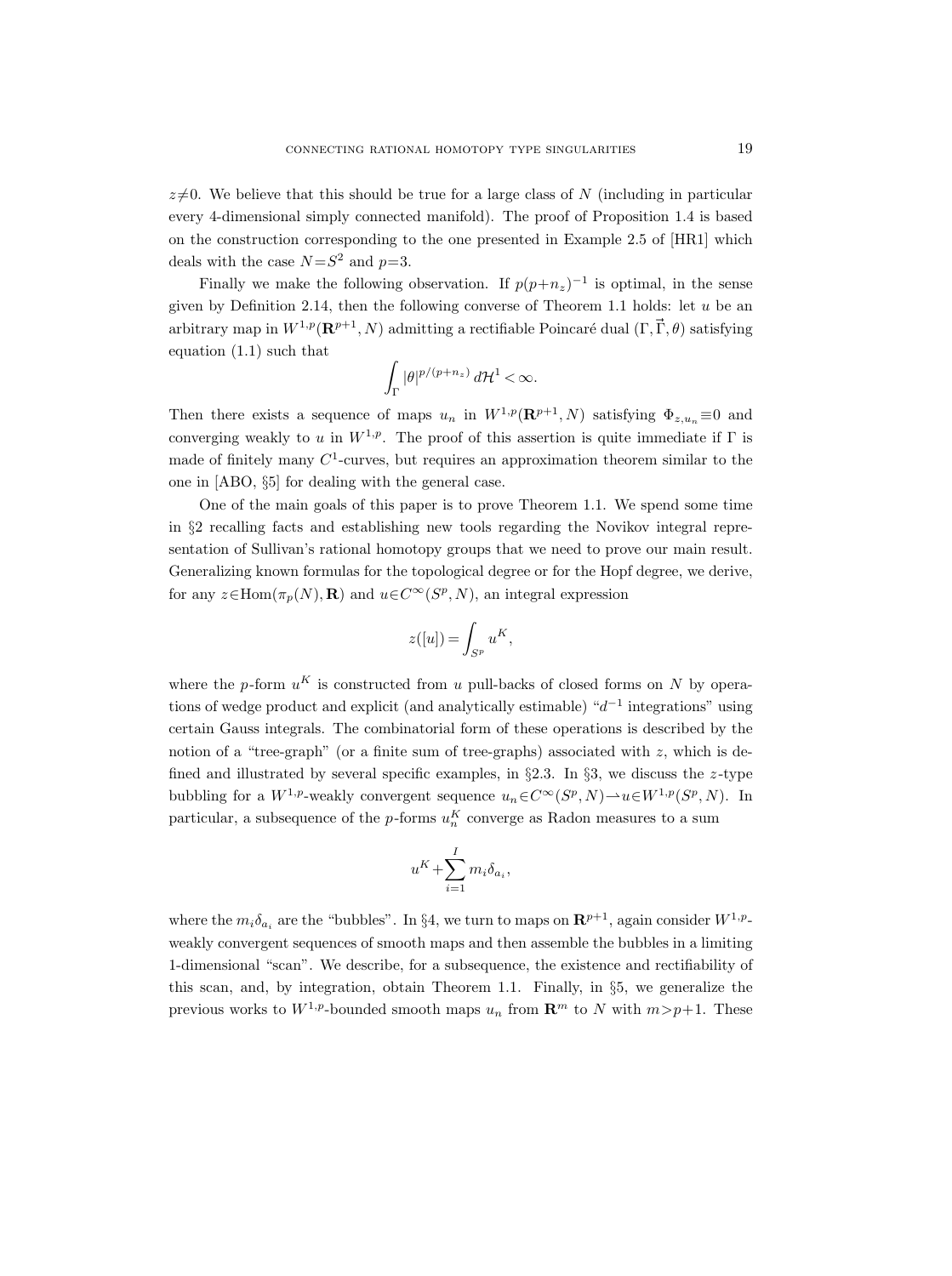give rise to a limiting bubble which is represented by an  $(m-p)$ -dimensional oriented rectifiable set with a density. The corresponding scan  $S$  now associates with almost every oriented p-dimensional Euclidean sphere S an atomic measure  $S(S)$  supported in  $S$ , and we again have the relation

$$
\lim_{n' \to \infty} z([u_{n'}|_S]) = z([u|_S]) + \mathcal{S}(S)(1).
$$

Note that in the particular case  $m > 3$ ,  $N = S^2$  and  $p = 2$ , this has been done by Almgren, Browder and Lieb in [ABL].

The authors appreciate the careful reading and many suggestions of the referee.

#### 2. Gauss forms and integral representations in rational homotopy theory

In this part we shall exhibit Gauss forms associated with the Novikov linear forms of the rational homotopy groups from a smooth compact simply connected manifold  $N$ . To that aim we need to review Sullivan's [Sul] and Novikov's results [Nov1], [Nov2], [Nov3].

### 2.1. Minimal models and geometric realizations

A differential graded algebra A over  $\bf{R}$  is an  $\bf{R}$ -graded vector space in the form

$$
A = \bigoplus_{i \geqslant 0} A^i,
$$

together with a skew-commutative law

$$
a \cdot b = (-1)^{\deg a \deg b} b \cdot a,
$$

and an antiderivation of degree 1 satisfying

$$
d \circ d = 0
$$
 and  $d(a \cdot b) = da \cdot b + (-1)^{\deg a} a \cdot db$ .

It is free when it possesses no other relation than this skew-commutative law and the associativity rule. Let  $V = \text{Span}\{x_1, ..., x_k\}$  be a graded **R**-vector space, each  $x_i$  having a degree in N, and let  $\bigwedge(x_1, ..., x_k)$  denote the free graded (skew) commutative algebra generated by  $x_1, ..., x_k$ . If, for instance,  $x_1, ..., x_q$  are of even degree and  $x_{q+1}, ..., x_n$ are odd, then, ignoring the grading,  $\bigwedge (x_1, ..., x_n)$  identifies with  $S(\bigotimes_{i=1}^q x_i) \otimes \bigwedge_{j=q+1}^n x_j$ . Here  $\bigwedge_{j=q+1}^{n} x_j$  denotes the exterior algebra of  $\bigotimes_{j=q+1}^{n} x_j$ , while  $S(B)$  is the symmetric algebra of B:  $S(B)=B/(x\otimes y-y\otimes x)$ . An element  $a\in A$  is said to be *decomposable* if it is a sum of products of two elements in  $A^* = \bigoplus_{i>0} A^i$ . A differential graded algebra M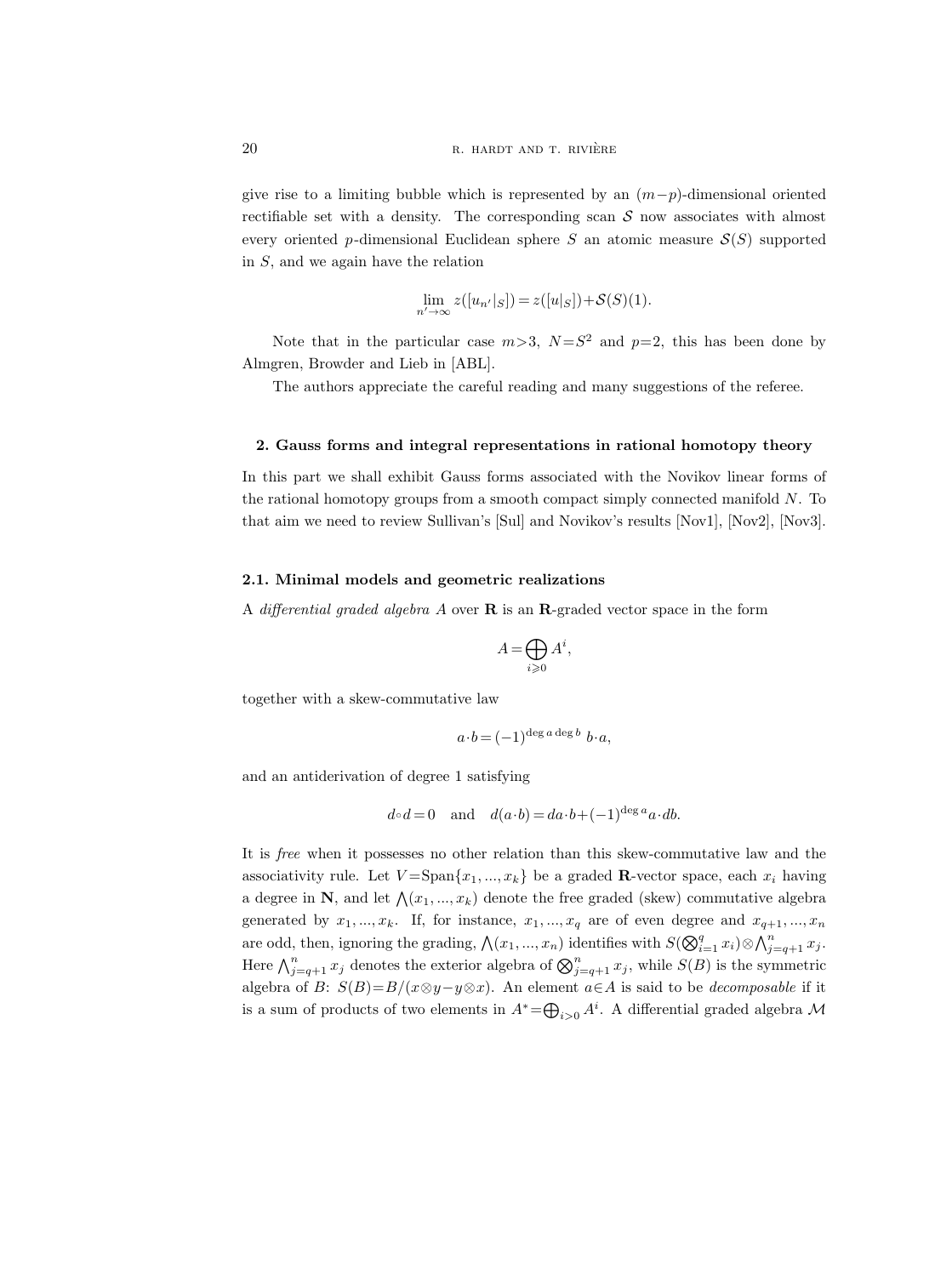is called a *minimal model* for another differential graded algebra  $A$  if  $M$  satisfies the following three conditions:

(i) M is free. This means that there exists a graded **R**-vector space  $V = \bigoplus_{i \geq 1} V^i$ such that  $\mathcal{M}=S(V^{\text{even}})\otimes \bigwedge(V^{\text{odd}})$ .

(ii) There is a morphism of differential graded algebras  $\Psi: \mathcal{M} \rightarrow A$ , called a *geometric* realization of M, which induces an isomorphism in cohomology.

(iii) The exterior differential of a generator is either 0 or decomposable.

Since  $V^0 = \{0\}$ , one has  $\mathcal{M}^0 = \mathbf{R}$ . Observe that (iii) means that  $dV^p \in \mathcal{M}^+ \cdot \mathcal{M}^+$ , where  $\mathcal{M}^+$  is the maximal ideal  $\mathcal{M}^+$  =  $\bigoplus_{i\geqslant 1} \mathcal{M}^i$ . A minimal model  $\mathcal M$  is said to be simply connected if  $\mathcal{M}^1=0$ . A minimal model  $\mathcal{M}=S(V^{\text{even}})\otimes \bigwedge V^{\text{odd}}$  is also said to be nilpotent if each space  $V^i$  is finite-dimensional. A basic result is the following.

PROPOSITION 2.1. ([Sul]) For any compact simply connected manifold  $N$ , the exterior algebra of differential forms on N,  $A = \bigwedge^* N$ , admits a nilpotent simply connected minimal model  $\mathcal{M}_N$ .

For a proof of Proposition 2.1 see, e.g., [BT, pp. 230–231] or [GM, pp. 116–117]. The uniqueness of  $\mathcal{M}_N$  (modulo isomorphism of differential graded algebras) and the uniqueness of the associated geometric realization (modulo homotopy of morphisms of differential graded algebras) is given in [GM, Theorem 10.9]. For any integer  $p>1$ , we have the following important identification of linear forms on  $\pi_p(N) \otimes \mathbf{R}$ .

THEOREM 2.2. ([Sul]) Let  $\mathcal{M}_N = S(V^{\text{even}}) \otimes \bigwedge V^{\text{odd}}$  be the minimal model for the compact simply connected manifold N. The space  $\text{Hom}(\pi_p(N), \mathbf{R})$  is isomorphic to  $V^p$ , the vector space spanned by the generators of degree p in  $\mathcal{M}_N$  (or indecomposable elements of degree p in  $\mathcal{M}_N$ ).

Proofs of this theorem can be found in [Sul] or [GM]. In [Sul, p. 312], an expression of this duality between  $V^p$  and  $\text{Hom}(\pi_p(N), \mathbf{R})$  involving some "integral expression" is explained briefly in the following way.

Let u be a map from  $S^p$  into N representing a class in  $\pi_p(N)$ . By pull-back,  $u^*$ induces a differential graded algebra morphism between  $\bigwedge^* N$  and  $\bigwedge^* S^p$ . Given two geometric realizations,  $\Psi_N$  between  $\mathcal{M}_N$  and  $\bigwedge^* N$ , and  $\Psi_{S^p}$  between  $\mathcal{M}_{S^p}$  and  $\bigwedge^* S^p$ , one can prove that  $u^*$  lifts into a differential graded algebra morphism  $\hat{u}$  between  $\mathcal{M}_N$ and  $\mathcal{M}_{S^p}$  such that the following diagram is commutative modulo homotopy (see [GM, Chapter XIV]):

$$
\begin{array}{ccc}\n{\cal M}_N & \xrightarrow{\hat{u}} & {\cal M}_{S^p} \\
\Psi_N & & \downarrow{\Psi_{S^p}} \\
{\cal N}^*N & \xrightarrow{\quad u^* \quad} {\cal N}^*S^p.\n\end{array}
$$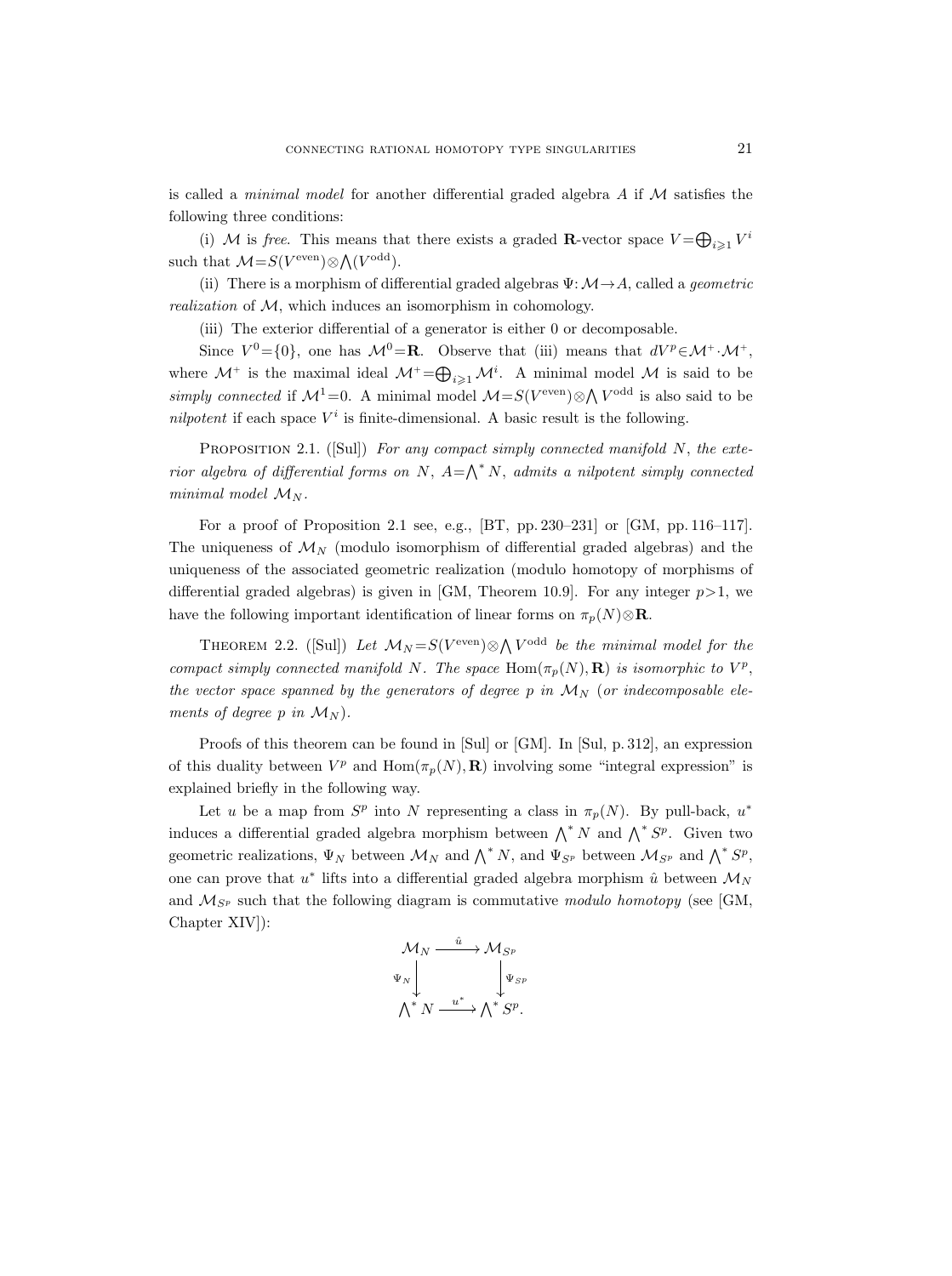The space generated by the generators of degree p in  $\mathcal{M}_{S^p}$  is isomorphic to **R**. There is exactly one generator x (see the computation of  $\mathcal{M}_{S^p}$  in [GM]), and this isomorphism is given by integrating  $\Psi_{S^p}(x)$  over  $S^p$ . Therefore,  $\hat{u}$  restricted to the space  $V^p$  generated by the generators of degree p in the model  $\mathcal{M}_N = S(V^{\text{even}}) \otimes \wedge V^{\text{odd}}$  is a linear form:  $\int_{S^p} \Psi_{S^p} \circ \hat{u} : V^p \to \mathbf{R}$ . It is not difficult to check that it only depends on the homotopy class of u. The dual of the map

$$
\pi_p(N) \longrightarrow \text{Hom}(V^p, \mathbf{R}),
$$

$$
u \longmapsto \left( \int_{S^p} \Psi_{S^p} \circ \hat{u} \right) \Big|_{V^p}
$$

,

is the isomorphism between  $V^p$  and  $\text{Hom}(\pi_p(N), \mathbf{R})$  given by Theorem 2.2 (see [GM, Chapter XIV]).

*Remark* 2.3. Note that this isomorphism between  $V^p$  and  $\text{Hom}(\pi_p(N), \mathbf{R})$  depends on the choice of the geometric realization  $\Psi_N$ . If z is an element in  $V^p$ , we will, for simplicity, keep denoting by z the corresponding image of z in  $\text{Hom}(\pi_p(N), \mathbf{R})$  through this isomorphism, whenever there is no ambiguity about which geometric realization we are using.

Given a geometric realization  $\Psi_N: \mathcal{M}_N \to \bigwedge^* N$ , it is tempting to identify the correspondance between  $V^p$  and  $\text{Hom}(\pi_p(N), \mathbf{R})$  in a more tractable way—the construction of  $\hat{u}$  from  $u^*$  which holds up to homotopy in differential graded algebras has to be made more explicit (see for instance this construction for  $[u] \in \pi_3(N)$  in [GM, pp. 159–161]). We aim to get a procedure to construct some more concrete expression of  $\int_{S^p} \Psi_{S^p} \circ \hat{u}(z)$ for the elements  $z$  in  $V^p$  involving only  $u$  and smooth differential forms in  $N$ , which will generalize the well-known integral expression of the topological degree between  $S<sup>p</sup>$ and  $S^p$ :

$$
[u] \in \pi_p(S^p) \longrightarrow \int_{S^p} u^* \omega,
$$

where  $\omega$  generates  $H^p(S^p)$ , or the Hopf degree between  $S^{4p-1}$  and  $S^{2p}$ :

$$
[u] \in \pi_{4p-1}(S^{2p}) \longmapsto \int_{S^{4p-1}} \eta \wedge u^* \omega,
$$

where  $\omega$  generates  $H^{2p}(S^{2p})$  and  $d\eta = \omega$ .

[Nov1], [Nov2] and [Nov3] contain a relatively simple procedure to compute the linear form  $\int_{S^p} \Psi_{S^p} \circ \hat{u}$  on  $V^p$ . In the next section we recall that procedure.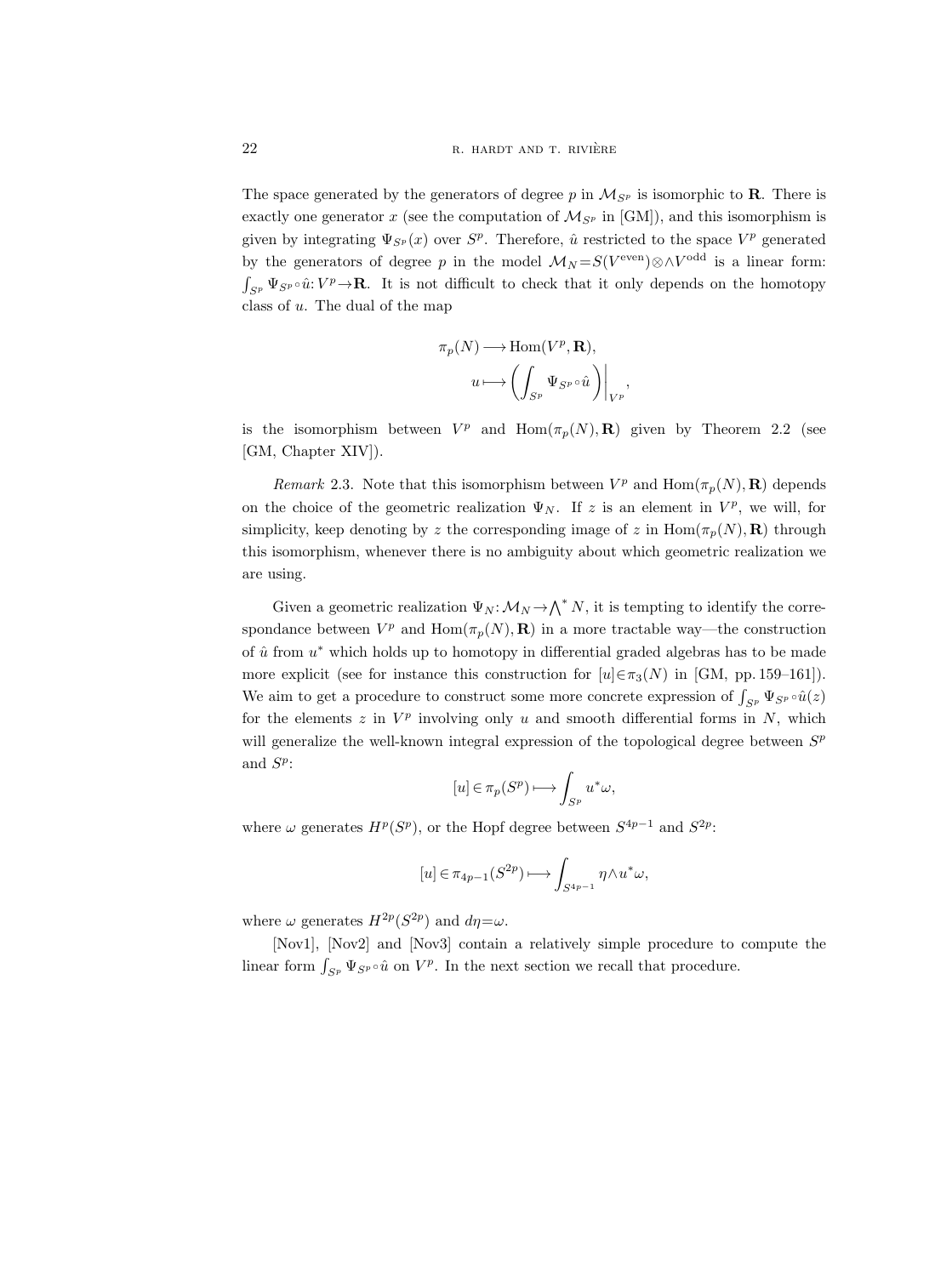# 2.2. d-extensions of minimal models and the Hopf–Novikov integral representation of elements in  $\text{Hom}(\pi_p(N), R)$

Starting from a given geometric realization  $\Psi_N$  of the minimal model  $\mathcal{M}_N$ , we construct the following free extension of  $\mathcal{M}_N$ . Let  $x_{2,1},...,x_{2,p_2}$  be the generators of degree 2 (i.e.  $V^2 = \text{Span}\{x_{2,1}, ..., x_{2,p_2}\}\)$ . We call  $C_2(\mathcal{M}_N)$  the algebra  $\mathcal{M}_N$  to which we add  $p_2$  free generators of degree 1:  $y_{1,1},...,y_{1,p_2}$  satisfying  $dy_{1,i} = x_{2,i}$  for all i. Thus

$$
C_2(\mathcal{M}_N) = \mathcal{M}_N[y_{1,1},...,y_{1,p_2}].
$$

This has the effect to kill the  $H^2$  of  $\mathcal{M}_N$ , and we also have

$$
H^3(C_2(\mathcal{M}_N)) \simeq V^3.
$$

Indeed, for a generator  $x_{3,j}$  of degree 3 of  $\mathcal{M}_N$ ,  $dx_{3,j}$  is a linear combination of wedges of degree 2:

$$
dx_{3,j} = \sum_{k < l} \alpha_j^{kl} x_{2,k} \wedge x_{2,l} = \sum_{k < l} \alpha_i^{kl} \, d(y_{1,k} \wedge x_{2,l}).
$$

It is straightforward to check that the family  $z_{3,i} = x_{3,i} - \sum_{k < l} \alpha_i^{kl} y_{1,k} \wedge x_{2,l}$  generates  $H^3(C_2(\mathcal{M}_N))$ , and so we add  $p_3$  free generators  $y_{2,i}$  so that  $dy_{2,i} = z_{3,i}$ . We then go further in this construction until reaching the d-extension of order  $p-1$  of  $\mathcal{M}_N$ :  $C_{p-1}(\mathcal{M}_N)$ . This procedure goes as follows: for  $q < p-1$ ,  $H<sup>q</sup>(C_{q-1}(\mathcal{M}_N))$  is generated by the family of elements in the form  $z_{q,i}=x_{q,i}+t_{q,i}$  for  $i=1, ..., p_q$ , satisfying  $dz_{q,i}=0$ , where the  $x_{q,i}$ are the generators of degree q of  $\mathcal{M}_N$  and the  $t_{q,i}$  are elements of degree q in the ideal  $I^{q-1}(C_{q-1}(\mathcal{M}_N))$  generated by the elements of degree strictly less than q in  $C_{q-1}(\mathcal{M}_N)$ . We pass from  $C_{q-1}(\mathcal{M}_N)$  to  $C_q(\mathcal{M}_N)$  by adding  $p_q$  free generators  $y_{q-1,1},...,y_{q-1,p_q}$ satisfying

$$
dy_{q-1,i} = z_{q,i} = x_{q,i} + t_{q,i}.
$$

Consider then the ideal generated by the elements of degree less than or equal to  $q$  in  $C_{q-1}(\mathcal{M}_N)$ . It is a free graded algebra

$$
I^{q}(C_{q-1}(\mathcal{M}_{N})) = \bigwedge (y_{1,1},...,y_{1,p_{2}},z_{2,1},...,z_{2,p_{2}},...,y_{q-1,1},...,y_{q-1,p_{q}},z_{q,1},...,z_{q,p_{q}})
$$

generated by elements  $y_{i-1,j}$  and  $z_{i,j}$  for  $i=2, ..., q$  and  $j=1, ..., p_q$ , where

$$
\deg y_{i-1,j} = i-1, \quad \deg z_{i,j} = i \quad \text{and} \quad dy_{i-1,j} = z_{i,j}.
$$
 (2.1)

It is then easy to verify that such a free algebra has trivial cohomology

$$
H^*(I^q(C_{q-1}(\mathcal{M}_N))) = \{0\}.
$$
\n(2.2)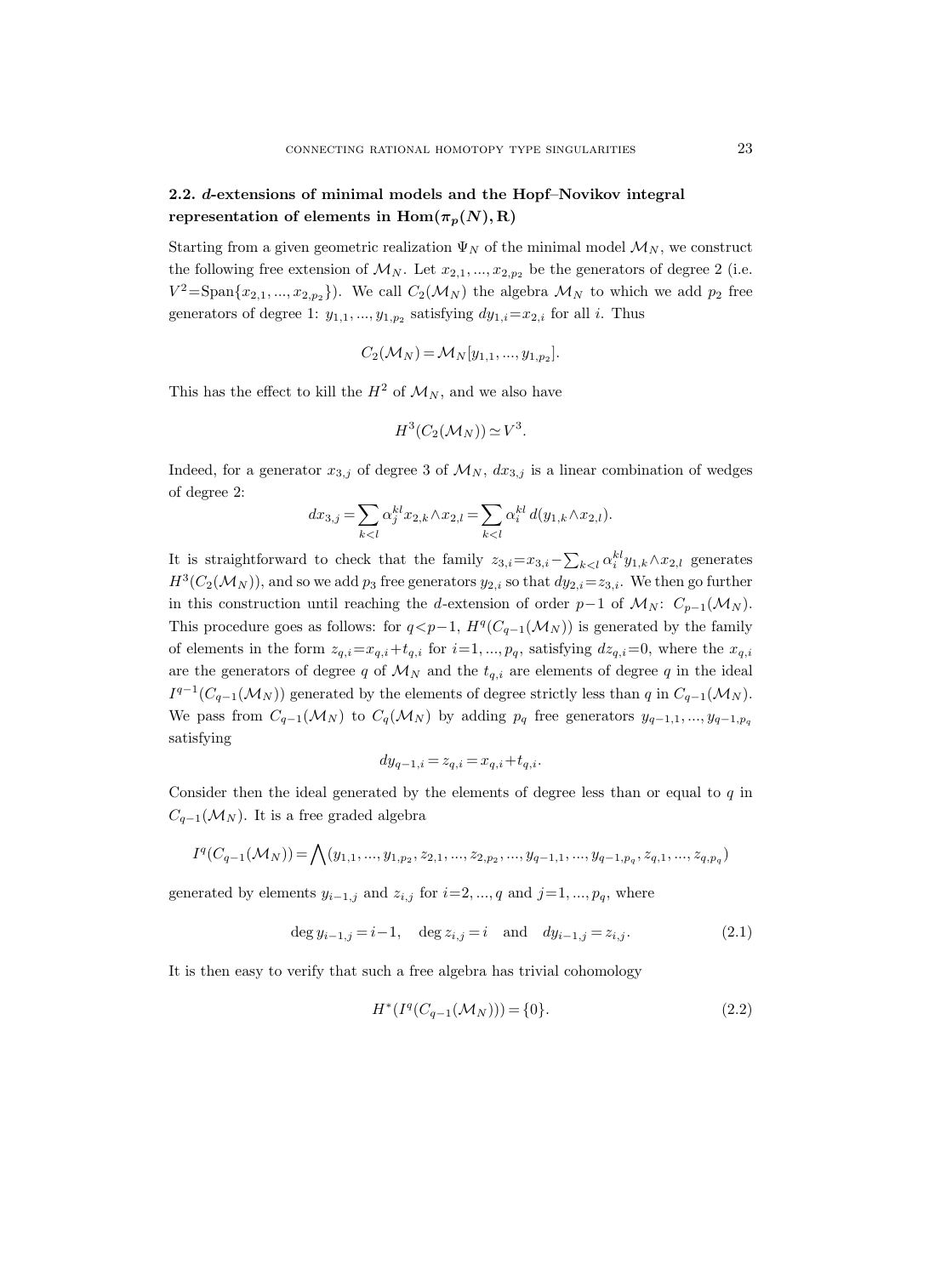Indeed, consider  $a \in I^q(C_{q-1}(\mathcal{M}_N))$  such that  $da=0$  and take  $i_0 \in [1, q]$  and  $j_0 \in [1, p_q]$  such that a contains  $y_{i_0-1,j_0}$  or  $z_{i_0,j_0}$  in its decomposition in this free algebra. Assuming for instance that  $i_0$  is even, one has

$$
a = \sum_{k} y_{i_0 - 1, j_0} \wedge z_{i_0, j_0}^k \wedge A_k + z_{i_0, j_0}^{k+1} \wedge B_k + R,
$$

where  $A_k$ ,  $B_k$  and R contain no  $y_{i_0-1,j_0}$  or  $z_{i_0,j_0}$  in their decompositions in linear combinations of products of generators y and z. Since  $da=0$ , one has

$$
0 = \sum_{k} z_{i_0, j_0} \wedge z_{i_0, j_0}^k \wedge A_k + \sum_{k} y_{i_0 - 1, j_0} \wedge z_{i_0, j_0}^k \wedge dA_k + \sum_{k} z_{i_0, j_0}^{k+1} \wedge dB_k + dR. \tag{2.3}
$$

Because of (2.1), it is clear that  $dA_k$ ,  $dB_k$  and  $dR$  contain no  $y_{i_0-1,j_0}$  or  $z_{i_0,j_0}$  in their decompositions in linear combinations of products of generators  $y$  and  $z$ . Thus, since the algebra  $I^q(C_{q-1}(\mathcal{M}_N))$  is free, we have uniqueness in decompositions, and we get from  $(2.3)$  that  $A_k = dB_k$ . Therefore, we see that

$$
a = \sum_k d(y_{i_0-1,j_0} \wedge z_{i_0,j_0}^k \wedge dB_k + z_{i_0,j_0}^{k+1} \wedge B_k) + R.
$$

We may iterate this fact for  $R$  this time. After finitely many steps, we finally get that a is exact. Thus (2.2) is showed. Considering now one generator  $x_{q+1,i}$  of degree  $q+1$ in  $C_q(\mathcal{M}_N)$ , since  $x_{q+1,i}$  is in  $\mathcal{M}_N$ ,  $dx_{q+1,i}$  is decomposable in  $\mathcal{M}_N$  which means in particular that  $dx_{q+1,i}$  is in  $I^q(C_{q-1}(\mathcal{M}_N))$ . Because of (2.2), there exists  $t_{q+1,i}$  in  $I^q(C_{q-1}(\mathcal{M}_N))$  such that  $d(x_{q+1,i}+t_{q+1,i})=0$ . It is moreover clear that  $x_{q+1,i}+t_{q+1,i}$ is not an exact form of  $C_q(\mathcal{M}_N)$ . Thus,  $H^{q+1}(C_q(\mathcal{M}_N)) \simeq V^q$ , and we have proved by induction the following lemma.

LEMMA 2.4. With the above notation and  $p$  being a positive integer, the following spaces are isomorphic

$$
H^p(C_{p-1}(\mathcal{M}_N)) \simeq V^p \simeq \text{Hom}(\pi_p(N), \mathbf{R}).\tag{2.4}
$$

Going back now to the question of finding a procedure for getting explicit expressions of the integral representations  $\int_{S^p} \Psi_{S^p} \circ \hat{u}(z)$  for arbitrary  $[u] \in \pi_p(N)$  and arbitrary  $z \in V^p$ , we proceed as follows. We first construct a d-continuation  $\tilde{u}$  of  $u^*$  between  $C_{p-1}(\mathcal{M}_N)$ and  $\bigwedge^* S^p$ . Contrary to the case of  $\hat{u}$ , where this lifting existed only modulo homotopies of differential graded algebras, there is here a procedure to get  $\tilde{u}$  which goes by induction as follows. First we construct  $\tilde{u}$  between  $C_1(\mathcal{M}_N) = \mathcal{M}_N$  and  $\bigwedge^* S^p$  by taking  $\tilde{u}(x) =$  $u^*\Psi_N(x)$ . Suppose  $p>2$ . In order to construct  $\tilde{u}$  between  $C_2(\mathcal{M}_N)$  and  $\bigwedge^* S^p$ , we just have to define the images of the  $y_{1,j}$  by  $\tilde{u}$  and, in order to have a morphism of differential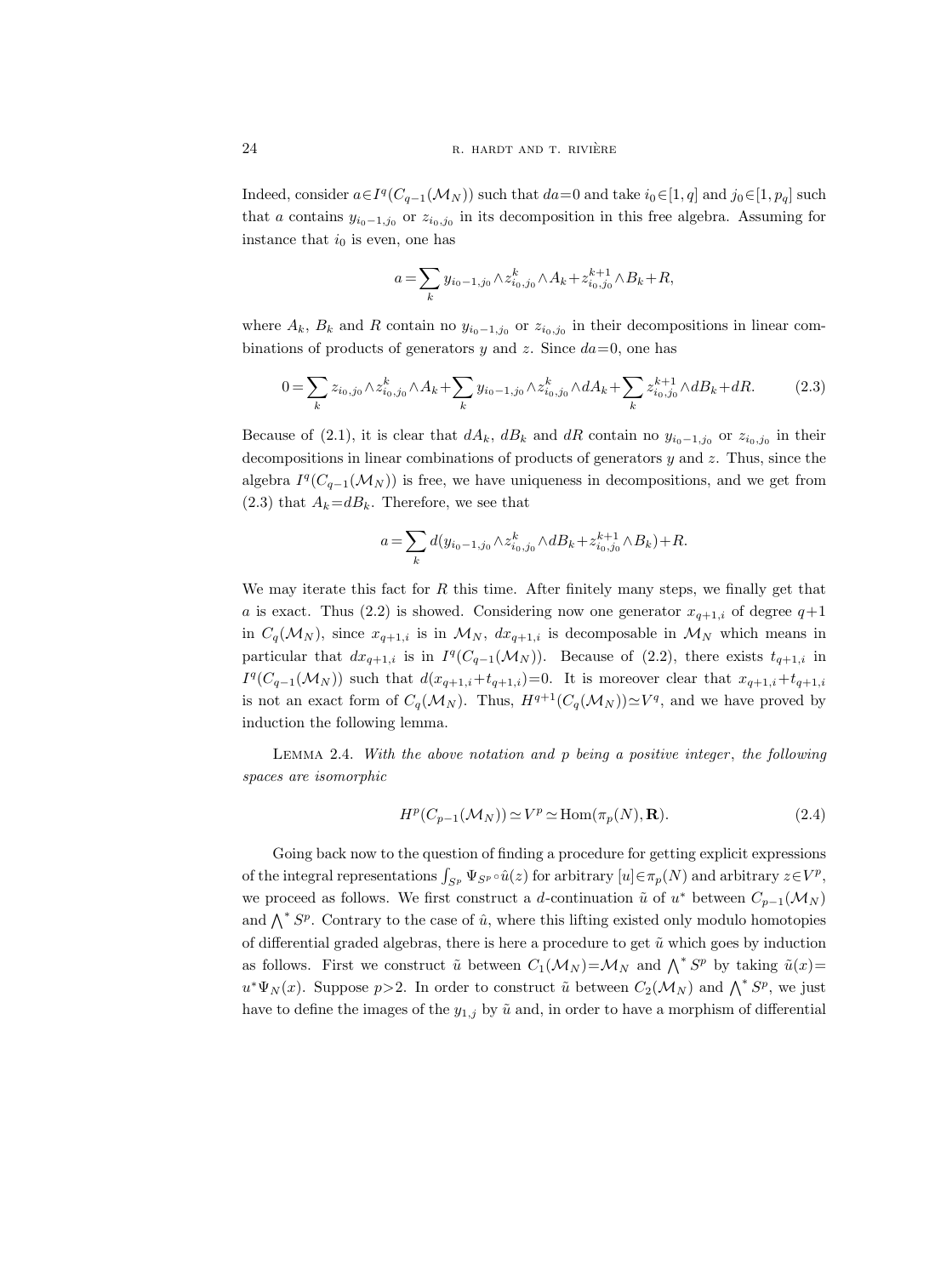graded algebras, they have to verify, in particular,  $d\tilde{u}(y_{1,j}) = \tilde{u}(x_{2,j}) = u^* \Psi_N(x_{2,j}).$  We look for a specific operation  $d^{-1}$  on  $\bigwedge^k S^p$  for  $0 < k < p$ . It must satisfy  $d(d^{-1}\alpha) = \alpha$ for every closed form  $\alpha \in \bigwedge^k S^p$ . We may, using the standard metric on  $S^p$ , take the "Coulomb gauge"

$$
d^{-1}=d^*\Delta^{-1},
$$

where  $\Delta$  is the Hodge-Laplacian  $dd^* + d^*d$  and  $d^*$  is the Hodge adjoint differential  $d^* = (-1)^{p(k+1)+1} * d^*$ . Here  $\Delta$  is invertible because  $H^k(S^p)=0$ . As we will see below, other operations  $d^{-1}$  can also be very useful. We will often consider the one given by (2.12) which corresponds to the Coulomb gauge but with respect to the flat metric on  $\mathbb{R}^p$  after pull-back by the inverse of the stereographic projection.

Now fixing such an operation  $d^{-1}$ , we take  $\tilde{u}(y_{1,j}) = d^{-1}\tilde{u}(x_{2,j})$ . The construction of  $\tilde{u}$  then goes further, following the inductive construction we made for  $C_q(\mathcal{M}_N)$  by taking for  $y_{q,j}$   $(q+1 < p)$ 

$$
\tilde{u}(y_{q,j}) = d^{-1}\tilde{u}(z_{q+1,j}) = d^{-1}\tilde{u}(x_{q+1,j} + t_{q+1,j}) = d^{-1}u^* \Psi_N(x_{q+1,j}) + d^{-1}\tilde{u}(t_{q+1,j}).
$$

Once  $\tilde{u}$  is completely constructed, it is then straightforward to verify that

$$
\int_{S^p} \Psi_{S^p} \circ \hat{u}(z) = \int_{S^p} \tilde{u}([z]),
$$

where [z] is the class in  $H^p(C_{p-1}(\mathcal{M}_N))$  corresponding to  $z \in V^p$  via the isomorphism (2.4) constructed by induction, and the specific differential form  $\tilde{u}([z])$  has been constructed by induction described just above. We have then an explicit procedure to construct the integral representation of the elements in  $\text{Hom}(\pi_p(N), \mathbf{R})$  starting from a geometric realization  $\Psi_N$  of the minimal model  $\mathcal{M}_N$ . Following the procedure, the forms  $\tilde{u}([z])$ can be described with the help of graphs. Suppose that, for each  $i$ , the degree-i forms  $\omega_{i,j}$  give a basis for the degree-i part of the geometric realization  $\Psi_N$  of the minimal model  $\mathcal{M}_N$ . Thus,

$$
\mathrm{Span}_{i,j}\{\omega_{i,j}\} = \Psi_N(\mathcal{M}_N) \subset \bigwedge^* N.
$$

It is straightforward to observe that  $\tilde{u}([z])$  is a finite linear combination of p-forms obtained as follows.

Each p-form is obtained by first constructing a connected, simply connected, oriented planar tree-graph K as shown in Figure 1.

The tree-graph contains finitely many vertices in the plane and finitely many nonhorizontal, vertically-oriented, segments connecting these vertices. Two vertices are connected by at most one segment, and the graph is assumed to be simply connected, that is, it contains no closed path. To each vertex  $A$  is also assigned a fixed closed element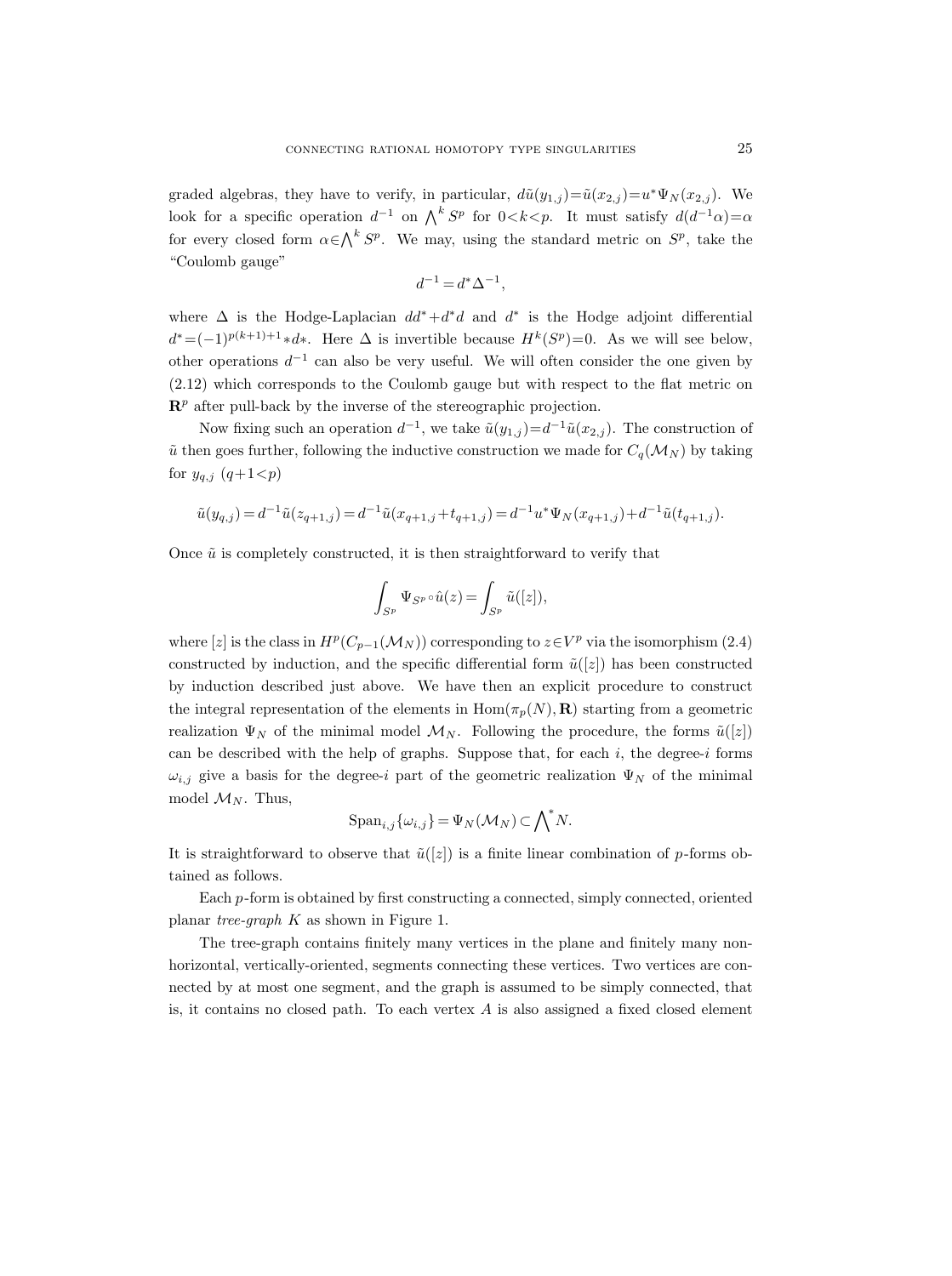26 R. HARDT AND T. RIVIÈRE



Figure 1. An example of a tree-graph arising in computing  $\text{Hom}(\pi_p(N), \mathbf{R})$ .

 $\omega_A$  of the ideal generated by  $\Psi_N(\mathcal{M}_N)$ . At each vertex, except one, there is exactly one segment leaving. The exceptional vertex is at the "end" or top of the graph where all the attached segments are arriving. Such a tree-graph is called a  $(p$ -dimensional) oriented tree-graph of forms.

There is the single important p-form  $u^K$  for a given map  $u: S^p \to N$  and such a tree-graph K (associated with an element z in  $\text{Hom}(\pi_p(N), \mathbf{R})$ ). The form  $u^K$  will be constructed using the pull-backs  $u^*\omega_A$  corresponding to each vertex A of K. We will obtain  $u^K$  inductively moving up the tree-graph. Each segment of K will correspond to an integration procedure  $d^{-1}$  and each connection of a segment to a vertex will correspond to taking a wedge product.

More precisely,  $u^K$  is obtained as follows. At each of the bottom vertices  $B_i$  (having no arriving and one departing segment) we start with the form  $u^* \omega_{B_i}$ . Any other vertex  $A_0$  in K is connected via arriving segments to finitely many lower vertices, say  $A_1, ..., A_j$ . These are ordered left-to-right according to the location of their segments joining  $A_0$ . Note that by restricting K downward, we obtain sub-tree-graphs  $K_0, K_1, ..., K_j$  whose top vertices are, respectively,  $A_0, A_1, ..., A_j$ . Assuming inductively that we have already defined the forms  $u^{K_1},..., u^{K_j}$ , we now define the form

$$
u^{K_0} = u^* \omega_{A_0} \wedge \eta_{A_1} \wedge \ldots \wedge \eta_{A_j}, \quad \text{where } \eta_{A_1} = d^{-1} u^{K_1}, \ \ldots, \ \eta_{A_j} = d^{-1} u^{K_j}.
$$
 (2.5)

Continuing going up the tree-graph, we eventually get the desired form  $u^K$  when we reach the summit. For instance, the form  $u^K$  given by the graph in Figure 1 is

$$
u^K = u^* \omega_{i_9, j_9} \wedge d^{-1} [u^* \omega_{i_8, j_8} \wedge d^{-1} k_1 \wedge d^{-1} (u^* \omega_{i_3, j_3}) \wedge d^{-1} k_2],
$$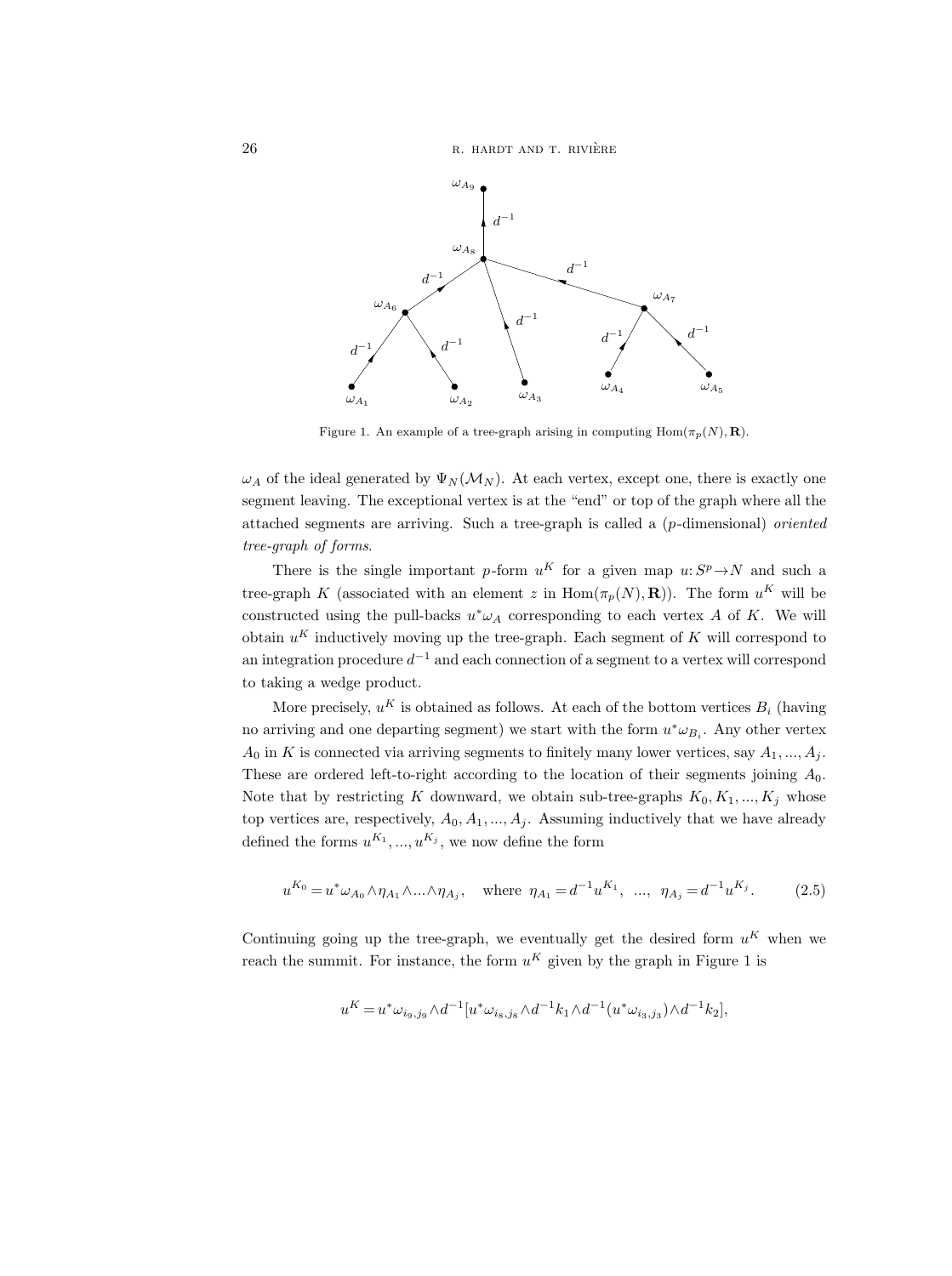where

$$
k_1 = u^* \omega_{i_6,j_6} \wedge d^{-1} (u^* \omega_{i_1,j_1}) \wedge d^{-1} (u^* \omega_{i_2,j_2}),
$$
  
\n
$$
k_2 = u^* \omega_{i_7,j_7} \wedge d^{-1} (u^* \omega_{i_4,j_4}) \wedge d^{-1} (u^* \omega_{i_5,j_5}).
$$

The graph has to be read from left to right: if  $K_1$  and  $K_2$  are two subgraphs connecting a node A, if K denotes the graph made of these two subgraphs union the node A and the two segments starting respectively from the summit of  $K_1$  and the summit of  $K_2$ , and if  $K_1$  is at the left of  $K_2$ , then  $u^K$  is obtained by respecting the left-right order, that is

$$
u^K = u^* \omega_A \wedge d^{-1}(u^{K_1}) \wedge d^{-1}(u^{K_2}).
$$

Similarly, one has a form  $u^L$  corresponding to any sub-tree-graph L of K whose summit is some vertex of  $K$ . In general

$$
\deg u^L = \left(\sum_{A \text{ vertex of } L} \deg \omega_A\right) - n^K,\tag{2.6}
$$

where  $n<sup>K</sup>$  is the number of segments of L, that is one less than the number of its vertices, and deg  $u^L \leq p = \deg u^K$ , with equality if and only if  $L=K$ . We have established the following result.

PROPOSITION 2.5. To a compact simply connected manifold  $N$ , an element  $z$  in  $(\pi_p(N)\otimes\mathbf{R})^*$  and any geometric realization  $\Psi_N$  of the minimal model of N, one assigns, using the notation above, a formal real linear combination of tree-graphs  $K = \sum_i \lambda_i K_i$ such that for any class [u] in  $\pi_p(N)$ , represented by a map  $u \in C^{\infty}(S^p, N)$ , one has

$$
z([u]) = \int_{S^p} \Psi_{S^p} \circ \hat{u}(z) = \int_{S^p} \tilde{u}([z]) = \int_{S^p} u^K,
$$

where  $u^K = \sum_i \lambda_i u^{K_i}$ . Starting from  $\Psi_N$  and z, the formal linear combination of treegraphs  $K = \sum_i \lambda_i K_i$  is given by the algorithm described above in this subsection.

Remark 2.6. For a Sobolev map  $u \in W^{1,p}(S^p, N)$ , the p-form  $u^K$  is defined  $\mathcal{H}^p$ -almost everywhere on  $S^p$  and is  $\mathcal{H}^p$ -integrable, and the equation

$$
z([u]) = \int_{S^p} u^K
$$

is still valid.

This is immediate from [Wh] and Proposition 2.5 because  $\int_{S^p} u_n^K \to \int_{S^p} u^K$  whenever  $u_n \in C^{\infty}(S^p, N) \to u$  strongly in  $W^{1,p}$ . (With only weak  $W^{1,p}$  convergence, there may be additional "bubbled" limiting terms, as discussed below in §3.)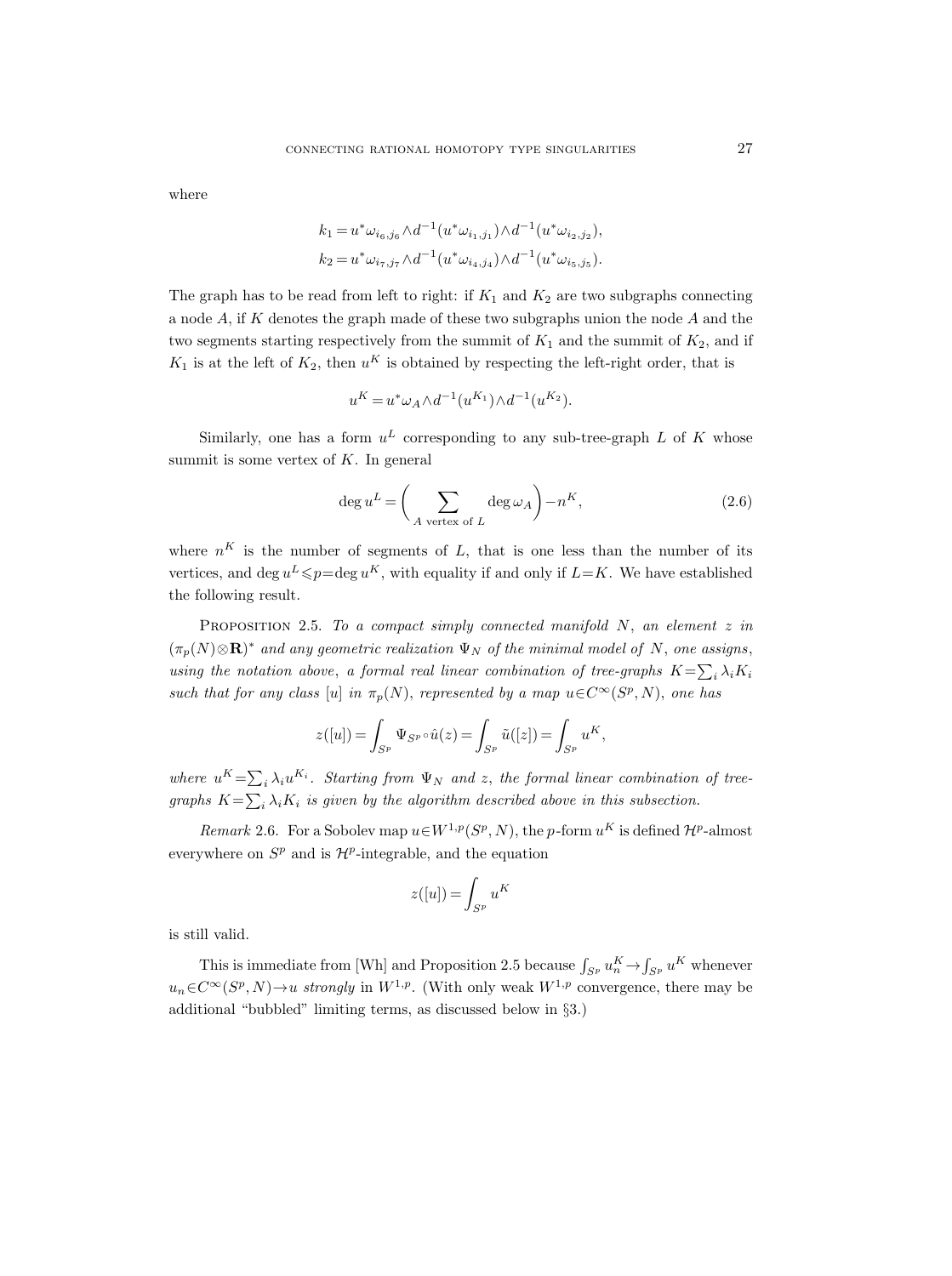28 R. HARDT AND T. RIVIÈRE



Figure 2. The two tree-graphs arising in computing  $Hom(\pi_2(\mathbf{CP}^2), \mathbf{R})$  and  $Hom(\pi_5(\mathbf{CP}^2), \mathbf{R})$ .

### 2.3. Three examples

We give here examples of the application of the algorithm above to express elements of  $Hom(\pi_p(N), R)$  in terms of formal linear combinations of tree-graphs.

## Example 1.  $N = \mathbf{CP}^2$ .

We first construct the minimal model of  $\mathbb{CP}^2$  and a geometric realization of it. Let  $\omega$ be the Kähler form on  $\mathbb{CP}^2$ . It is easy to check that  $\mathcal{M}_{\mathbb{CP}^2}$  is generated by two elements  $\alpha$  and  $\beta$  of degrees 2 and 5, respectively, satisfying

$$
d\beta = \alpha^3
$$
,  $\Psi_{\mathbf{CP}^2}(\alpha) = \omega$  and  $\Psi_{\mathbf{CP}^2}(\beta) = 0$ .

Therefore only  $\pi_2(\mathbf{CP}^2)$  and  $\pi_5(\mathbf{CP}^2)$  have a nontorsion part. We have

$$
C_1(\mathcal{M}_{\mathbf{CP}^2}) = \mathcal{M}_{\mathbf{CP}^2}
$$
 and  $C_4(\mathcal{M}_{\mathbf{CP}^2}) = S(\alpha) \otimes \bigwedge [a, \beta],$ 

where a is of degree 1, and satisfies  $da = \alpha$ . So we have that  $H^2(C_1(\mathcal{M}_{\mathbf{CP}^2})) \simeq V^2$  is generated by  $\alpha$  and  $H^5(C_4(\mathcal{M}_{\mathbf{CP}^2})) \simeq V^5$  is generated by  $\beta - a \wedge \alpha^2$ . The tree-graphs associated with these two elements are, respectively, for  $\alpha$ , a vertex alone with  $\omega$  assigned to it and, for  $\beta$ , two vertices connected by one segment going from  $\omega$  to  $\omega^2$  (see Figure 2). The corresponding integral expressions are

$$
\alpha([u]) = \int_{S^2} u^* \omega \quad \text{and} \quad \beta([u]) = \int_{S^5} u^* \omega^2 \wedge d^{-1}(u^* \omega).
$$

Example 2.  $N = S^2 \times S^2$ .

Let  $\xi_1, \xi_2$ :  $\mathbb{R}^3 \times \mathbb{R}^3 \to \mathbb{R}^3$  be the projections of the three first (resp. three last) coordinates, and let  $\omega_i = \xi_i^* \omega$ , where  $\omega$  is a given generator of  $H^2(S^2)$ . Easy computations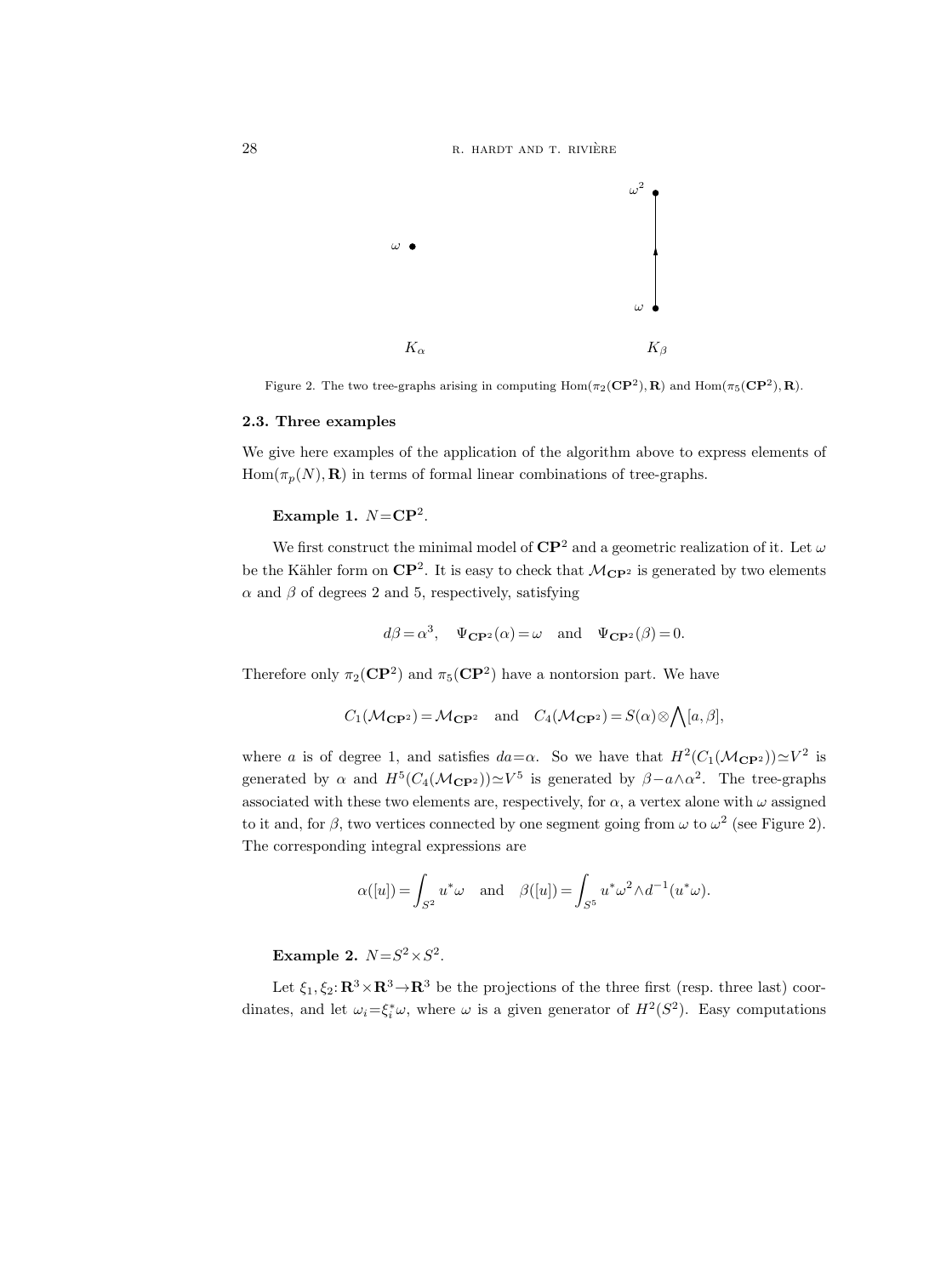give  $\mathcal{M}_{S^2\times S^2} = S(\alpha_1,\alpha_2)\otimes\bigwedge[\beta_1,\beta_2]$ , where the  $\alpha_i$ 's are of degree 2, whereas the  $\beta_j$ 's are of degree 3, and the following hold:

$$
d\beta_1 = \alpha_1^2
$$
 and  $d\beta_2 = \alpha_2^2$ .

We can chose  $\omega_1$  and  $\omega_2$  such that  $\omega_1 \wedge \omega_1 \equiv 0$  and  $\omega_2 \wedge \omega_2 \equiv 0$ . Therefore, we have the following geometric realization:

$$
\Psi_{S^2 \times S^2}(\alpha_i) = \omega_i
$$
 and  $\Psi_{S^2 \times S^2}(\beta_i) = 0$ .

Only  $\pi_2(S^2 \times S^2)$  and  $\pi_3(S^2 \times S^2)$  have nontorsion parts. One has

$$
C_1(\mathcal{M}_{S^2 \times S^2}) = \mathcal{M}_{S^2 \times S^2} \quad \text{and} \quad C_2(\mathcal{M}_{S^2 \times S^2}) = S(\alpha_1, \alpha_2) \otimes \bigwedge [\beta_1, \beta_2, a_1, a_2],
$$

where  $da_i = \alpha_i$ . So  $H^2(C_1(\mathcal{M}_{S^2 \times S^2})) \simeq V^2$  is generated by  $\alpha_1$  and  $\alpha_2$  and

$$
H^3(C_2(\mathcal{M}_{S^2 \times S^2})) \simeq V^3
$$

is generated by  $\beta_1 - a_1 \alpha_1$  and  $\beta_2 - a_2 \alpha_2$ . The tree-graphs associated with these elements are, for  $\alpha_1$  (resp.  $\alpha_2$ ), one vertex to which  $\omega_1$  (resp.  $\omega_2$ ) is assigned, and, for  $\beta_1$  (resp.  $\beta_2$ ), two vertices connected by one segment going from  $\omega_1$  to  $\omega_1$  (resp.  $\omega_2$  to  $\omega_2$ ). The corresponding integrals are

$$
\alpha_i([u]) = \int_{S^2} u^* \omega_i \quad \text{and} \quad \beta_i([u]) = \int_{S^3} u^* \omega \wedge d^{-1}(u^* \omega).
$$

Example 3.  $N = (S^2 \times S^2) \# \mathbb{CP}^2$ .

The manifold  $N$  is the connected sum of the two 4-manifolds that we have studied in Examples 1 and 2. Let  $\mathcal{M}_N^4$  denote the ideal in  $\mathcal{M}_N$  generated by the elements of degree less than or equal to 5. We shall only compute the integral expressions of the elements in  $\text{Hom}\big(\pi_p(\mathbf{CP}^1\times\mathbf{CP}^1)\#\mathbf{CP}^2,\mathbf{R}\big)$  for  $p\leqslant 4$ . After some computations one gets

$$
\mathcal{M}_N^4 = S(\alpha_1, \alpha_2, \alpha_3, \gamma_1, \gamma_2, \gamma_3, \gamma_{12}, \gamma_{23}) \otimes \bigwedge [\beta_{11}, \beta_{22}, \beta_{13}, \beta_{23}, \beta_{123}],
$$

where the following relations hold:

(i) for arbitrary i and j such that  $\beta_{ij}$  exists, one has  $d\beta_{ij} = \alpha_i \wedge \alpha_j$ , and

$$
d\beta_{123} = \alpha_1 \wedge \alpha_2 - \alpha_3^2;
$$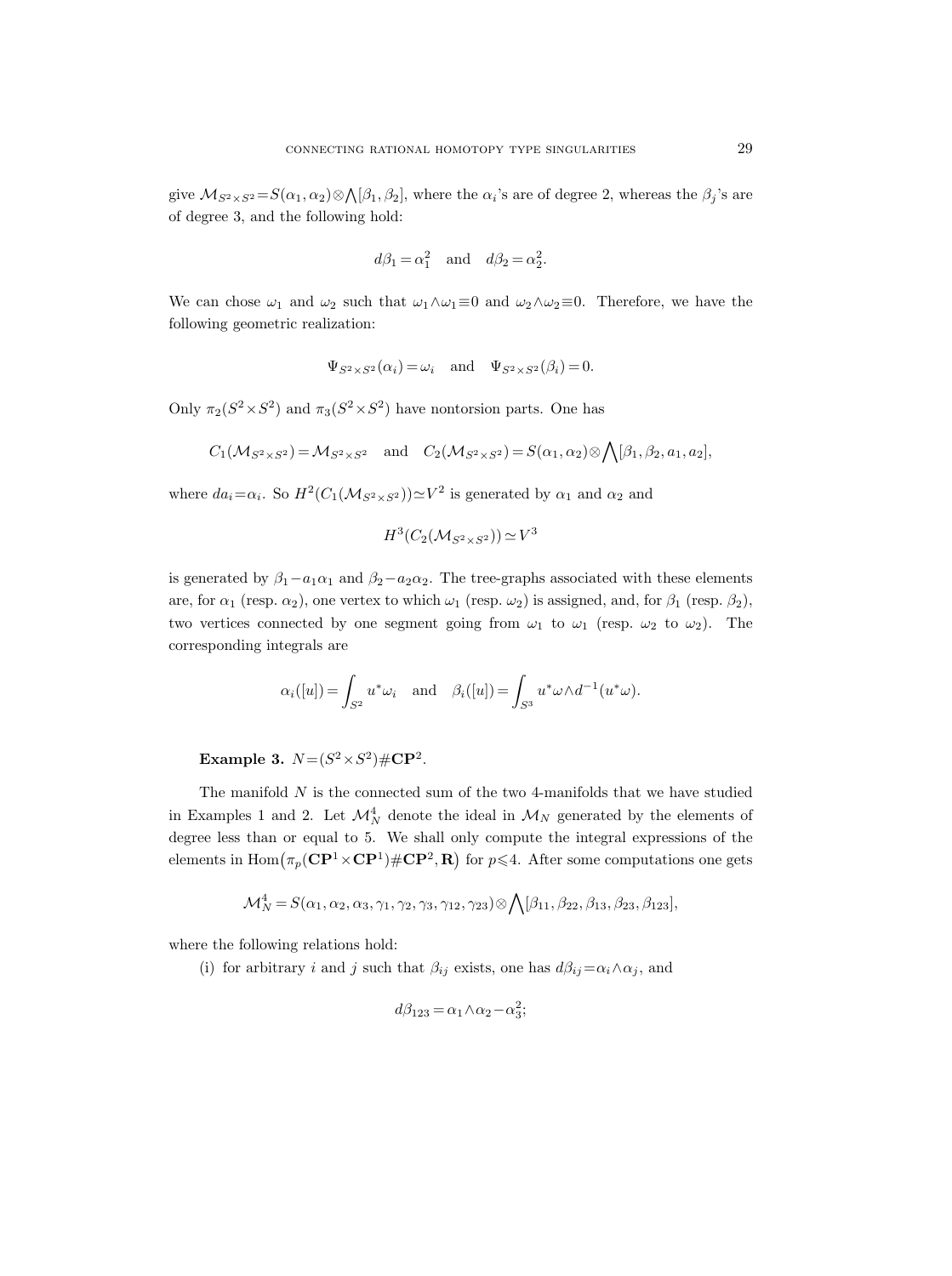30 R. HARDT AND T. RIVIÈRE

(ii) one has

$$
d\gamma_1 = \alpha_3 \beta_{11} - \alpha_1 \beta_{13},
$$
  
\n
$$
d\gamma_2 = \alpha_3 \beta_{22} - \alpha_2 \beta_{23},
$$
  
\n
$$
d\gamma_3 = \alpha_1 \beta_{23} - \alpha_2 \beta_{13},
$$
  
\n
$$
d\gamma_{13} = \alpha_1 \beta_{123} - \alpha_2 \beta_{11} + \alpha_3 \beta_{13},
$$
  
\n
$$
d\gamma_{23} = \alpha_2 \beta_{123} - \alpha_1 \beta_{22} + \alpha_3 \beta_{23}.
$$

One also has

$$
C_2(\mathcal{M}_N^4) = \mathcal{M}_N^4[a_1, a_2, a_3],
$$

where  $da_i = \alpha_i$  and  $H^3(C_2(\mathcal{M}_N^5)) \simeq V^3$  is generated by  $\beta_{ij} - a_i \alpha_j$  and  $\beta_{123} - a_1 \alpha_2 + a_3 \alpha_3$ . One has

$$
C_3(\mathcal{M}_N^4) = C_2(\mathcal{M}_N^4)[b_{11}, b_{22}, b_{13}, b_{23}, b_{123}],
$$

where  $db_{ij} = \beta_{ij} - a_i \alpha_j$ ,  $db_{123} = \beta_{123} - a_1 \alpha_2 + a_3 \alpha_3$  and  $H^4(C_3(\mathcal{M}_N^4)) \simeq V^4$  is generated by

$$
\gamma_1 - \alpha_3 b_{11} + \alpha_1 b_{13},
$$
  
\n
$$
\gamma_2 - \alpha_3 b_{22} + \alpha_2 b_{23},
$$
  
\n
$$
\gamma_3 - \alpha_1 b_{23} + \alpha_2 b_{13} - a_1 a_2 \alpha_3,
$$
  
\n
$$
\gamma_{13} - \alpha_1 b_{123} + \alpha_2 b_{11} - \alpha_3 b_{13} + a_1 a_3 \alpha_3,
$$
  
\n
$$
\gamma_{23} - \alpha_2 b_{123} + \alpha_1 b_{22} - \alpha_3 b_{23} + a_2 a_3 \alpha_3.
$$

Letting  $\Psi_N(\alpha_i) = \omega_i$ , it is not difficult to see that we can choose  $\omega_1$ ,  $\omega_2$  and  $\omega_3$  representatives in  $\bigwedge^2 N$  of a basis of  $H^2(N)$  (generating  $H^*(N)$ ) satisfying

$$
\omega_1 \wedge \omega_1 \equiv 0, \quad \omega_2 \wedge \omega_2 \equiv 0, \quad \omega_1 \wedge \omega_3 \equiv 0, \quad \omega_2 \wedge \omega_3 \equiv 0 \quad \text{and} \quad \omega_1 \wedge \omega_2 - \omega_3 \wedge \omega_3 = 0.
$$

The goal is to simplify the geometric realization  $\Psi_N$ . Let  $\eta_{123}$  be a form such that

$$
d\eta_{123} = \omega_1 \wedge \omega_2 - \omega^3.
$$

The geometric realization  $\Psi_N$  restricted to  $\mathcal{M}^4_N$  is then defined by

 $\Psi_N(\alpha_i) = \omega_i$ ,  $\Psi_N(\beta_{ij}) = 0$ ,  $\Psi_N(\beta_{123}) = \eta_{123}$ ,  $\Psi_N(\gamma_i) = 0$  and  $\Psi_N(\gamma_{ij}) = 0$ 

for every  $\beta_{ij},$   $\gamma_i$  and  $\gamma_{ij}$  defined above.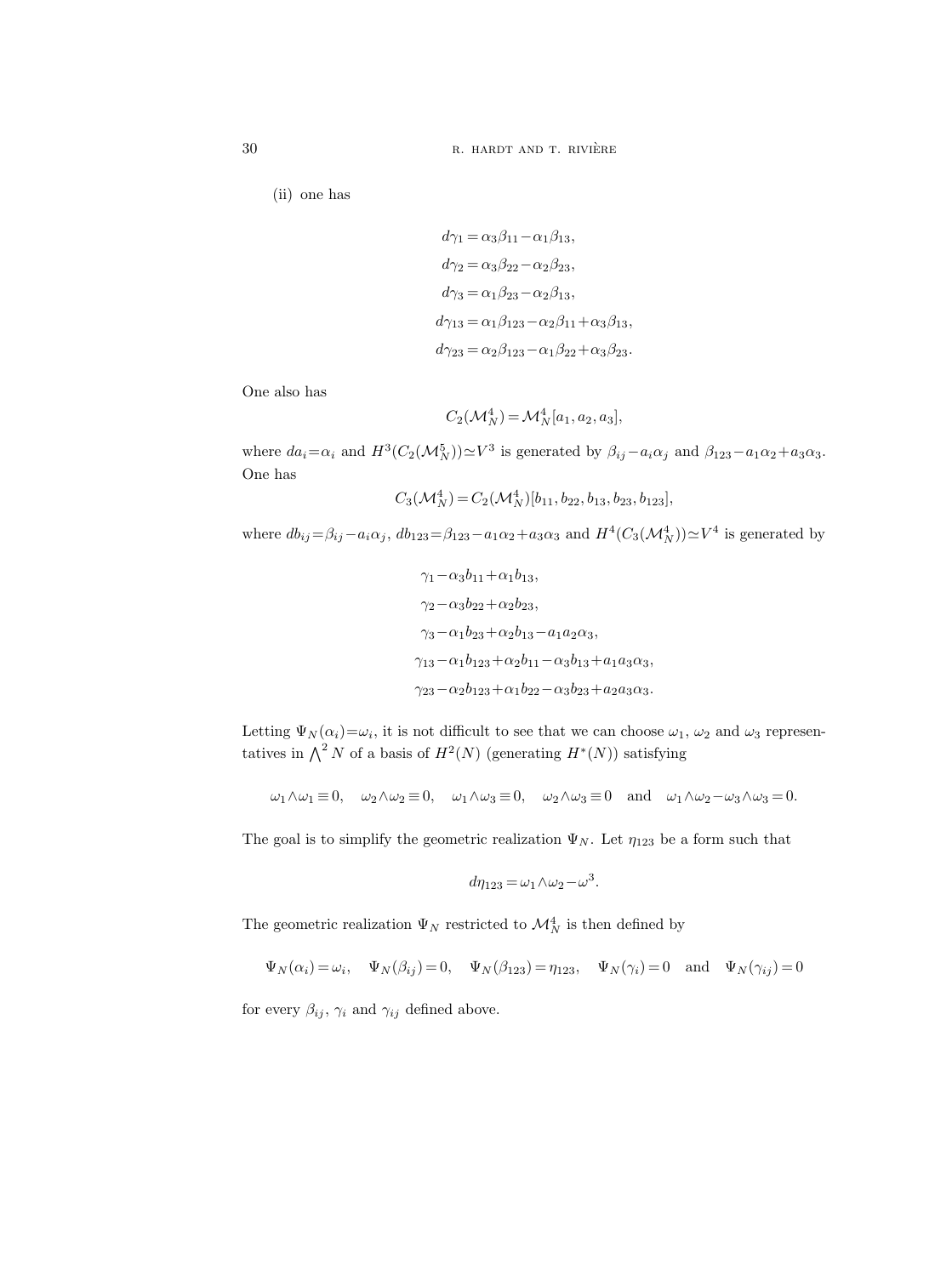



Given a smooth map u from  $S^4$  into N, the d-continuation  $\tilde{u}$  of  $u^*$  between  $C_3(\mathcal{M}_N^4)$ into  $\bigwedge^* S^4$  is defined by

$$
\tilde{u}(\cdot) = u^*(\Psi_N(\cdot))
$$
 on  $\mathcal{M}_N^4$ ,  
\n
$$
\tilde{u}(a_i) = d^{-1}(u^*\omega_i),
$$
  
\n
$$
\tilde{u}(b_{ij}) = -d^{-1}(d^{-1}(u^*\omega_i)\wedge u^*\omega_j),
$$
  
\n
$$
\tilde{u}(b_{123}) = d^{-1}(u^*\eta_{123} - d^{-1}(u^*\omega_1)\wedge u^*\omega_2 - d^{-1}(u^*\omega_3)\wedge u^*\omega_3).
$$

Thus the following forms are generating  $(\pi_4((S^2 \times S^2) \# \mathbb{CP}^2) \otimes \mathbb{R})^*$ :

$$
\gamma_1([u]) = \int_{S^4} u^* \omega_1 \wedge d^{-1} (u^* \omega_1) \wedge d^{-1} (u^* \omega_3),
$$
  
\n
$$
\gamma_2([u]) = \int_{S^4} u^* \omega_2 \wedge d^{-1} (u^* \omega_2) \wedge d^{-1} (u^* \omega_3),
$$
  
\n
$$
\gamma_3([u]) = \int_{S^4} u^* \omega_3 \wedge d^{-1} (u^* \omega_1) \wedge d^{-1} (u^* \omega_2),
$$
  
\n
$$
\gamma_{13}([u]) = \int_{S^4} -u^* \eta_{123} \wedge d^{-1} (u^* \omega_2) + u^* \omega_3 \wedge d^{-1} (u^* \omega_1) \wedge d^{-1} (u^* \omega_2)
$$
  
\n
$$
+ \int_{S^4} u^* \omega_3 \wedge d^{-1} (u^* \omega_3) \wedge d^{-1} (u^* \omega_2) + u^* \omega_1 \wedge d^{-1} (u^* \omega_1) \wedge d^{-1} (u^* \omega_2),
$$
  
\n
$$
\gamma_{23}([u]) = \int_{S^4} -u^* \eta_{123} \wedge d^{-1} (u^* \omega_1) + u^* \omega_3 \wedge d^{-1} (u^* \omega_2) \wedge d^{-1} (u^* \omega_1)
$$
  
\n
$$
+ \int_{S^4} u^* \omega_3 \wedge d^{-1} (u^* \omega_3) \wedge d^{-1} (u^* \omega_1) + u^* \omega_2 \wedge d^{-1} (u^* \omega_2) \wedge d^{-1} (u^* \omega_1),
$$

for all  $u \in C^1(S^4, (S^2 \times S^2) \# \mathbb{CP}^2)$ .

Remark 2.7. Observe that we can restrict to graphs having only *closed* forms.

Indeed, let  $\mathcal{M}_N^k$  be the minimal model at the stage k (i.e. the ideal generated by the elements of degree less than or equal to k). Suppose that an element  $\xi$  of degree  $k+1$ is introduced in the minimal model in order to kill some closed polynomial expression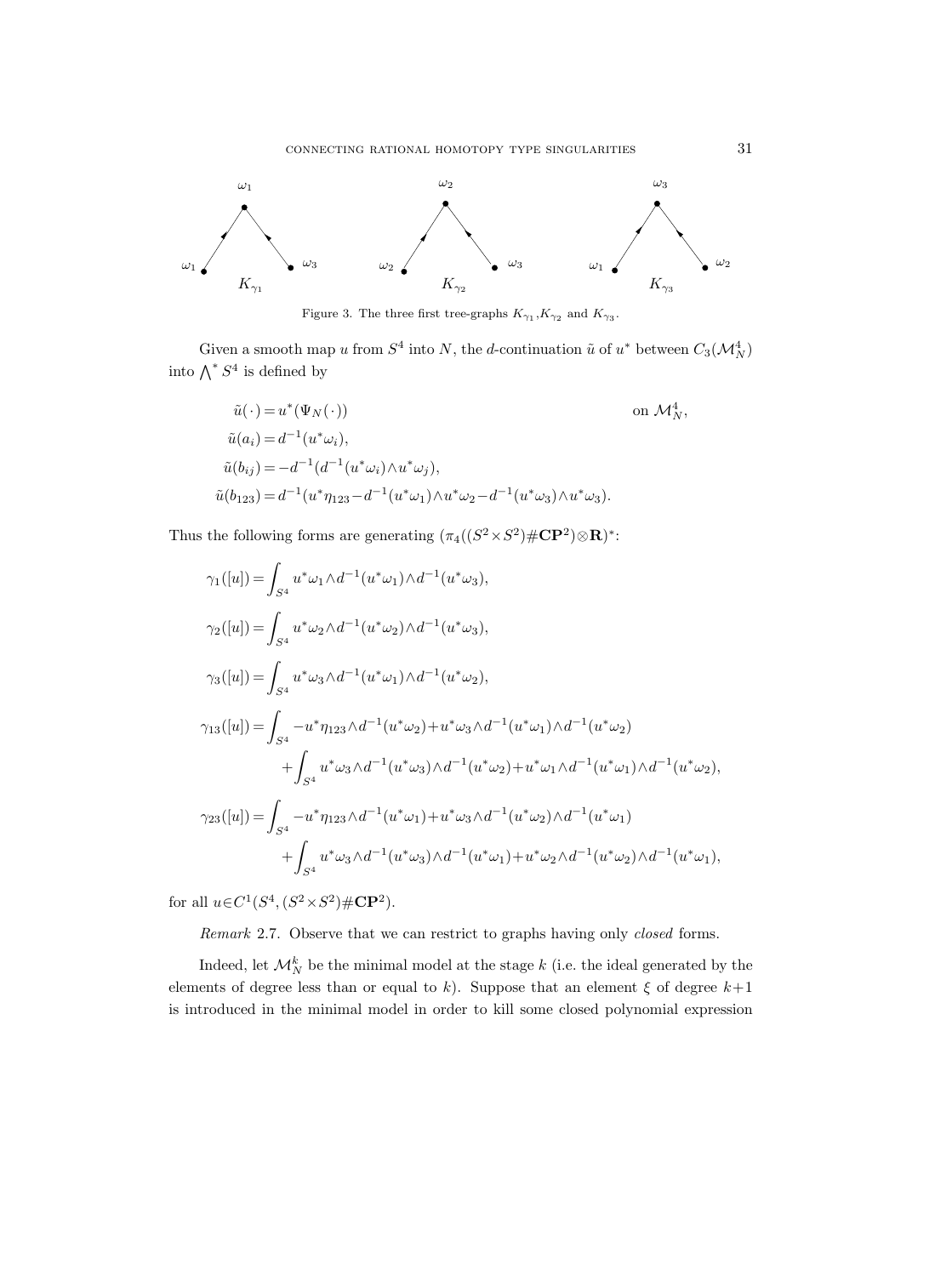32 R. HARDT AND T. RIVIÈRE



Figure 4. The linear combination of  $K_{\gamma_{13}}$  arising in computing  $\text{Hom}(\pi_4(S^2 \times S^2 \# \mathbb{CP}^2), \mathbb{R})$ .

 $P(x_1, ..., x_l)$  of elements from  $\mathcal{M}_N^k$ , and  $\xi$  is not exact in  $\mathcal{M}_N^k$  but  $\Psi_N(\xi)$  is exact in N. Then, we can decide that  $\tilde{u}(\xi) = d^{-1}(u^* \Psi_N(P(x_1, ..., x_l)).$  This modifies the graph as shown in the following example: replace for instance  $u^*\eta_{123} = \tilde{u}(\beta_{123})$  by

$$
d^{-1}(u^*(\omega_1\omega_2-\omega_3^2)).
$$

From the graph point of view this corresponds to the change described in Figure 5.

### 2.4. Gauss forms associated with elements in  $\text{Hom}(\pi_p(N), R)$

To make analytic estimates, we need to have an explicit expression for evaluating an element of Hom $(\pi_p(N), \mathbf{R})$ . In this subsection we will define one specific integration operation  $d^{-1}$  by introducing certain Gauss forms associated with the tree-graphs described in §2.2.

The Gauss forms are easier to describe explicitly with formulas in  $\mathbb{R}^p$  instead of  $S^p$ . In this section we will consider, in place of  $C^{\infty}(\bigwedge^{q} S^{p})$ , the subspace  $\bigwedge_{\text{slow}}^{q} \mathbb{R}^{p}$  of smooth q-forms  $\omega$  in  $\bigwedge^q \mathbf{R}^p$  satisfying

$$
(1+|x|^2)^{k+q}|\nabla\omega|(x)\leqslant C_{\omega,k}.
$$

In particular, if

$$
\pi\colon S^p\backslash\{(0,...,0,1)\}\longrightarrow\mathbf{R}^p
$$

denotes stereographic projection, then the pull-back by  $\pi$  of any form in  $\bigwedge_{s\geq 0}^q \mathbb{R}^p$  gives a smooth q-form on  $S^p$ .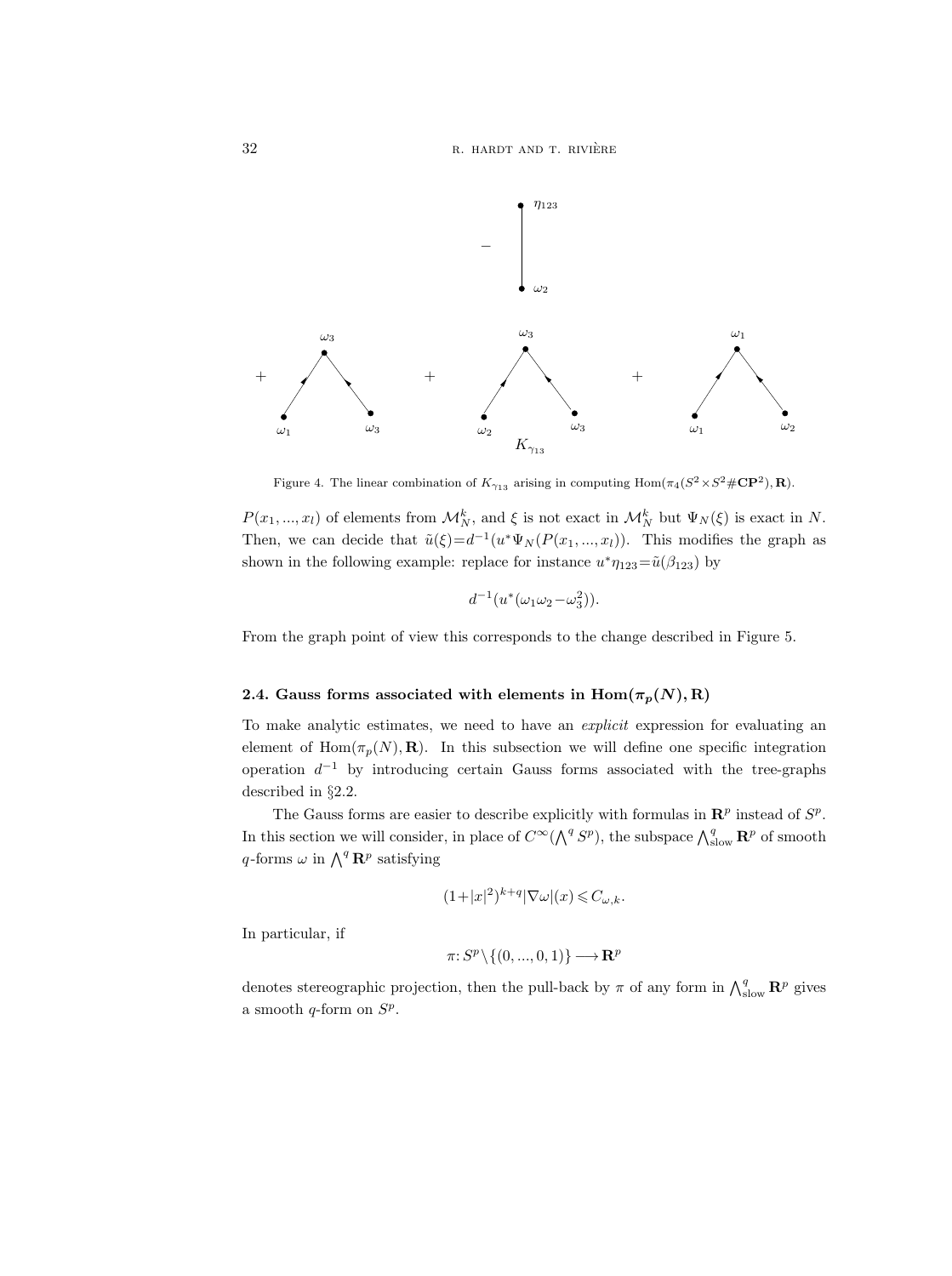

Figure 5. Replacing nonclosed forms in tree-graphs by closed ones

Let G be the Green function for the Laplacian on  $\mathbb{R}^p$ :

$$
G(x) = C_p |x|^{2-p}
$$
 for  $p > 2$  and  $G(x) = C_2 \log |x|$  for  $p = 2$ ,

where  $C_p = (n-2)^{-1} |S^{p-1}|^{-1}$  and  $C_2 = -(2\pi)^{-1}$ . Given a q-form  $\omega$  in  $\bigwedge_{\text{slow}}^q \mathbf{R}^p$ ,

$$
\omega = \sum_{I} \omega_I \, dx_I,
$$

where  $I\!=\!(i_1,...,i_p)$  runs over all q-tuples such that  $1\!\leqslant\!i_1\!<\!i_2\!<\!\dots\!<\!i_q\!\leqslant\!p,$  we define the operator

$$
d^{-1}\omega=d^*\Delta^{-1}\omega=d^*\sum_{I}G\star\omega_I\,dx_I,
$$

where  $dx_I = dx_{i_1} \wedge ... \wedge dx_{i_q}$ , the first symbol  $*$  is the Hodge operator for the flat metric on  $\mathbf{R}^p$  and the second symbol  $\star$  is the convolution operator. Observe that for  $\omega \in \bigwedge_{\text{slow}}^q \mathbf{R}^p$ , the convolution  $\omega_I \star G$  is well defined. If  $\omega$  is closed, it is clear that

$$
d(d^{-1}\omega) = \omega.
$$

We claim that there exists a form  $\mathcal{G}_q^p$  in  $(\bigwedge^{q-1} \mathbf{R}_x^p) \wedge (\bigwedge^{p-q} \mathbf{R}_y^p)$  such that for any  $\omega$  in  $\bigwedge_{\text{slow}}^q \mathbf{R}^p$  one has

$$
[d^*\Delta^{-1}\omega](x) = \int_{y \in \mathbf{R}^p} \omega(y) \wedge \mathcal{G}_q^p(x, y). \tag{2.7}
$$

Indeed, we have by definition

$$
[d^*\Delta^{-1}\omega](x) = (-1)^{q(p-q)} * \sum_{I} [d(G \star \omega_I) \wedge *dx_I].
$$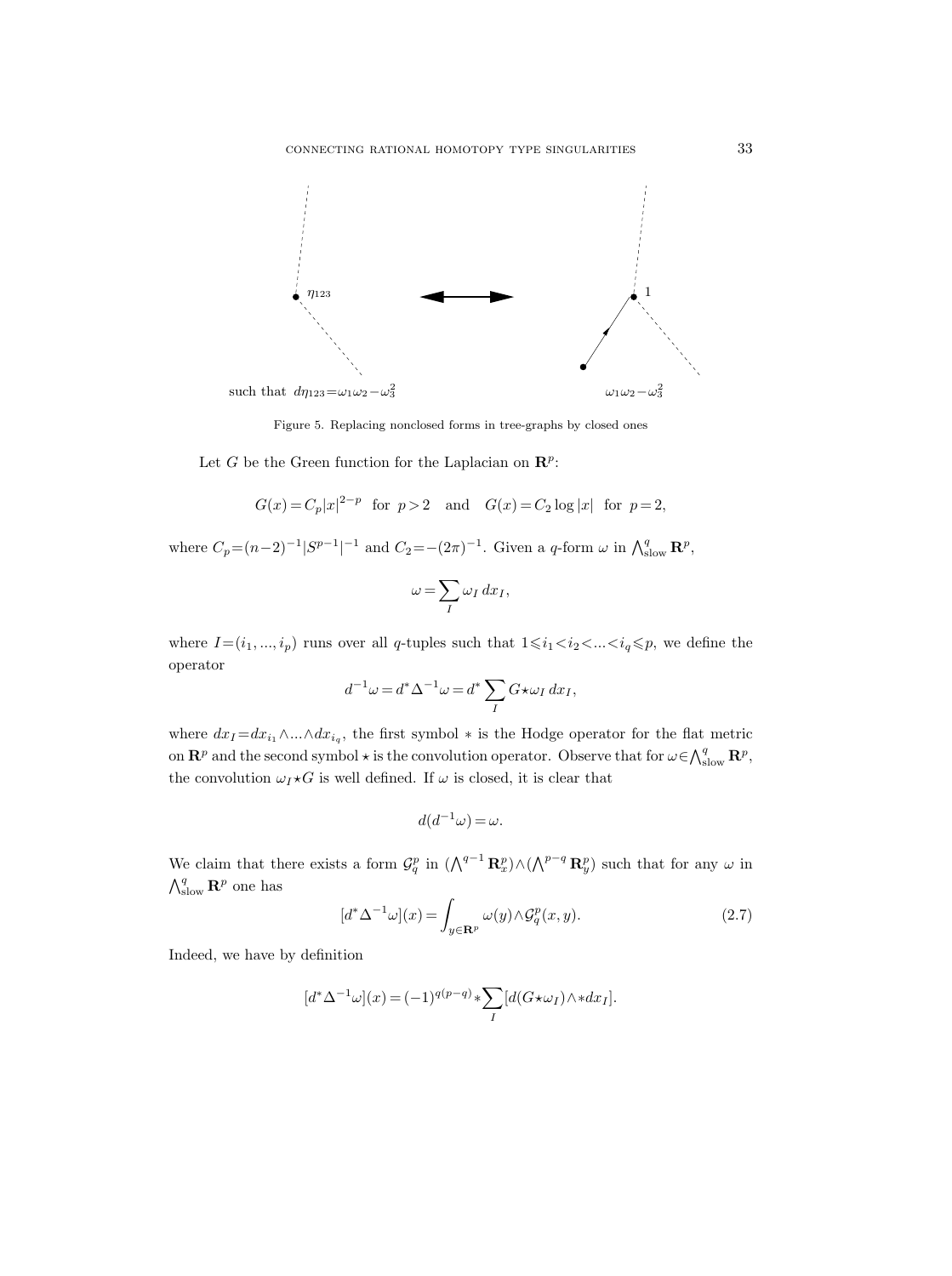Letting  $I<sup>c</sup>$  denote the  $(p-q)$ -tuple made of the complement of I ordered in such a way that  $dx_I = *dx_I$  (i.e.  $dx_I \wedge dx_I = \omega_{\mathbf{R}^p} = dx_1 \wedge ... \wedge dx_p$ ), we then have

$$
d^*\Delta^{-1}\omega(x) = C_p(-1)^{q(p-q)} \sum_I * \int_{y \in \mathbf{R}^p} \omega_I(y) d \frac{1}{|x-y|^{p-2}} \wedge dx_{I^c} \wedge \omega_{\mathbf{R}^p}(y)
$$
  
=  $C_p(-1)^{q(p-q)} (2-p) * \sum_i \sum_I \int_{\mathbf{R}^p} \omega_I(y) \frac{x_i - y_i}{|x-y|^p} dx_i \wedge dx_{I^c} \wedge \omega_{\mathbf{R}^p}(y).$ 

Also, writing  $dx_{I_k} = dx_{i_1} \wedge ... \wedge dx_{i_{k-1}} \wedge dx_{i_{k+1}} \wedge ... \wedge dx_{i_q}$ , we see that

$$
\ast(dx_{i_k} \wedge dx_{I^c}) = (-1)^{k-1} (-1)^{(q-1)(p-q)} dx_{I_k}.
$$

With this notation, one has

$$
\begin{aligned} d^*\Delta^{-1}\omega(x) & = C_p(-1)^{(p-q)}(2-p)\sum_{I}\int_{y\in{\bf R}^p}\omega_I(y)\omega_{{\bf R}^p}(y)\wedge \sum_{k=1}^q(-1)^{k-1}\frac{x_{i_k}-y_{i_k}}{|x-y|^p}\,dx_{I_k}\\ & = C_p(-1)^{(p-q)}(2-p)\int_{y\in{\bf R}^p}\omega(y)\wedge \sum_{J}\sum_{k=1}^q(-1)^{k-1}\frac{x_{j_k}-y_{j_k}}{|x-y|^p}\,dy_{J^c}\wedge dx_{J_k}. \end{aligned}
$$

Thus the form

$$
\mathcal{G}_q^p(x,y) = |S^{p-1}|^{-1}(-1)^{(p-q)} \sum_J \sum_{k=1}^q (-1)^{k-1} \frac{x_{j_k} - y_{j_k}}{|x-y|^p} dy_{J^c} \wedge dx_{J_k}
$$
(2.8)

solves (2.7).

We introduce now the notion of a Gauss form associated with a tree-graph of closed forms. Let  $N$  be a compact simply connected manifold. Consider a geometric realization  $\Psi_N$  of the minimal model  $\mathcal{M}_N$  from N, and consider a tree-graph K of forms from the ideal generated by  $\Psi_N(\mathcal{M}_N)$ . Let  $A_i$  be the vertices of the graph, and let  $\omega_{A_i}$  denote the closed form assigned to  $A_i$ . Let  $n_K$  be the number of segments in the graph. Let  $p_i$  be the degree of  $\omega_{A_i}$ . To each vertex, we assign two variables  $x^i$  in  $\mathbb{R}^p$  and  $y^i$  in N. To each vertex  $A_i$  we assign the sub-tree-graph  $K_i$  of K whose summit is  $A_i$  and which is made of the segments and vertices "below"  $A_i$  (that is, the part of the graph connected to  $A_i$ as one follows the positively oriented paths ending at the summit of  $K$ ). See Figure 6.

We denote by  $n_i$  the degree of the form obtained from this graph:

$$
n_i = \left(\sum_{A \text{ vertex in } K_i} \deg \omega_A\right) - n_{K_i},
$$

where  $n_{K_i}$  denotes, as before, the number of segments in  $K_i$ . If  $A_i$  is a "starting vertex" with no other vertex below in the graph, then  $K_i$  is just made of  $A_i$  and  $n_i=p_i$ . We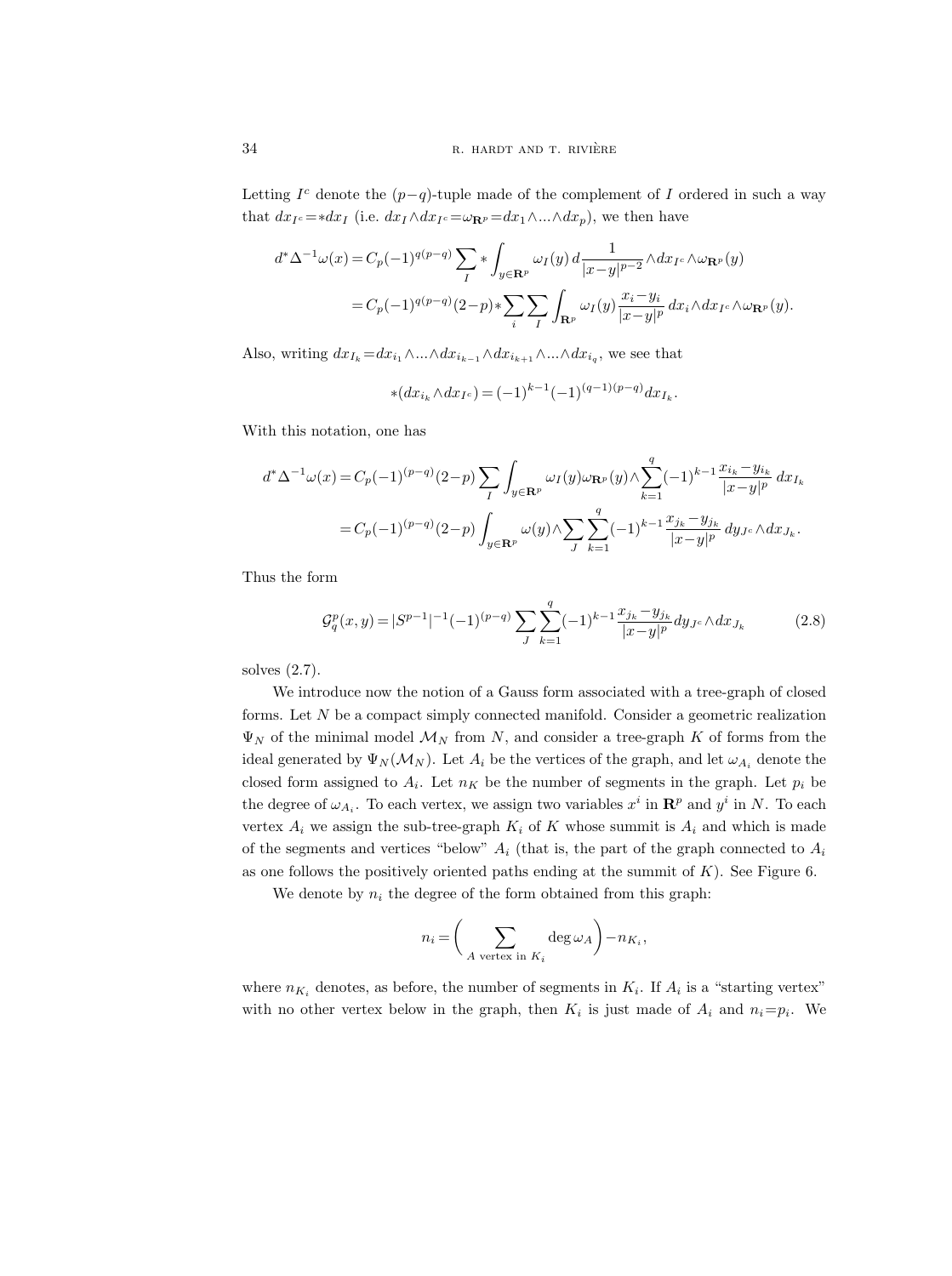connecting rational homotopy type singularities 35



Figure 6. Plain lines correspond to the sub-tree-graph  $K^7$  with summit  $A_7$ .

denote by  $\mathcal I$  the set of pairs of indices  $(i_1, i_2)$  such that  $A_{i_1}$  and  $A_{i_2}$  are connected by a segment in K going from  $A_{i_2}$  to  $A_{i_1}$ . The total form of the tree-graph is a form denoted by  $\omega^K \wedge \mathcal{G}^K$  in  $\bigwedge_i \bigwedge^{p_i} N \bigwedge_{(i_1,i_2)\in \mathcal{I}} \bigwedge^{n_{i_2}-1} \mathbf{R}^p \wedge \bigwedge^{p-n_{i_2}} \mathbf{R}^p$ , where  $\omega^K$  is defined by

$$
\omega^K = \bigwedge_i \omega_i(y^i),\tag{2.9}
$$

and  $\mathcal{G}^K$ , the Gauss form associated with the tree-graph K of forms, is defined by

$$
\mathcal{G}^K = \bigwedge_{(i_1, i_2) \in \mathcal{I}} \mathcal{G}^p_{n_{i_2}}(x_{i_1}, x_{i_2}).
$$
\n(2.10)

With any map  $u \in C^{\infty}(S^p, N)$ , we associate the map  $U_K$  from  $(\mathbb{R}^n)^{n_K+1}$  into  $N^{n_K+1}$ defined by

$$
U_K(x_1, x_2, ..., x_{n_K+1}) = ((u \circ \pi^{-1})(x_1), (u \circ \pi^{-1})(x_2), ..., (u \circ \pi^{-1})(x_{n_K+1})).
$$

Recall that  $n<sub>K</sub>$ , the number of segments in a tree-graph, is one less than the number of nodes. Using the multiple "coordinates"  $(y^1, ..., y^{n_K+1})$  on  $N^{n_K+1}$ , it is then easy to verify that

$$
\int_{S^p} u^K = \int_{x_1} \dots \int_{x_{n_K+1}} U_K^*(\omega^K) \wedge \mathcal{G}^K,
$$
\n(2.11)

where the integration operation  $d^{-1}$  of a form  $\alpha$  in  $\bigwedge^k S^p$  is given by

$$
d^{-1}\alpha = \pi^* \bigg( \int_{y \in \mathbf{R}^p} (\pi^{-1})^* \alpha(y) \wedge \mathcal{G}_k^p(x, y) \bigg). \tag{2.12}
$$

Consider now a class z in  $\text{Hom}(\pi_p(N), \mathbf{R})$ . Suppose that  $K = \sum_l \lambda_l K^l$  is the formal linear combination of tree-graphs of closed forms associated with z (for a given geometric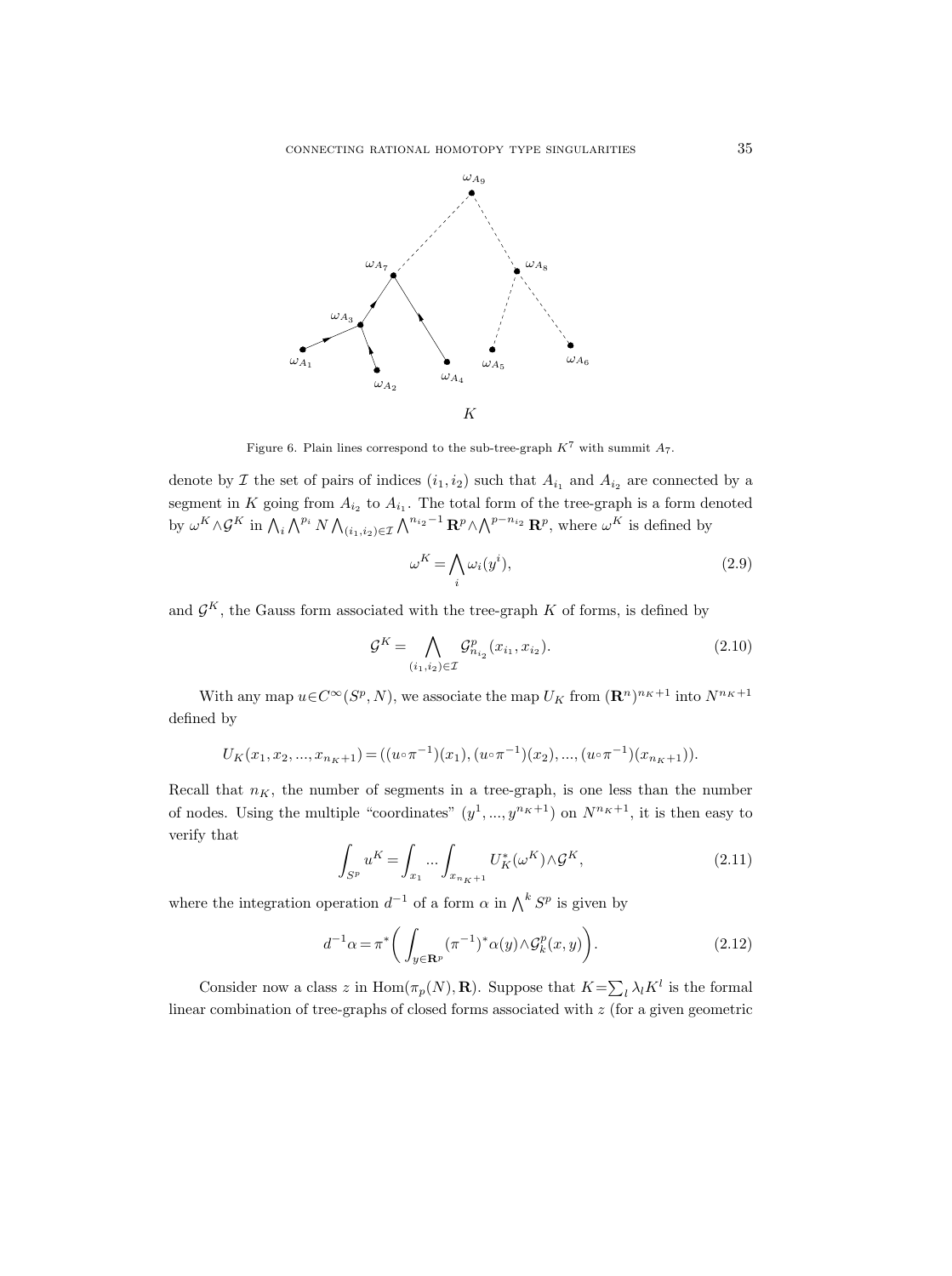realization  $\Psi_N$  on  $\mathcal{M}_N$ ), and that  $u^{K^l}$  are the associated p-forms, constructed in the previous subsection. With the p-form

$$
u^K = \sum_l \lambda_l u^{K^l},
$$

we now have, using the above notation,

$$
z([u]) = \int_{S^p} u^K = \sum_{l} \lambda_l \int_{(\mathbf{R}^p)^n K^{l+1}} U^*_{K^l}(\omega^{K^l}) \wedge \mathcal{G}^{K^l}.
$$
 (2.13)

We have thus succeeded in expressing the action of any element in  $\text{Hom}(\pi_p(N), \mathbf{R})$  on  $\pi_p(N)$  as a linear combination of pull-backs by u of closed forms depending only on the class we chose in  $\text{Hom}(\pi_p(N), \mathbf{R})$  (modulo of course a choice of geometric realization). This was the main goal of this section. This generalizes the integral expression of the topological degree as the integral of the pull-back of a form. This will be extremely useful for analytic estimates throughout the rest of the paper.

We establish now a slightly different form of the integral expression of  $z([u])$  which is of particular geometrical interest. We first make the following observation.

LEMMA 2.8. Let  $\Pi_{q,p}$  denote the canonical projection

$$
\bigwedge\nolimits^{p-1}(\mathbf{R}^p_x\times\mathbf{R}^p_y)\longrightarrow\bigwedge\nolimits^{q-1}\mathbf{R}^p_x\wedge\bigwedge\nolimits^{p-q}\mathbf{R}^p_y.
$$

The following identity holds:

$$
\Pi_{p,q}\left[\left(\frac{x-y}{|x-y|}\right)^{\ast}\sum_{k=1}^{p}(-1)^{k-1}X_k(dX)^k\right] = (-1)^{(q-1)(p-q)}|S^{p-1}|^{-1}\mathcal{G}_q^p(x,y),\tag{2.14}
$$

where  $(dX)^k$  is the  $(p-1)$ -form in  $\mathbb{R}^p$  given by  $dX_1 \dots dX_{k-1} dX_{k+1} \dots dX_p$  and  $\mathcal{G}_q^p(x, y)$ is the form given by (2.8).

Proof. A classical computation gives

$$
\left(\frac{x-y}{|x-y|}\right)^{\ast}\sum_{k=1}^{p}(-1)^{k-1}X_k(dX)^k = \sum_{k=1}^{p}(-1)^{k-1}\frac{x_k-y_k}{|x-y|^p}(d(x-y))^k,\tag{2.15}
$$

where  $(d(x-y))^k=d(x_1-y_1)...d(x_{k-1}-y_{k-1})d(x_{k+1}-y_{k+1})...d(x_p-y_p)$ . With the previous notation,  $dx_{I_c} \wedge dx_{I_k} = (-1)^{k-1} (-1)^{(q-1)(p-q)} * dx_{i_k}$ , and therefore it is clear that

$$
\Pi_{p,q}\left[\sum_{k=1}^{p}(-1)^{k-1}\frac{x_k-y_k}{|x-y|^p}(d(x-y))^k\right]
$$
\n
$$
=(-1)^{(q-1)(p-q)}\sum_{J}\sum_{k=1}^{q}(-1)^{k-1}\frac{x_{j_k}-y_{j_k}}{|x-y|^p}dy_{J^c}\wedge dx_{J_k}.
$$
\n(2.16)

The desired equality (2.14) then follows from (2.16).

 $\hfill\square$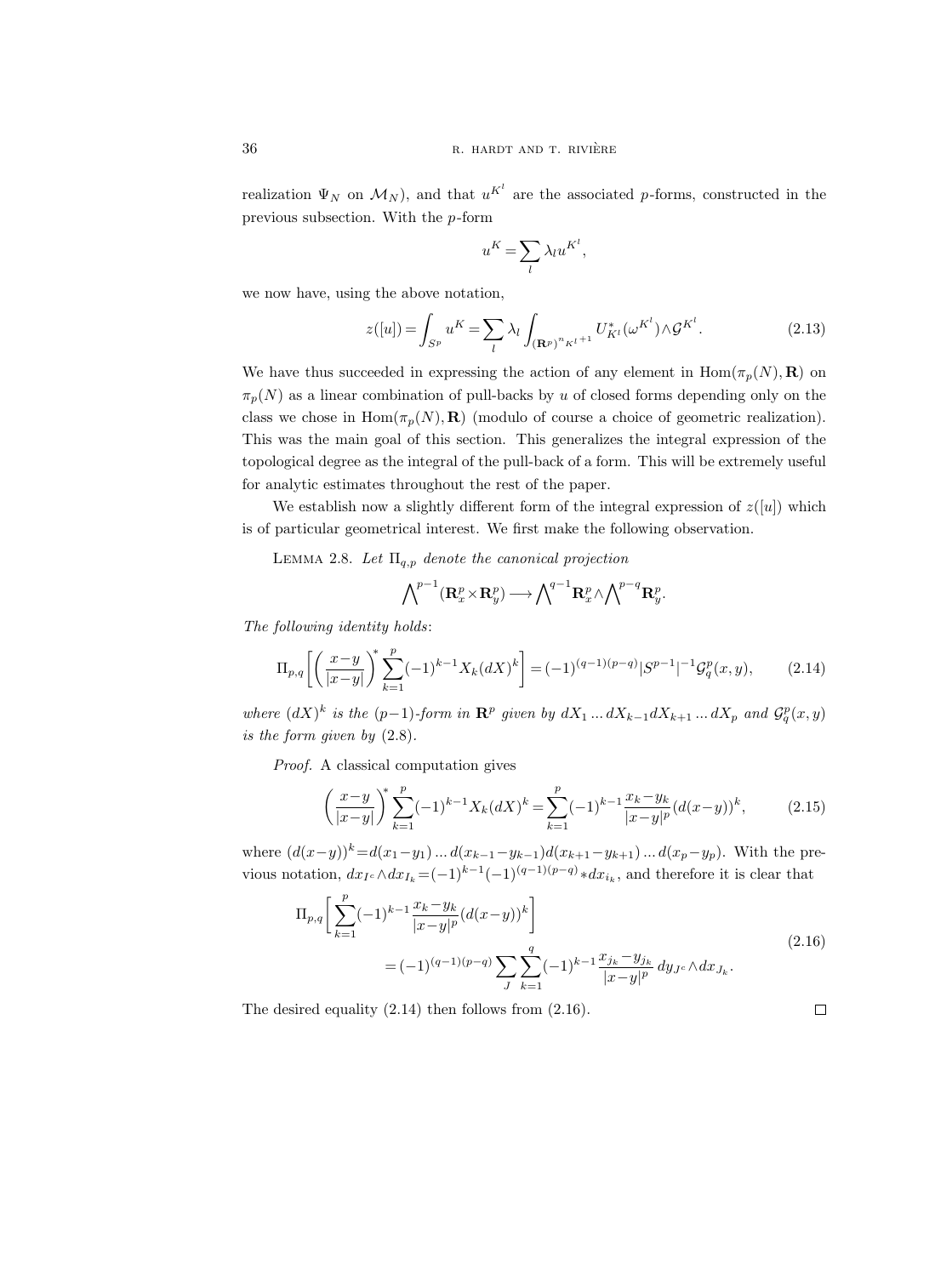We now prove the following result.

LEMMA 2.9. Let K be a tree-graph of forms in  $\bigwedge^* N$  of dimension p. Let

$$
u \in C^{\infty}(S^p, N).
$$

Then the following formula holds:

$$
\int_{S^p} u^K = \int_{x_1} \dots \int_{x_{n_K}} U_K^*(\omega^K) \wedge \mathcal{G}^K
$$
\n
$$
= |S^{p-1}|^{-n_K} (-1)^{m_K} \int_{x_1} \dots \int_{x_{n_K}} U_K^*(\omega^K) \wedge \bigwedge_{(i_1, i_2) \in \mathcal{I}} \left( \frac{x_{i_1} - x_{i_2}}{|x_{i_1} - x_{i_2}|} \right)^* \Omega_{S^{p-1}},
$$
\n(2.17)

where  $\Omega_{S^{n-1}} = \sum_{k=1}^{n} (-1)^{k-1} X_k (dX)^k$  and  $m_K$  is some integer depending only on K.

Proof. This can be proved by induction on the number of segments in the graph. Consider an end node  $i_2$  in the graph (which has no segment pointing to it), and let  $i_1$  be the node to which  $i_2$  is connected. Let  $\omega_{i_1}$  and  $\omega_{i_2}$ , of degree  $n_{i_1}$  and  $n_{i_2}$ , respectively, be the forms assigned to each of these two nodes. By the previous lemma and dimensional reasons, it is clear that

$$
|S^{p-1}| \int_{x_{i_2}} (u \circ \pi^{-1})^* \omega_{i_2}(x_{i_2}) \wedge \mathcal{G}_{n_{i_2}}^p(x_{i_1}, x_{i_2})
$$
  
=  $(-1)^{(n_{i_2}-1)(p-n_{i_2})} \int_{x_{i_2}} (u \circ \pi^{-1})^* \omega_{i_2}(x_{i_2}) \wedge \Pi_{p, n_{i_2}} \left[ \left( \frac{x_{i_1} - x_{i_2}}{|x_{i_1} - x_{i_2}|} \right)^* \Omega_{S^{p-1}} \right] (2.18)$   
=  $(-1)^{(n_{i_2}-1)(p-n_{i_2})} \int_{x_{i_2}} (u \circ \pi^{-1})^* \omega_{i_2}(x_{i_2}) \wedge \left( \frac{x_{i_1} - x_{i_2}}{|x_{i_1} - x_{i_2}|} \right)^* \Omega_{S^{p-1}}.$ 

We then modify the graph by removing the node  $i_2$  along with the branch starting from it, and by changing  $\omega_{i_1}$  into the form  $\omega'_{i_1}(x_{i_1})$  given by

$$
(-1)^{(n_{i_2}-1)(p-n_{i_2})}|S^{p-1}|^{-1}\omega_{i_1}(x_{i_1})\wedge\int_{x_{i_2}}(u\circ\pi^{-1})^*\omega_{i_2}(x_{i_2})\wedge\left(\frac{x_{i_1}-x_{i_2}}{|x_{i_1}-x_{i_2}|}\right)^*\Omega_{S^{p-1}}.
$$

We then apply the induction assumption to this new graph, having one node less, and Lemma 2.9 is proved.  $\Box$ 

Remark 2.10. The construction of the tree-graph of forms can be described in terms of linking and "angular forms" (see [BT]).

To see this, again let  $\pi$  denote the stereographic projection from  $S^p$  into  $\mathbb{R}^p$ , singular at the north pole, and introduce the linking map or segment map

$$
L: S^{p} \times S^{p} \longrightarrow S^{p-1}
$$
  
\n
$$
(x, y) \longmapsto \frac{\pi(x) - \pi(y)}{|\pi(x) - \pi(y)|}.
$$
\n(2.19)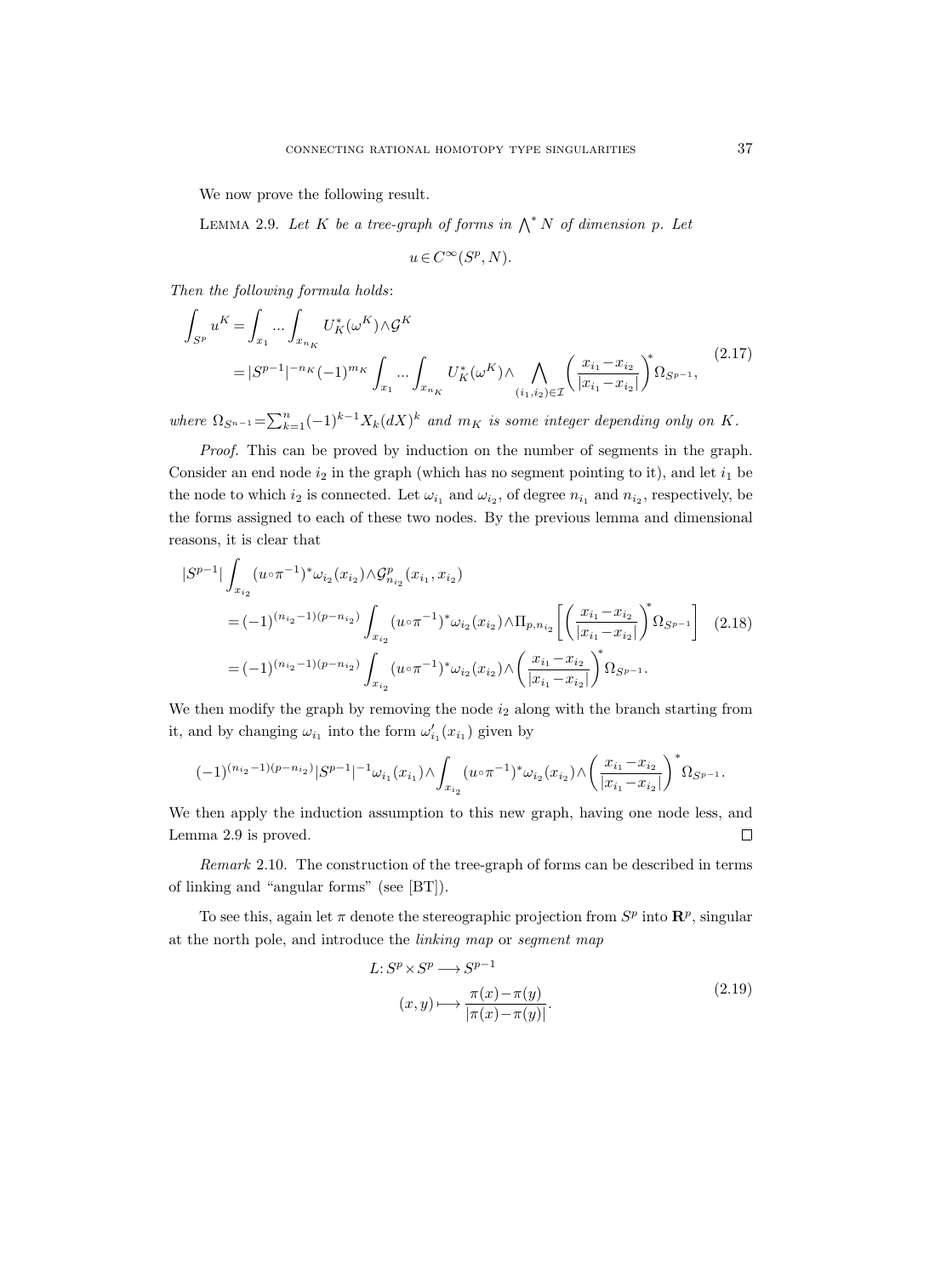Let  $\Omega_{S^{p-1}}$  be a  $(p-1)$ -form on  $S^{p-1}$  satisfying  $\int_{S^{p-1}} \Omega_{S^{p-1}} = 1$ . It is interesting to observe that

$$
d(L^*\Omega)\,{=}\,T_\Delta\!-\!T_{\{\text{North}\}\times S^p}\!-\!T_{S^p\times\{\text{North}\}},
$$

where  $\Delta$  denotes the diagonal  $\{(x, y) \in S^p \times S^p : x = y\}$ , North= $(0, ..., 0, 1)$  is the north pole of  $S^p$ , and  $T_{\Delta}$ ,  $T_{\text{{North}}\times S^p}$  and  $T_{S^p\times{\text{North}}}$  are the currents of integration, with the appropriate orientations, along  $\Delta$ , {North} ×  $S^p$  and  $S^p$  × {North}, respectively. Then, if one restricts to forms in  $\bigoplus_{k=1}^p \bigwedge^k S^p \wedge \bigwedge^{p+1-k} S^p$ ,  $L^*\Omega$  plays the role of an "angular" form" (see [BT]) of the diagonal  $\Delta$  in  $S^p \times S^p$  (observe that it was not possible to find  $\beta \in \bigwedge^{p-1}(S^p \times S^p)$ , even singular, such that  $d\beta = T_\Delta$  in  $\mathcal{D}' \wedge \bigwedge^p(S^p \times S^p)$ ). Thus, in our representation by tree-graphs of forms of elements of  $\text{Hom}(\pi_p(N), \mathbf{R})$ , two connections to one vertex by segments of two sub-tree-graphs corresponds to a connection of the two corresponding forms by wedging them together with the angular form of the diagonal  $\Delta$ in  $S^p \times S^p$ . This implies in particular that if we replace  $L^*\Omega$  everywhere by any form whose restriction to  $\bigoplus_{k=1}^p \bigwedge^k S^p \wedge \bigwedge^{p+1-k} S^p$  is the angular form of the diagonal  $\Delta$  in  $S^p \times S^p$  (for instance  $L^*_{\Psi} \Omega$ , where  $\Psi$  is an arbitrary bilipschitz homeomorphism of  $S^p$  and  $L_{\Psi}(x, y) = L(\Psi(x), \Psi(y))),$  the computation of  $\int_{S^p} u^K$  is unchanged.

### 2.5. Critical exponents associated with elements in  $\text{Hom}(\pi_n(N), R)$

### 2.5.1. Definition of the critical exponent

LEMMA 2.11. Given a tree-graph of forms K, there exists a constant  $C_K$  such that, for any map  $u \in C^{\infty}(S^p, N)$ , the following inequality holds

$$
\left| \int_{S^p} u^K \right|^{p/(p+n_K)} \leqslant C_K \int_{S^p} |\nabla u|^p d\mathcal{H}^p,\tag{2.20}
$$

where  $n_K$  is the number of segments in K.

*Proof.* The standard Sobolev inequality gives that for any q-form  $\omega$  on  $S^p$  with  $1 \lt q \lt p$ , there exists a constant  $C_q$  such that

$$
||d^* \Delta^{-1} \omega||_{p/(q-1)} \leq C_q ||\omega||_{p/q}.
$$
\n(2.21)

Given a sub-tree-graph  $K_i$ , one first easily proves, by induction on the number of branches of  $K^i$ , that

$$
||u^{K_i}||_{p/q_i} \leq \prod_{j \in J} ||u^* \omega_j||_{p/p_j},
$$
\n(2.22)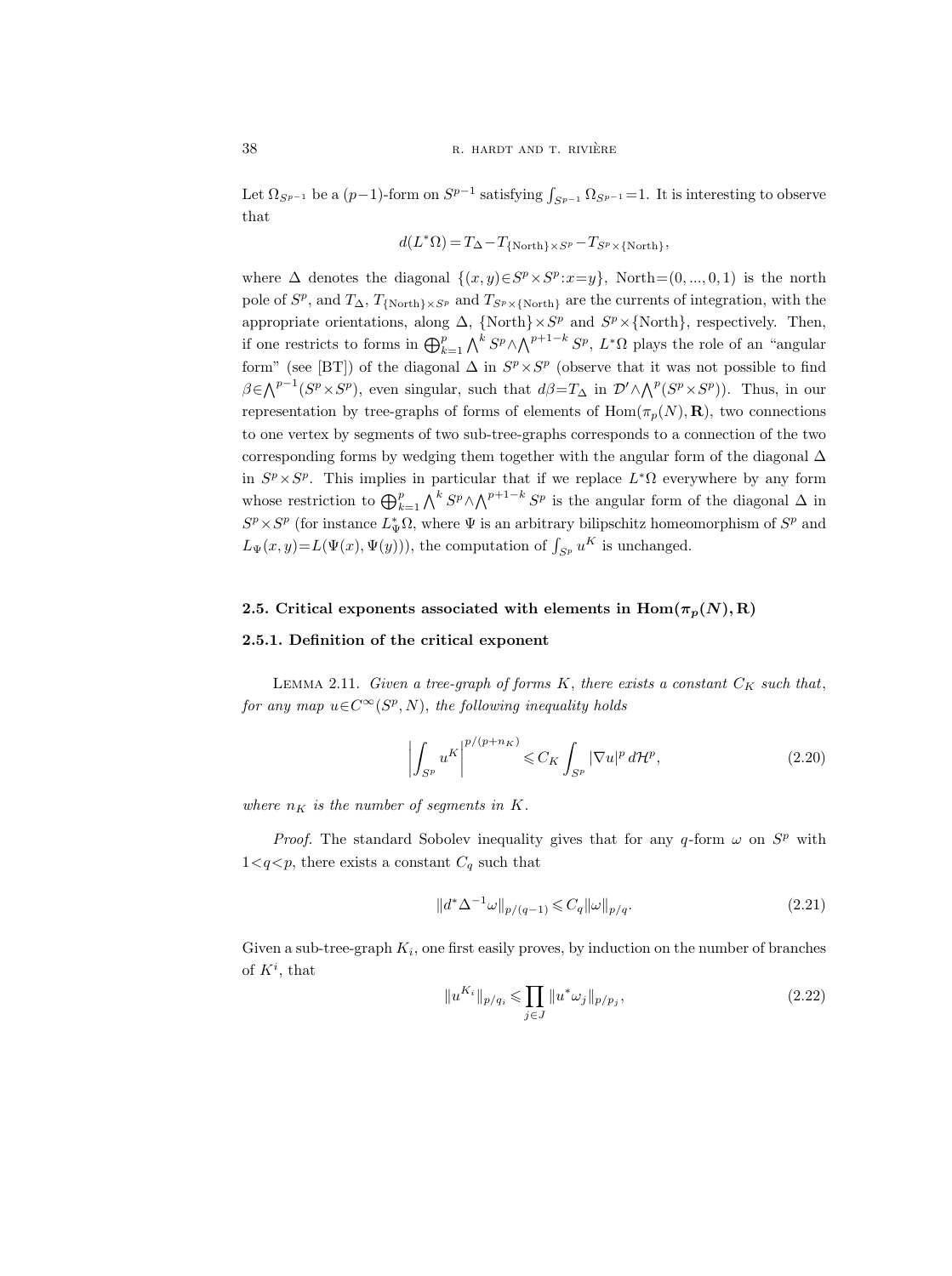where J is the set of indices of vertices in  $K_i$ ,  $\omega_j$  is the element of the ideal generated by  $\Psi_N(\mathcal{M}_N)$  at the vertex j,  $p_j$  is its degree, and  $q_i = \sum_{j \in J} p_j - n_{K_i}$  (where, as before,  $n_{K_i}$ is the number of segments in  $K_i$ ). For  $K_i=K$ , (2.22) implies that

$$
||u^K||_1 \leqslant C_K \prod_i ||\nabla u||_p^{p_i}.
$$
\n(2.23)

Combining now  $(2.6)$  and  $(2.23)$ , we obtain  $(2.20)$  and Lemma 2.11 is proved.  $\Box$ 

Definition 2.12. For any element  $z \in \text{Hom}(\pi_p(N), \mathbf{R})$ , let  $n_z$  denote the minimum of  $\max_{l} \{n_{K_l}\}\$ among all formal linear combinations  $K = \sum_l \lambda_l K^l$  of tree-graphs of *closed* forms representing  $z$ . Such a  $K$  achieving this minimum is called *optimal* for  $z$ , and, motivated by Lemma 2.11, the *critical exponent* of  $z$  is the number

$$
\frac{p}{p+n_z}.
$$

Remark 2.13. The constraint of restricting to tree-graphs of closed forms is important. Allowing tree-graphs of nonclosed forms could decrease the maximal number of branches (see Remark 2.7), but would not give the appropriate notion.

#### 2.5.2. Optimality of the critical exponent

An important question is to know whether the critical exponent of a generator  $z$  of the minimal model is optimal or not: that is, given a sequence of maps  $u_k$  from  $S^p$  into N such that

$$
z([u_k]) = \int_{S^p} u_k^K = \sum_l \lambda_l \int_{S^p} u_k^{K^l} = a_k \to \infty,
$$
\n(2.24)

and letting

$$
E_k = \inf \bigg\{ \int_{S^p} |\nabla u|^p d\mathcal{H}^p : [z]([u]) = a_k \bigg\},\
$$

does the equality

$$
\lim_{k \to \infty} \frac{\log E_k}{\log a_k} = \frac{p}{p + n_z} \tag{2.25}
$$

hold?

If  $z([u_k])\neq 0$ , then there exists, by Lemma 2.11, a positive constant  $C_{z,N}$ , depending only on  $z$  and the metric on  $N$ , such that

$$
|z([u])|^{p/(p+n_z)} \leqslant C_{z,N} \int_{S^p} |\nabla u|^p d\mathcal{H}^p
$$

for all  $u \in W^{1,p}(S^p, N)$ . Thus the inequality

$$
\liminf_{k \to \infty} \frac{\log E_k}{\log a_k} \geqslant \frac{p}{p + n_z} \tag{2.26}
$$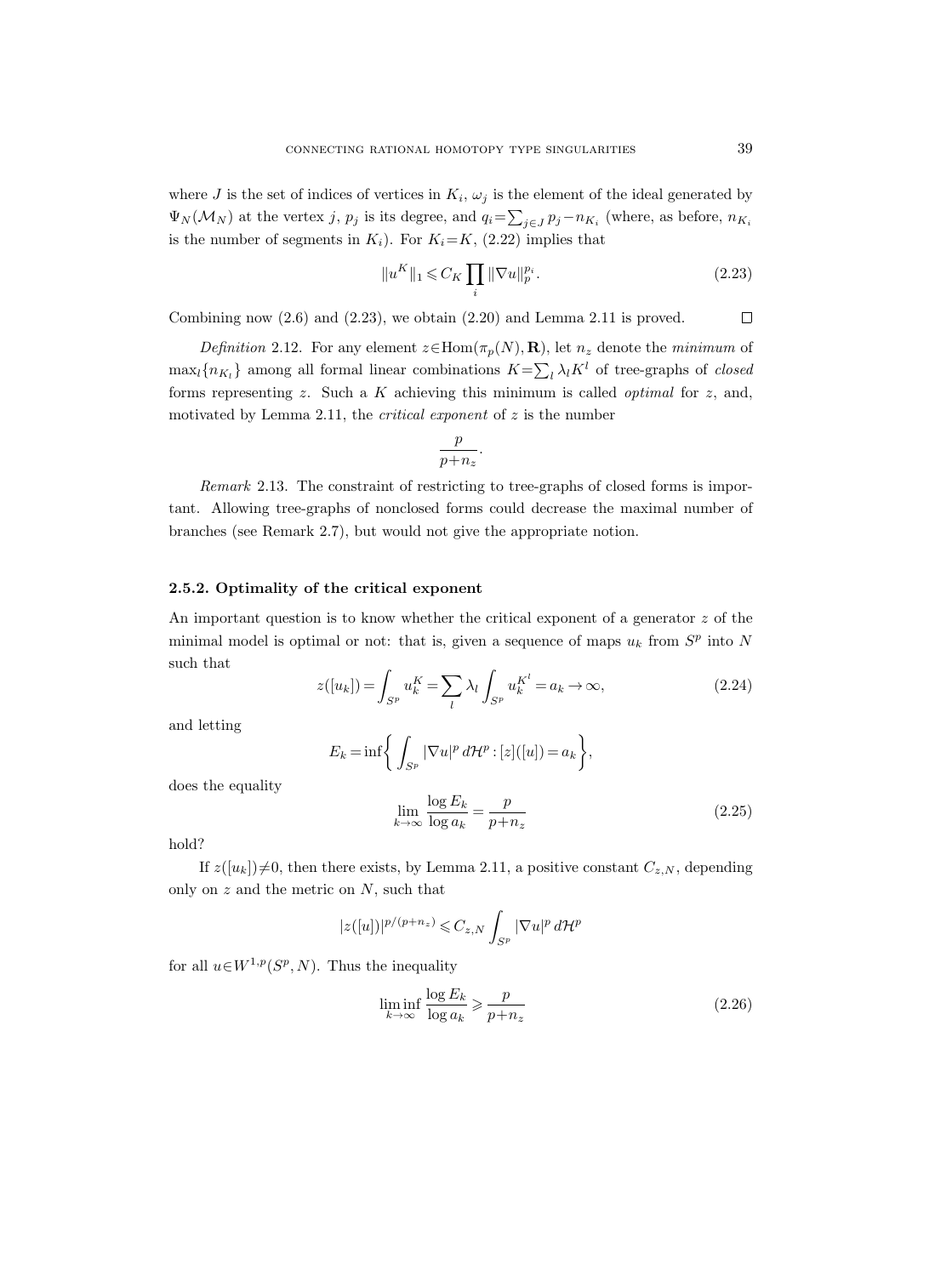is clear. The difficulty is whether the reverse inequality holds or not. An analogous question was raised in [Gr1] and [Gr2].

Definition 2.14. For a fixed nonzero element z in  $\text{Hom}(\pi_p(N), \mathbf{R})$ , we say that the critical exponent  $p(p+n_z)^{-1}$  is optimal if (2.25) holds for some sequence  $[u_k]$  in  $\pi_p(N)$ satisfying  $(2.24)$ .

It was proved in [Ri] that this always holds if for instance N is a sphere (if  $N \simeq S^q$ , then, for  $p=q$ ,  $n_z=0$  and, for  $p=2q-1$  and q even,  $n_z=1$ ). Answering this question in general seems to be an interesting difficult open problem. We do not try to make a systematic presentation of this problem in the present work, but just illustrate this question by considering more specific  $N$  (related to the examples we exposed in the previous subsection) for which the critical exponents are always optimal. Precisely we have the following result.

PROPOSITION 2.15. Let  $N$  be a 4-dimensional Riemannian manifold diffeomorphic to the connected sum  $\#\mu\mathbf{CP}^2\#\nu\overline{\mathbf{CP}^2\#\xi}(S^2\times S^2)$ , where  $\mu$ ,  $\nu$  and  $\xi$  are three arbitrary natural numbers,  $(\#m \dots$  denotes the connected sum of m copies of  $\dots$  and  $\overline{\mathbb{C}\mathbb{P}^2}$  is  $\mathbb{C}\mathbb{P}^2$ with the opposite orientation to the standard one). Then, for any  $p \in \mathbb{N}$  and nonzero  $z \in \text{Hom}(\pi_p(N), \mathbf{R})$ , the critical exponent  $p(p+n_z)^{-1}$  is optimal.

*Proof.* Denote by  $\omega_1, ..., \omega_\mu \in H^2(N)$  the Poincaré duals of each of the standard  $\mathbb{CP}^1$ 's embedded in each of the  $\mathbb{CP}^2$ 's in the connected sum  $\#\mu\mathbb{CP}^2\#\nu\overline{\mathbb{CP}^2}\#\xi(S^2\times S^2)$ . Similarly, denote by  $\bar{\omega}_1, ..., \bar{\omega}_{\nu} \in H^2(N)$  the Poincaré duals of each of the standard  $\overline{\mathbf{C}\mathbf{P}^1}$ 's embedded in each of the  $\overline{\mathbf{CP}^2}$ 's in the connected sum  $\#\mu\mathbf{CP}^2\#\nu\overline{\mathbf{CP}^2}\#\xi(S^2\times S^2)$ . Finally let  $\alpha_1, ..., \alpha_\xi$  and  $\beta_1, ..., \beta_\xi$  denote the Poincaré duals of each of the  $S^2 \times \{ \text{North} \}$ and each of the  $\{North\} \times S^2$ , respectively, in the connected sum. For any  $k \in \mathbb{Z}$ , we first construct a map  $F_k$  from  $N \simeq \# \mu \mathbb{CP}^2 \# \nu \overline{\mathbb{CP}^2} \# \xi(S^2 \times S^2)$  into itself such that

$$
F_k^* \omega_h = k \omega_h \qquad \text{for } h = 1, ..., \mu,
$$
  
\n
$$
F_k^* \bar{\omega}_i = k \bar{\omega}_i \qquad \text{for } i = 1, ..., \nu,
$$
  
\n
$$
F_k^* \alpha_j = k \alpha_j \text{ and } F_d^* \beta_j = d \beta_j \qquad \text{for } j = 1, ..., \xi,
$$
\n(2.27)

and

$$
\|\nabla F_k\|_{\infty} \leqslant C\sqrt{k} \tag{2.28}
$$

with C independent of k. First, the existence of  $F_k$ , in the case where  $\mu=0$ ,  $\nu=0$  and  $\xi=1$ , is quite elementary to establish: it is not difficult (see [Ri]) to construct a family of maps  $\phi_k$  from  $S^2$  into itself such that

$$
\deg \phi_k = k \quad \text{and} \quad \|\nabla^j \phi_k\|_{\infty} \leqslant C_j \sqrt{k^j},
$$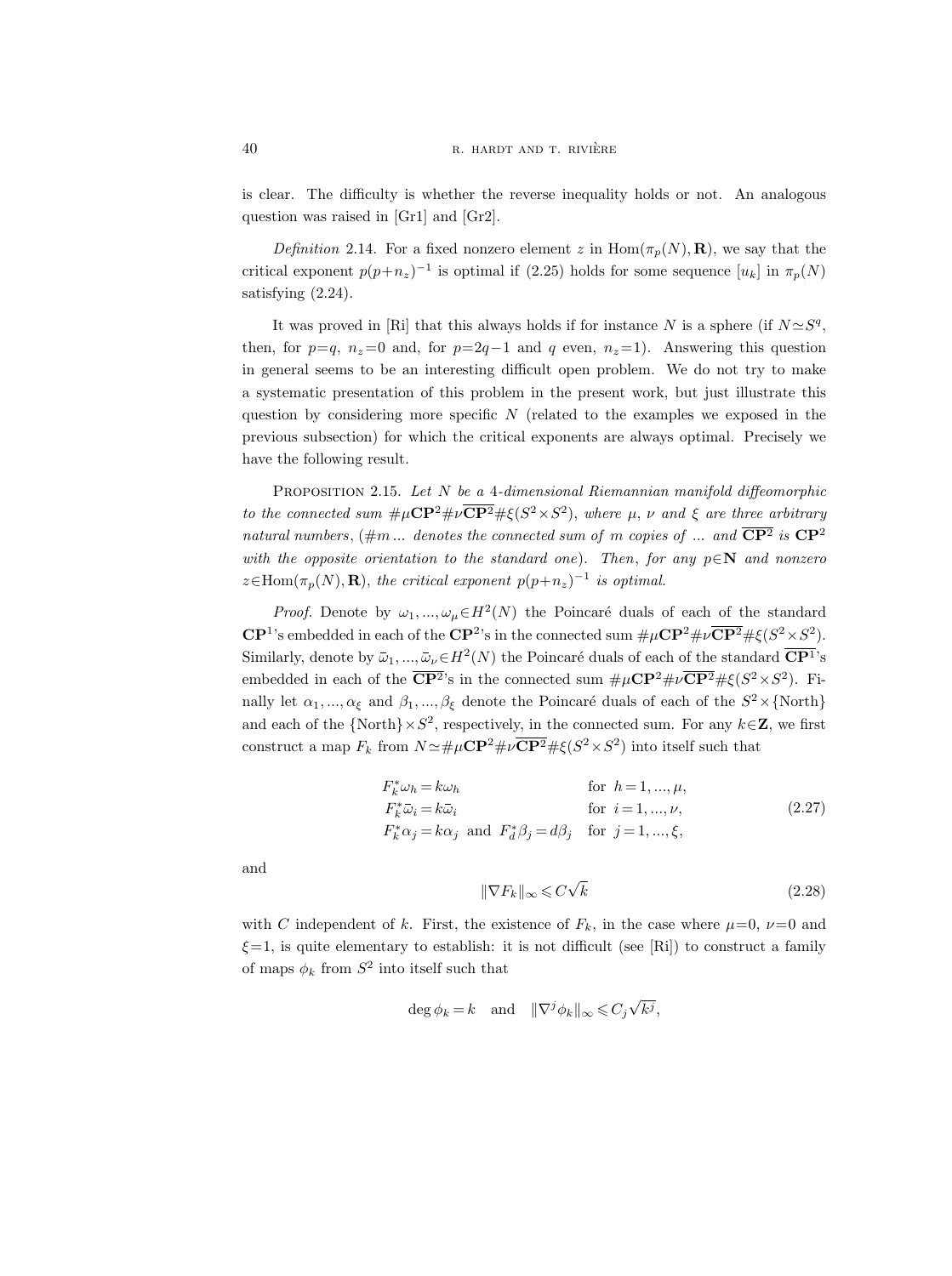where  $C_j$  is independent of k. Then observe that  $F_k(x, y) = (\phi_d(x), \phi_d(y))$  is a solution to  $(2.27)$  and  $(2.28)$  in the case  $N = S^2 \times S^2$ .

We now construct  $F_k$  solving (2.27) and (2.28) in the case  $N = \mathbb{CP}^2$ . We first split  $\mathbb{CP}^2 \simeq N^1 \# N^2$ , where  $N^2 \simeq B^4$ ,  $N^1 \simeq E$  and E is diffeomorphic to the *Hopf disk bundle* over  $S^2$  which is the  $D^2$ -bundle homogeneously extending the  $S^1$ -Hopf bundle whose total space is diffeomorphic to  $S^3$  (we thus have  $\partial E \simeq S^3$ ). We first construct  $F_k$  from  $N^1$  into  $N^1$ . Let H be the Hopf fibration from  $\partial E \simeq S^3$  into  $S^2$ , and let  $\phi_k$  be the map described above. We claim that we can lift  $\phi_k$  to a map  $\tilde{\phi}_k$ :  $S^3 \to S^3$  (i.e.  $H \circ \tilde{\phi}_k = \phi_k \circ H$ ) satisfying √

$$
\|\nabla \tilde{\phi}_k\|_{\infty} \leqslant C\sqrt{k},\tag{2.29}
$$

where C is independent of k. We follow the idea in [HR1]. Let  $(e_1^*, e_2^*, e_3^*)$  be the orthonormal coframe of  $\bigwedge^1 S^3$  given by the Lie group action on  $S^3$  starting from **i**, **j** and **k** at  $(1, 0, 0, 0)$ . Classical computations give  $2^{-1}de_i^* = e_{i+1}^* \wedge e_{i-1}^*$ , where we use indexation in  $\mathbb{Z}_3$ . We get the *Coulomb Hopf lift* (see [HR1]) of  $\phi_k$  in the following way: there exists  $\tilde{\phi} = \tilde{\phi}_k$  satisfying (forgetting the subscript k)

$$
\tilde{\phi}^* e_1^*(x) = (dH_{\tilde{\phi}(x)} \cdot e_1; d\phi_{H(x)} \cdot (dH_x \cdot e_1))e_1^*(x) + (dH_{\tilde{\phi}(x)} \cdot e_1; d\phi_{H(x)} \cdot (dH_x \cdot e_2))e_2^*(x),
$$
  
\n
$$
\tilde{\phi}^* e_2^*(x) = (dH_{\tilde{\phi}(x)} \cdot e_2; d\phi_{H(x)} \cdot (dH_x \cdot e_2))e_2^*(x) + (dH_{\tilde{\phi}(x)} \cdot e_2; d\phi_{H(x)} \cdot (dH_x \cdot e_1))e_1^*(x),
$$
  
\n
$$
\tilde{\phi}^* e_3^*(x) = \eta(x),
$$

where  $(e_1, e_2, e_3)$  is the basis dual to  $(e_1^*, e_2^*, e_3^*)$ ,  $(\cdot; \cdot)$  is the scalar product on  $S^2$  and  $\eta$ is the 1-form on  $S^3$  solving the following elliptic problem

$$
\begin{cases} d\eta = \frac{1}{2}H^*\phi^*\omega_{S^2}, \\ d^*\eta = 0, \end{cases}
$$

where  $\omega_{S^2}$  is the volume form on  $S^2$ . We observe that the operator

$$
L:C^{2}(\Omega,\mathbf{R}^{4}\backslash B_{1/2})\longrightarrow C^{0}(\Omega,\mathbf{R}^{4}),
$$
  

$$
u\longmapsto (d^{*}(u^{*}e_{1}^{*}),d^{*}(u^{*}e_{2}^{*}),d^{*}(u^{*}e_{3}^{*}),d^{*}(u^{*}\partial/\partial r)),
$$

where  $\Omega = B_2^4 \setminus B_{1/2}^4$  is elliptic. Using a classical interpolation result (see [BBH]), we get that for any subdomain  $\Omega'$  of  $\Omega$ , one has

$$
\|\nabla u\|_{L^\infty(\Omega')}^2\leqslant C\|u\|_{L^\infty(\Omega)}\|Lu\|_{L^\infty(\Omega)}+C\|u\|_{L^\infty(\Omega)}^2.
$$

Applying this result to  $u = \tilde{\phi}_{k} \circ (x/|x|)$ , we obtain that

$$
\|\nabla \widetilde{\phi}_{k}\|_{\infty}^{2} \leqslant C\|\widetilde{\phi}_{k}\|_{\infty}(\|\nabla^{2} \phi_{k}\|_{\infty} + \|\nabla \widetilde{\phi}_{k}\|_{\infty}\|\nabla \phi_{k}\|_{\infty}) + \|\widetilde{\phi}_{k}\|_{\infty}^{2} \leqslant C d + \sqrt{k} \|\nabla \widetilde{\phi}_{k}\|_{\infty}.
$$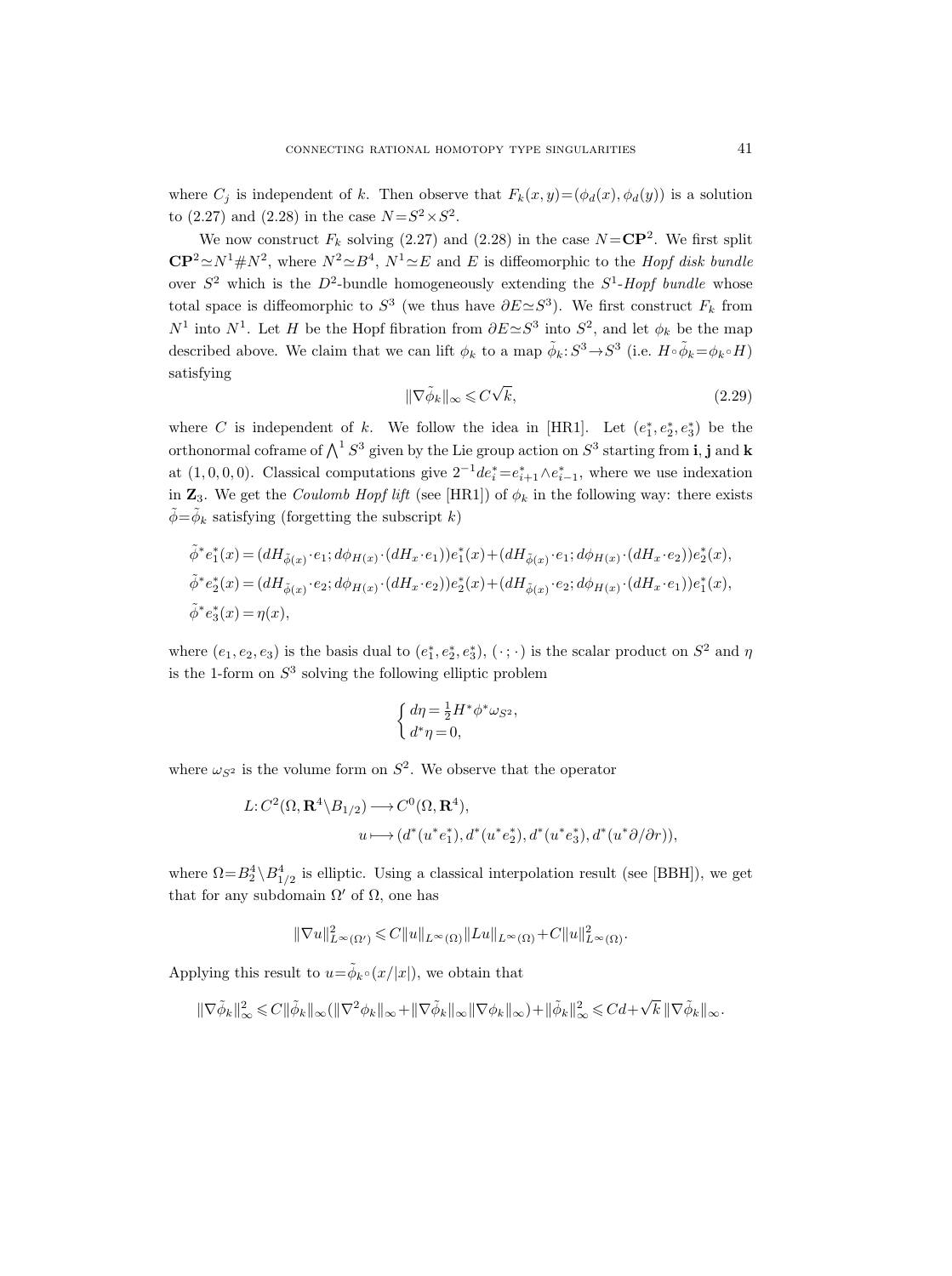Thus we have found a family of liftings of the  $\phi_k$  that satisfies (2.29). Now we can extend  $\tilde{\phi}_k$  to a map from E into E by homogeneity: we take the flat metric on each fiber of the disc bundle E over  $S^2$ , and we take  $F_k(x)=|x|_1\tilde{\phi}_k(x/|x|_1)$ , where  $|x|_1$  is the distance of x to the zero section  $\approx S^2$  of the disk bundle, and where we are using the linearity on the D<sup>2</sup>-fibers. It is clear that  $F_k$  so defined on  $N_1$  satisfies  $\|\nabla F\|_{L^\infty(N_1)} \leq C\sqrt{N_1}$ k. On  $N_2 \simeq B^4$  we define  $F_k$  from  $N_2 \simeq B^4$  into  $N_2 \simeq B^4$  by  $F_k(x) = |x|_2 \tilde{\phi}_k(x/|x|_2)$ , where this time  $|x|_2$  is the distance to the center 0 of  $B^4$ , and where we are using the linearity on  $B<sup>4</sup>$  CR<sup>4</sup>. By gluing the two pieces  $N_1$  and  $N_2$  together, we get a family of maps  $F_k$ from  $\mathbb{CP}^2$  into  $\mathbb{CP}^2$  satisfying (2.27) and (2.28). Thus, we have then  $F_k$  in the cases  $(\mu, \nu, \xi) = (0, 0, 1), (\mu, \nu, \xi) = (0, 1, 0)$  and  $(\mu, \nu, \xi) = (1, 0, 0)$ . We get  $F_k$  for general  $(\mu, \nu, \xi)$ by simply an iterative gluing of the previous ones.

Consider now a class z in  $(\pi_p(N)\otimes \mathbf{R})^*$ . Since  $H^*(N)$  is generated by the classes  $\omega_i$ ,  $\bar{\omega}_i$ ,  $\alpha_i$  and  $\beta_i$ , each form at each node of every tree-graph  $K_l$  arising in the finite linear combination  $K$  representing  $z$  is a nonexact 2-form representing one of the classes above or a 4-form, wedge of two nonexact 2-forms of this family. We restrict to tree-graphs which are optimal in the sense of Definition 2.12. Let  $u: S^p \to N$  be such that  $z([u]) \neq 0$ . Consider now  $\sum_l \lambda_l (F_k \circ u)^{K^l}$ . It is a polynomial in  $\sqrt{k}$  of the form

$$
z([u]) = \sum_{l} k^{(n_l+p)/2} \lambda_l \int_{S^p} u^{K^l},
$$

where we have used the identity (2.6). Since K is optimal, we have  $n_l \leq n_z$ . Assume that, for every u with  $z([u])\neq 0$ , the coefficient in front of  $k^{(n_z+p)/2}$  is always 0. Then, in representing z, we could remove all trees that contain  $n_z$  nodes, and deduce that the minimal number of nodes for representing z is strictly less than  $n_z$ , a contradiction. Thus we may choose u so that the coefficient in front of  $k^{(n_z+p)/2}$  is nonzero, and we have

$$
A_k = z([F_k \circ u]) = ad^{(n_z + p)/2} + P(\sqrt{d}), \qquad (2.30)
$$

where  $a\neq 0$  and deg  $P \leq n_z+p$ . Observe now that we have

$$
E_k = \inf \left\{ \int_{S^p} |\nabla u|^p d\mathcal{H}^p : z([u]) = A_k \right\} \leq \int_{S^p} |\nabla F_k \circ u|^p \leq C_u ||\nabla F_k||_\infty^p \leq C_u k^{p/2},
$$

which, combined with (2.30), implies that

$$
\limsup_{k \to \infty} \frac{\log E_k}{\log A_k} \leqslant \frac{p}{n_z + p}.
$$

From this inequality and (2.26), we deduce that

$$
\lim_{k \to \infty} \frac{\log E_k}{\log A_k} = \frac{p}{n_z + p},
$$

so that  $p(n_z+p)^{-1}$  is optimal. Proposition 2.15 is proved.

 $\Box$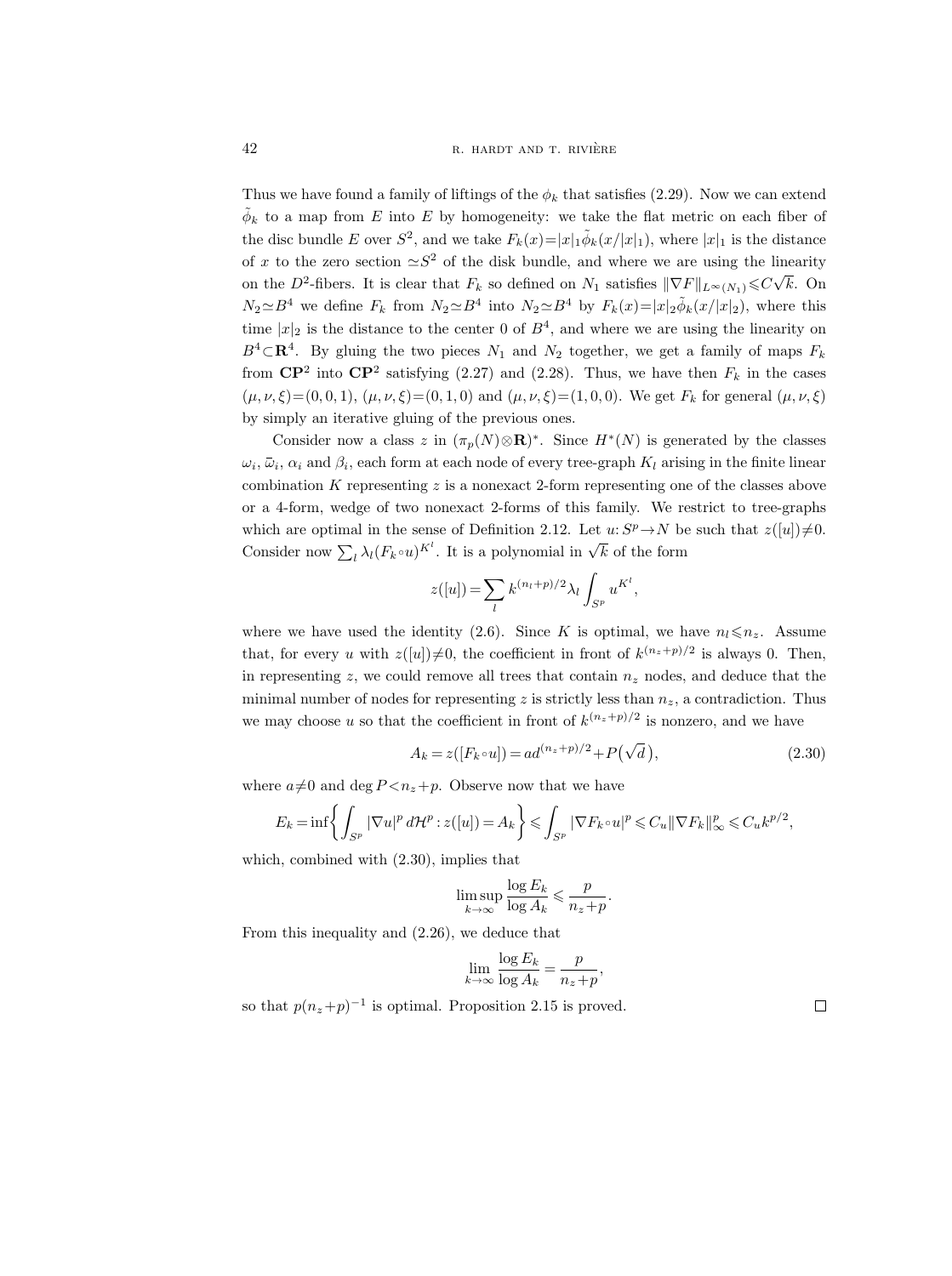# 2.6. Rigidity property of linear combinations of tree-graphs and interpretation of homotopy integrals as linking numbers

One question we did not address yet is the invariance of the isomorphism

$$
V^p\simeq \mathrm{Hom}(\pi_p(N),{\mathbf R})
$$

under deformation of the geometric realization  $\Psi_N$ . In the previous subsections we have constructed the formal linear combination of tree-graphs of forms  $K = \sum_l \lambda_l K^l$  which have the homotopy property: for any u,

$$
\int_{S^p} u^K \text{ remains unchanged under homotopic deformation of } u,
$$

and which therefore correspond to an element in  $\text{Hom}(\pi_p(N), \mathbf{R})$ . This is why these integrals are also called homotopy integrals. Now we address the question of finding the formal linear combination of tree-graphs of forms of  $\Psi_N(\mathcal{M}_N)$  which have the rigidity property: for every smooth u from  $S^p$  into  $N$ ,  $\int_{S^p} u^K$  is unchanged under a deformation of  $\Psi_N$  by adding an exact form to every closed generator of  $\Psi_N(\mathcal{M}_N)$  (see [Nov1], [Nov2] and [Nov3]). For instance, for  $\pi_3(S^2)$ , the linear form

$$
\int_{S^3} u^* \omega \wedge d^* \Delta^{-1} (u^* \omega'),
$$

where  $\int_{S^2} \omega = 1$  and  $\int_{S^2} \omega' = 1$ , remains unchanged when one adds arbitrary exact 2-forms da and da' to  $\omega$  and  $\omega'$ . This means that this particular tree-graph (made of two vertices connected by one segment and where one generator of  $H^2(S^2)$  is assigned to each vertex) has the rigidity property. This problem of the rigidity property under deformation of geometric realization of minimal models was first raised in [Nov1], and sufficient conditions for this rigidity property to hold are given in [Nov2], [Nov3], [Mi1] and [Mi2].

We say that an element in  $H^*(N)$  is in *general position* if the corresponding Poincaré dual is an integer multiplicity combination of simplices (i.e. their integral on cycles in  $H_*(N, \mathbf{Z})$  are in  $\mathbf{Z}$ ). The goal of this subsection is to prove the following result.

PROPOSITION 2.16. Let N be a compact simply connected manifold and let  $\Psi_N$  be a geometric realization of the minimal model  $\mathcal{M}_N$ . Suppose that  $z \in \text{Hom}(\pi_n(N), \mathbf{R})$  admits a representation via  $\Psi_N$  by a finite linear combination in **Z** of tree-graphs  $K_l$  of closed forms that are in general position. Assume also that K has the rigidity property and finally that, in each  $K^l$ , every pair of closed form connected by a segment have Poincaré duals that can be represented by disjoint closed polyhedral chains. Then

$$
\int_{S^p} u^K \in \mathbf{Z} \quad \text{for any } u \in C^\infty(S^p, N).
$$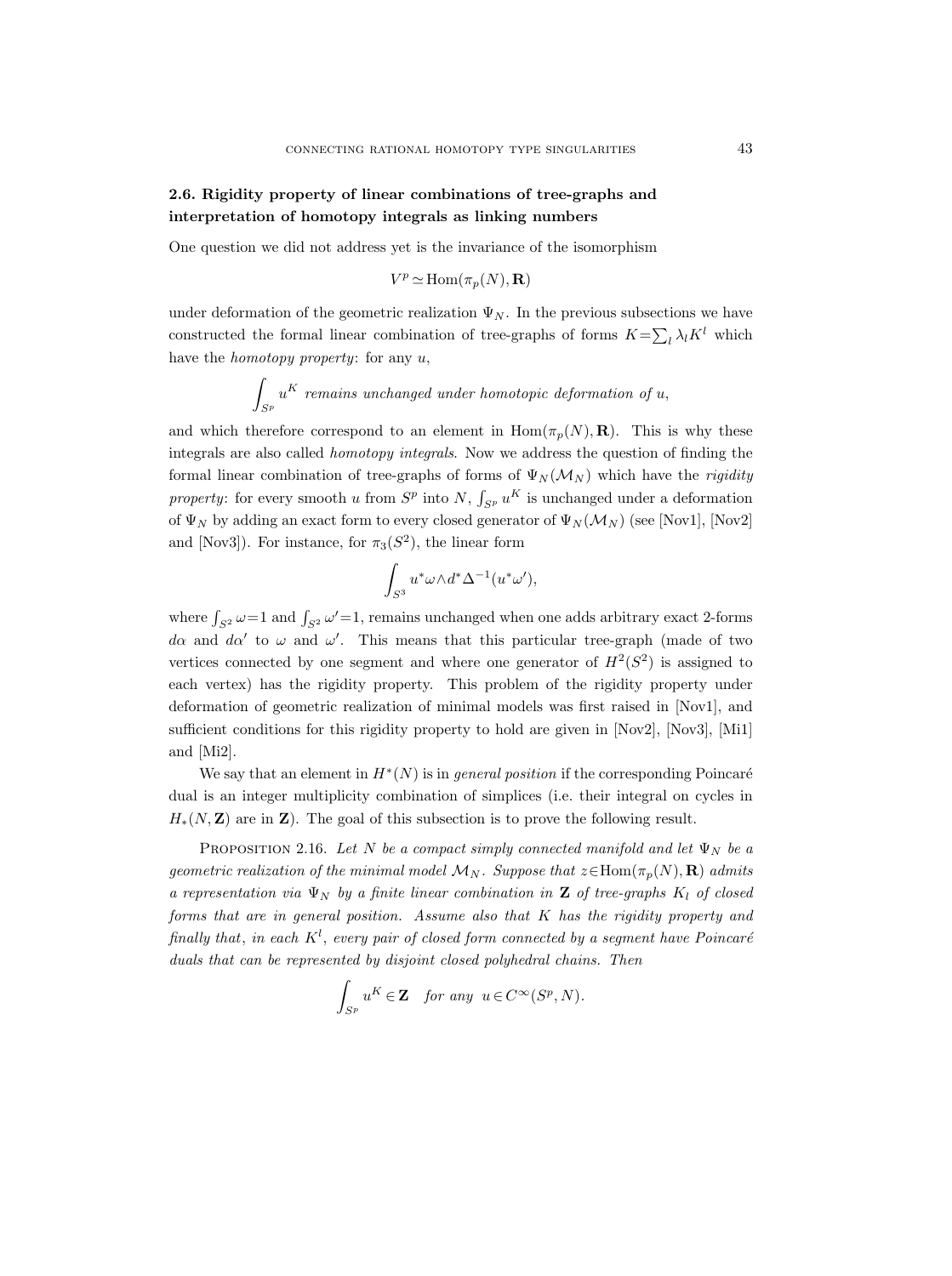Remark 2.17. We can always choose a basis of  $H^*(N)$  which is in general position.

In fact, first take free generators of  $H_*(N, \mathbf{Z})$ . They form a basis in  $H_*(N, \mathbf{R})$  (see for instance  $[GMS2, I, §5.4.1, Theorem 8]$  and the Poincaré duals of these classes form a basis of H<sup>∗</sup> (N) in general position. We can then proceed to the construction of a geometric realization  $\Psi_N$  of the minimal model of N starting from these classes. In order to apply Proposition 2.16, it remains to check both the rigidity property of K representing z and whether each pair of forms connected by a segment in the tree-graph can be realized by disjoint cycles. Observe, as an illustration of Proposition 2.16, that all these conditions are fulfilled by each example we gave above  $(\pi_p(\mathbf{CP}^2), \pi_p(\mathbf{CP}^1 \times \mathbf{CP}^1)$  and  $\pi_p(\mathbf{CP}^2 \# (\mathbf{CP}^1 \times \mathbf{CP}^1))$  for  $p=2,3,4$  except for  $K_{\gamma_{13}}$  and  $K_{\gamma_{23}}$  arising while computing  $\pi_4(\mathbf{CP}^2 \# (\mathbf{CP}^1 \times \mathbf{CP}^1)),$  where our geometric interpretation of  $\int_{S^p} u^K$  is no longer valid.

*Proof of Proposition* 2.16. Let  $K^l$  be a tree-graph of closed forms arising in the finite linear combination of tree-graphs of forms  $K = \sum_l \lambda_l K^l$  in the representation of z. Let  $\omega_1, ..., \omega_{n_{K^1}}$  be the closed forms at the nodes of  $K^l$ . Let  $C_i$  be the closed smooth simplicial chains representing the Poincaré duals of the  $\omega_i$ 's such that  $C_{i_1} \cap C_{i_2} = \varnothing$  whenever  $(i_1, i_2) \in \mathcal{I}$  (the set of pairs of indices whose corresponding nodes are connected by a segment in the tree-graph). Assume, to simplify the presentation, that the  $C_i$ 's are smooth submanifolds of N of dimension  $p_i = n-\deg \omega_i$  (for general smooth simplicial chains, the approach below requires a more technical discussion that we skip). Let  $N_i$  be an open tubular neighborhood of  $C_i$  (diffeomorphic to the normal bundle of  $C_i$  in N) that we choose sufficiently small in order to guarantee that  $N_{i_1} \cap N_{i_2} = \emptyset$  for all  $(i_1, i_2) \in \mathcal{I}$ . We denote by  $\pi_i$  the orthogonal projection from  $N_i$  into  $C_i$ . We replace  $\omega_i$  by a cohomologically equivalent representative of the Thom form of  $N_i$  which is supported in  $N_i$  and whose integral along each  $(n-p_i)$ -plane perpendicular to  $C_i$  gives 1. We keep using  $\omega_i$  to denote this new representative of  $[\omega_i]$ . Since K has the rigidity property,  $\int_{S^p} u^K$  is not altered by this change of geometric realization. Let  $S_i$  be an  $\mathbb{R}^{q_i}$ -vector bundle over  $C_i$ whose sum with  $N_i$  gives a trivial bundle  $N_i \oplus S_i \simeq C_i \times \mathbb{R}^{n-p_i+q_i}$  and let  $\widetilde{\omega}_i$  be a representative of the Thom class of  $S_i$ . Let  $\Omega_i = u^{-1}(N_i)$ , and let  $E_i$  be the pull-back bundle of  $S_i$  by  $\pi_i \circ u$  over  $\Omega_i$ :

$$
E_i = (\pi_i \circ u)^{-1} S_i.
$$

Let  $\Pi_i$  the projection map from  $E_i$  into  $N_i$  and  $\phi_i$  be the canonical bundle map from  $E_i$  into  $S_i$  lifting  $\pi_i \circ u$  and realizing an isomorphism from any fiber of  $E_i$  into the image fiber by  $\pi_i \circ u$ . Finally let  $\Phi_i$  be the following map:

$$
\Phi_i: E_i \longrightarrow S_i \oplus N_i \simeq C_i \times \mathbf{R}^{n-p_i+q_i},
$$

$$
x \longmapsto \phi_i(x) + u(\Pi_i(x)).
$$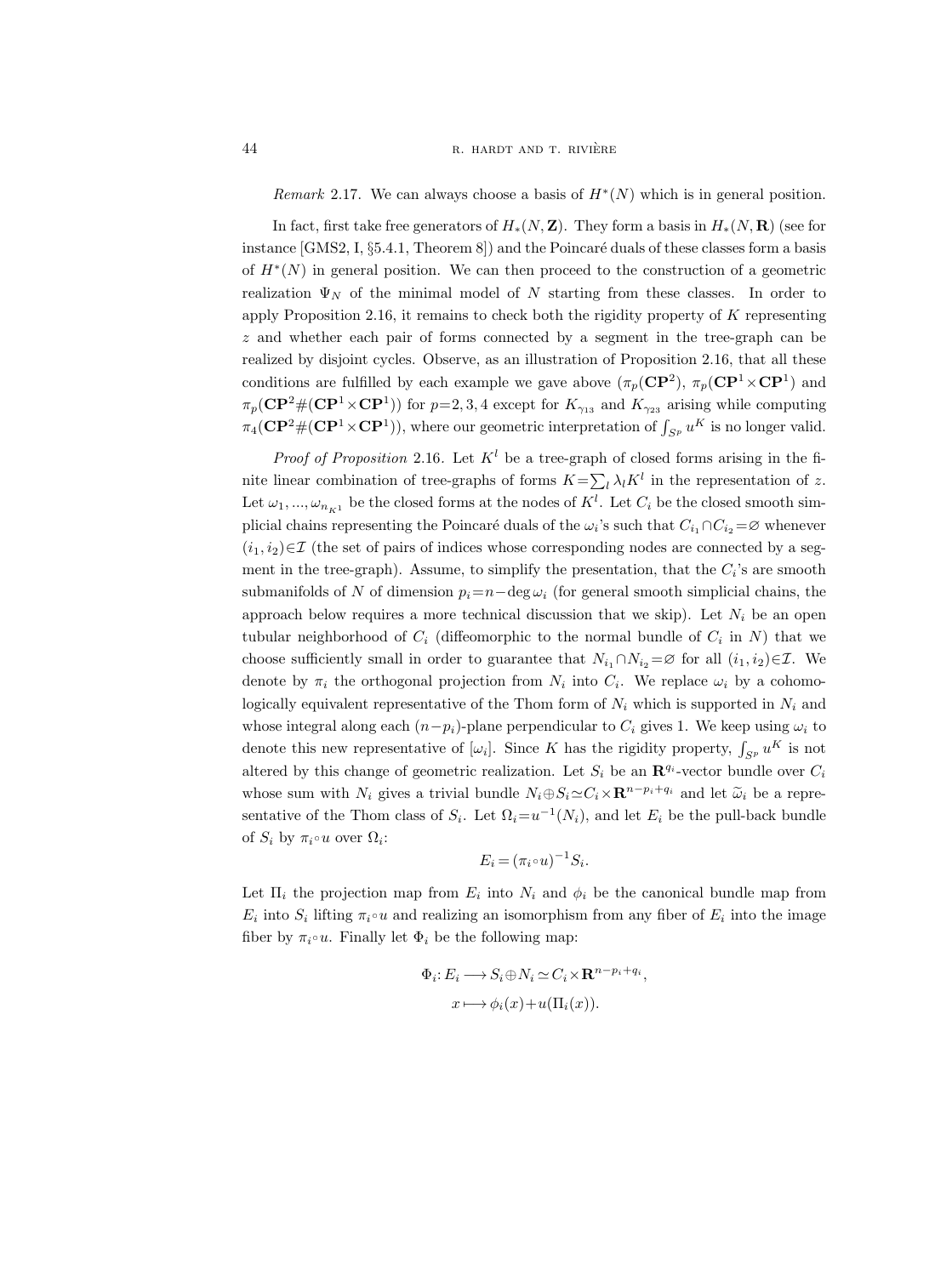Following [BT], we denote by  $(\Pi_i)_*$  the integration on  $E_i$  along the fibers which assign a ( $\bigwedge^{k-q_i} N_i$ )-form to any ( $\bigwedge^k E_i$ )-form. Using the projection formula (Proposition 6.15) in [BT], we have for any q-form  $\alpha \in C^{\infty}(\bigwedge^{q} N_{i}),$ 

$$
(\Pi_i)_*(\Phi_i^* \omega_i \wedge \widetilde{\omega}_i \wedge \Pi^* \alpha) = u^* \omega_i \wedge \alpha.
$$

This implies in particular, for  $q=p-\deg\omega_i$ , that

l,

$$
\int_{E_i} \Phi_i^*(\omega_i \wedge \widetilde{\omega}_i) \wedge \Pi_i^* \alpha = \int_{S^p} u^* \omega_i \wedge \alpha.
$$
\n(2.31)

We assume that each  $N_i$  avoids the north pole and denote by L the linking map defined by (2.19). Furthermore let  $\Omega_{S^{p-1}}$  be a  $(p-1)$ -form on  $S^{p-1}$  satisfying  $\int_{S^{p-1}} \Omega_{S^{p-1}} = 1$ . Following (2.17), we have that

$$
(-1)^{m_K} \int_{S^p} u^{K^l} = \int_{S^p} \cdots \int_{S^p} \bigwedge_{i=1}^{n_{K^l}+1} u^* \omega_i(x_i) \wedge \bigwedge_{(i_1, i_2) \in \mathcal{I}} L^* \Omega_{S^{p-1}}(x_{i_1}, x_{i_2}).
$$
 (2.32)

Combining  $(2.31)$  and  $(2.32)$ , we then have

$$
(-1)^{m_K} \int_{S^p} u^{K^l} = \int_{E_1} \dots \int_{E_{n_K+1}} \bigwedge_{i=1}^{n_{K^l}+1} \Phi_i^*(\omega_i \wedge \widetilde{\omega}_i)(z_i) \wedge \bigwedge_{I \in \mathcal{I}} \Pi_I^* L^* \Omega_{S^{p-1}}(z_{i_1}, z_{i_2}),
$$

where  $\Pi_I(z_{i_1}, z_{i_2}) = (\Pi_{i_1}(z_{i_1}), \Pi_{i_2}(z_{i_2}))$ . Since the  $N_i$ 's are disjoint and also disjoint from the north pole of  $S^p$ ,  $L \circ \Pi_I \in C^\infty(E_{i_1} \times E_{i_2}, S^{p-1})$  for all  $I \in \mathcal{I}$ . Thus we have, for all  $I \in \mathcal{I}$ ,

$$
d(L^*\Omega_{S^{p-1}}(z_{i_1}, z_{i_2})) = 0 \quad \text{in } E_{i_1} \times E_{i_2}.
$$
 (2.33)

Let  $\Xi_i: S_i \oplus N_i \to C_i \times \mathbf{R}^{n-p_i+q_i}$  be a bundle isomorphism and let  $P_i$  be the canonical projection from  $C_i \times \mathbf{R}^{n-p_i+q_i}$  into  $\mathbf{R}^{n-p_i+q_i}$  which assigns X to  $(x, X)$ . Using  $(2.33)$ , since  $\omega_i \wedge \widetilde{\omega}_i$  is cohomologous to

$$
A_i = \Xi_i^* P_i^* (f_i(X)dX_1 \wedge \ldots \wedge dX_{n-p_i+q_i}),
$$

where  $f_i$  is the characteristic function of the unit ball  $B_1^{n-p_i+q_i}$  divided by its volume, we have

$$
(-1)^{m_K} \int_{S^p} u^{K^l} = \int_{E_1} \dots \int_{E_{n_K+1}} \bigwedge_{i=1}^{n_{K^l}+1} \Phi_i^* A_i(z_i) \wedge \bigwedge_{I \in \mathcal{I}} \Pi_I^* L^* \Omega_{S^{p-1}}(z_{i_1}, z_{i_2}).
$$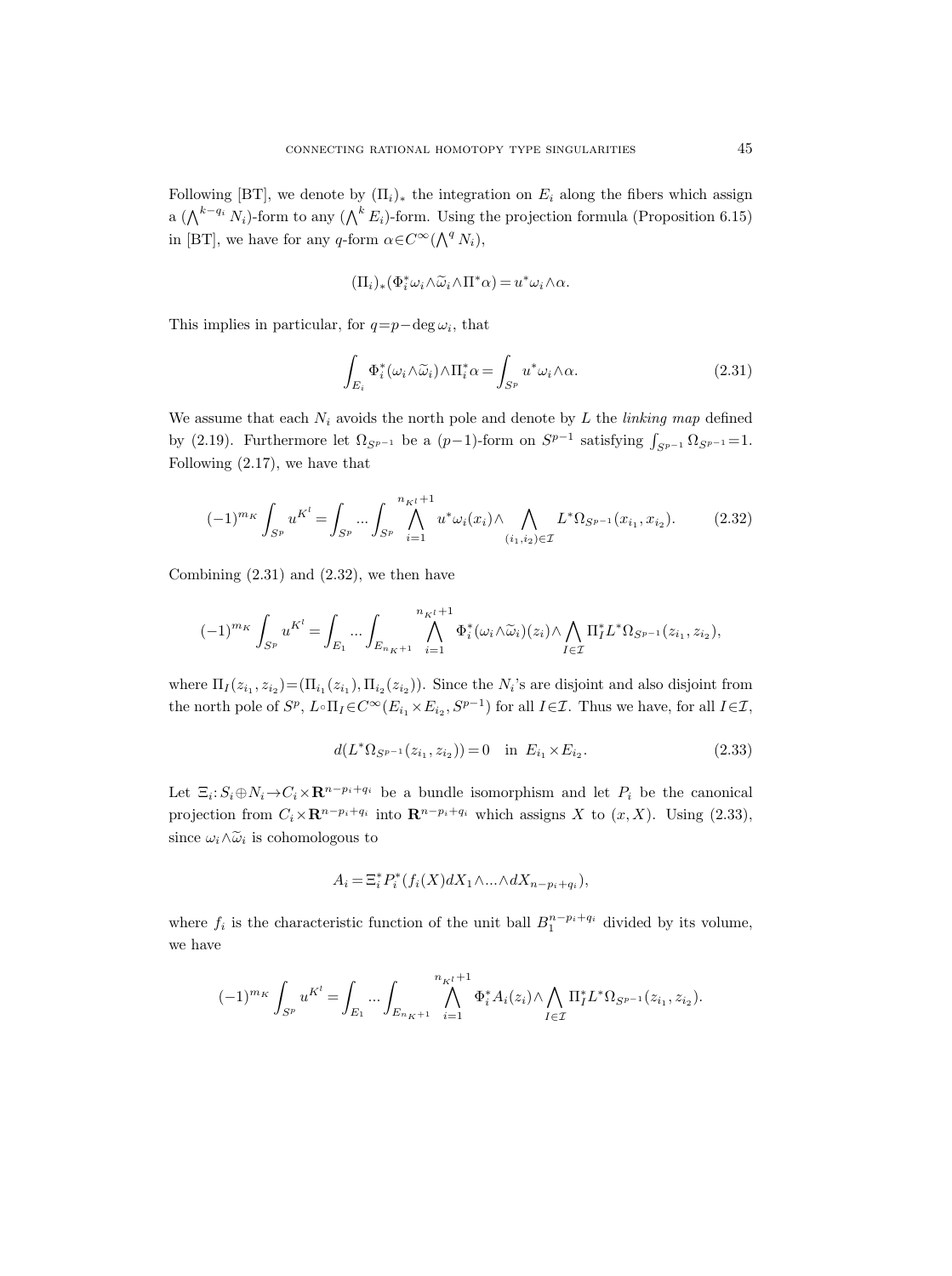Using Federer's coarea formula, we have, letting  $r_i = n - p_i - q_i$ ,

$$
(-1)^{m_{K}i} \prod_{i=1}^{n_{K}i+1} |B_{1}^{r_{i}}| \int_{S^{p}} u^{K^{l}} \n\int_{\prod_{i=1}^{n_{K}+1} \bigwedge_{i=1}^{n_{K}+1} d\xi_{i} \int_{\prod_{i=1}^{n_{K}+1} (P_{i} \circ \Xi_{i} \circ \Phi_{i})^{-1}(\xi_{i})} \bigwedge_{I \in \mathcal{I}} \Pi_{I}^{*} L^{*} \Omega_{S^{p-1}}(z_{i_{1}}, z_{i_{2}}).
$$
\n
$$
(2.34)
$$

For a regular value  $(\xi_1, ..., \xi_{nK+1})$  of  $\prod_{i=1}^{n_K+1} (P_i \circ \Xi_i \circ \Phi_i)$ , we introduce the map

$$
V_{\xi_1,\ldots,\xi_{n_K+1}}: \prod_{i=1}^{n_K+1} (P_i \circ \Xi_i \circ \Phi_i)^{-1}(\xi_i) \longrightarrow (S^{p-1})^{n_K},
$$

$$
(x_1,\ldots,x_{n_K+1}) \longmapsto \prod_{I \in \mathcal{I}} (L \circ \Pi_I)(x_{i_1},x_{i_2}).
$$

A short computation using (2.6) shows that

$$
\dim \prod_{i=1}^{n_K+1} (P_i \circ \Xi_i \circ \Phi_i)^{-1} (\xi_i) = \dim (S^{p-1})^{n_K}.
$$

A standard deformation argument shows also that the topological degree M of  $V_{\xi_1,\dots,\xi_{n_K+1}}$ is independent of  $(\xi_1, ..., \xi_{n_K+1})$ . Combining this fact together with (2.34) and the integral expression of the topological degree, we have shown that, modulo a sign,  $\int_{S^p} u^{K^l}$ equals this topological degree, which is an integer. Proposition 2.16 follows.  $\Box$ 

Remark 2.18. An alternative proof of Proposition 2.16 may be obtained, following [BT, pp. 230–234], by interpreting each element of the integrand as a geometric operation.

Here one interprets  $u^*\omega_i$  as the integration operation on  $u^{-1}(C_i)$ , where  $C_i$  is the Poincaré dual to  $\omega_i$  in N, one interprets the  $d^{-1}$  operation as taking a chain bounding a boundary and the wedge  $\wedge$  as the intersection operation—see [BT, (6.31), p. 69] and also [Ri, Proposition 2.2]), where such an approach is taken.

## 3. Bubbling for  $W^{1,p}$ -weakly convergent sequences in  $C^{\infty}(S^p, N)$

Given a sequence  $u_n$  in  $C^{\infty}(S^p, N)$  which is  $W^{1,p}$ -weakly converging to a map u in  $W^{1,p}(S^p, N)$ , the goal of this section is to show that one can extract a subsequence  $u_n$ from  $u_n$  such that, for every  $z \in \text{Hom}(\pi_p(N), \mathbf{R}),$ 

$$
\lim_{n \to \infty} z([u_{n'}]) = z([u]) + \sum_{i=1}^{I} z([w_i]),
$$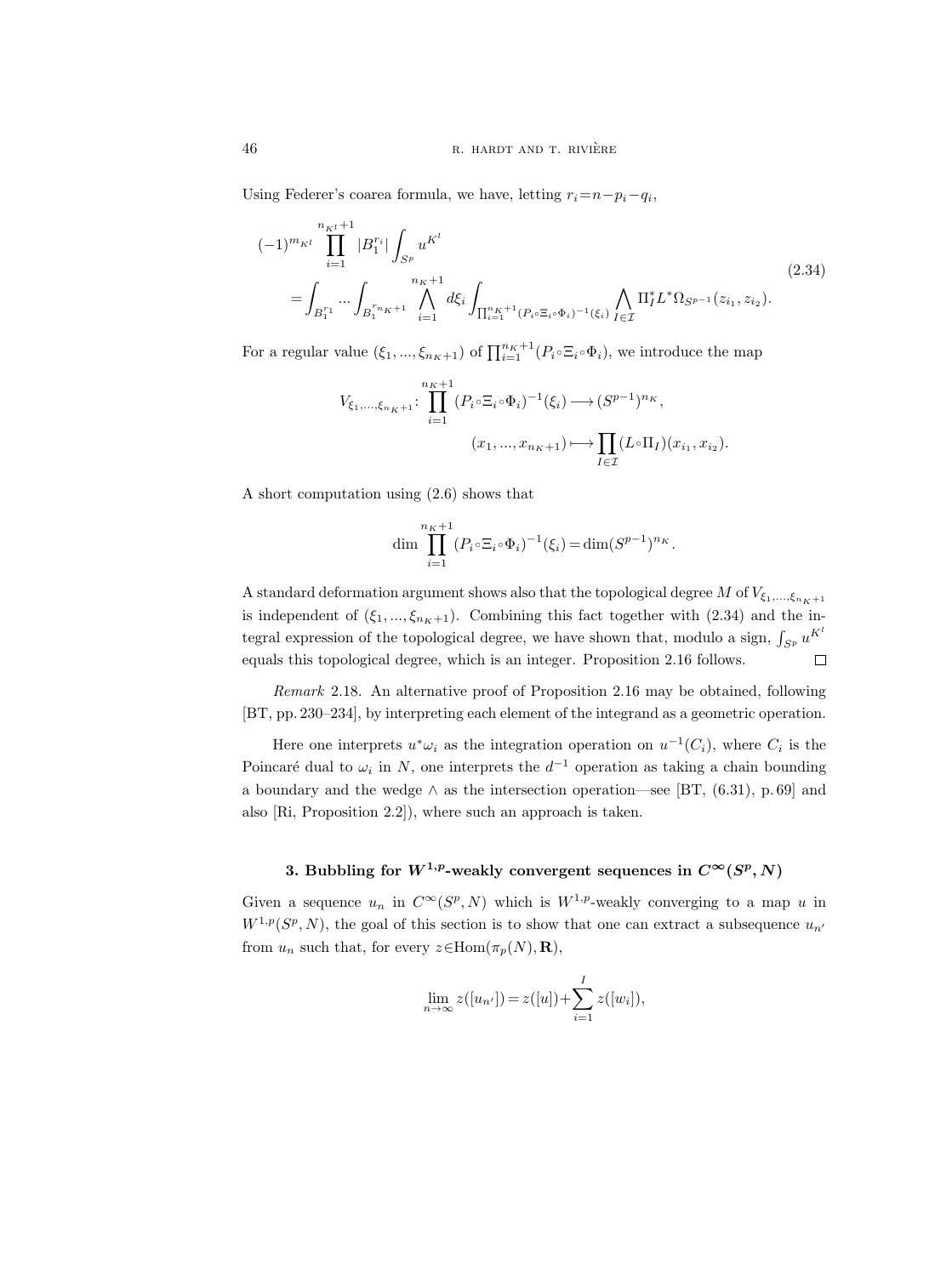where the  $w_j$ 's are disjoint "bubbles" from  $u_n$  (i.e. maps in  $W^{1,p}(\mathbf{R}^p, N)$ , weak limits of the dilated map  $u_n(r_n^j x + a_j^n)$ , where the points  $a_j^n \to a_j \in S^p$  and the scalings  $r_n^j \to 0$  fast enough so that, for distinct j and j', both  $r_n^j$  and  $r_n^{j'}$  are noncomparable to  $|a_n^j - a_n^{j'}|$ . We will in fact formulate that convergence using a modification of the "graph" approach of Giaquinta, Modica and Souček [GMS2], and introducing a variation of their notion of a Cartesian current.

# 3.1. The Cartesian current associated with a map u in  $W^{1,p}(S^p,N)$  and a  $p$ -dimensional tree-graph  $K$  of closed forms from  $N$

Let N be a compact simply connected Riemannian manifold,  $K$  be a p-dimensional treegraph of closed forms, and u be a map in  $W^{1,p}(S^p, N)$ . Recall that the number  $n_K$  of segments is one less than the number of nodes. We first introduce the following definition.

Definition 3.1. To any map u in  $W^{1,p}(S^p, N)$  we assign a map  $\mathcal{U}_K$  from  $(S^p)^{n_K+1}$ into  $N^{n_K+1} \times (S^{p-1})^{n_K}$  defined by

$$
\mathcal{U}_K(x_1, ..., x_{n_K+1}) = \left(u(x_1), ..., u(x_{n_K+1}), ..., \frac{\pi(x_i) - \pi(x_j)}{|\pi(x_i) - \pi(x_j)|}, ...\right),
$$

where  $\pi$  is the stereographic projection of  $S^p \backslash \{*\}$  onto  $\mathbb{R}^p$  and the pairs  $(i, j)$  run over the set  $\mathcal{I}_K$  of pairs  $(i, j)$  for which the nodes i and j are connected, in the graph K, by a segment going from  $j$  to i. Such a map will be called the *tree-graph map* associated with  $u$  and  $K$ .

Observe that with this notation, we have, using Lemma 2.9,

$$
\int_{S^p} u^K = \int_{x_1} \dots \int_{x_{n_K+1}} U_K^*(\omega^K) \wedge \mathcal{G}^K = \int_{(S^p)^{n_K+1}} \mathcal{U}_K^* \left( \omega^K \bigwedge_{J \in \mathcal{I}_K} \Omega(X_J) \right),
$$

where, for any  $J=(j_1, j_2) \in \mathcal{I}_K$ ,  $X^J$  is a variable in  $S^{p-1}$  and  $\Omega(X^J)$  denotes the standard unit-volume form on  $S^{p-1}$   $\subset$   $\mathbb{R}^p$  given by

$$
\Omega(X^J)=\frac{1}{|S^{p-1}|}\sum_{k=1}^pX^J_k(-1)^{k-1}\,dX^J_1\dots dX^J_{k-1}dX^J_{k+1}\dots dX^J_p.
$$

In the product space  $(S^p)^{n_K+1} \times N^{n_K+1} \times (S^{p-1})^{n_K}$  we have the  $p(n_K+1)$  integer-multiplicity rectifiable current Graph  $(\mathcal{U}_K)$  defined by integration on the graph of  $\mathcal{U}_K$ : for any smooth  $p(n_K+1)$ -form  $\Psi$  in  $(S^p)^{n_K+1} \times N^{n_K+1} \times (S^{p-1})^{n_K}$ ,

Graph 
$$
(\mathcal{U}_K)(\Psi) = \int_{(S^p)^n K^{+1}} \mathcal{V}_K^* \Psi
$$
, where  $\mathcal{V}_K(x) = (x, \mathcal{U}_K(x))$ . (3.1)

The following proposition shows that Graph  $(\mathcal{U}_K)$  is indeed an integer rectifiable current whose boundary also has finite mass (and hence is also rectifiable [Fe, Theorem 4.2.16].)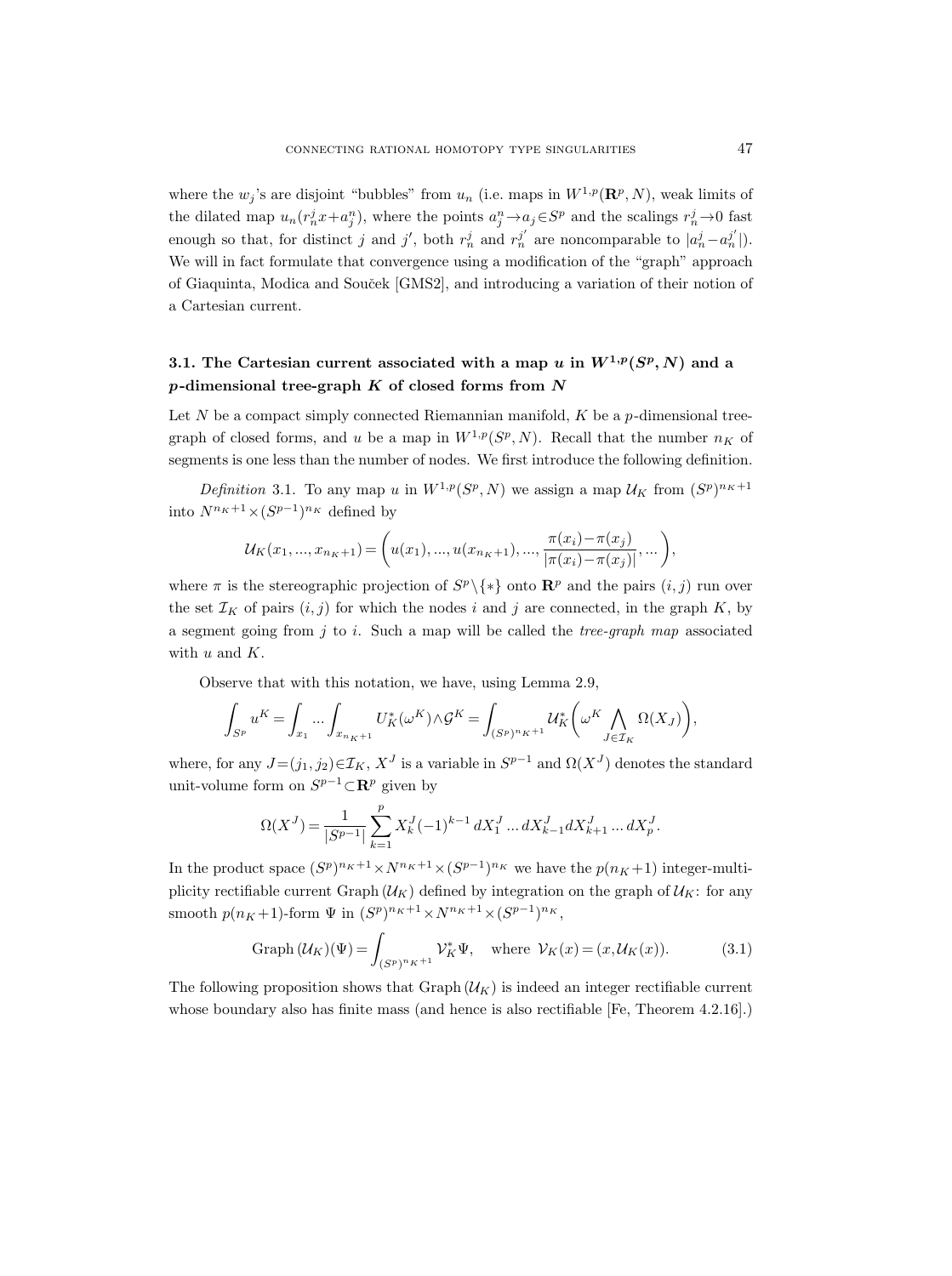PROPOSITION 3.2. Under the notation above we have the existence of a constant  $C_K$ independent of  $u \in W^{1,p}(S^p, N)$  such that

$$
\mathbf{M}(\text{Graph}(\mathcal{U}_K)) \leqslant C_K[1 + ||\nabla u||_p^{p(n_K+1)}].\tag{3.2}
$$

Moreover, there exists a constant  $C_K$  such that

$$
\mathbf{M}(\partial\text{Graph}\left(\mathcal{U}_K\right)) \leqslant C_K[1 + \|\nabla u\|_p^{pn_K}].\tag{3.3}
$$

*Proof.* Any smooth  $p(n_K+1)$ -form  $\Psi$  in the product space

$$
(S^p)^{n_K+1} \times N^{n_K+1} \times (S^{p-1})^{n_K}
$$

can be written as a finite sum of smooth simple forms. Corresponding to a choice of non-negative integers  $(m_1, ..., m_{n_K+1}, p_1, ..., p_{n_K+1}, q_1, ..., q_{n_K})$  such that

$$
\sum_{i=1}^{n_K+1} m_i + \sum_{j=1}^{n_K+1} p_j + \sum_{k=1}^{n_K} q_k = p(n_K+1),
$$

with  $m_i \leqslant p$ ,  $p_j \leqslant \dim N$  and  $q_k \leqslant p-1$ , we may let  $\Psi'$  be the canonical component of  $\Psi$  on

$$
\Big(\bigwedge\nolimits^{m_1} S^p\wedge...\wedge\bigwedge\nolimits^{p_{m_K+1}} S^p\Big) \wedge \Big(\bigwedge\nolimits^{p_1} N\wedge...\wedge\bigwedge\nolimits^{p_{n_K+1}} N\Big) \wedge \Big(\bigwedge\nolimits^{q_1} S^{p-1}\wedge...\wedge\bigwedge\nolimits^{q_{n_K}} S^{p-1}\Big).
$$

Then  $\Psi'$  is the product of a function  $f \in C^{\infty}(S^p, \mathbf{R})$  and a simple form

$$
\alpha_1(x_1)\wedge\ldots\wedge\alpha_{n_K+1}(x_{n_K+1})\wedge\beta_1(y_1)\wedge\ldots\wedge\beta_{n_K+1}(y_{n_K+1})\wedge\gamma_1(z_1)\wedge\ldots\wedge\gamma_{n_K}(z_{n_K}),
$$

where each of the  $\alpha_i$ 's,  $\beta_j$ 's and  $\gamma_k$ 's is a simple form. We have

 $\mathrm{Graph}\left(\mathcal{U}_K\right)(\Psi)$ 

$$
= ||f||_{\infty} \Big| \int_{(S^{p})^{n} K^{+1}} \bigwedge_{i=1}^{n_{K}+1} \alpha_{i}(x_{i}) \wedge \bigwedge_{j=1}^{n_{K}+1} u^{*} \beta_{j}(y_{j}) \wedge \bigwedge_{J=(j_{1},j_{2}) \in \mathcal{I}_{K}} \pi^{*} \bigg( \frac{x_{j_{1}} - x_{j_{2}}}{|x_{j_{1}} - x_{j_{2}}|} \bigg)^{*} \gamma_{J}(z_{j}) \Big|
$$
  

$$
\leq C_{K} \|\Psi'\|_{\infty} \int_{(S^{p})^{n_{K}+1}} \prod_{j=1}^{n_{K}+1} |\nabla u|^{p_{j}}(y_{j}) \prod_{J=(j_{1},j_{2}) \in \mathcal{I}_{K}} \frac{1}{|\pi(x_{j_{1}}) - \pi(x_{j_{2}})|^{q_{J}}}.
$$
(3.4)

We prove now, by induction on the number of nodes  $n<sub>K</sub>+1$  in the tree-graph K, that the integral

$$
\int_{(S^p)^n K^{+1}} \prod_{i=1}^{n_K+1} |f_i|(x_i) \prod_{J=(j_1,j_2)\in \mathcal{I}_K} \frac{1}{|\pi(x_{j_1}) - \pi(x_{j_2})|^{q_J}}
$$
(3.5)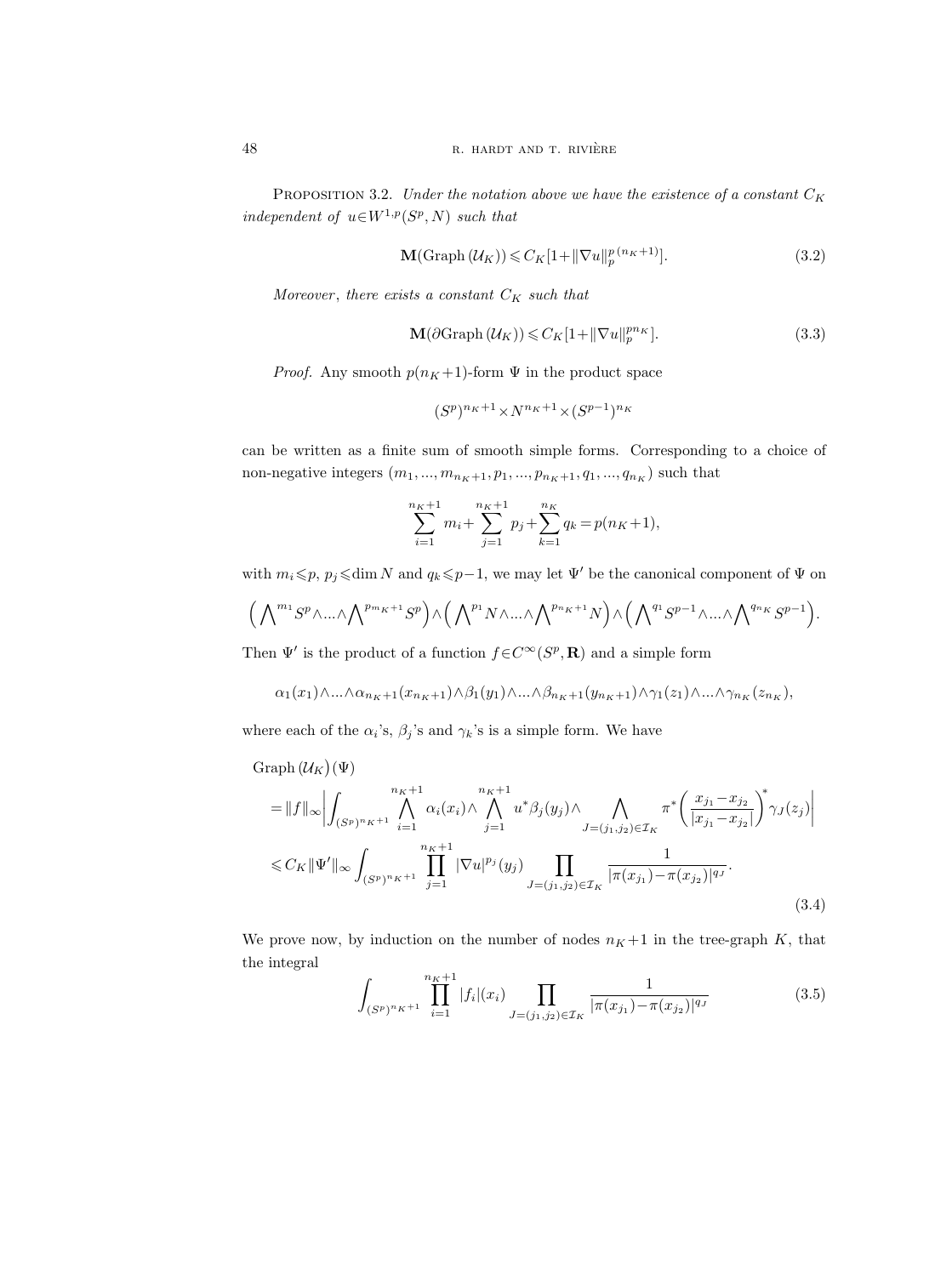is bounded by

$$
C_K \prod_{i=1}^{n_K+1} \|f_i\|_{p/p_i}.
$$
\n(3.6)

To facilitate calculation, consider the sphere measure  $\mu = \pi_{\#}(\mathcal{H}^p|_{S^p})$  on  $\mathbb{R}^p$  so that

$$
||f \circ \pi^{-1}||_{L^p(\mu)} = ||f||_{L^p}
$$

for  $f \in L^p(S^p)$ . Let us take an *end node*  $i_2$  connected to the node  $i_1$  so that  $J=(i_1, i_2) \in \mathcal{I}_K$ . Classical estimates on Riesz potentials (see [St]) give

$$
\left\| \int_{x_{i_2} \in \mathbf{R}^p} \frac{|f_{i_2}| (\pi^{-1}(x_{i_2}))}{|x_{i_1} - x_{i_2}|^{q_J}} \right\|_{L^{p/(p_{i_2} + q_J - n)}(\mu)} \leq C_K \|f_{i_2} \circ \pi^{-1}\|_{L^{p/p_{i_2}}(\mu)} = C_K \|f_{i_2}\|_{p/p_{i_2}}. (3.7)
$$

Therefore

$$
\left\| f_{i_1}(\pi^{-1}(x_{i_1})) \int_{x_{i_2} \in \mathbf{R}^p} \frac{|f_{i_2}|(\pi^{-1}(x_{i_2}))}{|x_{i_1} - x_{i_2}|^{q_J}} \right\|_{L^{p/(p_{i_1} + p_{i_2} + q_J - p)}(\mu)} \leqslant C_K \|f_{i_1}\|_{p/p_{i_1}} \|f_{i_2}\|_{p/p_{i_2}}.
$$
\n(3.8)

Replacing then  $f_{i_1} \circ \pi^{-1}$  by

$$
f'_{i_1}(\pi^{-1}(x_{i_1})) = f_{i_1}(\pi^{-1}(x_{i_1})) \int_{x_{i_2}} |f_{i_2}|(\pi^{-1}(x_{i_2})) |x_{i_1} - x_{i_2}|^{-q_{J}},
$$

replacing  $p_{i_1}$  by  $p'_{i_1} = p_{i_1} + p_{i_2} + q_J - p$  and removing the node  $i_2$  from the graph K, we are in the position to apply our induction assumption to this new graph, and this permits us to bound  $(3.5)$  by  $(3.6)$ . Applying this fact to the inequality  $(3.4)$ , we obtain  $(3.2)$ .

We establish now (3.3). Suppose  $\Phi$  be a smooth compactly supported  $(p(n_K +1)-1)$ form in  $(S^p)^{n_K+1} \times N^{n_K+1} \times (S^{p-1})^{n_K}$ . This time we may consider the projection  $\Phi'$  in

$$
\left(\bigwedge\nolimits^{m_1} S^p\wedge\ldots\wedge\bigwedge\nolimits^{m_{n_K+1}} S^p\right)\wedge\left(\bigwedge\nolimits^{p_1} N\wedge\ldots\wedge\bigwedge\nolimits^{p_{n_K+1}} N\right)\wedge\left(\bigwedge\nolimits^{q_1} S^{p-1}\wedge\ldots\wedge\bigwedge\nolimits^{q_{n_K}} S^{p-1}\right),
$$

where  $m_1, ..., m_{n_k+1}, p_1, ..., p_{n_K+1}, q_1, ..., q_{n_K}$  are non-negative integers such that

$$
\sum_{i=1}^{n_K} m_i + \sum_{j=1}^{n_K+1} p_j + \sum_{k=1}^{n_K} q_k = p(n_K+1) - 1
$$

with  $m_i \leqslant p$ ,  $p_j \leqslant \dim N$  and  $q_k \leqslant p-1$ . Again, assume that  $\Phi'$  is simple.

We also observe that for any smooth form  $\gamma$  in  $\bigwedge^q S^{p-1}$ , the following identity holds, in the sense of distributions, if  $q < p-1$ :

$$
d\pi^* \left( \left( \frac{x-y}{|x-y|} \right)^* \gamma \right) = \pi^* \left( \frac{x-y}{|x-y|} \right)^* (d\gamma) \quad \text{in } \mathcal{D}' (\bigwedge^q (\mathbf{R}^p \times \mathbf{R}^p)), \tag{3.9}
$$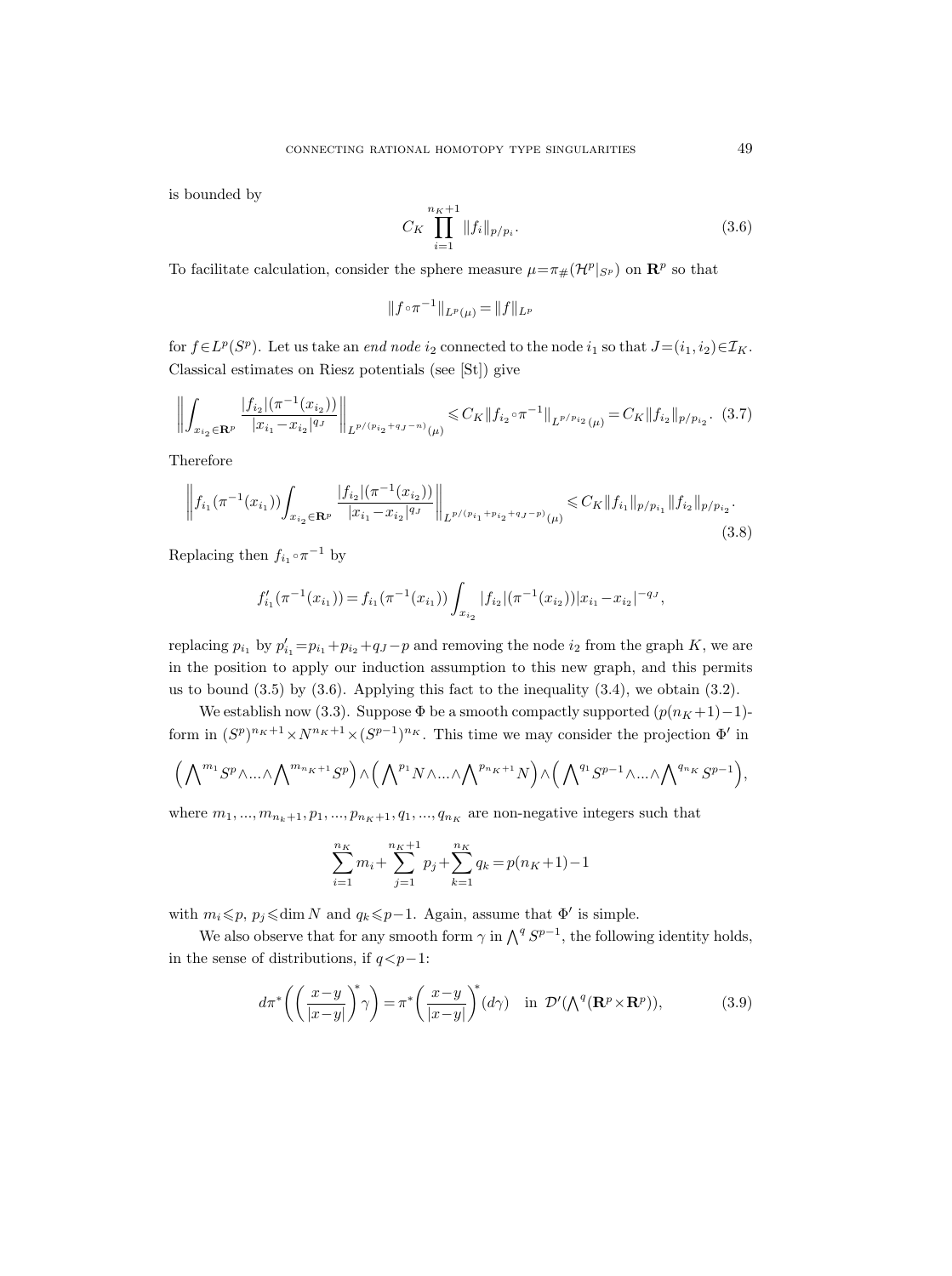whereas if  $\gamma \in C^{\infty}(\bigwedge^{p-1} S^{p-1})$ , a short computation shows that, for any form

$$
\phi\in C_0^\infty(\textstyle{\bigwedge}^p(S^p\times S^p)),
$$

one has

$$
\int_{S^p \times S^p} d\phi \wedge \pi^* \left(\frac{x-y}{|x-y|}\right)^* \gamma = (-1)^p \int_{S^{p-1}} \delta \wedge \pi^* \int_{\mathbf{R}^p} \Delta^* \phi,
$$
\n(3.10)

where  $\Delta$  is the diagonal map assigning  $(x, x)$  to x. Thus, because of (3.9) and (3.10), the d commutes with  $U_K^*$  modulo the operation which corresponds to summing all the pullbacks of forms obtained by removing one segment  $J_0=(j_1, j_2)$  in K for which  $q_J = n-1$ , and by fusing the nodes  $j_1$  and  $j_2$ : precisely, the form

$$
\beta_{j_1}(y_{j_1}) \wedge \beta_{j_2}(y_{j_2}) \wedge \pi^* \bigg( \frac{x_{j_2} - x_{j_1}}{|x_{j_2} - x_{j_1}|} \bigg)^* \gamma_{J_0} \wedge \bigwedge_{\{j: J = (j, j_2) \in \mathcal{I}_K\}} \pi^* \bigg( \frac{x_{j_2} - x_j}{|x_{j_2} - x_j|} \bigg)^* \gamma_{J_0} \wedge \bigwedge_{\{j: J = (j, j_2) \in \mathcal{I}_K\}} \pi^* \bigg( \frac{x_{j_2} - x_j}{|x_{j_2} - x_j|} \bigg)^* \gamma_{J_0} \wedge \bigwedge_{\{j: J = (j, j_2) \in \mathcal{I}_K\}} \pi^* \bigg( \frac{x_{j_2} - x_j}{|x_{j_2} - x_j|} \bigg)^* \gamma_{J_0} \wedge \pi^* \bigg( \frac{x_{j_2} - x_j}{|x_{j_2} - x_j|} \bigg)^* \gamma_{J_0} \wedge \pi^* \bigg( \frac{x_{j_2} - x_j}{|x_{j_2} - x_j|} \bigg)^* \gamma_{J_0} \wedge \pi^* \bigg( \frac{x_{j_2} - x_j}{|x_{j_2} - x_j|} \bigg)^* \gamma_{J_0} \wedge \pi^* \bigg( \frac{x_{j_2} - x_j}{|x_{j_2} - x_j|} \bigg)^* \gamma_{J_0} \wedge \pi^* \bigg( \frac{x_{j_2} - x_j}{|x_{j_2} - x_j|} \bigg)^* \gamma_{J_0} \wedge \pi^* \bigg( \frac{x_{j_2} - x_j}{|x_{j_2} - x_j|} \bigg)^* \gamma_{J_0} \wedge \pi^* \bigg( \frac{x_{j_2} - x_j}{|x_{j_2} - x_j|} \bigg)^* \gamma_{J_0} \wedge \pi^* \bigg( \frac{x_{j_2} - x_j}{|x_{j_2} - x_j|} \bigg)^* \gamma_{J_0} \wedge \pi^* \bigg( \frac{x_{j_2} - x_j}{|x_{j_2} - x_j|} \bigg)^* \gamma_{J_0} \wedge \pi^* \bigg( \frac{x_{j_2} - x_j}{|x_{j
$$

is changed into

$$
\beta_{j_1}(y_{j_1})\wedge \beta_{j_2}(y_{j_1})\wedge \int_{S^{p-1}}\gamma_{J_0}\wedge \bigwedge_{\{j: J=(j,j_2)\in \mathcal{I}_K\}}\pi^*\bigg(\frac{x_{j_1}-x_j}{|x_{j_1}-x_j|}\bigg)^*\gamma_J.
$$

We then obtain a finite linear combination of new tree-graphs and, applying (3.2), we obtain (3.3) and Proposition 3.2 is proved.  $\Box$ 

# 3.2. The effect of bubbling for  $z \in \text{Hom}(\pi_p(N), R)$

In this section we will consider the behavior of a sequence of  $p$ -dimensional tree-graph forms corresponding to a  $W^{1,p}$ -weakly convergent sequence of maps in  $C^{\infty}(S^p, N)$  and a fixed element of  $\text{Hom}(\pi_p(N), \mathbf{R})$ . We first note that a strict sub-tree-graph L will have dimension  $q < p$ , and consider the behavior of the corresponding q-forms.

LEMMA 3.3. Let  $u_n$  be a sequence weakly converging to u in  $W^{1,p}(S^p, N)$  and L be a q-dimensional tree-graph of forms with  $q < p$ . Then

$$
u_n^L\rightharpoonup u^L\quad\text{in}\ \ L^{p/q}(S^p, \textstyle\bigwedge^q S^p).
$$

*Proof.* We prove this lemma by induction on the number  $n_L+1$  of nodes in L. If there is only one node, this result can be found in [GMS2]. Let  $\omega \in \mathcal{D}^r(N)$  be, as in §2.2, the form at the summit of L. Then, there exists a family of tree-graphs  $L_1, ..., L_m$ , whose dimensions sum to  $q-r+m$ , such that

$$
u_n^L(x)=u_n^*\omega(x)\wedge \bigwedge_{i=1}^m \int_{S^p} \pi^*\bigg(\frac{x-x_i}{|x-x_i|}\bigg)^*\Omega_{S^{p-1}}\wedge u_n^{L_i}(x_i).
$$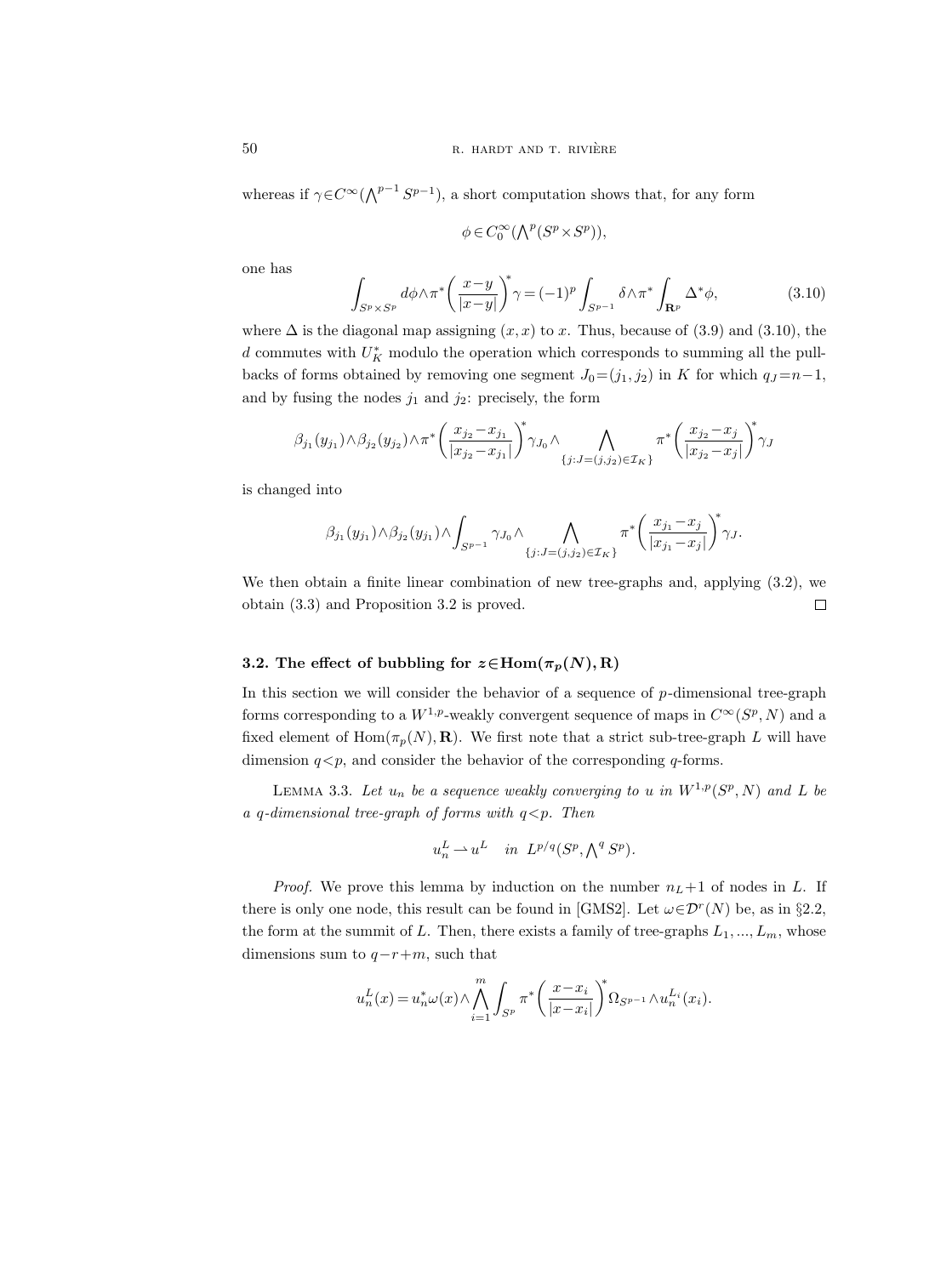From the proof of Proposition 3.2, we have that

$$
||u_n^L||_{p/q} \leqslant C_L ||\nabla u||_p^{q+n_L},
$$

where  $n_L+1$  is the number of nodes in L. Extracting a subsequence if necessary, we may always assume that  $u_n^L$  converges weakly in  $L^{p/q}$  and the goal is to show that this limit is  $u^L$ . Assuming that N is isometrically embedded in  $\mathbf{R}^k$ , we can write  $\omega$  as the pull-back under the inclusion map of N of a form in  $\mathbb{R}^k$ :

$$
\omega = \sum_{J \in \mathcal{J}} a_J \, dy_J \in \mathcal{D}^r(\mathbf{R}^k).
$$

(Here  $\mathcal J$  denotes the collection of increasing r-tuples in  $\{1, ..., k\}$  and  $dy_J = dy_{j_1} \wedge ... \wedge dy_{j_r}$ for  $J=(j_1, ..., j_r) \in \mathcal{J}$ .)

First, ignoring the coefficient functions  $a_J(u_n)$  occurring in  $u_n^*\omega$ , we study the convergence of the  $q$ -forms

$$
du_n^{j_1} \wedge \ldots \wedge du_n^{j_r} \wedge \bigwedge_{i=1}^m \int_{x_i \in S^p} \pi^* \bigg( \frac{x - x_i}{|x - x_i|} \bigg)^* \Omega_{S^{p-1}} \wedge u_n^{L_i}(x_i). \tag{3.11}
$$

Note that we may rewrite (3.11) as the sum of two terms

$$
d\left[u_n^{j_1} du_n^{j_2} \wedge \ldots \wedge du_n^{j_r} \wedge \bigwedge_{i=1}^m \int_{S^p} \pi^* \left(\frac{x - x_i}{|x - x_i|}\right)^* \Omega_{S^{p-1}} \wedge u_n^{L_i}(x_i)\right] + (-1)^r u_n^{j_1} du_n^{j_2} \wedge \ldots \wedge du_n^{j_d} \wedge d\left[\bigwedge_{i=1}^m \int_{S^p} \pi^* \left(\frac{x - x_i}{|x - x_i|}\right)^* \Omega_{S^{p-1}} \wedge u_n^{L_i}(x_i)\right].
$$
\n(3.12)

For fixed  $n<sub>L</sub> \ge 1$ , we will also use induction on r. In case r=1, the bracketed expression in the first term is simply

$$
u_n^{j_1}\wedge\bigwedge_{i=1}^{m}\int_{S^p}\pi^*\bigg(\frac{x-x_i}{|x-x_i|}\bigg)^*\Omega_{S^{p-1}}\wedge u_n^{L_i}(x_i).
$$

Here the functions  $u_n^{j_1}$ , being uniformly bounded in  $W^{1,p}(S^p)$ , converge, by Sobolev embedding, strongly in  $L^m$ , for all  $m < \infty$ , to  $u^{j_1}$ . The remaining wedge product is, by (3.7) and (3.8), weakly convergent, in some  $L^{m'}$ -space with  $m' < \infty$ , to the corresponding wedge product with  $u^{L_i}(x_i)$  replacing  $u^{L_i}(x_i)$ . Multiplying and applying d, we conclude that the first term in  $(3.12)$  with  $r=1$  converges, in the sense of distributions, to

$$
d\bigg[u^{j_1}\wedge\bigwedge_{i=1}^{m}\int_{S^p}\pi^*\bigg(\frac{x-x_i}{|x-x_i|}\bigg)^{\!\!s}\Omega_{S^{p-1}}\wedge u^{L_i}(x_i)\bigg].
$$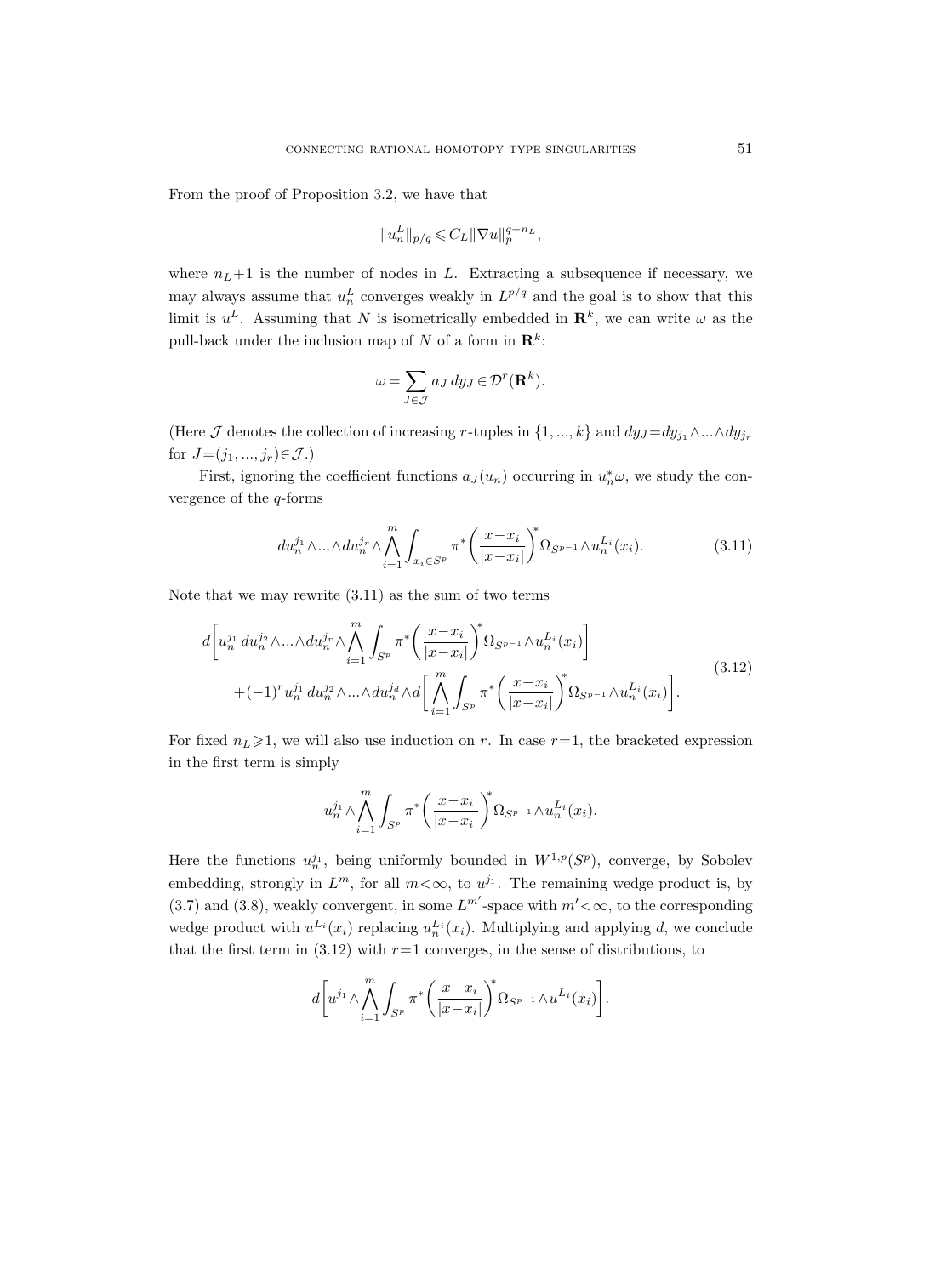In case  $r \in \{2, 3, \dots\}$ , the induction assumption on r implies that

$$
u_n^{j_1} du_n^{j_2} \wedge ... \wedge du_n^{j_d} \wedge \bigwedge_{i=1}^m \int_{S^p} \pi^* \bigg( \frac{x - x_i}{|x - x_i|} \bigg)^* \Omega_{S^{p-1}} \wedge u_n^{L_i}(x_i)
$$

converges weakly, in  $L^{p/(q-1)}$ -sense, to

$$
u^{j_1} du^{j_2} \wedge ... \wedge du^{j_d} \wedge \bigwedge_{i=1}^m \int_{S^p} \pi^* \bigg( \frac{x - x_i}{|x - x_i|} \bigg)^* \Omega_{S^{p-1}} \wedge u^{L_i}(x_i).
$$

So again, the first term in (3.12) converges, in the sense of distributions, to the corresponding term with  $u_n$  replaced by  $u$ .

The second term in (3.12) equals, modulo a multiplication by a constant,

$$
\sum_{l=1}^m (-1)^{s_l} a_J(u_n) u_n^{j_1} d \wedge u_n^{j_2} \wedge \ldots \wedge du_n^{j_r} \wedge u_n^{L_l} \wedge \bigwedge_{i \neq l} \int_{S^p} \pi^* \bigg( \frac{x - x_i}{|x - x_i|} \bigg)^* \Omega_{S^{p-1}} \wedge u^{L_i}(x_i),
$$

where  $s_l$  is some integer depending on l. Each of the terms of this sum corresponds to a  $u_n^{L'_l}$ , where the number of nodes in  $L'_l$  has been decreased by one, and now equals  $n_L+1-1=n_L$ . We can thus apply our induction assumption on the number of nodes and deduce that each of these  $u_n^{L'_l}$  converges weakly in  $L^{p/q}$  to the corresponding  $u^{L'_l}$ .

Thus, we have showed, by induction on  $r$ , that

$$
du_n^{j_1}\wedge du_n^{j_2}\wedge...\wedge du_n^{j_r}\wedge \bigwedge_{i=1}^m \int_{S^p}\pi^*\bigg(\frac{x-x_i}{|x-x_i|}\bigg)^*\Omega_{S^{p-1}}\wedge u_n^{L_i}(x_i)
$$

converges weakly in  $L^{p/q}$  to

$$
du^{j_1}\wedge du^{j_2}\wedge...\wedge du^{j_r}\wedge \bigwedge_{i=1}^m \int_{S^p}\pi^*\bigg(\frac{x-x_i}{|x-x_i|}\bigg)^*\Omega_{S^{p-1}}\wedge u^{L_i}(x_i).
$$

Finally, we consider the coefficients  $a_J(u_n)$ . Since  $a_J$  is smooth and bounded on the compact submanifold N, Sobolev embedding implies that the sequence  $a_J(u_n)$  converges strongly in every  $L^m$ -space to  $a_J(u)$ , and therefore (3.11) converges, in the distribution sense, to

$$
a_J(u) du^{j_1} \wedge ... \wedge du^{j_d} \wedge \bigwedge_{i=1}^m \int_{S^p} \pi^* \bigg( \frac{x - x_i}{|x - x_i|} \bigg)^* \Omega_{S^{p-1}} \wedge u^{L_i}(x_i).
$$

Since it is bounded in  $L^{p/q}$ , this convergence also holds weakly in  $L^{p/q}$  and Lemma 3.3  $\Box$ is proved.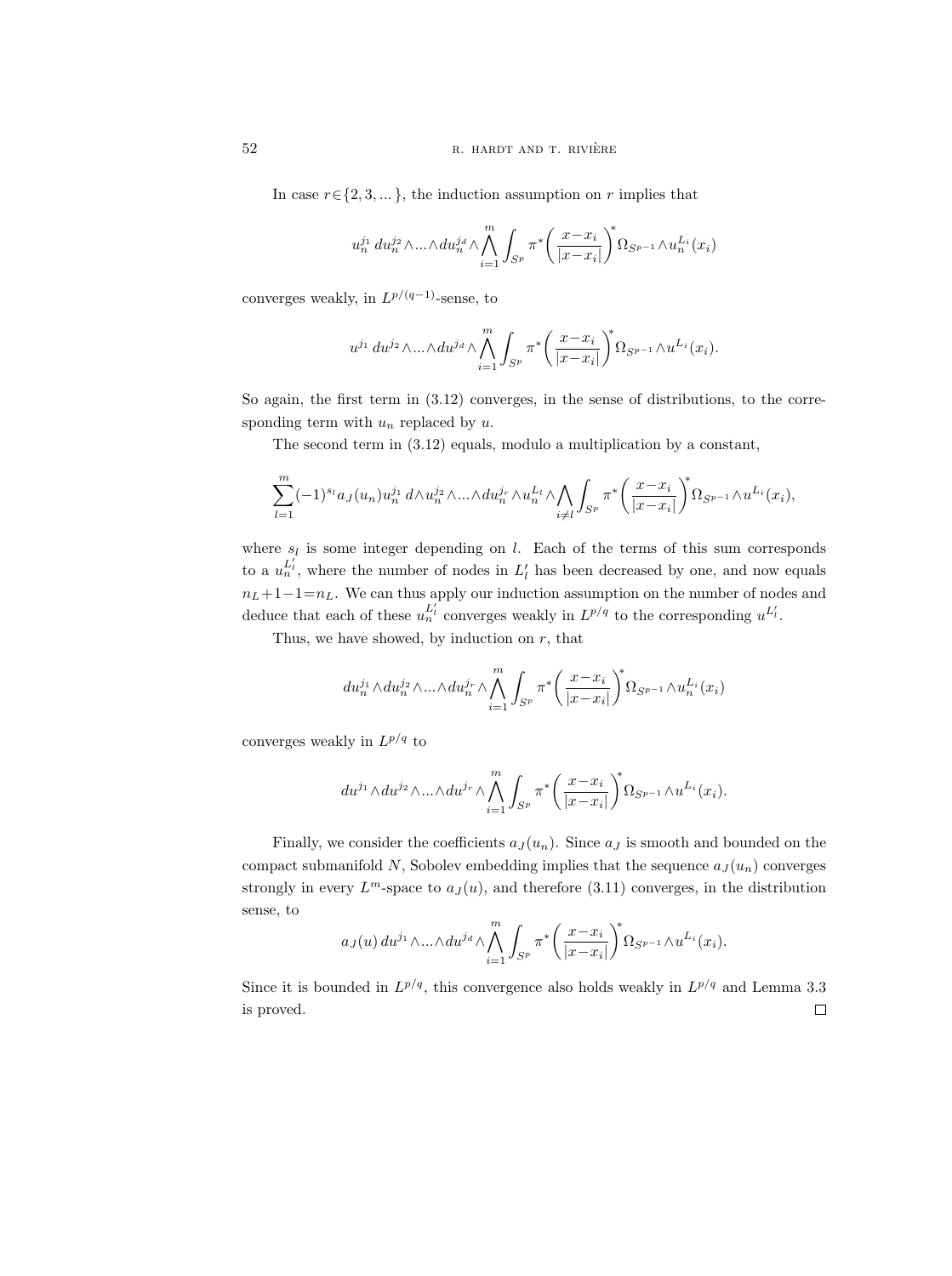We are now ready to study the behavior of the smooth  $p$ -forms  $u_n^K$  on  $S^p$  associated with a  $W^{1,p}$ -weakly convergent sequence of maps  $u_n \in C^{\infty}(S^p, N)$  and a finite linear combination  $K = \sum_l \lambda_l K_l$  of tree-graphs constructed in §2. The weak convergence of the mappings  $u_n$  implies, by (2.20), the boundedness in  $L^1$  of the sequence of p-forms  $u_n^K$ , or equivalently of the dual functions  $\ast u_n^K \in C^\infty(S^p)$ . Thus the corresponding sequence of signed measures on  $S^p$ ,

$$
(*u_n^K)\mathcal{H}^p|_{S^p},\tag{3.13}
$$

has a subsequence  $(*u_{n_k}^K)\mathcal{H}^p|_{S^p}$  convergent to a signed Radon measure  $\nu$  on  $S^p$ . Here, for notational simplicity, we indicate this by simply saying

$$
u_{n_k}^K \rightharpoonup \nu
$$
 weakly as Radon measures.

The goal of this subsection is to prove the following proposition.

PROPOSITION 3.4. Suppose that z belongs to  $\text{Hom}(\pi_p(N), \mathbf{R})$  and  $K = \sum_l \lambda_l K_l$  is a formal linear combination of tree-graphs of closed forms on N associated with z for a given choice of geometric realization  $\Psi_N$  (as described in §2). For any sequence  $u_n \in C^{\infty}(S^p, N)$  which  $W^{1,p}$ -weakly converges to a map  $u \in W^{1,p}(S^p, N)$ , there exist a subsequence  $u_{n_k}$ , finitely many points  $a_1, ..., a_I$  in  $S^p$  and finitely many maps  $w_1, ..., w_I$ from  $S^p$  to N, with each  $z([w_i])\neq 0$ , such that the following assertions hold:

(i) The differential p-forms  $u_{n_k}^K$  converge weakly as Radon measures:

$$
u_{n_k}^K \rightharpoonup u^K + \sum_{i=1}^I z([w_i]) \delta_{a_i}.
$$
\n(3.14)

(ii) For  $k$  sufficiently large, the following identity holds:

$$
z([u_{n_k}]) = z([u]) + \sum_{i=1}^{I} z([w_i]).
$$
\n(3.15)

(iii) The following inequality holds in the sense of measures:

$$
|\nabla u|^p \mathcal{H}^p|_{S^p} + C_K \sum_{i=1}^I |z([w_i])|^{p/(p+n_K)} \delta_{a_i} \leq \liminf_{k \to \infty} |\nabla u_{n_k}|^p \mathcal{H}^p|_{S^p},
$$
(3.16)

where  $C_K$  is a positive constant depending only on K, and  $n_K$  is the total number of segments among all  $K^l$  in  $K$ .

(iv) Given any bilipschitz homeomorphism  $\Psi$  of  $S^p$ , we have

$$
(u_{n_k} \circ \Psi)^K \to (u \circ \Psi)^K + \sum_{i=1}^I z([w_i]) \delta_{\Psi^{-1}(a_i)}.
$$
\n(3.17)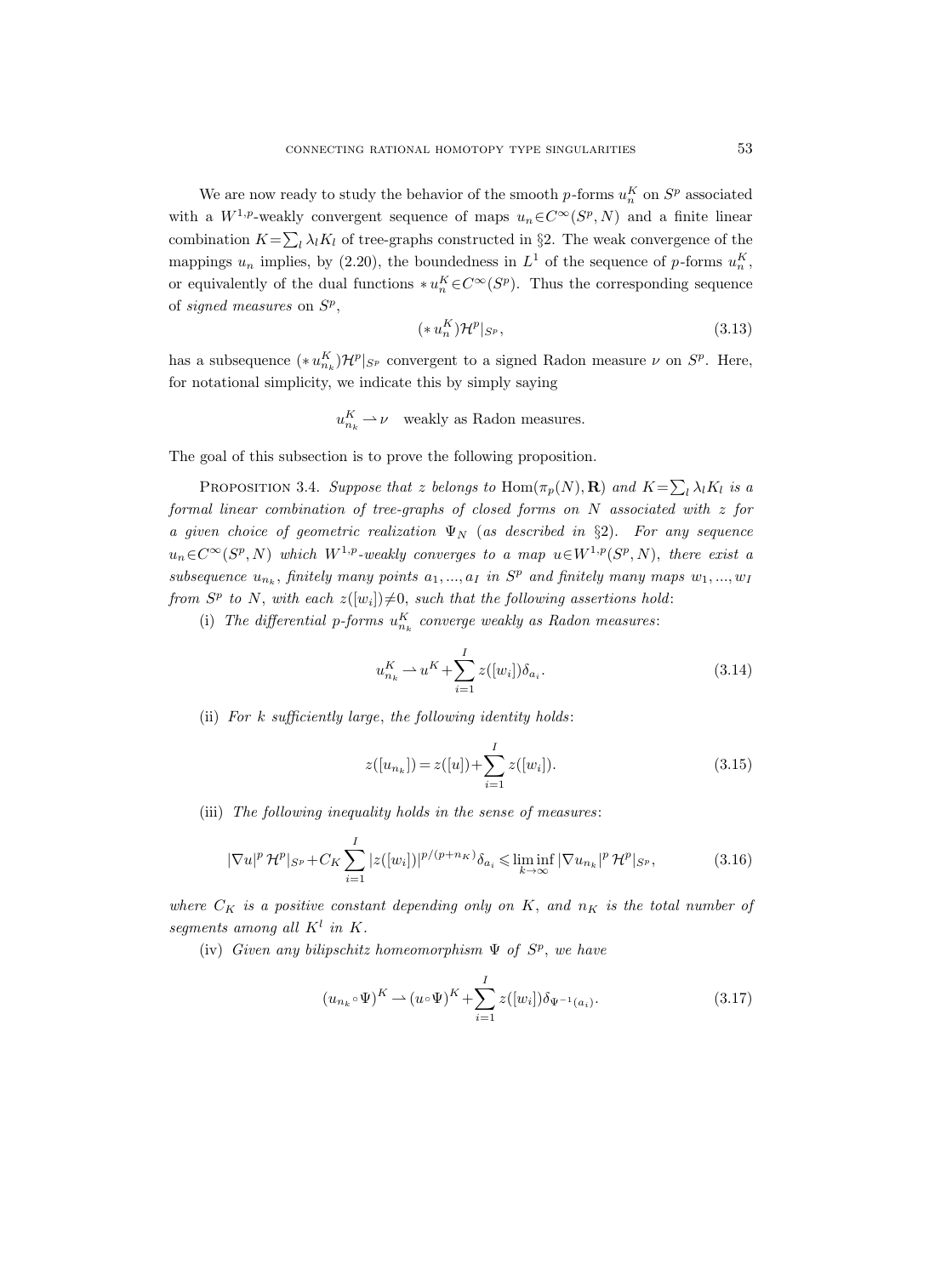(v) There exists a constant  $\varepsilon_{p,N} > 0$  depending only on p and N such that

$$
\lim_{r \to 0} \liminf_{k \to \infty} \int_{S^p \cap B_r(a_i)} |\nabla u_{n_k}|^p \, d\mathcal{H}^p \geq \varepsilon_{p,N} \tag{3.18}
$$

whenever  $z([w_i])\neq 0$  for some  $i=1, ..., I$ .

(vi) Let  $B$  be an open subdomain of  $S^p$ , and let  $v_n$  be another weakly converging sequence in  $W^{1,p}(S^p, N)$  such that  $v_n = u_n$  on B for all  $n \in \mathbb{N}$ . Then, as Radon measures,

$$
(u_{n_k}^K - v_{n_k}^K)|_B \rightharpoonup (u^K - v^K)|_B,\tag{3.19}
$$

where v denotes the weak limit of  $v_n$  and  $|_B$  is the restriction operator to the subdomain B.

Remark 3.5. Using the notation introduced in formula (3.1), assertion (i) says that, for any continuous function  $f$  on  $S^p$ , the sequence

$$
(\mathrm{Graph}\,\mathcal{U}_{K_l}^{n_k})\big(f(x_1)\omega^{K_l}(y_1,...,y_{n_{K_l}+1})\wedge \bigwedge_{J\in\mathcal{I}_{K_l}}\Omega_{S^{p-1}}(X_J)\big)
$$

converges to

$$
(\text{Graph}\mathcal{U}_{K_l})(f(x_1)\omega^{K_l}(y_1,...,y_{n_{K_l}+1})\wedge \bigwedge_{J\in\mathcal{I}_{K_l}}\Omega_{S^{p-1}}(X_J)\big)+\sum_{i=1}^I f(a_i)z([v_i]),
$$

where  $x_l$  always denotes the variable assigned to the summit of the graph  $K_l$ .

Proof of Proposition 3.4. In this proof, we will, for simplicity, not change notation when we pass to subsequences. In particular, we first pass to a subsequence to assume that

$$
|\nabla u_n|^p \, \mathcal{H}^p|_{S^p} \rightharpoonup \mu \quad \text{and} \quad u_n^K \rightharpoonup \nu
$$

converge weakly as Radon measures on  $S<sup>p</sup>$ . There exists, by White's result in [Wh], a positive number  $\varepsilon_{p,N}$  such that any map  $u \in W^{1,p}(S^p, N)$  satisfying

$$
\int_{S^p} |\nabla u|^p \, d\mathcal{H}^p \leqslant \varepsilon_{p,N} \tag{3.20}
$$

is homotopically trivial. Thus, there are only finitely many points  $a_1, ..., a_I$  in  $S^p$  satisfying

$$
\mu({a_1}) > \varepsilon_{p,N}, \quad \dots, \quad \mu({a_I}) > \varepsilon_{p,N}.
$$

We will first verify that

$$
\nu|_{S^p\setminus\{a_1,\ldots,a_I\}} = u^K.\tag{3.21}
$$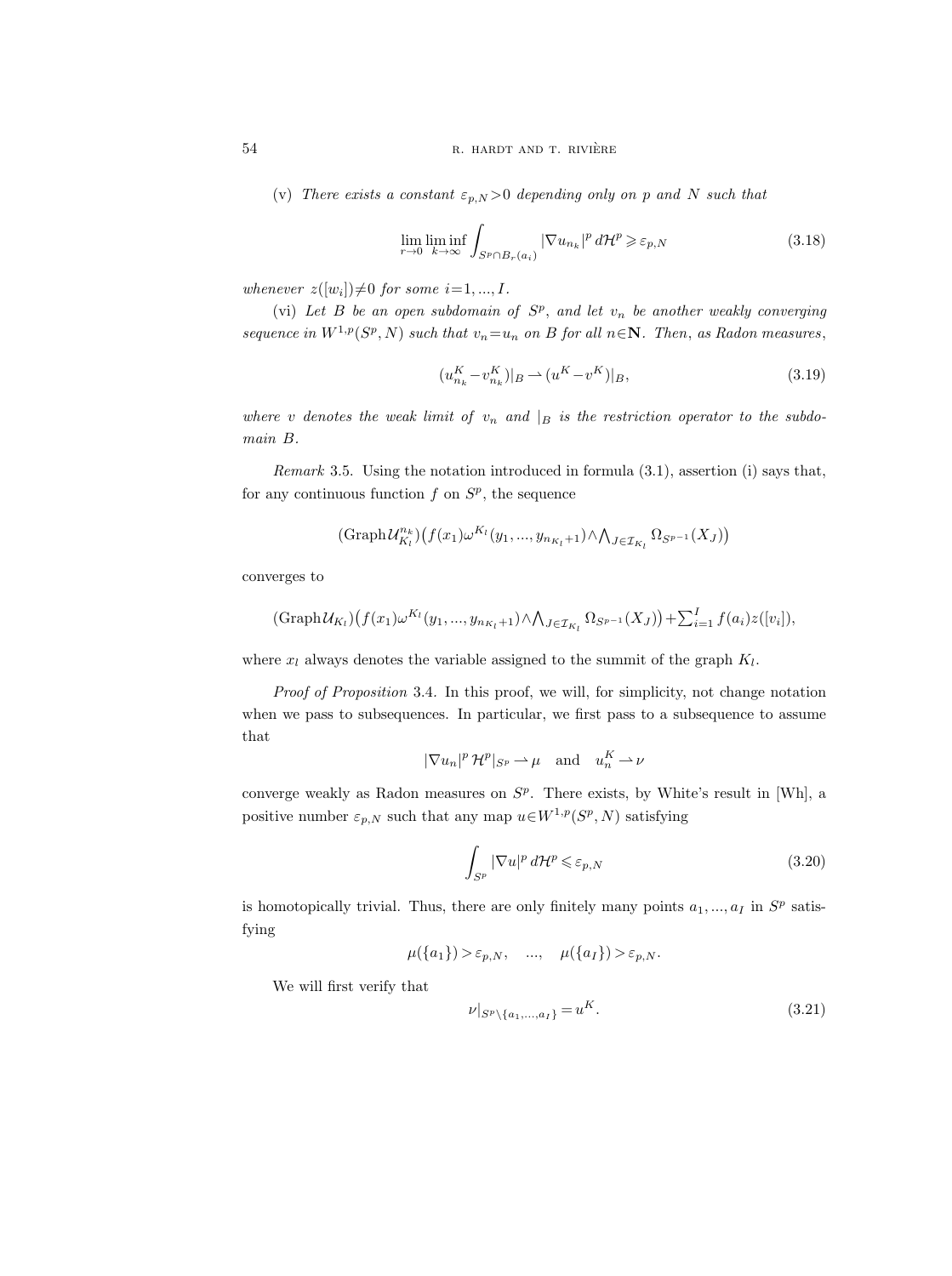To do this, it suffices, by the Besicovitch covering lemma, to find, for each point  $x_0 \in$  $S^p \setminus \{a_1, ..., a_I\}$  and each positive  $\delta$ , a positive number  $r < \delta$  such that

$$
\lim_{n \to \infty} \int_{S^p \cap B_r(x_0)} u_n^K = \int_{S^p \cap B_r(x_0)} u^K.
$$

We may assume, for simplicity of the presentation, that  $x_0$  does not coincide with the pole sent to infinity by the stereographic projection. The idea is to choose  $r$  so that  $\int_{S^p \cap \partial B_r(x_0)} |\nabla u_n|^p$  is small, and then use the equation

$$
\int_{S^p \cap B_r(x_0)} u_n^K = \int_{S^p} \hat{u}_n^K - \int_{S^p \backslash B_r(x_0)} \hat{u}_n^K,
$$
\n(3.22)

with a certain extension  $\hat{u}_n \in W^{1,p}(S^p, N)$  of the restriction  $u_n|_{S^p \cap B_r(x_0)}$ . We will show below how to choose  $\hat{u}_n$  and the corresponding limit  $\hat{u}$  on  $S^p \setminus B_r(x_0)$  to have strong  $W^{1,p}$ convergence there. This will take care of the convergence of the second term in (3.22). The first term will involve the topological quantities, namely  $z([ $\hat{u}_n$ ])$  and  $z([ $\hat{u}$ ]), that will$ all vanish provided the total p-energies of the  $\hat{u}_n$ 's are all less than  $\varepsilon_{p,N}$ .

To choose r and find a suitable extension  $\hat{u}_n$ , first let  $\varepsilon$  be a small positive number, to be determined later, and choose a positive  $s=s(\delta, \varepsilon)$  small enough so that

$$
s < \min{\delta, |x_0 - a_1|, ..., |x_0 - a_I|}
$$
 and  $\int_{S^p \cap B_s(x_0)} \mu \leq \frac{\varepsilon}{2}$ .

Passing to a subsequence, we may, by Fatou's lemma and Fubini's theorem, choose  $r \in (\frac{1}{2}t, t)$  so that

$$
\int_{S^p \cap \partial B_r(x_0)} |\nabla u_n|^p \, d\mathcal{H}^{p-1} \leqslant r\varepsilon
$$

for all large  $n$ . This implies that

$$
||u_n||_{W^{1-1/p,p}(S^p \cap \partial B_r(x_0), \mathbf{R}^k)} \leqslant C \varepsilon
$$

(where  $\mathbf{R}^k$  is an ambient space in which N is isometrically embedded). Since

$$
\dim[S^p \cap \partial B_r(x_0)] = p - 1 < p,
$$

there exist elements  $\xi_n$  in N such that

$$
||u_n - \xi_n||_{L^{\infty}(S^p \cap \partial B_r(x_0))} \leqslant C\varepsilon,
$$
\n(3.23)

where C is independent of s,  $\varepsilon$  and  $u_n$ . By (3.23), we can form a Whitney C<sup>1</sup>-extension  $\tilde{u}_n$  of  $u_n|_{S^p \cap \partial B_r(x_0)}$  to  $S^p \backslash B_r(x_0)$ . Letting  $\pi_N$  denote the nearest-point projection from a tubular neighborhood of N onto N, we see that the map  $\hat{u}: S^p \to N$  defined by

$$
\begin{cases} \n\hat{u}_n = u & \text{on } S^p \cap B_r(x_0), \\ \n\hat{u}_n = \pi_N \circ \tilde{u}_n & \text{on } S^p \setminus B_r(x_0), \n\end{cases}
$$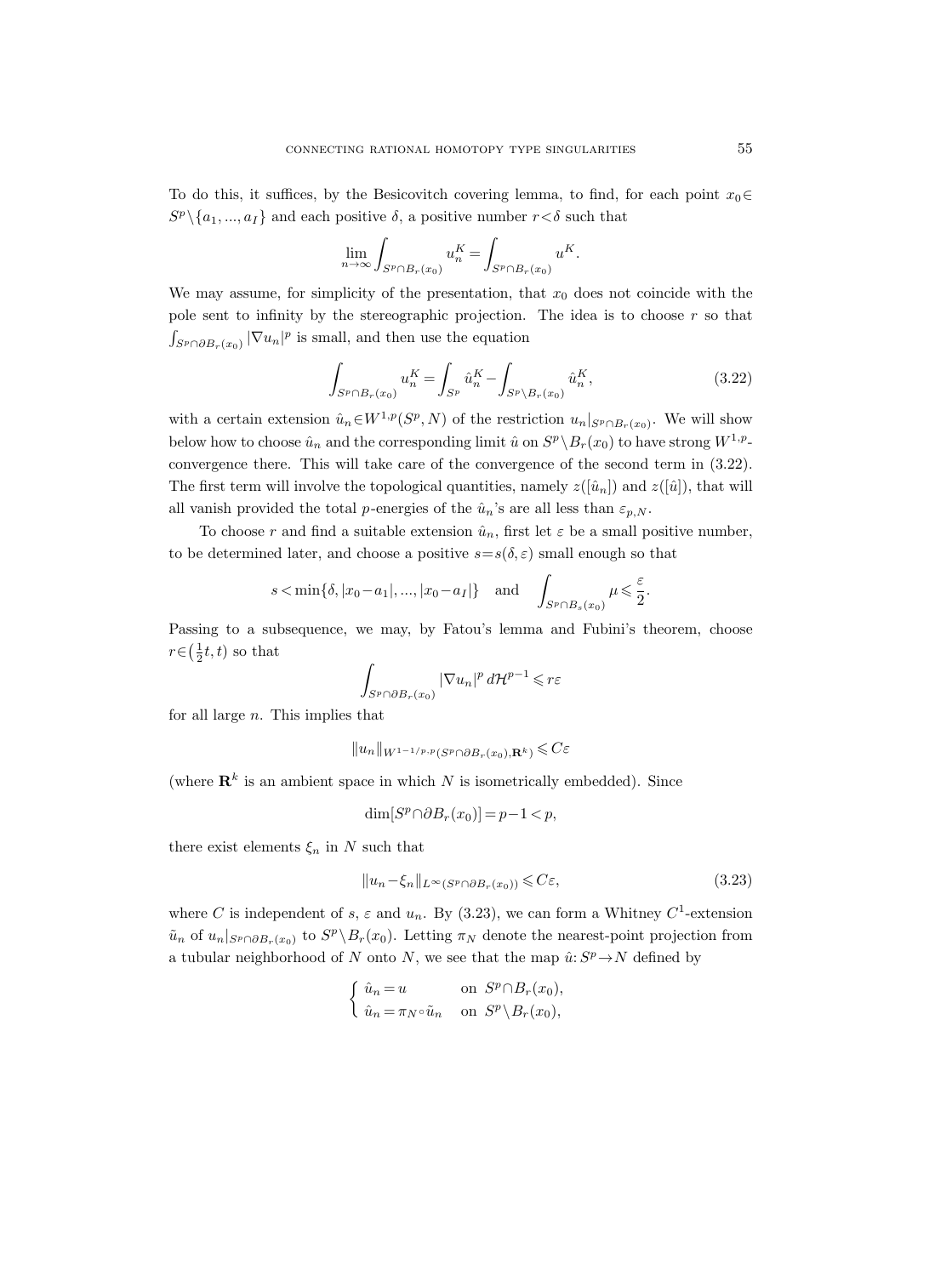satisfies the small energy bound

$$
\int_{S^p} |\nabla \hat{u}_n|^p \, d\mathcal{H}^p \leqslant C\varepsilon.
$$

(The fact that constants are independent of r comes from the scaling invariance of the *p*-energy in  $\mathbb{R}^p$ .)

It is clear, since  $u_n$  converges weakly to  $u$ , that  $\hat{u}_n$  converges to  $\hat{u}$  and

$$
\int_{S^p} |\nabla \hat{u}|^p d\mathcal{H}^p \leqslant C\varepsilon.
$$

Moreover, our choice of r so that  $\int_{\partial B_r(x_0)} |\nabla u_n|^p$  is uniformly bounded (with respect to n), and our choice of extension guarantee that  $\hat{u}_n|_{S^p\setminus B_r(x_0)}$  converges strongly in  $W^{1,p}(S^p \setminus B_r(x_0), N)$ . Let  $\hat{u}_n^K$  be the form obtained by replacing  $u_n$  by  $\hat{u}_n$  in each of the forms  $U_{K_l}^*(\omega^{K_l}) \wedge \mathcal{G}^{K_l}$ . By also insisting that  $C\varepsilon < \varepsilon_{p,N}$ , we then have  $z([\hat{u}_n])=0$ , so that

$$
0 = \int_{S^p} \hat{u}_n^K = \sum_l \lambda_l \int_{x_1 \in \mathbf{R}^p} \dots \int_{x_{n_{K_l}+1} \in \mathbf{R}^p} \widehat{U}_{K_l, n}^*(\omega^{K_l}) \wedge \mathcal{G}^{K_l}, \tag{3.24}
$$

and similarly

$$
0 = \int_{S^p} \hat{u}^K = \sum_l \lambda_l \int_{x_1 \in \mathbf{R}^p} \dots \int_{x_{n_{K_l}+1} \in \mathbf{R}^p} \widehat{U}^*_{K_l, \infty}(\omega^{K_l}) \wedge \mathcal{G}^{K_l}.
$$
 (3.25)

Next, letting

$$
\Omega_0 = \pi[S^p \cap B_r(x_0)] \quad \text{and} \quad \Omega_1 = \mathbf{R}^p \setminus \pi[S^p \cap B_r(x_0)],
$$

we write, for every tree-graph  $K_l$  arising in  $K$ ,

$$
\int_{S^p} \hat{u}_n^{K_l} = \int_{x_1 \in \mathbf{R}^p} \dots \int_{x_{n_{K_l}+1} \in \mathbf{R}^p} \hat{U}_{K_l, n}^*(\omega^{K_l}) \wedge \mathcal{G}^{K_l}
$$
\n
$$
= \sum_{(i_1, \dots, i_{n_{K_l}+1}) \in \mathfrak{I}_l} \int_{x_1 \in \Omega_{i_1}} \dots \int_{x_{n_{K_l}+1} \in \Omega_{i_{n_{K_l}+1}}} \hat{U}_{K_l, n}^*(\omega^{K_l}) \wedge \mathcal{G}^{K_l},
$$
\n(3.26)

where  $\mathfrak{I}_l$  denotes the set of  $n_{K_l}$ -tuples of ordered numbers taken from the set  $\{0,1\}$ . Thus, the integral we are interested in, namely  $\int_{S^p \cap B_r(x_0)} u_n^K$ , equals the single term in the sum given by the  $n_{K_l}$ -tuple  $(0, ..., 0)$ . For each of the remaining terms,  $i_k=1$  for some  $k \in \{1, ..., n_{K_l+1}\},$  and we claim that we have the convergence

$$
\lim_{n \to \infty} \int_{x_1 \in \Omega_{i_1}} \cdots \int_{x_{n_{K_l}+1} \in \Omega_{i_{n_{K_l}+1}}} \widehat{U}^*_{K_l, n}(\omega^{K_l}) \wedge \mathcal{G}^{K_l}
$$
\n
$$
= \int_{x_1 \in \Omega_{i_1}} \cdots \int_{x_{n_{K_l}+1} \in \Omega_{i_{n_{K_l}+1}}} \widehat{U}^*_{K_l, \infty}(\omega^{K_l}) \wedge \mathcal{G}^{K_l}.
$$
\n(3.27)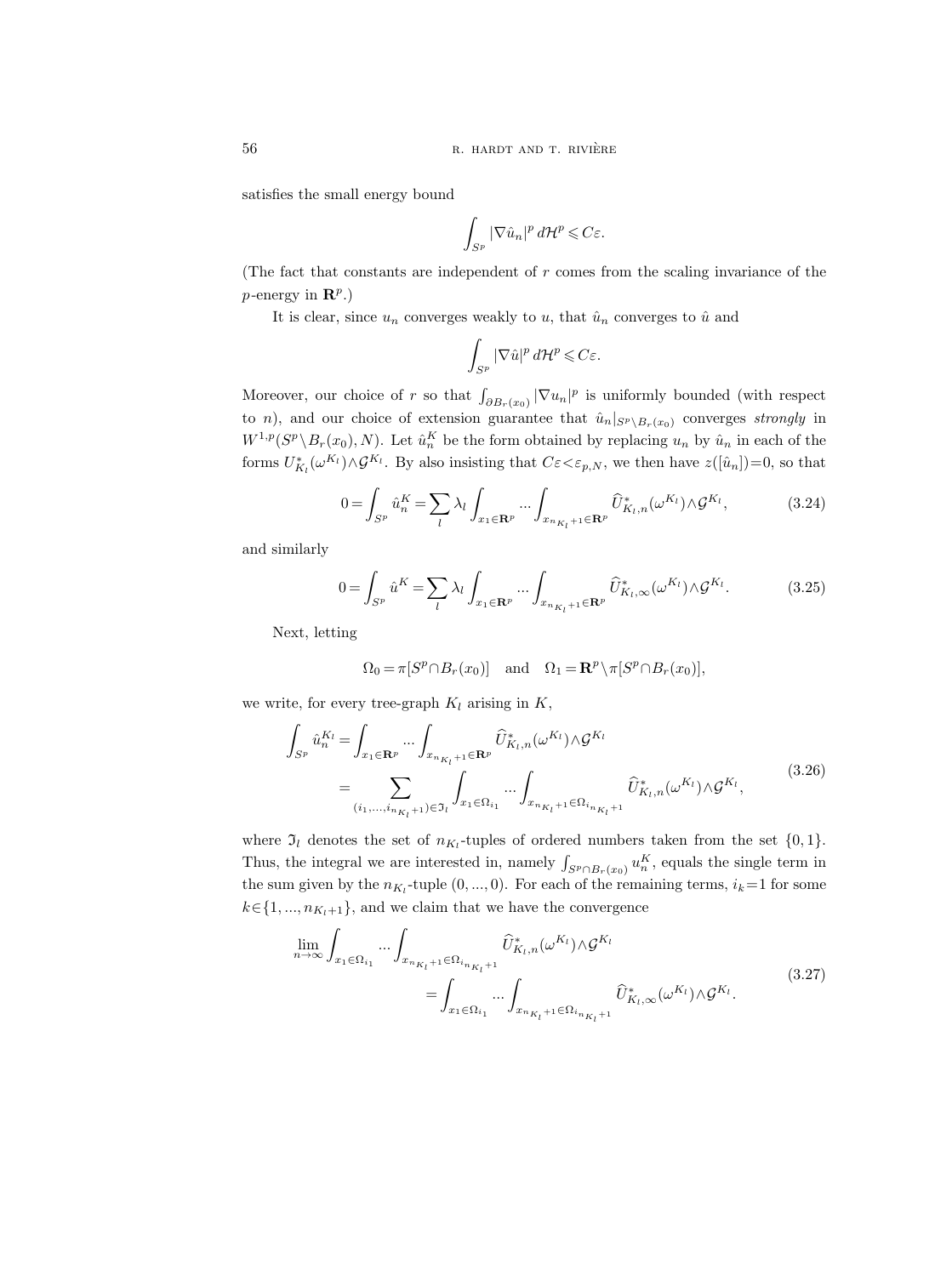To verify this, we may assume that  $i_1=1$ . We observe that the modification of the orientation of segments in the graph only leads to a possible change of sign in the integrand  $\hat{U}_{K_l,n}^*(\omega^{K_l}) \wedge \mathcal{G}^{K_l}$ . Therefore, we may always assume that the node for which the variable is integrated in  $\Omega_1$  is the summit of our graph. We have chosen indexation so that this is the variable  $x_1$ . Let  $\omega_1$  be the form at the summit of the tree-graph  $K_l$ . We now can write

$$
\int_{x_1 \in \Omega_{i_1}} \cdots \int_{x_{n_{K_l}+1} \in \Omega_{i_{n_{K_l}+1}}} \hat{U}_{K_l, n}^*(\omega^{K_l}) \wedge \mathcal{G}^{K_l}
$$
\n
$$
= \int_{x_1 \in \pi(S^p \setminus B_r(x_0))} (\hat{u}_n \circ \pi^{-1})^* \omega_1(x_1) \wedge \bigwedge_k \int_{x_{j_k}} \left(\frac{x_1 - x_{j_k}}{|x_1 - x_{j_k}|}\right)^* \Omega_{S^{p-1}} \wedge \hat{u}_n^{K_l, k} (\pi^{-1}(x_{j_k})),
$$

where the  $j_k$ 's are all the nodes connected to the summit and the  $K_{l,k}$ 's are the treegraphs issued from these nodes. Denote by  $d_1>0$  the degree of the form  $\omega_1$ . From Lemma 3.3, we know that for every k,  $\hat{u}_n^{K_{l,k}}$  converges weakly in  $L^{p/s_k}$  for some  $s_k > 0$ , and the  $s_k$ 's satisfy  $\sum_k (s_k-1)=p-d_1$  (where we are using Proposition 3.2). Therefore, in the distribution sense,

$$
\int_{x_{j_k}} \bigg( \frac{x_1 - x_{j_k}}{|x_1 - x_{j_k}|} \bigg)^{\!\! s} \Omega_{S^{p-1}} \wedge \big( \hat{u}_n^{K_{l,k}} \circ \pi^{-1} \big) \rightharpoonup \int_{x_{j_k}} \bigg( \frac{x_1 - x_{j_k}}{|x_1 - x_{j_k}|} \bigg)^{\!\! s} \Omega_{S^{p-1}} \wedge \big( \hat{u}^{K_{l,k}} \circ \pi^{-1} \big).
$$

Using classical estimates on Riesz integrals (see [St]), we obtain that

$$
\int_{x_{i_k}} \left( \frac{x_1 - x_{i_k}}{|x_1 - x_{i_k}|} \right)^* \Omega_{S^{p-1}} \wedge \hat{u}_n^{K_{l,k}}(\pi^{-1}(x_{i_k}))
$$

is uniformly bounded in  $L^{p/(s_k-1)}$ . Therefore, it converges weakly in  $L^{p/(s_k-1)}$  to the limit

$$
\int_{x_{j_k}} \bigg(\frac{x_1-x_{j_k}}{|x_1-x_{j_k}|}\bigg)^{\!\!s} \Omega_{S^{p-1}} \wedge \hat{u}^{K_{l,k}}\!\circ\!\pi^{-1}.
$$

Since  $\hat{u}_n^*\omega_1$  converges strongly to  $\hat{u}^*\omega_1$  on  $\Omega_2 = \mathbf{R}^p \setminus B_r(x_0)$ , (3.27) is proved. Therefore, combining (3.24), (3.25), (3.26) and (3.27), we obtain that

$$
\lim_{n \to \infty} \sum_{l} \lambda_l \int_{x_1 \in B_r(x_0)} \cdots \int_{x_{n_{K_l}+1} \in B_r(x_0)} U^*_{K_l, n}(\omega^{K_l}) \wedge \mathcal{G}^{K_l}
$$
\n
$$
= \sum_{l} \lambda_l \int_{x_1 \in B_r(x_0)} \cdots \int_{x_{n_{K_l}+1} \in B_r(x_0)} U^*_{K_l, \infty}(\omega^{K_l}) \wedge \mathcal{G}^{K_l}.
$$
\n(3.28)

Considering now the integral of

$$
u_n^K = \sum_l \lambda_l u_n^{K_l} \quad \text{on } B_r(x_0).
$$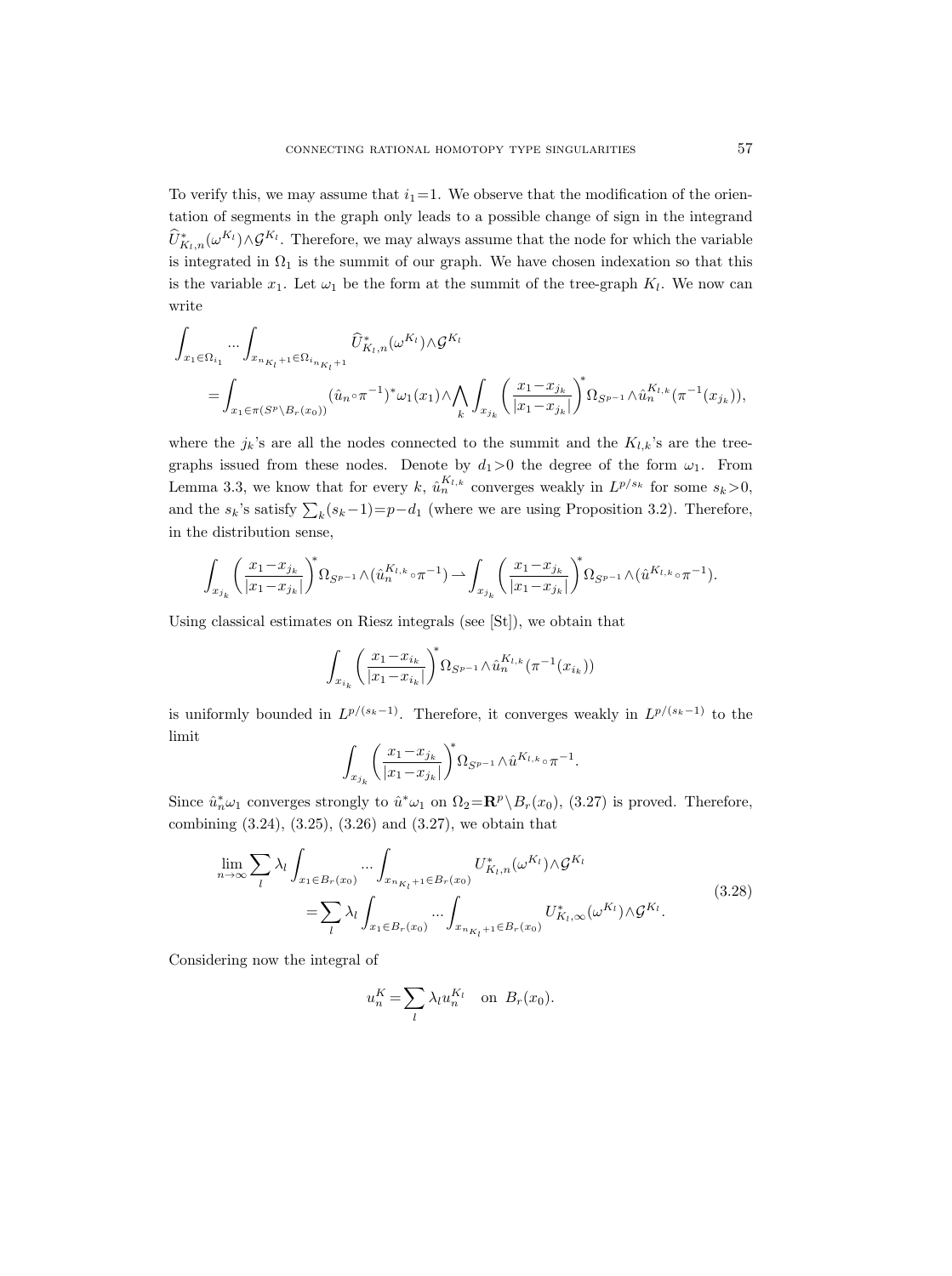We make the following elementary remark: Let  $f_n$  be some sequence of functions weakly converging in  $L^{p/s}(\mathbf{R}^p \setminus B_r(x_0))$ , for  $2 \leq s \leq p-1$ , to a limit f. Then

$$
\int_{\mathbf{R}^p \setminus B_r(x_0)} \frac{1}{|x-y|^{p-1}} f_n(y) \, dy
$$

converges strongly in  $L^q_{loc}(B_r(x_0))$  for any  $q>0$  and converges weakly in  $L^{p/(s-1)}(B_r(x_0))$ to

$$
\int_{\mathbf{R}^p \setminus B_r(x_0)} \frac{1}{|x-y|^{p-1}} f(y) \, dy.
$$

Moreover, it is not difficult to check that

$$
\left\| \int_{\mathbf{R}^p \setminus B_r(x_0)} \frac{1}{|x - y|^{p - 1}} f_n(y) \, dy \right\|_{L^q(B_r(x_0))}
$$

is uniformly bounded for some  $q > p/(s-1)$ . Therefore, we deduce that there exists some  $q > p/(s-1)$  such that

$$
\int_{\mathbf{R}^p \setminus B_r(x_0)} \frac{1}{|x-y|^{p-1}} f_n(y) dy \to \int_{\mathbf{R}^p \setminus B_r(x_0)} \frac{1}{|x-y|^{p-1}} f(y) dy \quad \text{in } L^q(B_r(x_0)).
$$

Considering a decomposition of the domain  $\mathbb{R}^p$  into  $B_r(x_0)$  and  $\mathbb{R}^p \setminus B_r(x_0)$  in computing the integral  $\int_{\mathbf{R}^p} \hat{u}_n^{K_l} = \int_{x_1 \in \mathbf{R}^p} \cdots \int_{x_{n_{K_l}+1} \in \mathbf{R}^p} \hat{U}_{K_l,n}^* (\omega^{K_l}) \wedge \mathcal{G}^{K_l}$ , only the convergence of the term

$$
\int_{x_1 \in B_r(x_0)} \dots \int_{x_{n_{K_l}+1} \in B_r(x_0)} U_{K_l,n}^*(\omega^{K_l}) \wedge \mathcal{G}^{K_l}
$$

is a-priori problematic. But, using the result of our efforts above in (3.28), we can deduce that

$$
\int_{B_r(x_0)} u_n^K \to \int_{B_r(x_0)} u^K.
$$

This holds for any  $x_0$  in  $S^p \setminus \{a_1, ..., a_I\}$  and any r small enough. Therefore, (3.21) holds true, and we have that

$$
u_n^K \rightharpoonup u^K + \sum_{i=1}^I m_i \delta_{a_i}
$$
 as Radon measures

for some real numbers  $m_1, ..., m_I$ . A careful and classical concentration compactness blow-up study at each  $a_i$ , using similar arguments as above, shows that each number  $m_i$ may be identified as a sum of  $z([v_k])$ , where  $v_k$  are maps from  $S^p$  into N. One readily finds a single map  $w_i: S^p \to S^p$  with  $[w_i] = \sum_k [v_k]$ . This ends the proof of (3.14) and (3.15).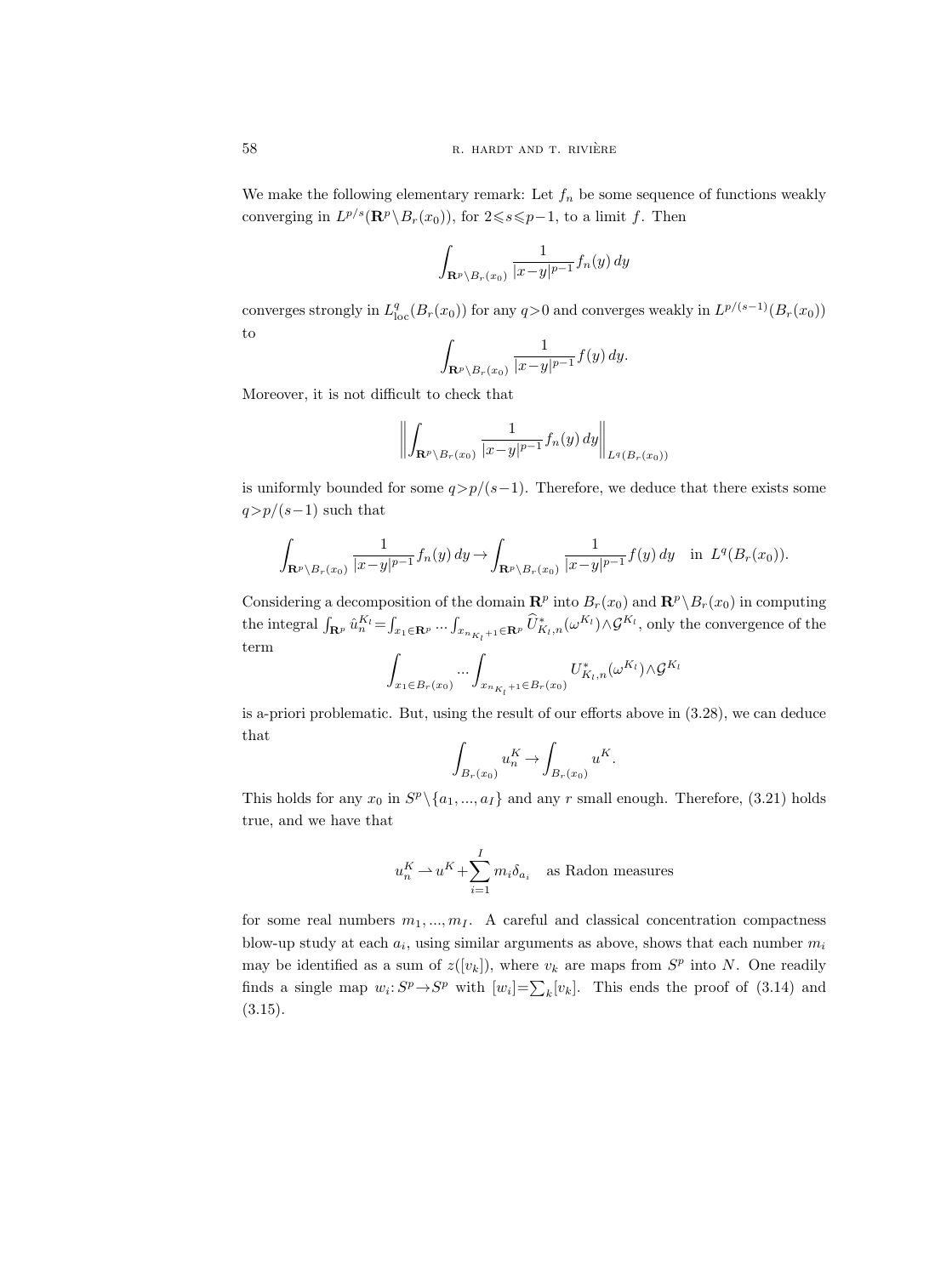The proof above shows that, in  $B_r(a_i)$ , the part of  $u_n^{K_l}(x_1)$  given by

$$
\sum_{(i_2,...,i_{n_{K_l}+1})\in \mathfrak{I}_l}\int_{x_2\in \Omega_{i_2}}...\int_{x_{n_{K_l}+1}\in \Omega_{i_{n_{K_l}+1}}}U_{K_l,n}^*(\omega^{K_l})\wedge \mathcal{G}^{K_l},
$$

where  $\mathfrak{I}_l$  is the set of  $n_{K_l}$ -tuples of numbers in  $\{1,2\}$  such that at least one  $i_k$  is equal to 2, converges to

$$
\sum_{(i_2,...,i_{n_{K_l}+1})\in \mathfrak{I}_l}\int_{x_2\in \Omega_{i_2}}...\int_{x_{n_{K_l}+1}\in \Omega_{i_{n_{K_l}+1}}}U^*_{K_l,\infty}(\omega^{K_l})\wedge \mathcal{G}^{K_l}.
$$

Only the local term

$$
V_{r,a_i} = \int_{x_2 \in B_r(a_i)} \dots \int_{x_{n_{K_l}+1} \in B_r(a_i)} U_{K_l,n}^*(\omega^{K_l}) \wedge \mathcal{G}^{K_l}
$$

is concentrating. Using (2.20) (i.e. Lemma 2.11), we have

$$
\left|\int_{B_r(a_i)} V_{r,a_i}\right|^{n/(n+n_{K_l})} \leqslant C_{K_l} \int_{B_r} |\nabla u_n|^p d\mathcal{H}^p.
$$

Combining these facts with the result of White quoted at the beginning of the proof of the proposition, which says that

$$
\lim_{r \to 0} \liminf_{k \to \infty} \int_{B_r(a_i)} |\nabla u_n|^p \, d\mathcal{H}^p \geq \varepsilon_{p,N}
$$

as long as  $z[w_i] \neq 0$ , we get (3.16). In order to establish (3.17) it suffices to combine the proof of (3.14) with the last part of Remark 2.10. Fact (3.19) is also a direct consequence of the previous observations. This completes the proof of Proposition 3.4.  $\Box$ 

# 4. Scans of p-dimensional tree-graph forms for maps of  $\mathbb{R}^{p+1}$

### 4.1. Notation and definitions

Throughout this section, we will be discussing  $W^{1,p}$ -mappings

$$
u\colon \mathbf{R}^{p+1}\longrightarrow N
$$

by considering their restrictions to p-spheres.

Letting  $\mathbf{R}^{p+1}\times\mathbf{R}_{+}$  parametrize the space of all p-dimensional spheres in  $\mathbf{R}^{p+1}$  with  $(c, r) \rightarrow \partial B_r(c)$ , we observe that, for almost all  $(c, r) \in \mathbb{R}^{p+1} \times \mathbb{R}_+$ , the restriction

$$
u|_{\partial B_r(c)} \in W^{1,p}(\partial B_r(c), S^p).
$$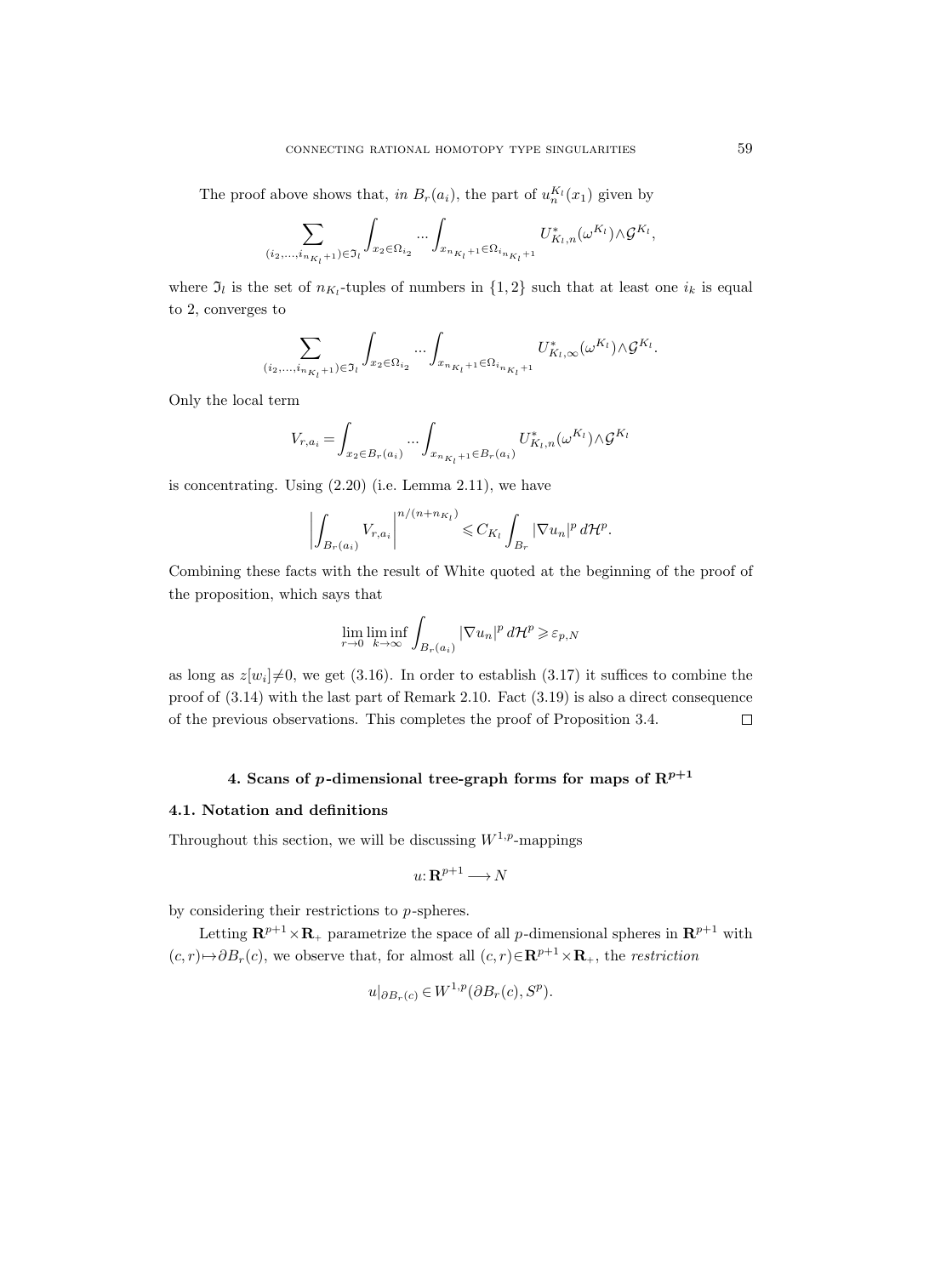To apply all the work of the previous chapters, we will consider the corresponding  $W^{1,p}$ map of the unit sphere,

$$
u_{c,r}: S^p \longrightarrow S^p
$$
,  $u_{c,r}(x) = u(c+rx)$  for  $x \in \partial B_r(c)$ .

A scan S in  $\mathbb{R}^{p+1}$  is simply a measurable map from the space of p-spheres to the space  $\mathcal{M}(S^p)$  of signed Radon measures on  $S^p$ ,

$$
\mathcal{S}: \mathbf{R}^{p+1} \times \mathbf{R}_{+} \longrightarrow \mathcal{M}(S^{p}).
$$

As described in (3.13), we may use, for any integrable p-form  $\omega$  on  $S^p$ , the same symbol  $\omega$ to denote the corresponding absolutely continuous signed measure  $(*\omega) \mathcal{H}^p|_{S^p} \in \mathcal{M}(S^p)$ . Thus, a linear combination K of p-dimensional tree-graphs on  $S<sup>p</sup>$  and a mapping  $u \in$  $C^{\infty}(\mathbf{R}^{p+1}, N)$  induce the *K*-scan of the mapping u,

$$
(c,r)\longmapsto u_{c,r}^K,
$$

where  $u_{c,r}^K$  is the p-form constructed in §2.2 using the Gauss integrals of §2.4. Even for nonsmooth  $u \in W^{1,p}(\mathbf{R}^{p+1}, N)$ , where  $u_{c,r} \in W^{1,p}(S^p, N)$  for almost all  $(c, r)$ , similar constructions and integrations give a  $K$ -scan of  $u$ .

We next consider the behavior of the K-scans of smooth mappings in a  $W^{1,p}$ -weakly convergent sequence.

#### 4.2. Convergence of scans

The goal of this subsection is to prove the following proposition.

PROPOSITION 4.1. Let  $K$  be a finite linear combination of tree-graphs of closed forms associated with a class  $z \in \text{Hom}(\pi_p(N), \mathbf{R})$ . For any sequence  $u_n \in C^{\infty}(\mathbf{R}^{p+1}, S^p)$ converging  $W^{1,p}$ -weakly to some limit  $u \in W^{1,p}(\mathbf{R}^{p+1}, S^p)$ , there exist a subsequence  $u_{n'}$ and a limit scan S,

$$
S(c,r) = u_{c,r}^K + \sum_{i=1}^{I(c,r)} m_i(c,r) \delta_{a_i(c,r)},
$$

with convergence in the following sense: for almost every  $(c, r) \in \mathbb{R}^m \times \mathbb{R}_+$ ,

$$
\sup_{n''}\int_{\partial B_r(c)}|\nabla u_{n''}|^p\,d\mathcal{H}^p<\infty
$$

for some subsequence  $n''$  of  $n'$ , and, for any such subsequence, the differential p-forms

$$
(u_{n''})_{c,r}^K \to \mathcal{S}(c,r)
$$

weakly as Radon measures. Here the quantities  $I(c, r) \in \mathbb{N}$ ,  $m_i(c, r) \in \mathbb{R}_+ \cap z(\Pi_n(n))$  and  $a_i(c,r) \in S^p$  are all measurable in  $(c, r)$ .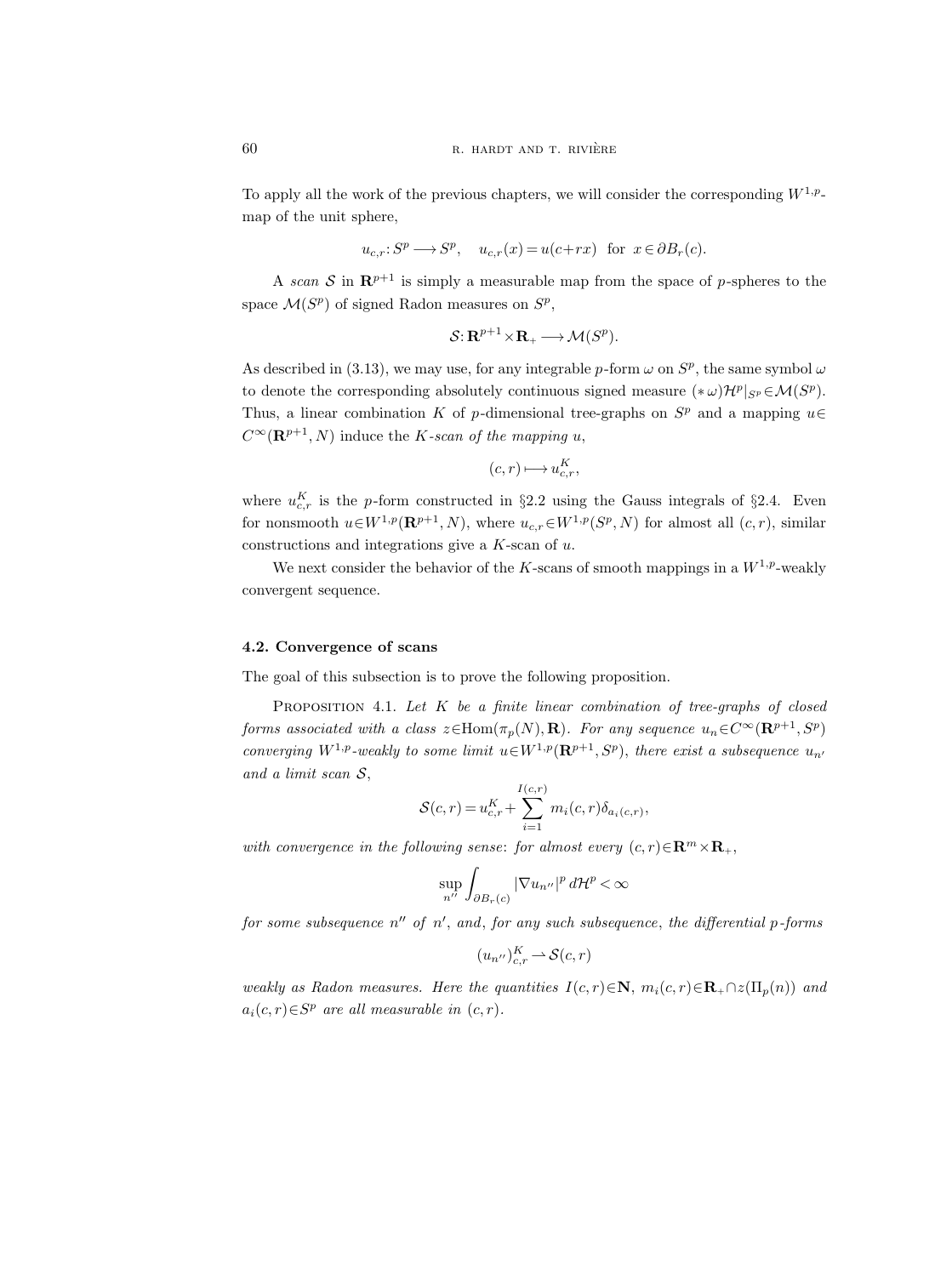*Proof.* Since the weak  $W^{1,p}$ -convergence implies strong  $L^1_{loc}$ -convergence, we may first pass to a subsequence, without changing notation, to guarantee that

$$
\lim_{n \to \infty} u_n(x) = u(x) \quad \text{for a.e. } x \in \mathbf{R}^{p+1}.
$$
 (4.1)

To find the desired subsequence  $u_{n'}$  and uniquely determine the limiting scan, let

$$
\{(c_1, s_1), (c_2, s_2), \dots\}
$$

be a countable dense subset of  $\mathbb{R}^{p+1} \times \mathbb{R}_+$ . By Fatou's lemma and Fubini's theorem,

$$
\int_{r\in [s_1-1,s_1+1]} \liminf_{n\to\infty} \int_{\partial B_r(c_1)} |\nabla u_n|^p \, d\mathcal{H}^p \, dr \leqslant \sup_n \int_{\mathbf{R}^{p+1}} |\nabla u_n|^p \, dx < \infty,
$$

and we may choose a number  $r_1 \in [s_1-1, s_1+1]$  and a subsequence  $\alpha_1(n)$  so that

$$
\sup_{n}\int_{\partial B_{r_1}(c_1)}|\nabla u_{\alpha_1(n)}|^p d\mathcal{H}^p<\infty.
$$

Similarly, we inductively find, for  $k=2, 3, ...$ , numbers  $r_k \in [s_k-1/k, s_k+1/k]$  and a subsequence  $\alpha_k(n)$  of  $\alpha_{k-1}(n)$  so that

$$
\sup_{n}\int_{\partial B_{r_k}(c_k)}|\nabla u_{\alpha_k(n)}|^p d\mathcal{H}^p<\infty.
$$

Then  $\{(c_1, r_1), (c_2, r_2), ...\}$  is also dense in  $\mathbb{R}^{p+1} \times \mathbb{R}_+$ , and the diagonal sequence  $\alpha_n(n)$ gives

$$
\sup_{n}\int_{\partial B_{r_k}(c_k)}|\nabla u_{\alpha_n(n)}|^p\,d\mathcal{H}^p<\infty
$$

for all  $k=1, 2, \ldots$ . By Proposition 3.4, we may use another diagonal procedure to find a subsequence  $u_{n'}$  so that, for every  $k=1, 2, \ldots$ , one has on  $S<sup>p</sup>$  the weak convergences of Radon measures

$$
\lim_{n \to \infty} |\nabla(u_{n'})_{c_k, r_k}|^p \mathcal{H}^p|_{S^p} = \mu_k
$$

and

$$
\lim_{n \to \infty} (u_{n'})_{c_k, r_k}^K = u_{c_k, r_k}^K + \sum_{i=1}^{I(c_k, r_k)} m_i(c_k, r_k) \delta_{a_i(c_k, r_k)},
$$
\n(4.2)

where  $\mu_k$  is a positive Radon measure on  $S^p$ ,  $I(c_k, r_k) \in \{0, 1, \dots\}$  and  $m_i(c_k, r_k) \in \mathbf{R}_+$  and  $a_i(c_k, r_k) \in S^p$  for  $i=1, ..., I(c_k, r_k)$ . We will now show how these countably many points  $a_i(c_k, r_k)$  and multiplicities  $m_i(c_k, r_k)$  uniquely determine the limiting scan.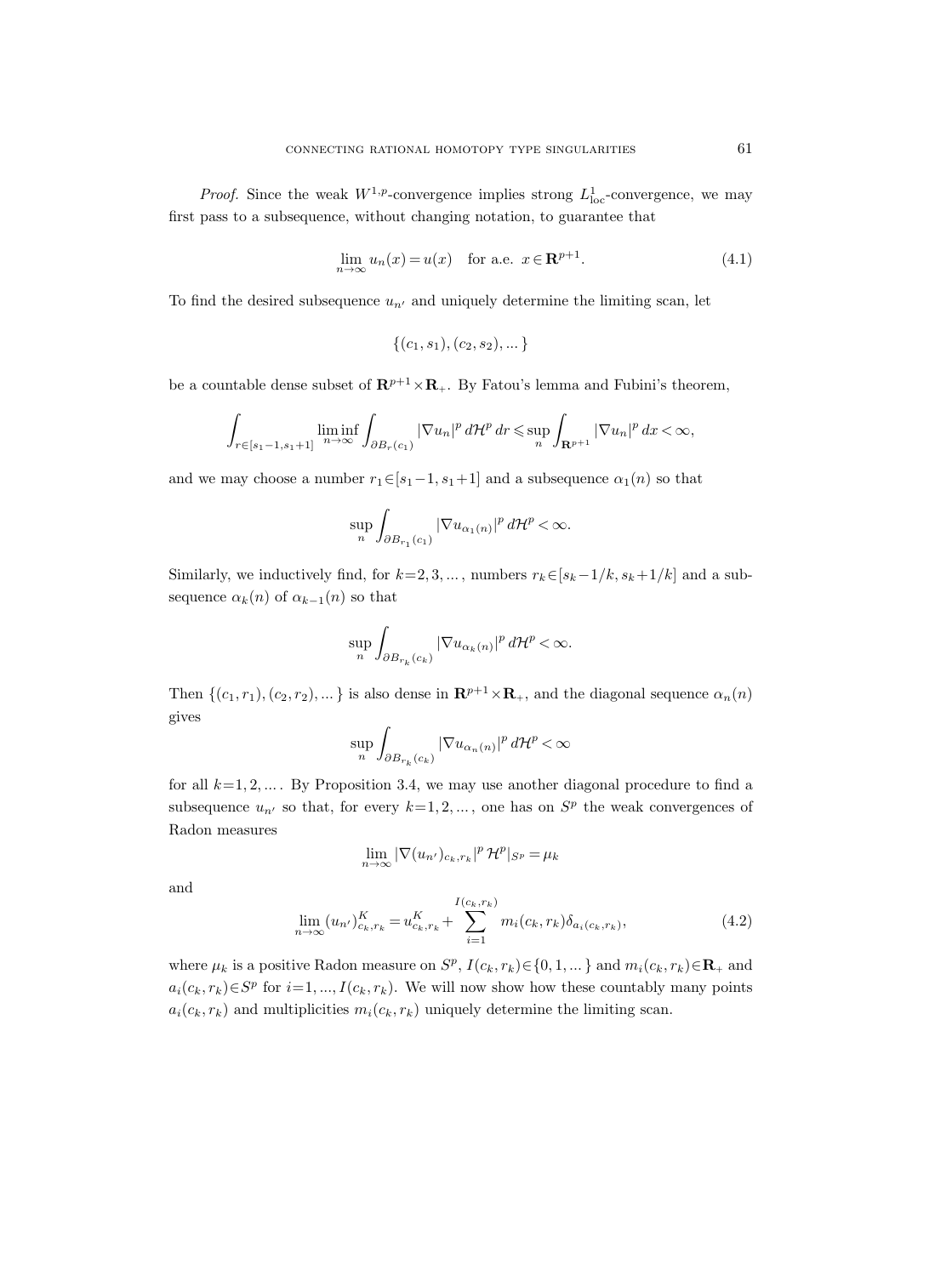For this purpose, consider now an arbitrary point  $c \in \mathbb{R}^{p+1}$ . Then, by (4.1), we see that the exceptional set

$$
X_c = \left\{ r \in \mathbf{R} : \mathcal{H}^p \left( \left\{ x \in \partial B_r(c) : \lim_{n' \to \infty} u_{n'}(x) \neq u(x) \right\} \right) > 0 \right\}
$$
(4.3)

has, by Fubini's theorem, measure zero. Using now Fatou's lemma, we have that

$$
\int_{r\in\mathbf{R}}\liminf_{n'\to\infty}\int_{\partial B_r(c)}(|\nabla u|+|\nabla u_{n'}|^p)\,d\mathcal{H}^p\leqslant 2\sup_{n'}\int_{\mathbf{R}^{p+1}}|\nabla u_{n'}|^p\,dx<\infty,
$$

and the set

$$
Y_c = \left\{ r \in \mathbf{R} : \int_{\partial B_r(c)} |\nabla u|^p d\mathcal{H}^p + \liminf_{n' \to \infty} \int_{\partial B_r(c)} |\nabla u_{n'}|^p d\mathcal{H}^p = \infty \right\}
$$
(4.4)

also has measure zero. Finally,

$$
Z_c = \{r \in \mathbf{R} : \mu_k(\partial B_r(c)) > 0 \text{ for some } k = 1, 2, \dots\}
$$
 (4.5)

is countable. Avoiding these three sets by taking  $r \in \mathbb{R} \setminus (X_c \cup Y_c \cup Z_c)$ , we may now find and fix a subsequence  $n''$  (depending on r) so that

$$
\sup_{n^{\prime\prime}}\int_{\partial B_r(c)}|\nabla u_{n^{\prime\prime}}|^p\,d\mathcal{H}^p<\infty.
$$

The sequence of maps  $u_{n''}|_{\partial B_r(c)}$  is then weakly sequentially compact in  $W^{1,p}(\partial B_r(c), N)$ while the sequence of measures  $(u_{n''})_{c,r}^K$  is weakly sequentially compact in  $\mathcal{M}(S^p)$ .

To prove the convergence of these sequences, we note that, being subsets of duals of separable spaces, bounded sets in  $W^{1,p}(\partial B_r(c), N)$  and in  $\mathcal{M}(S^p)$ , with their weak<sup>\*</sup> topologies, are metrizable. Thus, we may use the following elementary observation.

Remark 4.2. A sequentially-compact sequence in a metric space converges if and only if any two subsequences contain subsequences convergent to the same limit.

Since  $r \notin X_c \cup Y_c$ , we first conclude that

$$
u_{n''} \rightharpoonup u
$$
 in  $W^{1,p}(\partial B_r(c), N)$ .

Then, we see from Proposition 3.4 that any subsequence of  $u_{n^{\prime\prime}}$  contains a subsequence  $u_{n^{\prime\prime\prime}}$  giving the weak convergence of measures in the form

$$
(u_{n''})_{c,r}^K \rightharpoonup u_{c,r}^K + \sum_{i=1}^{\bar{I}} \overline{m}_i \delta_{\bar{a}_i},
$$
\n(4.6)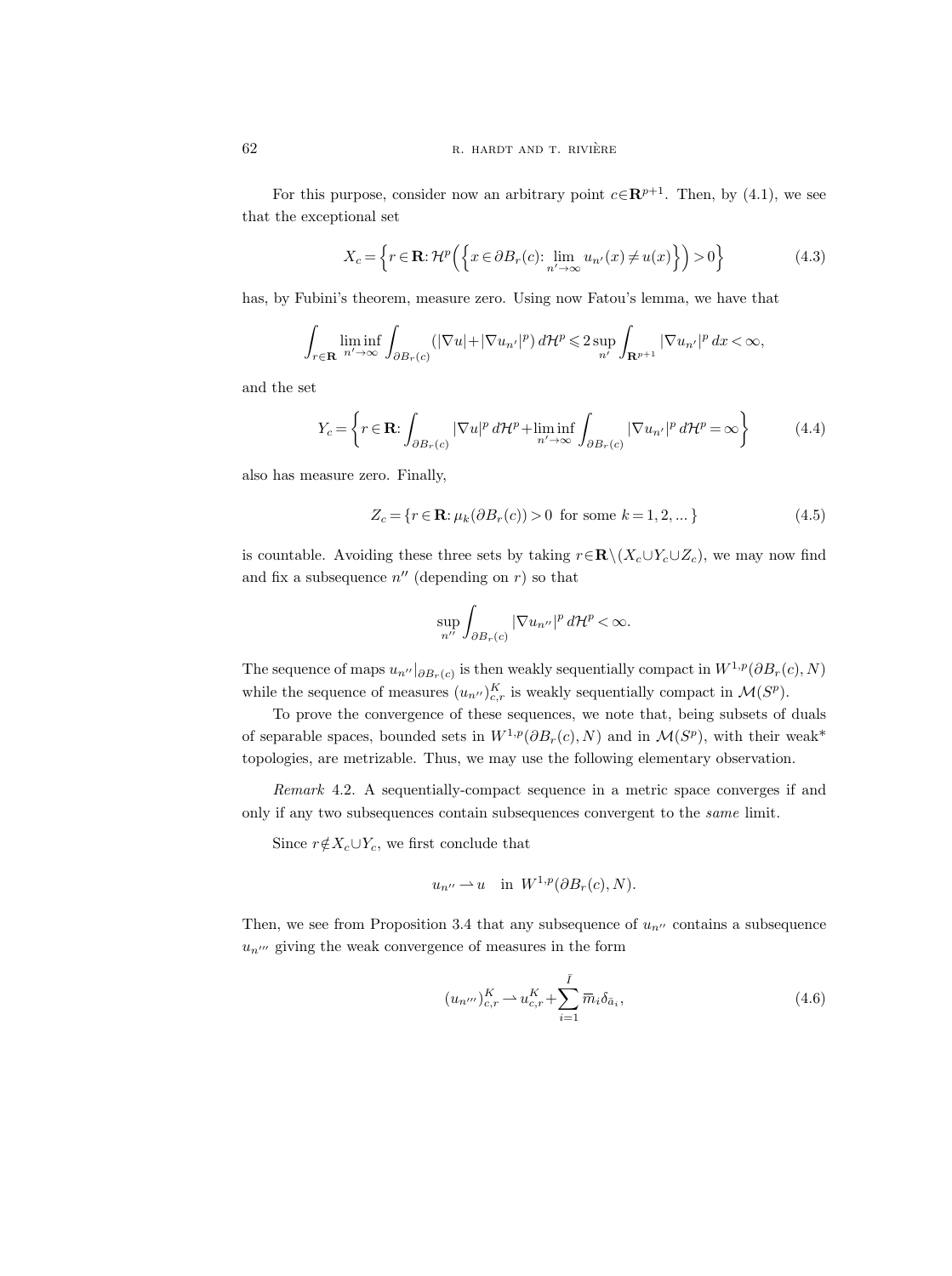where  $\bar{I} \in \{0, 1, \dots\}$ ,  $\bar{m}_i \in \mathbb{R} \setminus \{0\}$  and  $\bar{a}_i \in S^p$  for  $i = 1, ..., \bar{I}$ . Any other subsequence of  $u_{n''}$ contains, again by Proposition 3.4, a subsequence  $u_{n^{\prime\prime\prime\prime}}$  giving a weak convergence

$$
(u_{n''''})_{c,r}^{K} \rightharpoonup u_{c,r}^{K} + \sum_{j=1}^{\bar{J}} \bar{n}_{j} \delta_{\bar{b}_{j}}.
$$
\n(4.7)

Thus, to complete the proof, we need to establish the uniqueness

$$
\sum_{i=1}^{\bar{I}} \overline{m}_i \delta_{\bar{a}_i} = \sum_{j=1}^{\bar{J}} \overline{n}_j \delta_{\bar{b}_j}.
$$
\n(4.8)

To verify (4.8), take any point  $\bar{a}_i$  and fix a positive number

$$
\varrho < \min\{|\bar{a}_i - b| : \bar{a}_i \neq b \in \{\bar{a}_1, ..., \bar{a}_{\bar{I}}, \bar{b}_1, ..., \bar{b}_{\bar{J}}\}\}.
$$

We may choose an element  $(c_k, r_k)$  of our countable family above so that  $r_k < \frac{1}{2}\varrho$  and  $\bar{a}_i \in B_{r_k}(c_k)$ . Thus  $B_{r_k}(c_k)$  either does not intersect  $\{\bar{b}_1, ..., \bar{b}_{\bar{J}}\}$  or contains exactly one  $\bar{b}_j$ , which then coincides with  $\bar{a}_i$ .

Consider now the Lipschitz sphere

$$
\Sigma = \partial (B_{r_k}(c_k) \cap B_r(c)) = \overline{\Sigma}_1 \cup \Sigma_2,
$$

where

$$
\Sigma_1 = \Sigma \cap B_r(c) = \partial B_{r_k}(c_k) \cap B_r(c),
$$
  
\n
$$
\Sigma_2 = \Sigma \cap B_{r_k}(c_k) = \partial B_r(c) \cap B_{r_k}(c_k).
$$

Letting  $\Psi(x) = r_k^{-1}(x - c_k)$  for  $x \in \overline{\Sigma}_1$ , we see that  $\Psi$  extends to a bilipschitz homeomorphism of  $\Psi: \Sigma \to S^p$  whose restriction to  $\Sigma_2$  is a smooth diffeomorphism.

Concerning the region  $\overline{\Sigma}_1$ , we have the convergence, as Radon measures on  $S^p$ , of the original subsequence  $(u_{n''})_{c_k,r_k}^K$ . This convergence then restricts, by (3.19), to the open subset  $\Psi(\Sigma_1)$  and, by (4.5), to the closure  $\Psi(\overline{\Sigma}_1)$ . Using (3.14) and (3.17), we deduce that

$$
(u_{n''})_{c_k, r_k}^K |_{\Psi(\overline{\Sigma}_1)} \rightharpoonup u_{c_k, r_k}^K |_{\Psi(\overline{\Sigma}_1)} + \mathcal{R}, \tag{4.9}
$$

where

$$
\mathcal{R} = \sum_{a_i(c_k, r_k) \in \Sigma_1} m_i(c_k, r_k) \delta_{a_i(c_k, r_k)}.
$$

Concerning the complementary region  $\Sigma_2$ , we may restrict the convergences of the two subsequences  $(u_{n''})_{c,r}^K$  and  $(u_{n''''})_{c,r}^K$  to the open subset  $\Psi(\Sigma_2)$  of  $S^p$ . By our choice of  $\varrho$  and by  $(3.17)$  and  $(3.19)$ ,

$$
(u_{n^{\prime\prime\prime}} \circ \Psi^{-1})^K|_{\Psi(\Sigma_2)} \to (u \circ \Psi^{-1})^K|_{\Psi(\Sigma_2)} + \overline{m}_i \delta_{\Psi(c+ra_i)},
$$
\n(4.10)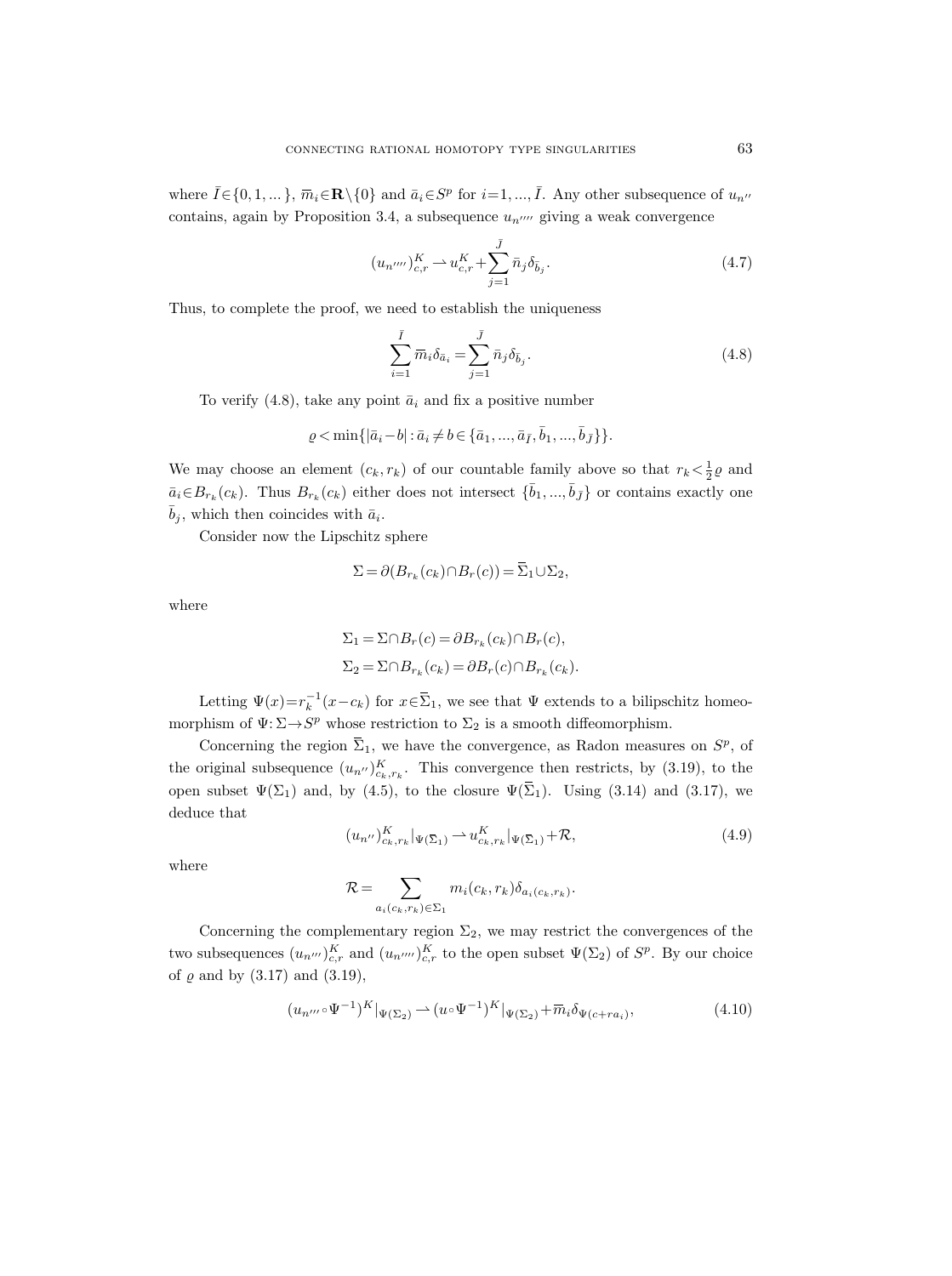and similarly, combining  $(4.2)$ ,  $(4.6)$ ,  $(3.17)$  and  $(3.19)$ , we get that

$$
(u_{n''''}\circ\Psi^{-1})^K|_{\Psi(\Sigma_2)}\rightharpoonup (u\circ\Psi^{-1})^K|_{\Psi(\Sigma_2)}+m\delta_{\Psi(c+ra_i)},\tag{4.11}
$$

where

either 
$$
m=0
$$
, in case  $B_{r_k}(c_k) \cap {\bar{b}_1, ..., \bar{b}_{\bar{J}}}= \emptyset$ ,  
or  $m = \bar{n}_j$  and  $\bar{b}_j = \bar{a}_i$ .

Finally we note that

$$
\int_{S^p} (u_n \circ \Psi^{-1})^K = 0 \tag{4.12}
$$

for all n, because  $u_n \circ \Psi$  is, by the continuity of  $u_n$  on  $\overline{B_r(c) \cap B_{r_k}(c_k)}$ , homotopic to zero in  $[S^p, N]$ .

Adding (4.9) (with n'' replaced by n''') and (4.10), integrating over  $S^p$ , using (4.12), and taking  $\lim_{n\to\infty}$ , we deduce that

$$
0 = \lim_{n'' \to \infty} \int_{S^p} (u_{n'''} \circ \Psi^{-1})^K = \left( \int_{S^p} (u \circ \Psi^{-1})^K \right) + \mathcal{R}(1) + \overline{m}_i.
$$

Similarly, using (4.9) (with  $n''$  replaced by  $n''''$ ), (4.11) and (4.12), and taking  $\lim_{n'' \to \infty}$ , we see that

$$
0 = \lim_{n'''' \to \infty} \int_{S^p} (u_{n''''} \circ \Psi^{-1})^K = \left( \int_{S^p} (u \circ \Psi^{-1})^K \right) + \mathcal{R}(1) + m.
$$

Combining the last two equations we see that  $m = \overline{m}_i \neq 0$  so that  $\overline{n}_j = m = \overline{m}_i$  and  $\overline{b}_j = \overline{a}_i$ .

By repeating this argument, we deduce that the two sets  $\{\bar{b}_1,...,\bar{b}_{\bar{J}}\}$  and  $\{\bar{a}_1,...,\bar{a}_{\bar{I}}\}$ coincide and that the associated multiplicities are equal, which completes the proof of equation (4.8).

Finally, the measurability of the limiting scan

$$
(c,r)\longmapsto u_{c,r}^K+\sum_{i=1}^{I(c,r)}m_i(c,r)\delta_{a_i(c,r)},
$$

and hence of  $I(c, r)$ ,  $m_i(c, r)$  and  $a_i(c, r)$ , follows from the measurability of pointwise limits of sequences of measurable functions and the separability of  $C^0(S^p)$ .  $\Box$ 

Remark 4.3. Concerning the convergence in Proposition 4.1, one may obtain convergence for a *single* subsequence, independent of  $(c, r)$ , provided one does not insist on the  $W^{1,p}$ -weak (i.e. energy bounded) convergence of the restrictions  $u_{n'}|_{\partial B(c,r)}$  for which one may nevertheless obtain  $L^p$ - and pointwise a.e.-convergence. For the space  $\mathcal{M}(S^p)$ , one must also use a suitable "flat distance". Here one may argue as in [HR1]. We do not pursue this in the present paper because our interest is primarily in the existence and topological and analytic properties of the limit scan  $S$ .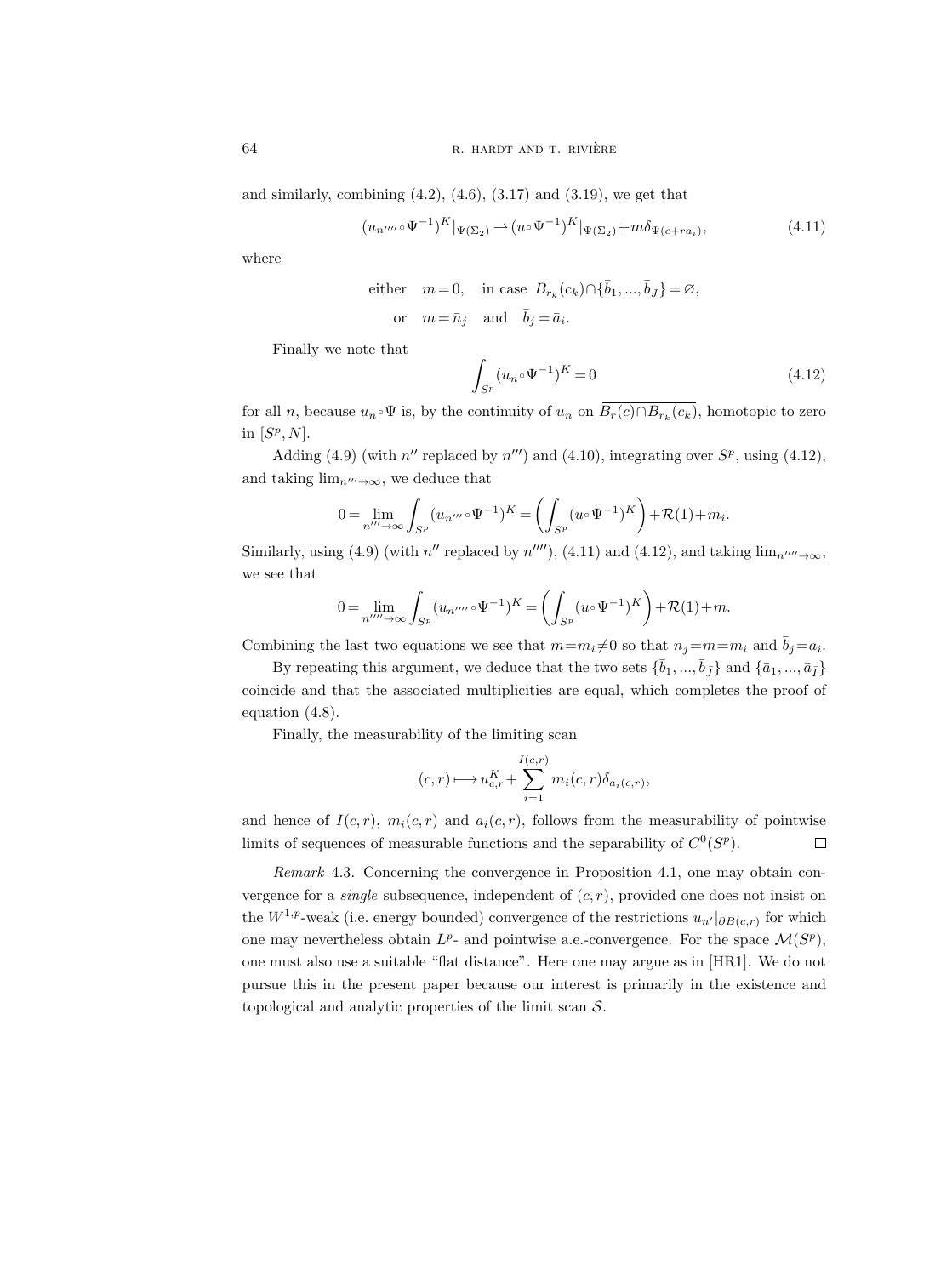## 4.3. Connecting  $\pi_p(N) \otimes R$  singularities

In this section we prove our main result: Theorem 1.1. This is an immediate consequence of Proposition 3.4 (i) (ii) and the following structure theorem on the rectifiability of the "bubbled scan" in Proposition 4.1.

THEOREM 4.4. Suppose that  $z \in Hom(\pi_p(N), R)$ , K is a corresponding finite linear combination of tree-graphs of forms,

$$
u_n \in C^{\infty}(\mathbf{R}^{p+1}, N) \to u \in W^{1,p}(S^p, N) \quad weakly \ in \ W^{1,p},
$$

and  $u_{n'}$  is the subsequence with bubbled scan

$$
S(c,r) = u_{c,r}^K + \sum_{i=1}^{I(c,r)} m_i(c,r) \, \delta_{a_i(c,r)},
$$

as in Proposition 4.1. Then there exist a countable union  $\Gamma$  of  $C^1$ -curves with measurable orientation  $\vec{\Gamma}$  and a non-negative  $\mathcal{H}^1$  measurable function  $\theta$  from  $\Gamma$  into  $z(\pi_p(N))$  such that

$$
\int_{\Gamma} \theta^{p/(p+n_z)} d\mathcal{H}^1 \leqslant C_z \liminf_{n \to \infty} \int_{R^{p+1}} |\nabla u_n|^p dx \tag{4.13}
$$

(with  $C_z$  depending only on z and  $n_z$  as in Definition 2.12),  $\partial B_r(c)$  is transverse to  $\Gamma$ for almost all  $(c, r) \in \mathbb{R}^{p+1} \times \mathbb{R}_+$ , and

$$
S(c,r) = u_{c,r}^K + \sum_{a \in \Gamma \cap \partial B_r(c)} \text{sgn}[\vec{\Gamma}(a) \cdot (a-c)] \theta(a) \delta_{(a-c)/r}.
$$
 (4.14)

Thus,

$$
\{a_1(c,r),...,a_{I(c,r)}(c,r)\} = \left\{\frac{a-c}{r} : a \in \Gamma \cap \partial B_r(c) \text{ and } \theta(a) \neq 0\right\},\
$$

and

$$
m_i(c,r) = \operatorname{sgn}[\vec{\Gamma}(c + ra_i(c,r)) \cdot a_i(c,r)] \theta(c + ra_i(c,r)).
$$

We will need the following elementary lemma, a proof of which can be found in [HR1, Lemma 7.1].

LEMMA 4.5. For  $\varepsilon > 0$  and for any sequence  $u_n \in W^{1,p}(\mathbf{R}^{p+1}, N)$  with

$$
L = \sup_n \int_{\mathbf{R}^{p+1}} |\nabla u_n|^p \, dx
$$

being finite, the  $\varepsilon$  energy concentration set

$$
E_{\varepsilon} = \left\{ c \in \mathbf{R}^{p+1}: \limsup_{r \to 0} \liminf_{n \to \infty} \frac{1}{r} \int_{B_r(c)} |\nabla u_n|^p \, dx > \varepsilon \right\}
$$

has  $\mathcal{H}^1(E_\varepsilon) \leqslant C_p \varepsilon^{-1} L$ , where  $C_p$  is a constant depending only on p.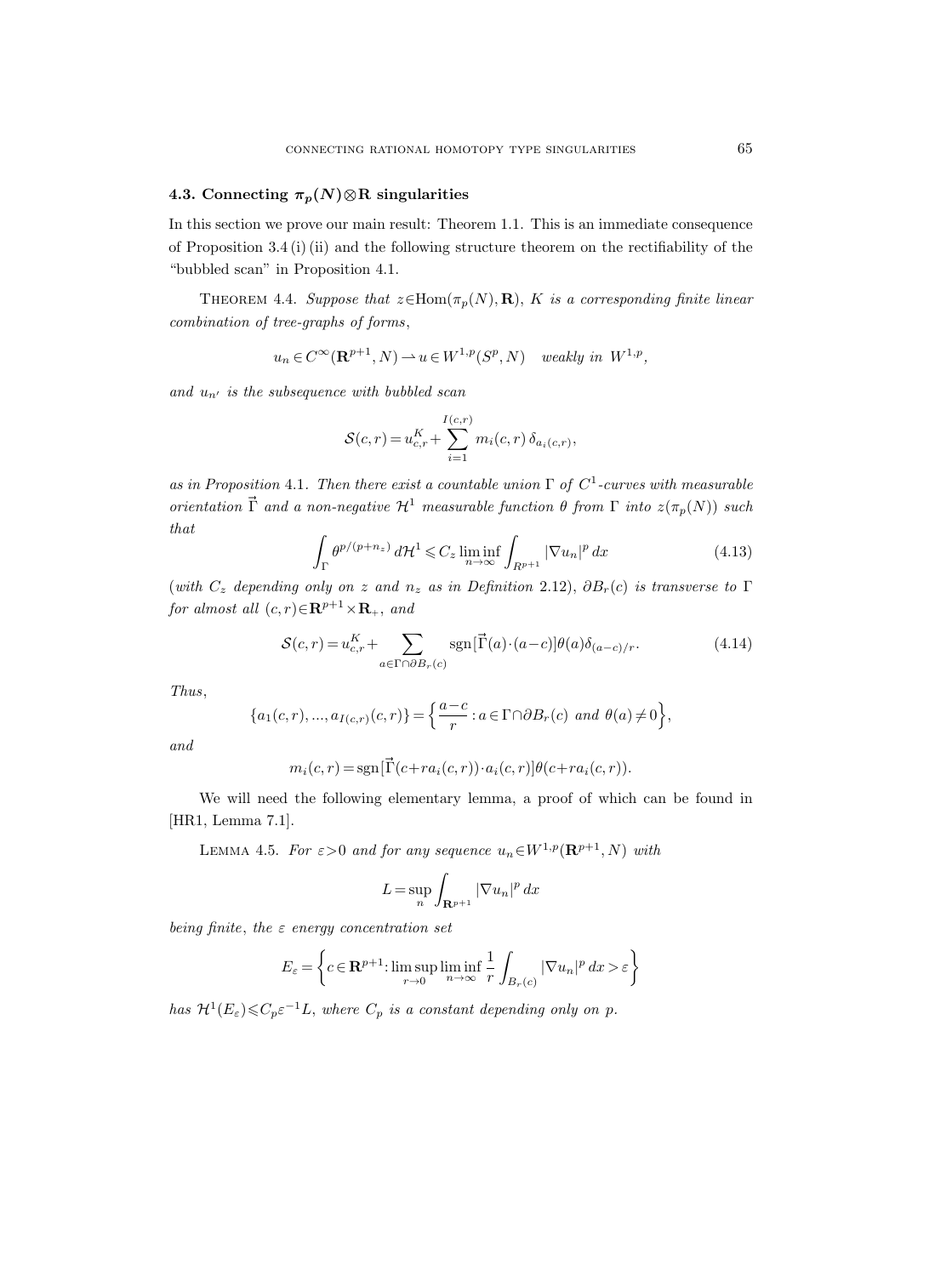*Proof.* Suppose that  $(c, r) \in \mathbb{R}^{p+1} \times \mathbb{R}_+$ ,  $a \in \partial B_r(c)$  and  $0 < \rho < r$ . Then the boundary

$$
\Sigma = \partial (B_{\varrho}(a) \cap B_r(c))
$$

is uniformly bilipschitz homeomorphic to  $\partial B_{\rho}(a)$ . In fact, one may define  $\Psi: \Sigma \to \partial B_{\rho}(a)$ to be the identity on  $B_r(c) \cap \partial B_\varrho(a)$  and, on  $B_\varrho(a) \cap \partial B_r(c)$ , to be the radial projection away from the point

$$
c + \frac{r - \varrho}{r}(a - c)
$$

onto  $\partial B_{\rho}(a)\backslash B_r(c)$ . One checks that Lip  $\Psi\leq 4$  and Lip  $\Psi^{-1}\leq 1$ . Thus

$$
4^{-p}\int_{\Sigma}|\nabla u|^p\,d\mathcal{H}^p\leqslant \int_{\partial B_\varrho(a)}|\nabla (u\circ \Psi^{-1})|^p\,d\mathcal{H}^p\leqslant 4^p\int_{\Sigma}|\nabla u|^p\,d\mathcal{H}^p.
$$

For the corresponding map  $(u \cdot \Psi^{-1})_{a,\varrho}: S^p \to N$ , we have the conformal invariance

$$
\int_{S^p} |\nabla((u \circ \Psi^{-1})_{a,\varrho})|^p d\mathcal{H}^p = \int_{\partial B_{\varrho}(a)} |\nabla(u \circ \Psi^{-1})|^p d\mathcal{H}^p.
$$

With  $\varepsilon_1=10^{-1}4^{-p}\varepsilon_{p,N}$ , where  $\varepsilon_{p,N}$  is the constant introduced in (3.20), it follows that

$$
\int_{\Sigma} |\nabla u|^p \leq 10\varepsilon_1 \quad \Longrightarrow \quad [u \,|\, \Sigma] \sim [(u \circ \Psi^{-1})_{a,\varrho}] = 0 \quad \text{in} \quad \pi_p(N). \tag{4.15}
$$

Suppose that  $c \in \mathbb{R}^{p+1}$  and  $r \in \mathbb{R}_+ \setminus (X_c \cup Y_c \cup Z_c)$ , as in (4.3), (4.4) and (4.5). Consider the "bubbling points" in  $\partial B_r(c)$ :

$$
A(c,r) = \{c + ra_1(c,r), c + ra_2(c,r), ..., c + ra_{I(c,r)}(c,r)\}.
$$

Also recall the classical fact (see, e.g., [Gi, Theorem 2.2]) that the set of energy density points of the  $W^{1,p}$ -map u,

$$
Z_u = \left\{ c \in \mathbf{R}^{p+1} : \limsup_{r \to 0} \frac{1}{r} \int_{B_r(c)} |\nabla u|^p \, dx > 0 \right\},\tag{4.16}
$$

has  $\mathcal{H}^1(Z_u)=0$ .

We will complete the proof in three steps.

Step 1.  $A(c,r)\, \n\setminus Z_u \subset E_{\varepsilon_1}.$ 

Suppose, for contradiction, that there is a point

$$
a = c + ra_i(c, r) \in A(c, r) \setminus (Z_u \cup E_{\varepsilon_1}).
$$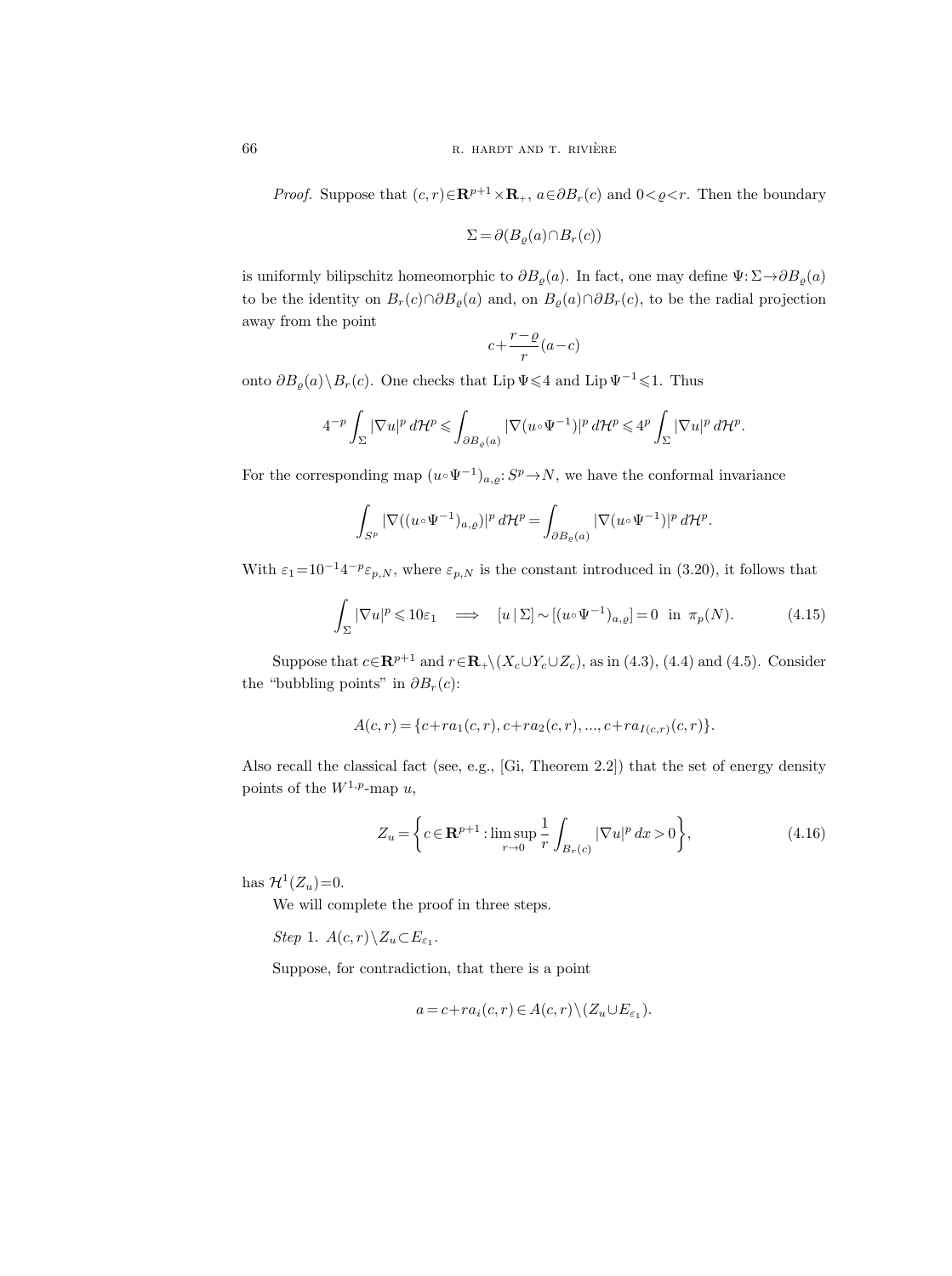By (4.4) and the fact that  $a \notin Z_u \cup E_{\varepsilon_1}$ , we can also choose a positive  $\sigma$  small enough so that  $B_{\sigma}(a) \cap A(c, r) = \{a\},\$ 

$$
\int_{\partial B_r(c)\cap B_{\sigma}(a)} |\nabla u|^p d\mathcal{H}^p \leq \varepsilon_1
$$
\n(4.17)

and

$$
\frac{1}{\sigma}\int_{B_\sigma(a)}|\nabla u|^p\,dx+\liminf_{n'\to\infty}\frac{1}{\sigma}\int_{B_\sigma(a)}|\nabla u_{n'}|^p\,dx\leqslant \varepsilon_1.
$$

Using now Fubini's theorem and Proposition 4.1, we can find a radius  $\varrho \in \left[\frac{1}{2}\sigma, \sigma\right]$  and a subsequence  $u_{n''}$  of  $u'_n$  such that

$$
(u_{n^{\prime\prime}})^{K}_{a,\varrho} \rightharpoonup \mathcal{S}(a,\varrho), \tag{4.18}
$$

and

$$
\lim_{n'' \to \infty} \int_{\partial B_{\varrho}(a)} |\nabla u_{n''}|^p d\mathcal{H}^p \leqslant 6\varepsilon_1. \tag{4.19}
$$

Combining these facts with Proposition 3.4 and (4.15), we deduce that  $(u_{n''})_{a,q}^K$  cannot concentrate to produce any nonzero  $m_i(a, \varrho) \delta_{a_i(a, \varrho)}$  so that

$$
\mathcal{S}(a,\varrho) = u_{a,\varrho}^K. \tag{4.20}
$$

Let  $\Sigma = \partial (B_o(a) \cap B_r(c))$  and  $\Psi: \Sigma \rightarrow \partial B_o(a)$  be as above. Using (4.2), (4.18), (4.20),  $(3.17)$  and  $(3.19)$  as in the proof of  $(4.11)$ , we deduce that

$$
(u_{n''} \circ \Psi^{-1})_{a,\varrho}^K \rightharpoonup (u \circ \Psi^{-1})_{a,\varrho}^K + m_i(c,r)\delta_{\varrho^{-1}(\Psi(a)-a)}.
$$
\n(4.21)

Combining now (4.17), (4.19) and (4.15), we also have that the p-energy of  $(u \circ \Psi^{-1})_{a,g}$ on  $\Sigma$  is below the required energy for having a nonzero  $\pi_p(N)$  homotopy class. Thus

$$
\int_{S^p} (u \circ \Psi^{-1})^K_{a,\varrho} = 0.
$$
\n(4.22)

Since the restriction of  $u_{n''}$  to  $\Sigma$  is also null homotopic (because it extends as a smooth map on  $B_r(c) \cap B_\rho(a)$ , we also have

$$
\int_{S^p} (u_{n''} \circ \Psi^{-1})^K_{a,g} = 0.
$$
\n(4.23)

Combining (4.21), (4.22) and (4.23), we obtain that  $m_i(r, c) = 0$ , a contradiction which completes the proof of Step 1.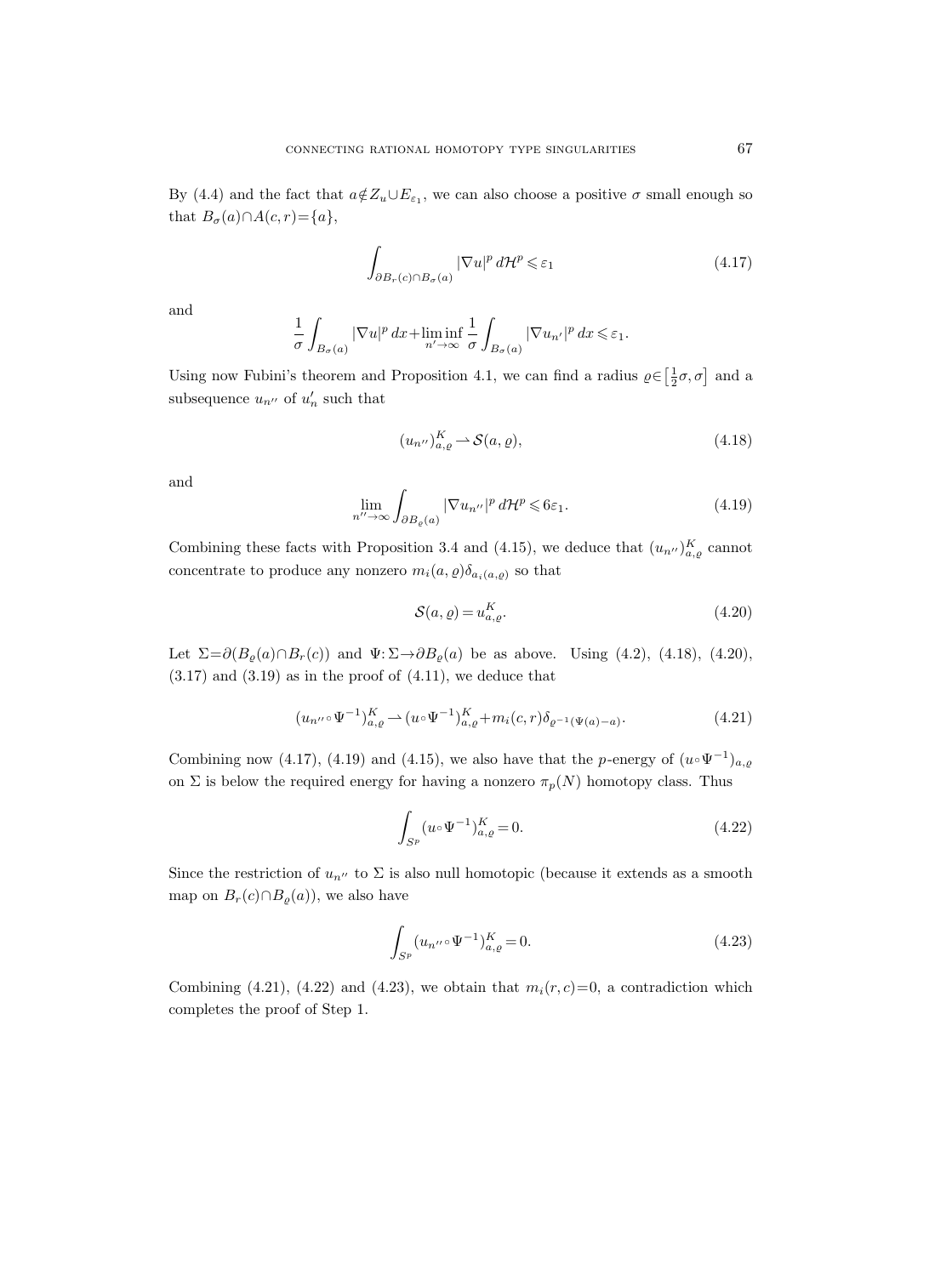Step 2. Choice of Γ.

Since, by Lemma 4.5,  $\mathcal{H}^1(E_{\varepsilon_1})<\infty$ , we see from the Besicovitch structure theorem [Fe, Theorem 3.3.13] that  $\Lambda = E_{\varepsilon_1} \setminus \Gamma$  is *purely unrectifiable* for some countable union  $\Gamma$ of  $C^1$ -curves. This implies that, for any  $c \in \mathbb{R}^{p+1}$ ,

{*r*: either 
$$
\partial B_r(c) \cap \Lambda \neq \emptyset
$$
 or  $\partial B_r(c)$  is not transverse to  $\Gamma$ }

has 1-dimensional Lebesgue measure zero. By Fubini's theorem, the set

$$
\mathcal{B}_{\Lambda} = \{c \in \mathbf{R}^{p+1} : \mathcal{H}^1(\{r \in \mathbf{R}_+ : \partial B_r(c) \cap \Lambda \neq \varnothing\}) > 0\}
$$
(4.24)

has  $(p+1)$ -dimensional Lebesgue measure zero.

By Lemma 6.1 below, the set

$$
A_{\Gamma} = \{c \in \mathbf{R}^{p+1} : \mathcal{H}^1(T_{\Gamma,c}) > 0\},\tag{4.25}
$$

where

$$
T_{\Gamma,c} = \{x \in \Gamma : \partial B_{|x-c|}(c) \text{ is not transverse to } \Gamma \text{ at } x\}
$$
\n(4.26)

also has  $(p+1)$ -dimensional Lebesgue measure zero.

For a point  $c \in \mathbb{R}^{p+1} \setminus (\mathcal{A}_{\Gamma} \cup \mathcal{B}_{\Lambda})$ , we deduce from (4.16), (4.25), (4.26) and (4.24) that the set

$$
W_c = \{r \in \mathbf{R}_+ : \partial B_r(c) \cap (Z_u \cup T_{\Gamma,c} \cup \Lambda \cup [E_{\varepsilon_1} \setminus (\Gamma \cup \Lambda)]) \neq \varnothing\}
$$
(4.27)

has  $\mathcal{H}^1(W_c)=0$ .

Step 3. Choice of multiplicity  $\theta$  and orientation  $\vec{\Gamma}$ .

We fix one point  $c_0 \in \mathbb{R}^{p+1} \setminus (\mathcal{A}_{\Gamma} \cup \mathcal{B}_{\Lambda})$  and, recalling (4.3), (4.4), (4.5) and (4.27), let

$$
R_0 = \bigcup \{ A(c_0, r) : r \in \mathbf{R}_+ \setminus (W_{c_0} \cup X_{c_0} \cup Y_{c_0} \cup Z_{c_0}) \}.
$$

By Step 1 and (4.27),

$$
R_0\subset \Gamma.
$$

On the subset  $\Gamma \backslash R_0$ , we simply define  $\theta \equiv 0$ , and take any choice of measurable orientation  $\vec{\Gamma}$  there.

For any point  $a \in R_0$ , one has  $a \in A(c_0, |a-c_0|)$  and

$$
a = c_0 + |a - c_0| a_i (c_0, |a - c_0|)
$$

for some  $i \in \{1, ..., I(c_0, r)\}$ , and we may define

$$
\theta(a) = |m_i(c_0, |a - c_0|)|
$$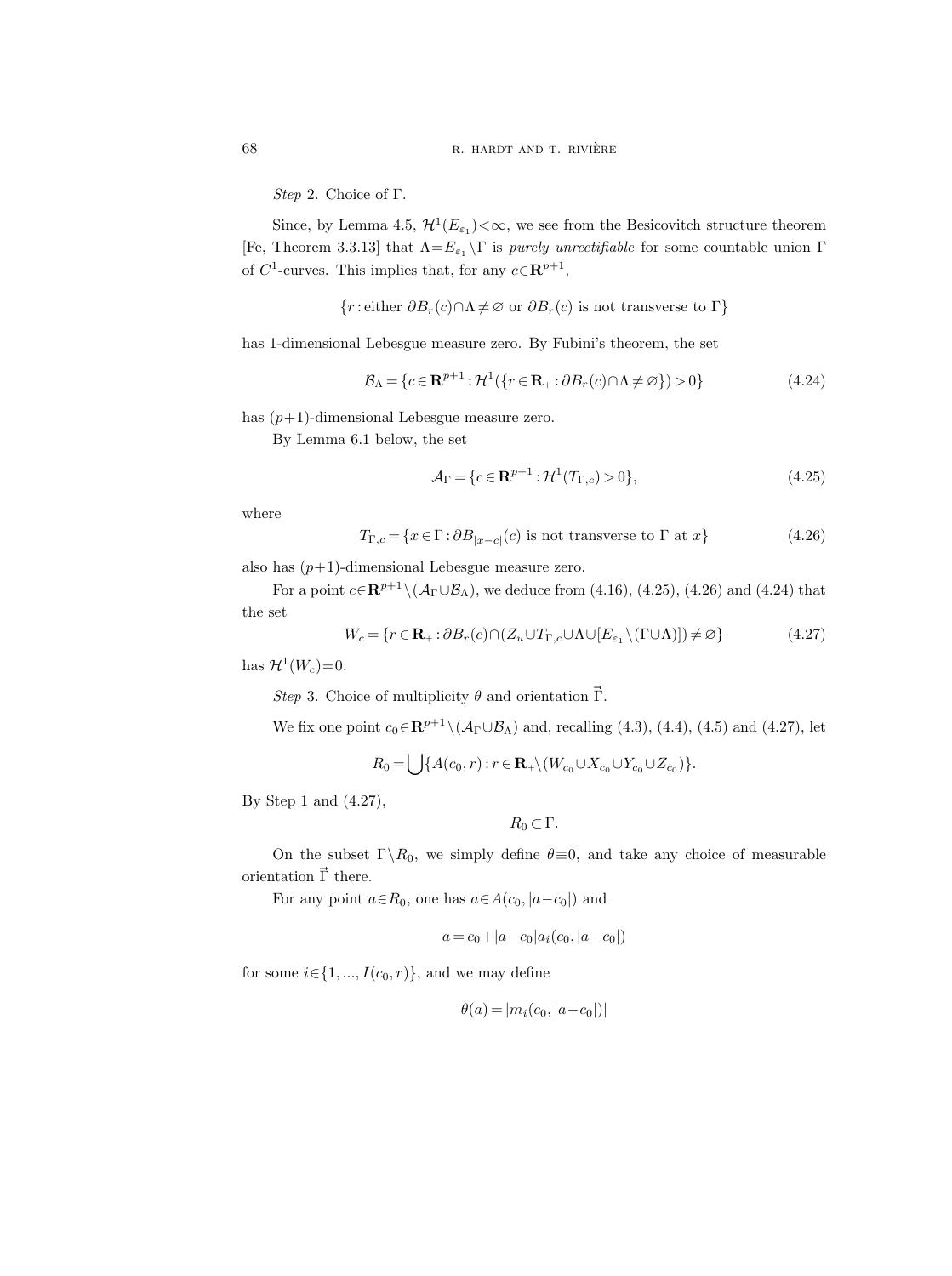and choose the unique unit tangent vector  $\vec{\Gamma}(a)$  so that

$$
sgn[\vec{\Gamma}(a) \cdot (a - c_0)] = sgn m_i(c_0, |a - c_0|)
$$

(because  $\Gamma$  is transverse to  $\partial B_{|a-c_0|}(c_0)$  at a). This implies the  $\mathcal{H}^1$ -measurability of θ and Γ, and inequality (4.13) follows from (3.14) and (3.16). The functions θ and Γ were chosen so that the formula (4.14) holds in case the center  $c=c_0$  and the radius  $r \in \mathbf{R}_+ \backslash (W_{c_0} \cup X_{c_0} \cup Y_{c_0} \cup Z_{c_0}).$ 

It only remains to verify that, with this choice of  $\theta$  and  $\vec{\Gamma}$ , the formula (4.14) is still true for an arbitrary c in  $\mathbf{R}^{p+1} \setminus (\mathcal{A}_{\Gamma} \cup \mathcal{B}_{\Lambda})$  and almost every  $r > 0$ . Since  $c_0 \notin \mathcal{A}_{\Gamma}$ , transversality a.e. implies that the set

$$
\Upsilon c_0 = \{x \in \Gamma : |x - c_0| \in W_{c_0} \cup X_{c_0} \cup Y_{c_0} \cup Z_{c_0}\}
$$

has measure  $\mathcal{H}^1(\Upsilon_{c_0})=0$ . It follows that

$$
V_c = \{r \in \mathbf{R}_+ : \partial B_r(c) \cap \Upsilon_{c_0} \neq 0\}
$$

also has  $\mathcal{H}^1(V_c)=0$ . Now, if we choose any radius

$$
r \in \mathbf{R}_{+} \backslash (V_c \cup W_c \cup X_c \cup Y_c \cup Z_c),
$$

then, for any point  $a \in \Gamma \cap \partial B_r(c)$ , the distance  $r_0=|a-c_0|$  is also a good radius for  $c_0$ , that is,  $r_0 \notin (W_{c_0} \cup X_{c_0} \cup Y_{c_0} \cup Z_{c_0})$ . In particular, we have the transversality of  $\Gamma$  at a with respect to both spheres  $\partial B_r(c)$  and  $\partial B_{r_0}(c_0)$ .

For the orientations, there are four possibilities according to whether either of the two numbers

$$
sgn[\vec{\Gamma}(a) \cdot (a-c)]
$$
 and  $sgn[\vec{\Gamma}(a) \cdot (a-c_0)]$ 

is positive or negative. To simplify the presentation, we assume that

$$
sgn[\vec{\Gamma}(a) \cdot (a-c)] = sgn[\vec{\Gamma}(a) \cdot (a-c_0)] = +1
$$
\n(4.28)

(the other cases can be treated in a similar way). As above, we have, with  $r=|a-c|$  and  $r_0=|a-c_0|$ , that

$$
a = c_0 + r_0 a_i(c_0, r_0) = c + r a_j(c, r)
$$

for some  $i \in \{1, ..., I(c_0, r_0)\}\$  and  $j \in \{1, ..., I(c, r)\}\$ . To establish (4.14), it now suffices to show that

$$
m_j(c, r) = m_i(c_0, r_0).
$$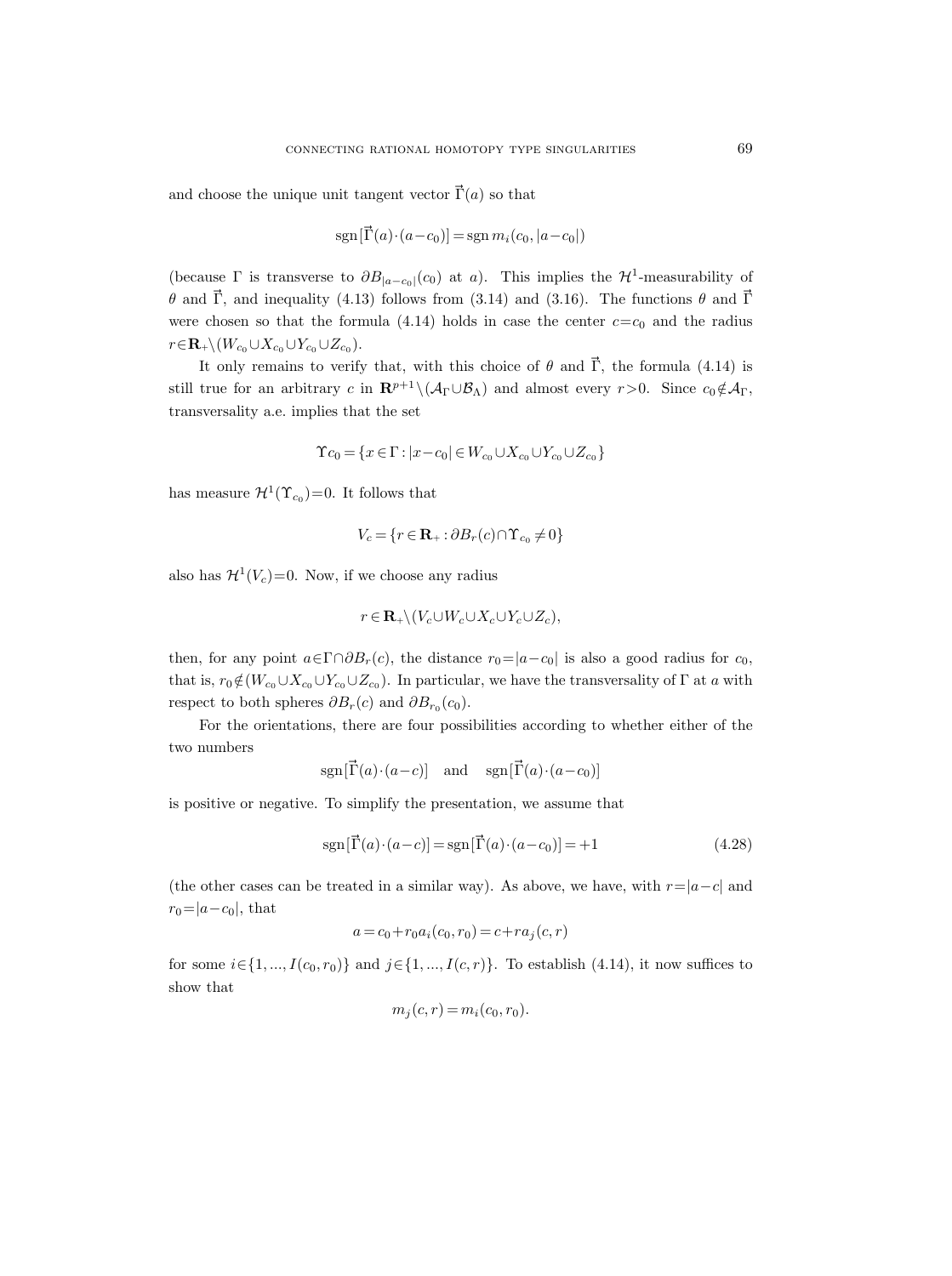First note that for positive  $\rho$  less than

$$
\delta = \min\{\text{dist}(a, A(c, r) \setminus \{a\}), \text{dist}(a, A(c_0, r_0) \setminus \{a\})\},\
$$

one has

$$
B_{\varrho}(a) \cap A(c, r) = \{a\} = B_{\varrho}(a) \cap A(c_0, r_0). \tag{4.29}
$$

Let  $\Omega = [B_r(c) \setminus B_{r_0}(c_0)] \cup [B_{r_0}(c) \setminus B_r(c)]$ . By (4.28), the unit tangent vectors  $\pm \vec{\Gamma}(a)$  lie outside the (closed) tangent cone  $Tan(\Omega, a)$ . It follows that

$$
\lim_{\sigma \to 0} \frac{1}{\sigma} \mathcal{H}^1(\{\varrho \in [0, \sigma] : \Gamma \cap \partial B_{\varrho}(a) \cap \widetilde{\Omega} \neq \varnothing \}) = 0
$$
\n(4.30)

for some (slightly larger) open cone  $\tilde{\Omega}$  about a containing  $a+\text{Tan}(\Omega, a)$ .

Also, since  $x \notin Z_u$ ,

$$
\lim_{\sigma \to 0} \frac{1}{\sigma} \int_{\sigma}^{2\sigma} \int_{\partial B_{\varrho}(x)} |\nabla u|^p d\mathcal{H}^p d\varrho \le \lim_{\sigma \to 0} \frac{1}{\sigma} \int_{B_{\sigma}(a)} |\nabla u|^p dx = 0,
$$
\n(4.31)

and clearly

$$
\int_{\partial B_r(c)\cap B_\varrho(a)} |\nabla u|^p d\mathcal{H}^p + \int_{\partial B_{r_0}(c_0)\cap B_\varrho(a)} |\nabla u|^p d\mathcal{H}^p \to 0,
$$
\n(4.32)

as  $\rho \rightarrow 0$ .

We will now argue as in Step 1 using the two Lipschitz spheres

$$
\Sigma = \partial (B_{\varrho}(a) \cap B_r(c)) \quad \text{and} \quad \Sigma_0 = \partial (B_{\varrho}(a) \cap B_{r_0}(c_0)).
$$

From  $(4.30)$ ,  $(4.31)$ ,  $(4.32)$  and  $(4.15)$ , we see that we may choose a sufficiently small positive  $\rho < \delta$  so that

$$
\Gamma \cap \partial B_{\varrho}(a) \cap (\Omega \cup \widetilde{\Omega}) = \varnothing, \tag{4.33}
$$

such that the restrictions  $u|_{\Sigma}$  and  $u|_{\Sigma_0}$  have sufficiently small p-energies so that their  $\Pi_p(N)$ -homotopy classes both vanish, and so that there is, as in Proposition 4.1, weak convergence of subsequences of the *p*-forms  $(u_{n'})_{a,\varrho}^K$  to  $\mathcal{S}(a,\varrho)$ .

Let

$$
\Psi\!:\!\Sigma\!\longrightarrow\!\partial B_{\varrho}(a)\quad\text{and}\quad \Psi_0\!:\!\Sigma_0\!\longrightarrow\!\partial B_{\varrho}(a)
$$

be bilipschitz homeomorphisms as in Step 1. Now, after translation and rescaling, we are considering the five sequences of maps from  $S<sup>p</sup>$  to N,

$$
(u_n)_{c,r}
$$
,  $(u_n)_{c_0,r_0}$ ,  $(u_n)_{a,\varrho}$ ,  $(u_n \circ \Psi^{-1})_{a,\varrho}$  and  $(u_n \circ \Psi_0^{-1})_{a,\varrho}$ .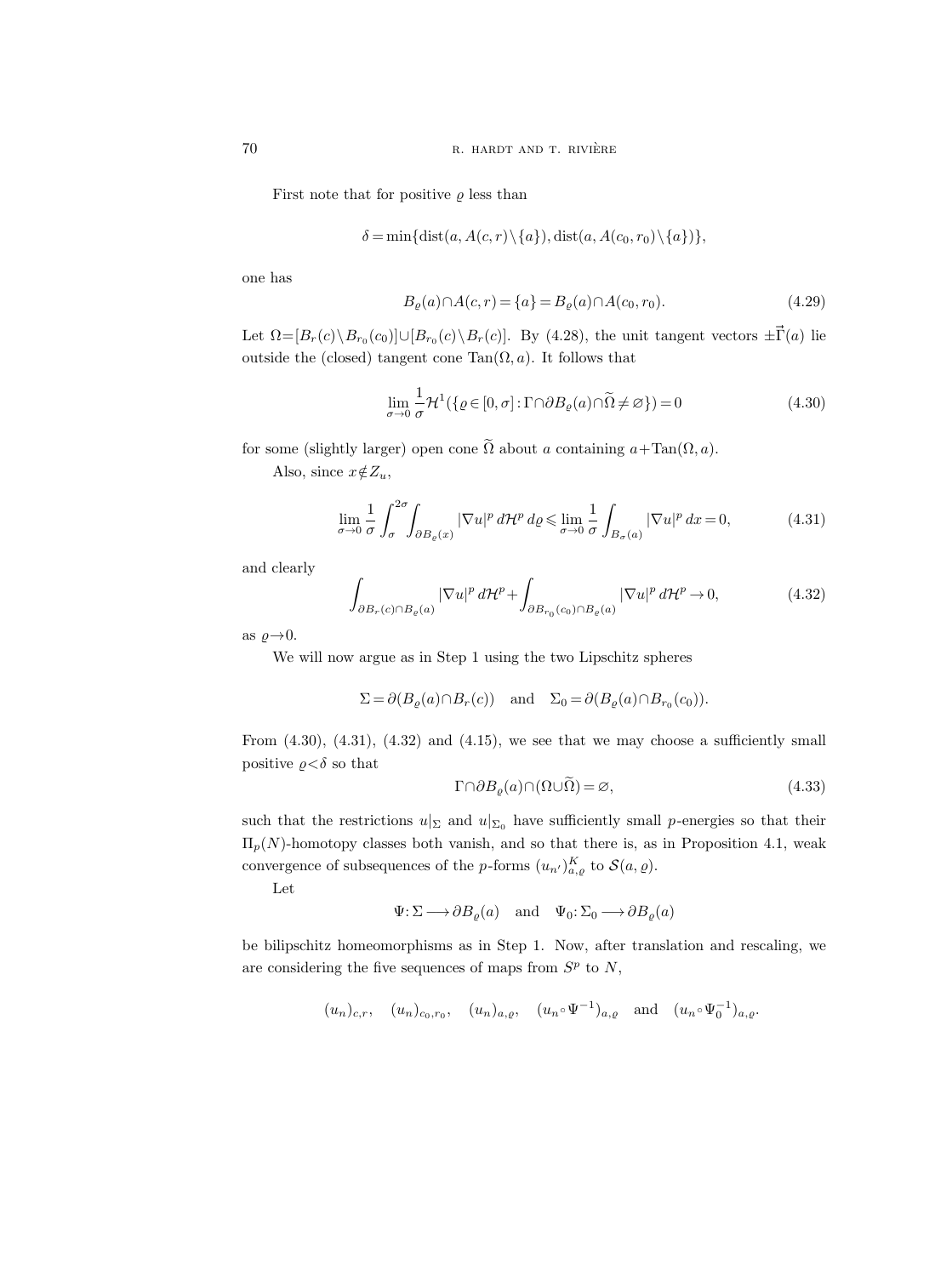Since  $u_n|_{\Sigma}$  and  $u_n|_{\Sigma_0}$  have smooth extensions to  $\mathbb{R}^{p+1}$ , they are null-homotopic and the integrals of the corresponding tree-graph forms vanish:

$$
\int_{S^p} (u_n \circ \Psi^{-1})^K_{a,\varrho} = 0 = \int_{S^p} (u_n \circ \Psi_0^{-1})^K_{a,\varrho}.
$$

Similarly,

$$
\int_{S^p} (u \circ \Psi^{-1})^K_{a,\varrho} = 0 = \int_{S^p} (u \circ \Psi_0^{-1})^K_{a,\varrho},
$$

because, as we saw above, the *p*-homotopy classes of  $u|_{\Sigma}$  and  $u|_{\Sigma_0}$  also vanish.

Our Proposition 4.1 allows us to pass to consecutive subsequences. Concerning the bubbling, we may, as before, consider the partition

$$
\Sigma = (\Sigma \cap B_r(c)) \cup (\Sigma \cap \overline{B_{\varrho}(a)}),
$$

and similarly for  $\Sigma_0$ . On  $\Sigma \cap \overline{B_{\varrho}(a)}$  (resp.  $\Sigma_0 \cap \overline{B_{\varrho}(a)}$ ), we have, by (4.9) and (4.29), the single term  $m_j(c,r)\delta_{a_j(c,r)}$  (resp.  $m_i(c_0,r_0)\delta_{a_i(c_0,r_0)}$ ), while, on  $\Sigma \cap B_r(c)$  or  $\Sigma_0 \cap B_{r_0}(c_0)$ , all the bubbling occurs, by (4.33), on the intersection

$$
\Sigma \cap B_r(c) \cap \Sigma_0 \cap B_{r_0}(c) = (\partial B_{\varrho}(a)) \cap B_r(c) \cap B_{r_0}(c_0).
$$

Putting this all together, we have for some subsequence  $u_{n}$ ,

$$
0 = \lim_{n \to \infty} \int_{S^p} (u_{n''} \circ \Psi^{-1})_{a,\varrho}^K
$$
  
= 
$$
\int_{S^p} (u \circ \Psi^{-1})_{a,\varrho}^K + m_j(c, r) + \sum_{a + \varrho a_k(a,\varrho) \in B_r(c)} m_k(a, \varrho)
$$
  
= 
$$
0 + m_j(c, r) + \sum_{a + \varrho a_k(a,\varrho) \in B_r(c) \cap B_{r_0}(c_0)} m_k(a, \varrho).
$$

Similarly,

$$
0 = 0 + m_i(c_0, r_0) + \sum_{a + \varrho a_k(a, \varrho) \in B_{r_0}(c_0) \cap B_r(c)} m_k(a, \varrho).
$$

The last two equations now give the desired equality  $m_i(c, r)=m_i(c_0, r_0)$ .

 $\Box$ 

Remark 4.6. One may study such bubbling phenomena by considering restrictions to oriented affine hyperplanes A rather than p-spheres. The limiting scan, which is now a p-form-valued function defined on almost every oriented hyperplane A, will then be given by precisely the same data as before, namely the p-form  $u_A^K$ , the 1-rectifiable set Γ, the orientation  $\vec{\Gamma}$ , and the density θ. In particular, for  $\mathcal{H}^1$ -almost every  $a \in \Gamma$  and the p-sphere  $\partial B_r(c)$  transverse to Γ at a, the integer multiplicity of  $\mathcal{S}(c,r)$  at a coincides with that induced by using the limit scan of the correspondingly oriented affine  $p$ -plane tangent to  $\partial B_r(c)$  at a.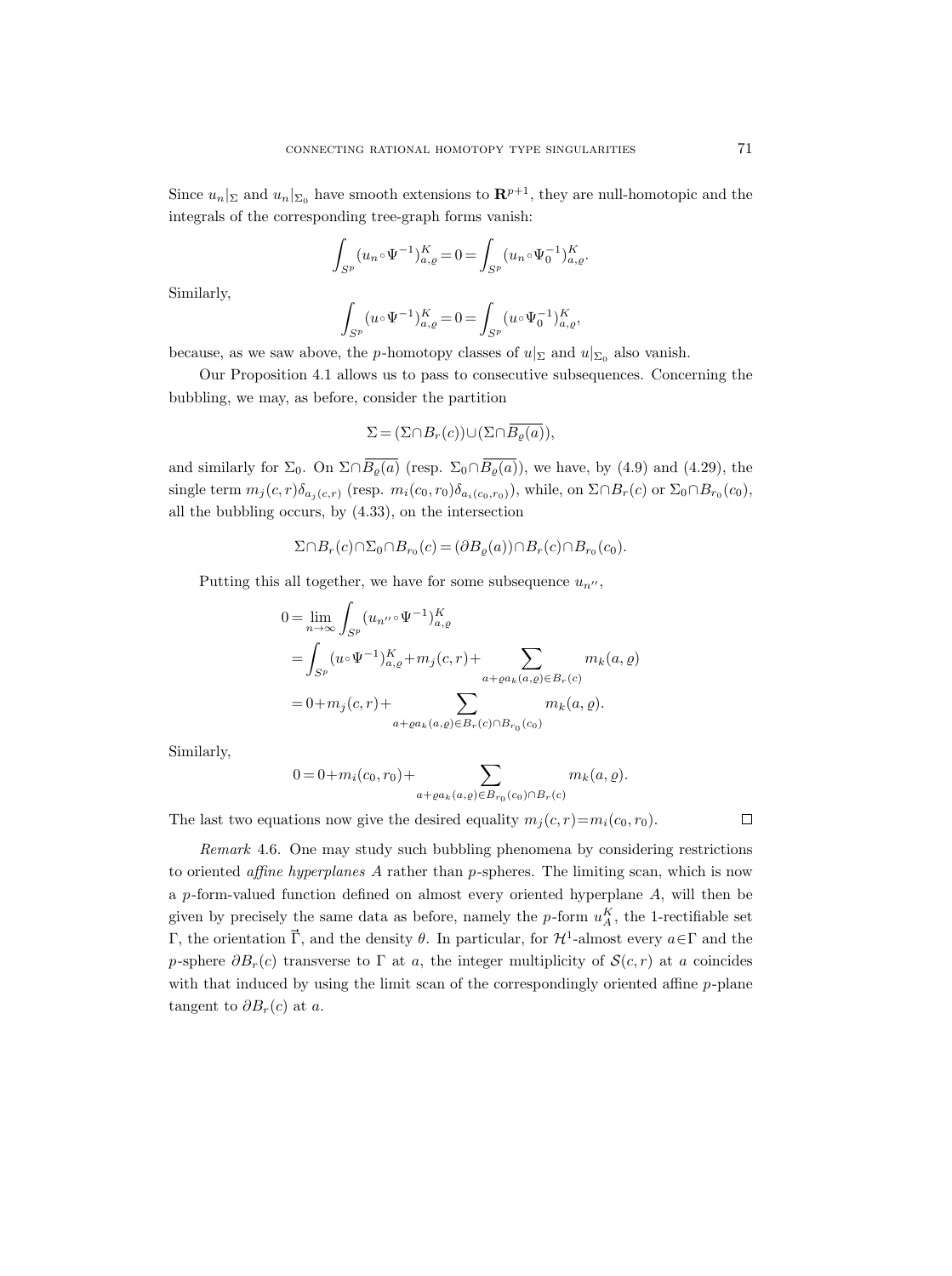### 5. Scans of p-dimensional tree-graph forms for maps of  $\mathbb{R}^m$

Here, for integers  $m > p+1$ , we describe how to generalize the results of the previous section to maps in  $W^{1,p}(\mathbf{R}^m, N)$ , where the bubbled scan, corresponding to a fixed  $z∈ Hom(\pi_p(N), \mathbf{R})$ , is  $(m-p)$ -dimensional. In the new version below of Proposition 4.1, we again obtain subconvergence of a sequence of scans associated with smooth maps to a limit scan, which is now defined on almost every p-dimensional Euclidean subsphere of  $\mathbb{R}^m$ . The action of z on the p-homotopy of the limit map u is again dual to a rectifiable bubbled scan, now of dimension  $m-p$ . Theorem 5.2 below gives a precise sense of how the "boundary" of the bubbled scan equals the  $z$ -type topological singularity of the limit map u.

For more discussion about the boundary of higher-dimensional scans and other general properties of scans, see [DH].

To parametrize the p-dimensional oriented Euclidean subspheres of  $\mathbb{R}^m$ , we first define, as in [Fe], the translation

$$
\tau_c(x) = x + c \quad \text{for } c, x \in \mathbf{R}^m,
$$

as well as the  $(m-1)(m-2)...(m-p-1)$ -dimensional manifold

 $\mathcal{O}_{p+1} = \{\text{linear orthogonal embeddings } \phi: \mathbf{R}^{p+1} \to \mathbf{R}^m \}.$ 

For each triple  $(\phi, c, r) \in \mathcal{O}_{p+1} \times \mathbb{R}^m \times \mathbb{R}_+$ , we have the oriented  $(p+1)$ -disk  $\tau_{c\#} \phi_{\#}[B_r(0)]$ whose boundary is the *oriented* p-dimensional Euclidean sphere

$$
S_{\phi,c,r} = \tau_{c\#} \phi_{\#} [\partial B_r(0)]
$$

supported in the affine  $(p+1)$ -plane  $c+\phi(\mathbf{R}^{p+1})$ . For  $u\in W^{1,p}(\mathbf{R}^m, N)$  and a.e.  $(\phi, c, r)$ , we also have the restriction map

$$
u_{\phi,c,r} \in W^{1,p}(S^p, N), \quad u_{\phi,c,r}(x) = u(c + \phi(rx)).
$$

PROPOSITION 5.1. Let  $K$  be a linear combination of tree-graphs of closed forms associated with a class  $z \in \text{Hom}(\pi_p(N), \mathbf{R})$ . For any sequence  $u_n \in C^{\infty}(\mathbf{R}^m, N)$  converging  $W^{1,p}$ -weakly to some limit  $u \in W^{1,p}(\mathbf{R}^m, N)$ , there exist a subsequence  $u_{n'}$  and a limit scan S,

$$
S(\phi, c, r) = u_{\phi, c, r}^{K} + \sum_{i=1}^{I(\phi, c, r)} m_i(\phi, c, r) \delta_{a_i(\phi, c, r)},
$$

so that, for almost every  $(\phi, c, r) \in \mathcal{O}_{p+1} \times \mathbb{R}^m \times \mathbb{R}_+$  and for a subsequence  $n''$  of  $n'$  with

$$
\sup_{n''}\int_{S_{\phi,c,r}}|\nabla u_{n''}|^p\,d\mathcal{H}^p<\infty,
$$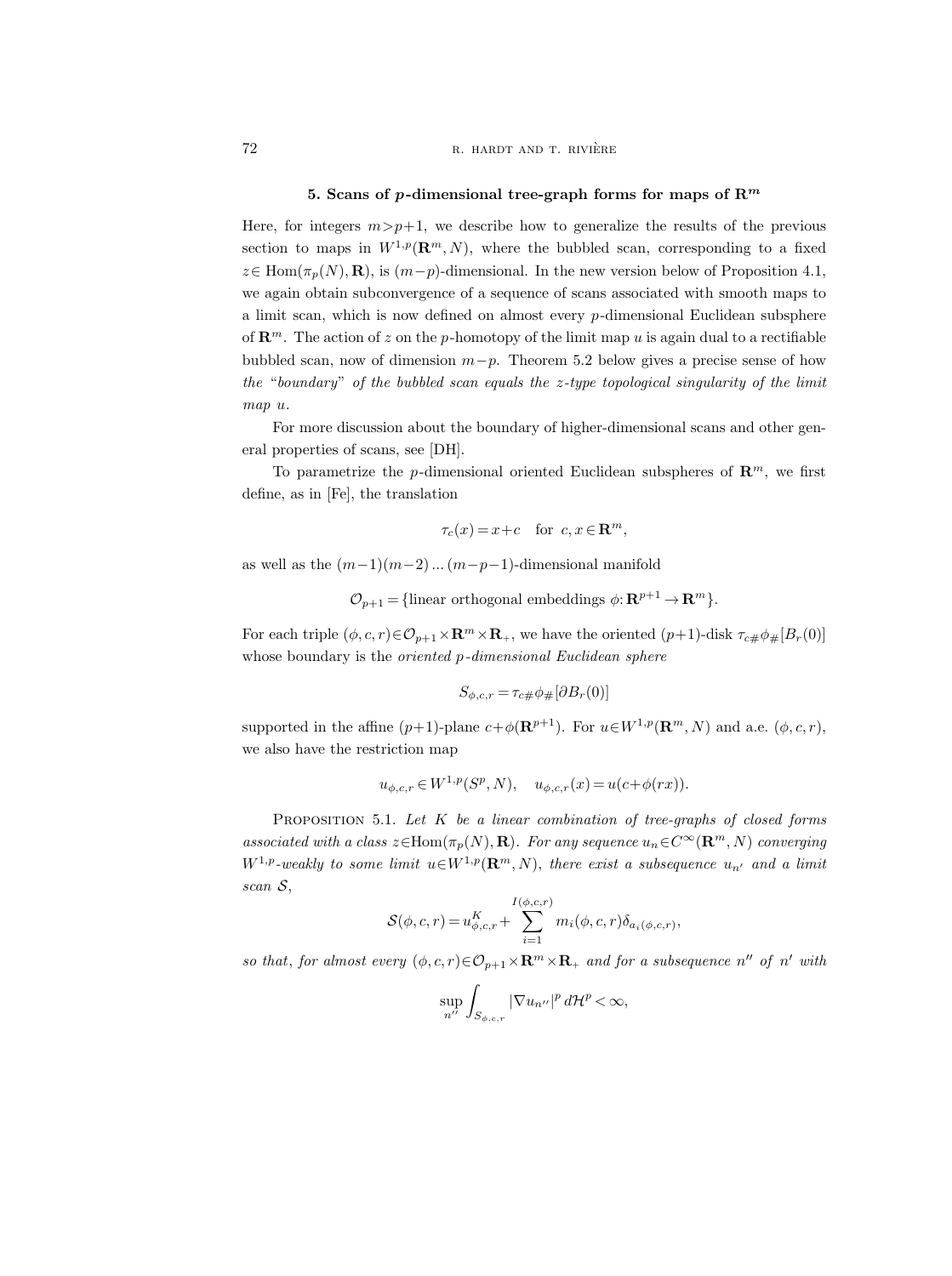the differential p-forms

$$
(u_{n''})_{\phi,c,r}^K \longrightarrow \mathcal{S}(\phi,c,r)
$$

weakly as Radon measures. Here the quantities  $I(\phi, c, r) \in \mathbb{N}$ ,  $m_i(\phi, c, r) \in \mathbb{R}_+ \cap z(\Pi_n(n))$ and  $a_i(\phi, c, r) \in S^p$  are all measurable in  $(\phi, c, r)$ .

*Proof.* Replacing  $\mathbf{R}^{p+1} \times \mathbf{R}_+$  by  $\mathcal{O}_{p+1} \times \mathbf{R}^m \times \mathbf{R}_+$ , we may repeat many of the arguments from the proof of Proposition 4.1. There the proof involved obtaining the convergent subsequences, first, on a fixed countable dense family  $\{\partial B_{r_k}(c_k)\}_{k=1}^{\infty}$  of spheres, and, second, on almost any other sphere, by determining the multiplicity at a point using a local homological connection to a region on one of the spheres  $\partial B_{r_k}(c_k)$ .

Now we will find it convenient to consider affine subspaces of  $\mathbb{R}^m$  and use boundaries of coordinate rectangles in place of spheres for such homological connections. In particular, one may, as noted before, replace  $S^p$  by  $\mathbb{R}^p$  in Proposition 3.4. We need some notation for affine subspaces. For integers  $1 \leq k \leq l \leq m$  and an *l*-dimensional affine subspace A of  $\mathbb{R}^m$ , let

### $\mathcal{A}_k(A) = \{k\text{-dimensional affine subspaces of }A\}.$

Using the standard basis  $e_1=(1, 0, \ldots, 0), \ldots, e_m=(0, \ldots, 1),$  we say that a subspace  $D \in \mathcal{A}_k(\mathbf{R}^m)$  is a coordinate affine subspace if

$$
D = \{a + r_1 e_{\lambda_1} + \dots + r_k e_{\lambda_k} : r_1, \dots, r_k \in \mathbf{R}\}\
$$
\n(5.1)

for some point  $a \in \mathbb{R}^m$  and choice of integers  $1 \leq \lambda_1 < ... < \lambda_k \leq m$ . In case A is a coordinate affine subspace, we let

 $\mathcal{C}_k(A) = \{k\text{-dimensional coordinate affine subspaces of }A\}.$ 

Starting with  $\mathcal{D}_m=\{\mathbf{R}^m\}$ , we may choose first a countable dense subset  $\mathcal{D}_{m-1}$  of  $\mathcal{C}_{m-1}(\mathbf{R}^m)$ , and then, by downward induction, countable dense subsets  $\mathcal{D}_i(A)$  of  $\mathcal{C}_i(A)$  for all  $A \in \mathcal{D}_{i+1}$  and let  $\mathcal{D}_{i} = \bigcup_{A \in \mathcal{D}_{i+1}} \mathcal{D}_{i}(A)$ . Letting  $\mathcal{D} = \bigcup_{i=0}^{m-1} \mathcal{D}_{i}$ , we may also insist that any nonempty intersection  $D \cap E$ , with  $D, E \in \mathcal{D}$ , also belongs to  $\mathcal{D}$ . As in the beginning of the proof of Proposition 4.1, we may find a fixed subsequence  $u_{n'}$  and insist that

$$
\sup_{n'} \int_{D} |\nabla u_{n'}|^p \, d\mathcal{H}^i < \infty
$$

for all  $D \in \mathcal{D}_i$ ,  $i=p, ..., m$ , and that, at the level p, one has the pointwise a.e. convergence of the maps  $u_{n'}|_D$  for each  $D \in \mathcal{D}_p$  as well as the weak measure convergence of the corresponding differential p-forms  $(u_{n'}|_D)^K$ .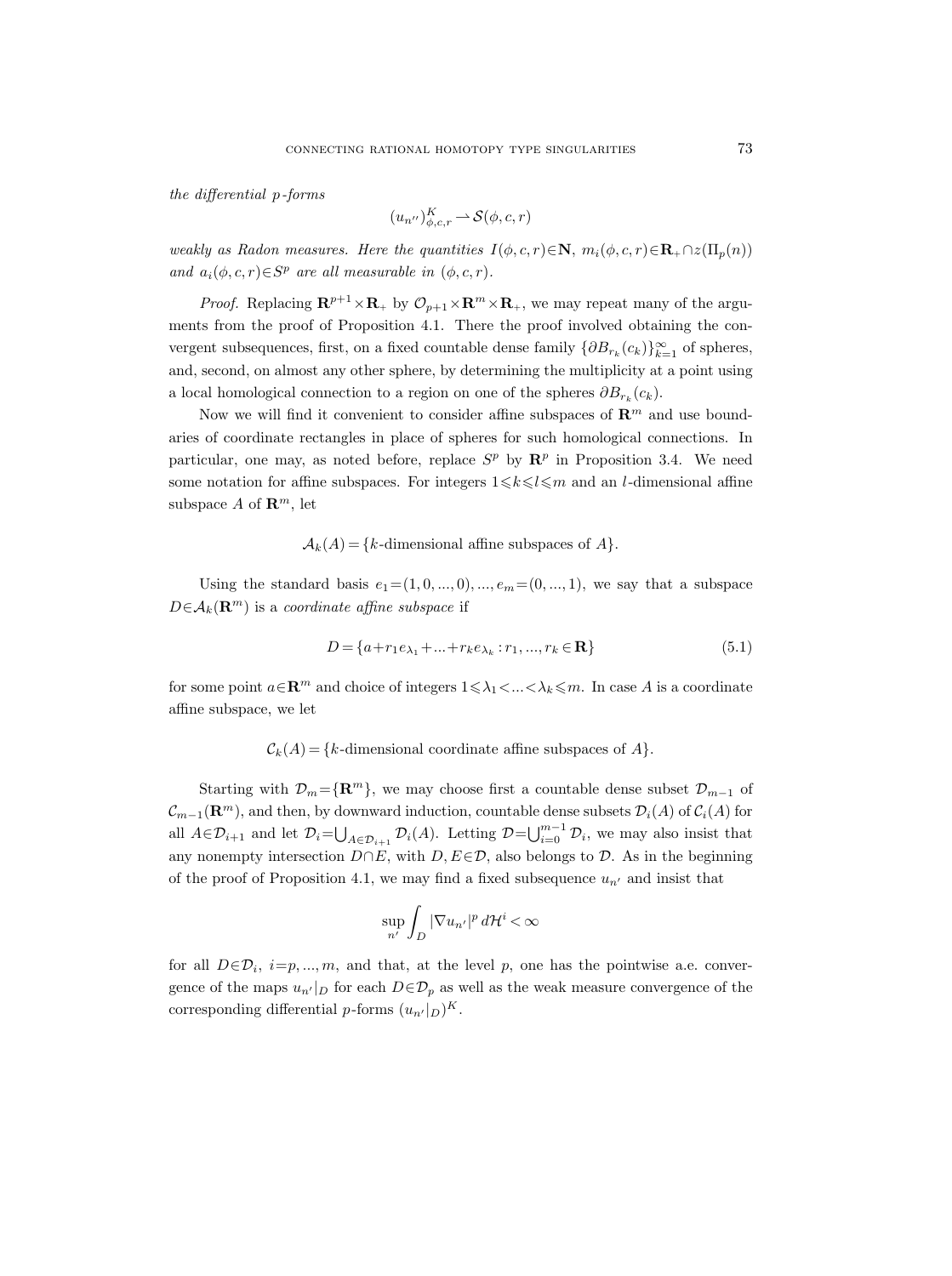### 74 R. HARDT AND T. RIVIÈRE

We now verify that this convergence on every  $D \in \mathcal{D}_p$  is sufficient to determine the limit scan  $S$  and the corresponding convergence to  $S$  (in the sense involving energy bounded subsequences  $u_{n}$ <sup>n</sup> |A as described above) on almost all affine p-planes  $A \in \mathcal{A}_p(\mathbf{R}^m)$ parallel to any given fixed vector subspace. This will follow by showing, by induction on  $i \in \{p+1, ..., m\}$ , that we have, for each  $D \in \mathcal{D}_i$ , such convergence on almost every  $A \in \mathcal{A}_p(D)$  parallel to any fixed subspace. The first step  $i=p+1$  follows very much as in the proof of Proposition 4.1 and Remark 4.6. Whereas before the key uniqueness was established by reference to the convergence on a region of a suitably chosen small p-sphere  $\partial B_{r_k}(c_k)$ , we may now refer to a piece of the (p-dimensional) boundary of a suitable small coordinate rectangle with faces in  $\mathcal{D}_p(\mathbf{R}^{p+1})$ .

We now assume inductively that  $i \in \{p+2, ..., m\}$  and that we have the desired generic convergence for  $A \in \mathcal{A}_p(E)$  with  $E \in \mathcal{D}_{i-1}$ . Fix  $D \in \mathcal{D}_i$  and consider the family  $\mathcal A$  of all affine p-dimensional subspaces of D parallel to a fixed p-dimensional subspace V. Suppose  $D$  has the form in equation (5.1). Consider now any *i*-dimensional coordinate rectangle R in D whose faces generate affine subspaces in  $\mathcal{D}_{i-1}$ . Thus

$$
R = \left\{a + \sum_{j=1}^{i} c_j e_{\lambda_j} : b_j^- \leqslant c_j \leqslant b_j^+ \right\},\
$$

where each  $D_j^{\pm} \equiv \{x \in D : x_{\lambda_j} = b_j^{\pm}\} \in \mathcal{D}_{i-1}$ . Let  $\pi$  be the orthogonal projection of  $D$  onto  $D_1^-$ . By induction, one has suitable convergence on almost all  $B \in A_p(D_1^-)$  parallel to  $\pi(V)$ . Similarly for the *p*-planes parallel to V in  $\pi^{-1}(B) \cap D_j^{\pm}$  for  $j=2,\ldots,i$ . For such a *p*-plane B which is thus good for all of (the countably many) such  $R, \pi^{-1}(B)$  is a  $(p+1)$ -plane in D, and we may verify a suitable convergence on almost all p-planes  $A \subset \pi^{-1}(B)$  parallel to  $V$ . In fact, to determine, as in the proof of Proposition 4.1, convergence near a point of such a p-plane A in  $\pi^{-1}(B)$ , one chooses a small rectangle R as above, notes that F splits the  $(p+1)$ -dimensional rectangle  $R \cap \pi^{-1}(B)$  into two pieces. Using the boundary of one of these, we see that the total multiplicity of the delta mass limit along  $P \cap R$  is determined by the remaining  $2p+1$  sides which are contained in either the coordinate p-plane B or  $\pi^{-1}(B) \cap D_j^{\pm}$ , along either of which we already have the desired convergence. Taking almost all such  $A$  corresponding to almost all such  $B$  gives, by Fubini's theorem, almost all  $A\in\mathcal{A}$ . This completes the induction and gives, when  $i=m$ , the desired convergence along almost all p-planes  $A \in \mathcal{A}_p(\mathbf{R}^m)$ .

Finally, concerning convergence on the p-dimensional spheres, one already has, for almost all affine  $(p+1)$ -planes  $Q \in A_{p+1}(\mathbb{R}^m)$ , convergence along almost all p-planes  $A \in \mathcal{A}_p(Q)$ . But then, for any fixed  $c \in Q$ , one also gets convergence on almost every Euclidean p-sphere in Q centered at c. To see this, one argues once again, as in Proposition 4.1, this time using regions of boundaries of  $(p+1)$ -dimensional rectangles in Q with faces lying in such A. An application of Fubini's theorem completes the proof. $\Box$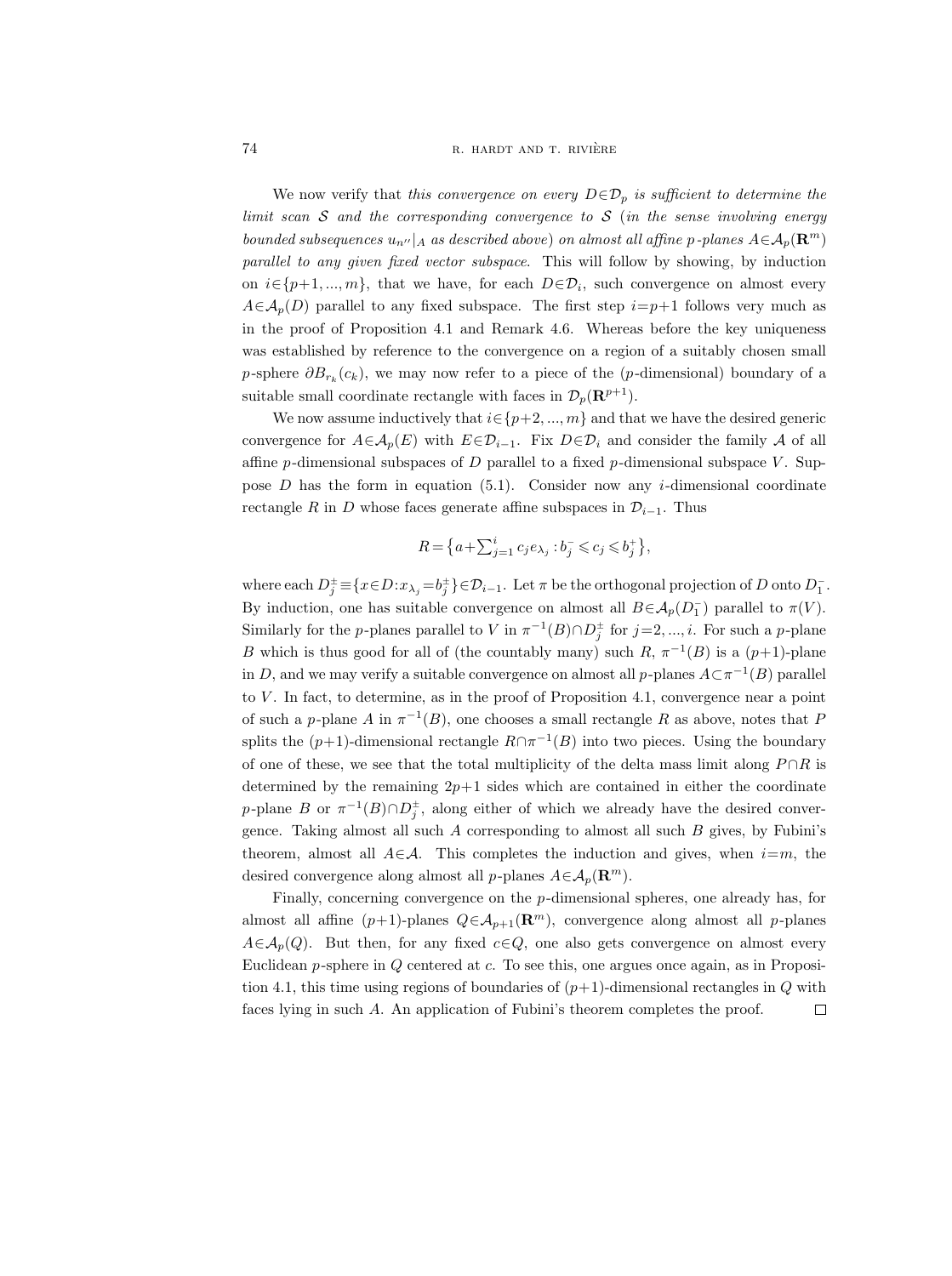We can now describe the higher-dimensional generalization of our main result, Theorem 4.4, concerning the structure of bubbled scans.

THEOREM 5.2. Suppose  $K, z, u_{n'}, u$  and S are as in Proposition 5.1. Then there exist a countable union  $\Gamma$  of  $(m-p)$ -dimensional  $C^1$ -submanifolds with measurable orientation  $\vec{\Gamma}$  and a non-negative  $\mathcal{H}^{m-p}$ -measurable function  $\theta$  from  $\Gamma$  into  $z(\pi_p(N))$  such that

$$
\int_{\Gamma} \theta^{p/(p+n_z)} d\mathcal{H}^{m-p} \leqslant C_z \liminf_{n \to \infty} \int_{R^{p+1}} |\nabla u_n|^p dx,
$$
\n(5.2)

(with  $C_z$  depending only on z and  $n_z$ , as in Definition 2.12) and, for almost all  $(\phi, c, r) \in$  $\mathcal{O}\times\mathbf{R}^m\times\mathbf{R}_+$ , the sphere  $S_{(\phi,c,r)}$  is transverse to  $\Gamma$ , and the value of the limiting scan S on this sphere is given by

$$
\mathcal{S}(\phi, c, r) = u_{\phi, c, r}^K + \sum_{a \in \Gamma \cap S_{\phi, c, r}} \text{sgn}[\vec{\Gamma}(a) \wedge \vec{S}_{\phi, c, r}(a)] \theta(a) \delta_{(\phi^{-1}(a-c))/r}.
$$

Thus,

$$
\{a_1(\phi, c, r), ..., a_{I(\phi, c, r)}(\phi, c, r)\} = \left\{\frac{\phi^{-1}(a-c)}{r} : a \in \Gamma \cap S_{\phi, c, r}, \theta(a) \neq 0\right\},\
$$

and

$$
m_i(\phi, c, r) = \text{sgn}(\vec{\Gamma} \wedge \vec{S}_{\phi, c, r})(c + \phi[ra_i(c, r)])\theta(c + \phi[ra_i(c, r)]).
$$

Here,  $sgn(\alpha e_1 \wedge ... \wedge e_m) = sgn(\alpha)$ .

Proof. Referring to the proof of Theorem 4.4, we readily verify that the density set

$$
Z_u = \left\{ c \in \mathbf{R}^{p+1} : \limsup_{r \to 0} r^{p-m} \int_{B_r(c)} |\nabla u|^p dx > 0 \right\}
$$

has  $\mathcal{H}^{m-p}$ -measure zero and that the  $\varepsilon$  energy concentration set

$$
E_{\varepsilon} = \left\{ c \in \mathbf{R}^{p+1} : \limsup_{r \to 0} \liminf_{n \to \infty} r^{p-m} \int_{B_r(c)} |\nabla u_n|^p \, dx > \varepsilon \right\}
$$

has  $\mathcal{H}^{m-p}(E_{\varepsilon}) \leqslant C \varepsilon^{-1} \sup_n \int_{\mathbf{R}^{p+1}} |\nabla u_n|^p dx$ . Also, we define as before the bubbling sets  $A(\phi, c, r) = \{a_i(\phi, c, r)\}.$  For Step 1, we will first verify that, for all  $c \in \mathbb{R}^m$  and almost all  $\phi$  and r,

$$
A(\phi, c, r) \backslash Z_u \subset E_0. \tag{5.3}
$$

For this, it will be sufficient, by Remark 4.6 and Fubini's theorem, to show that for  $a \in \mathbb{R}^m \setminus E_0$  and almost every affine p-plane P through a, the sequence  $u_{n'}|_P$  has no bubbling at  $a$ . To work with the family of all affine  $p$ -planes passing through a fixed point a, we use the following elementary integral formula.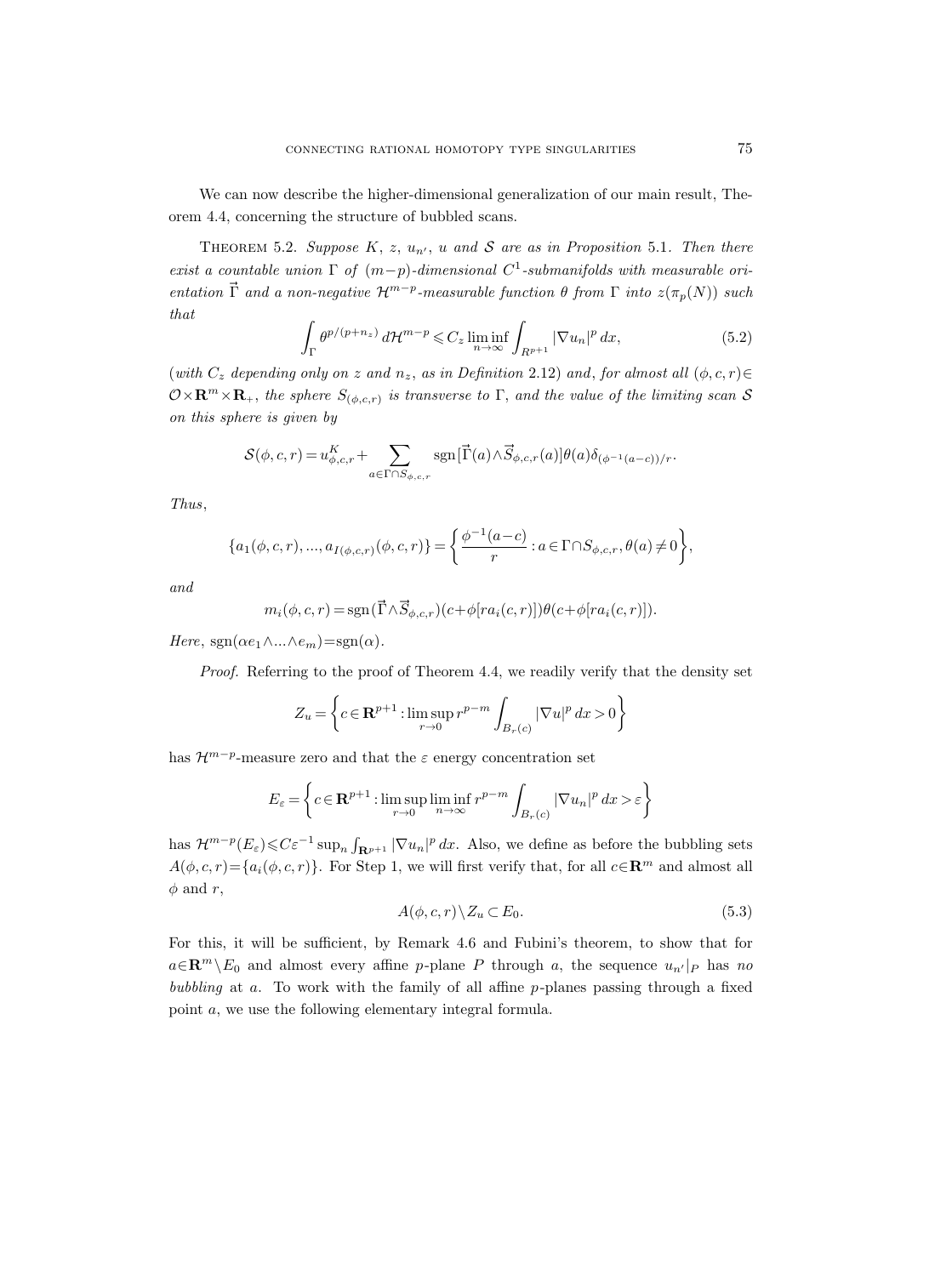LEMMA 5.3. There is a positive constant  $c_{m,p}$  such that for any  $f \in W^{1,p}(B_{\sigma}(a)),$ 

$$
\sigma^{p-m} \int_{B_{\sigma}(a)} |\nabla f|^p \, dx = c_{m,p} \int_{\phi \in \mathcal{O}_p} \int_{a+\phi(B_{\sigma}(0))} |\nabla f|^p \, d\mathcal{H}^p \, d\Theta(\phi). \tag{5.4}
$$

Here  $\Theta$  denotes the rotation invariant probability measure on  $\mathcal{O}_p$ .

*Proof.* Rescaling, we may assume that  $\sigma = 1$ . The formula

$$
\mu(E) = \int_{\phi \in \mathcal{O}_p} \mathcal{H}^{p-1}(E \cap (a + \phi(\mathbf{R}^p)) \, d\Theta(\phi),
$$

for every  $\mathcal{H}^{m-1}$ -measurable subset E of  $S^{m-1}$ , defines a finite positive rotation invariant measure on  $S^{m-1}$ . By the uniqueness of the Haar measure [Fe, §2.9] on  $S^{m-1}$ ,  $\mu$  must be some positive multiple  $c_{m,p}$  of  $\mathcal{H}^{m-1}|_{S^{m-1}}$ . It then follows from the coarea formula and Fubini's theorem that

$$
\int_{B_1(a)} |\nabla f|^p dx = \int_0^1 \int_{\partial B_s(a)} |\nabla f|^p d\mathcal{H}^{m-1} ds
$$
  
\n
$$
= c_{m,p} \int_0^1 \int_{\phi \in \mathcal{O}} \int_{a+\phi(\partial B_s(0))} |\nabla f|^p d\mathcal{H}^{p-1} d\Theta(\phi)
$$
  
\n
$$
= c_{m,p} \int_{\phi \in \mathcal{O}} \int_0^1 \int_{a+\phi(\partial B_s(0))} |\nabla f|^p d\mathcal{H}^{p-1} ds d\Theta(\phi)
$$
  
\n
$$
= c_{m,p} \int_{\phi \in \mathcal{O}} \int_{a+\phi(B_1(0))} |\nabla f|^p d\mathcal{H}^p d\Theta(\phi).
$$

As before, we may, for  $\varepsilon > 0$ , choose a positive  $\sigma$  small enough so that

$$
\sigma^{p-m} \int_{B_{\sigma}(a)} |\nabla u|^p \, dx + \liminf_{n' \to \infty} \sigma^{p-m} \int_{B_{\sigma}(a)} |\nabla u_{n'}|^p \, dx \leq \varepsilon.
$$

For  $\phi \in \mathcal{O}_p$  consider the affine p-plane  $a + \phi(\mathbf{R}^p)$ . For a.e. such  $\phi$  we may choose a positive  $\sigma_{\phi} < \sigma$  so that

$$
\int_{a+\phi(B_{\sigma_{\phi}}(0))} |\nabla u|^p d\mathcal{H}^p \leq \varepsilon,
$$

and  $u_{n'|a+\phi(\mathbf{R}^p)}$  has no bubbling in  $B_{\sigma_{\phi}}(a)\setminus\{a\}$ . For each positive integer j, we consider the set

 $\Phi_j = \{ \phi \in \mathcal{O}_p : \sigma_{\phi} > j^{-1} \text{ and } u_{n'}|_{a + \phi(\mathbf{R}^p)} \text{ has a bubble at } a \}.$ 

From the lower bound inequality (3.20) and Remark 4.6, we conclude that

$$
\liminf_{n'\to\infty}\int_{a+\phi(B_{1/j}(0))}|\nabla u_{n'}|^2\,d\mathcal{H}^p>C\varepsilon_{p,N}
$$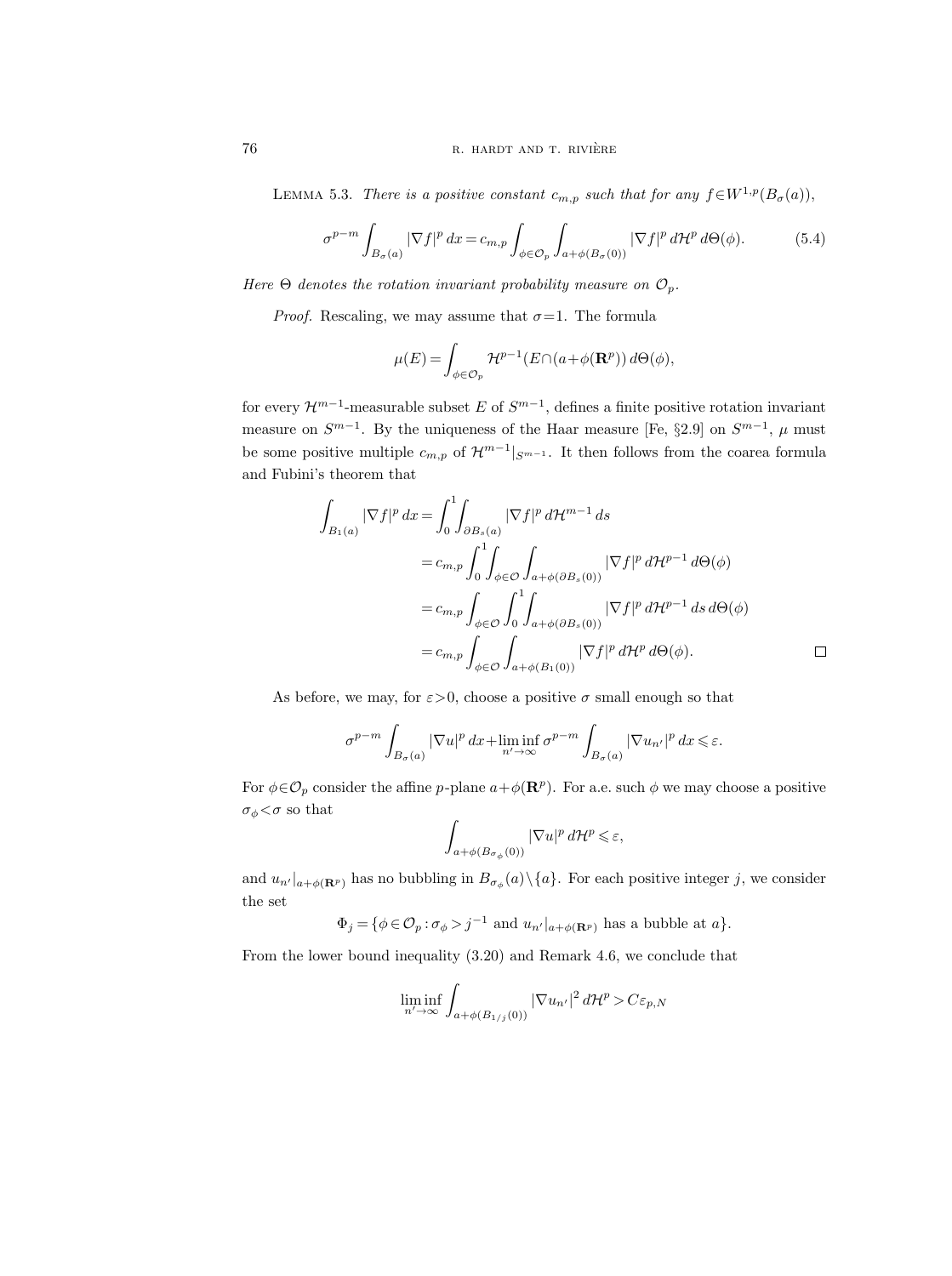for  $\phi \in \Phi_i$ . By Fatou's lemma and the above formula (5.4), we see that

$$
C\varepsilon_{p,N}\Theta(\Phi_j) < \int_{\Phi_j} \liminf_{n' \to \infty} \int_{a+\phi(B_{1/j}(0))} |\nabla u_{n'}|^2 d\mathcal{H}^p d\Theta(\phi)
$$
  

$$
\leq \liminf_{n' \to \infty} j^{m-p} \int_{B_{1/j}(a)} |\nabla u_{n'}|^p dx < \varepsilon.
$$

Taking  $\varepsilon$  sufficiently small, we conclude that  $\Theta(\Phi_j)=0$  for each j which implies the inclusion (5.3).

Now, as in Step 2 of Theorem 4.4, we may work with the  $(m-p)$ -rectifiable part  $\Gamma$  of the  $\mathcal{H}^{m-p}$   $\sigma$ -finite set  $E_0$ . Following Remark 4.6, we see how to obtain, for  $\mathcal{H}^{m-p}$ -almost any  $a \in \Gamma$  and any fixed oriented affine p-plane P through a transverse to the approximate tangent space  $T_a\Gamma$ , candidates for the multiplicity  $\theta(a)$  and orientation  $\vec{\Gamma}(a)$  suitable for an oriented p-sphere through a tangent to this particular P. Again, this implies the  $\mathcal{H}^1$ measurability of  $\theta$  and  $\vec{\Gamma}$ , and inequality (5.2) follows from (3.14), (3.16) and Lemma 5.4. Note that simply reversing the orientation of  $P$  will, by our conventions, lead to the same  $\theta(a)$  and  $\vec{\Gamma}(a)$ .

Next, as before in Step 3 of Theorem 4.4, we must now establish the uniqueness that for almost every pair P, Q of oriented affine p-planes through a transverse to  $T_a\Gamma$ , each determines the *same* pair  $\theta(a), \vec{\Gamma}(a)$ . For this, we may henceforth assume that

$$
dist_{Haus}(P \cap B_1(a), Q \cap B_1(a)) < \delta(P), \tag{5.5}
$$

where  $\delta(P)$  is an (easy to estimate) constant which depends only on the distance between  $P \cap \partial B_1(a)$  and  $T_a\Gamma$  and is to be determined below. For any such pair P, Q, we may again choose  $\varrho$  small enough so that there is no bubbling for  $u'_n|_P$  in  $P \cap B_{\varrho}(a) \setminus \{a\}$  or for  $u'_n|_Q$ in  $Q \cap B_{\rho}(a) \setminus \{a\}.$ 

In general, it will, as before, suffice to obtain a bubble-free  $p$ -dimensional connection V between the  $(p-1)$ -sphere  $S=P \cap \partial B_o(a)$  and either  $T = Q \cap \partial B_o(a)$  or  $T = -Q \cap \partial B_o(a)$ . Before, in the proof of Theorem 4.4, the connection  $V$  was simply given by oriented regions on the p-sphere  $\partial B_{\rho}(a)$  in  $\mathbb{R}^{p+1}$  which avoided the affine line  $a+T_a\Gamma$ . Now we will obtain  $V$  as a finite chain of one-parameter rotations of  $p$ -spheres connecting  $S$  and and T which will avoid the  $(m-p)$ -dimensional affine space  $a+T_a\Gamma$ .

With any choice of subspaces

$$
P = P_p \subset P_{p+1} \subset \ldots \subset P_m = \mathbf{R}^m \quad \text{and} \quad Q = Q_p \subset Q_{p+1} \subset \ldots \subset Q_m = \mathbf{R}^m,
$$

with dim  $P_j = \dim Q_j = j$ , one may explicitly associate, for  $j = p, ..., m$ , geodesic circles of rotations  $\gamma_j : [0, 2\pi] \to \mathbf{O}(m)$  along with  $t_j \in [0, \pi]$  and  $(p-1)$ -spheres  $R_j$  so that  $\gamma_j(0) = id$ and

$$
R_p = S
$$
,  $R_{p+1} = \gamma_{p+1}(t_{p+1})(R_p)$ , ...,  $R_m = \gamma_m(t_m)(R_{m-1}) = T$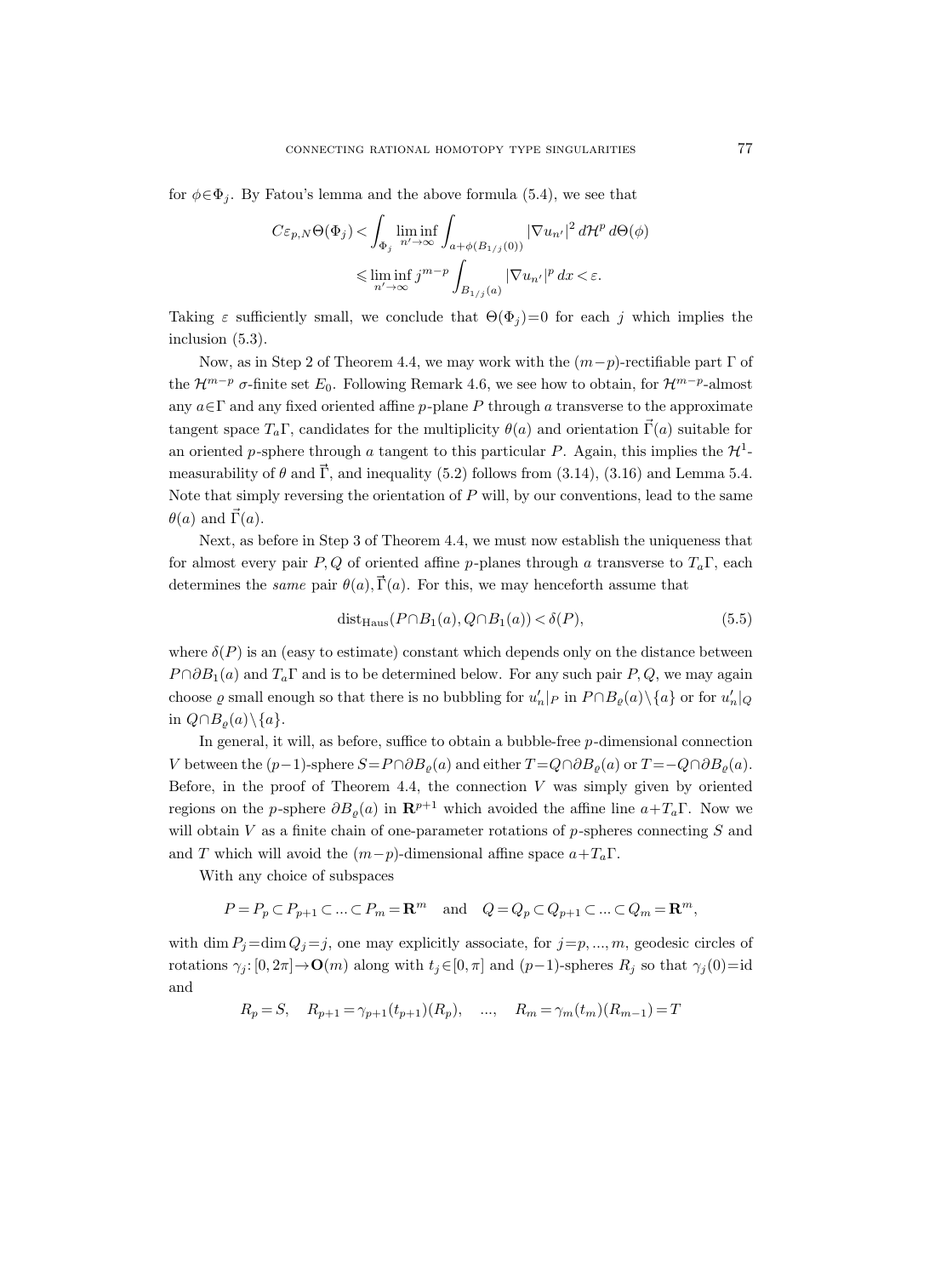as follows: Since  $\dim(P_{m-1}\cap Q_{m-1})\geq m-2$ , we first choose a circle of rotations  $\gamma_m$  which fixes  $P_{m-1} \cap Q_{m-1}$ , and choose  $t_m$  so that  $\gamma_m(t_m)(P_{m-1})=Q_{m-1}$ . Then,

$$
\dim(\gamma_m(t_m)(P_{m-2}) \cap Q_{m-2}) \geq m-3,
$$

and we may similarly choose  $\gamma_{m-1}$  to fix both  $\gamma_m(t_m)(P_{m-2}) \cap Q_{m-2}$  and  $Q_{m-1}^{\perp}$ , and then find  $t_{m-1}$  so that

$$
\gamma_{m-1}(t_{m-1}) \circ \gamma_m(t_m)(P_{m-2}) = Q_{m-2}.
$$

Continuing downward, we obtain all the desired  $\gamma_j$  and  $t_j$  so that finally

$$
\gamma_m(t_m) \circ \gamma_{m-1}(t_{m-1}) \circ \dots \circ \gamma_m(t_m) \circ \gamma_{p+1}(t_{p+1})(S) = T.
$$

Using the notation  $\gamma_j(t, x) = \gamma_j(t)(x)$ , we see that  $\gamma_j([0, t_j] \times R_j)$  connects  $R_{j-1}$  to  $R_j$  and that  $\overline{m}$ 

$$
V = \bigcup_{j=p+1}^{m} \gamma_j([0, t_j] \times R_j)
$$

is the desired finite chain of one-parameter rotations of  $p$ -spheres connecting  $S$  and  $T$ . Finally, defining the conical region

$$
W = \{x \in \mathbf{R}^m : \text{dist}(x, a + T_a \Gamma) > m^{-1} \text{dist}((P \cup Q) \cap \partial B_{|x-a|}(a), a + T_a \Gamma)\},\
$$

we readily find the constant  $\delta(P)$  so that  $t_{p+1}, ..., t_m$  can be chosen small enough to insure that each

$$
\gamma_j([0, t_j] \times R_j) \subset W. \tag{5.6}
$$

To guarantee the nonbubbling along  $V$ , we need to discuss the energy estimates for this construction. First, we observe, as in (4.15), that conformal invariance implies that for any ball  $\Sigma$  in a Euclidean p-sphere in  $\mathbb{R}^m$  with

$$
\liminf_{n' \to \infty} \int_{\Sigma} |\nabla u_{n'}|^p < 10\varepsilon_1,\tag{5.7}
$$

the sequence  $u_{n'}|_{\Sigma}$  will exhibit no bubbling.

In particular, since the inclusions (5.6) imply that  $V \subset \bigcup_{p+1}^m \Sigma_j$ , where each

$$
\Sigma_j = W \cap \gamma_j([0, 2\pi] \times R_j)
$$

is a ball in the p-sphere  $\gamma_i([0, 2\pi] \times R_i)$ , we now need only guarantee that (5.7) holds for each  $\Sigma_j$ . To obtain this, we argue as before that, for almost all such  $a \in \Gamma$ , there is no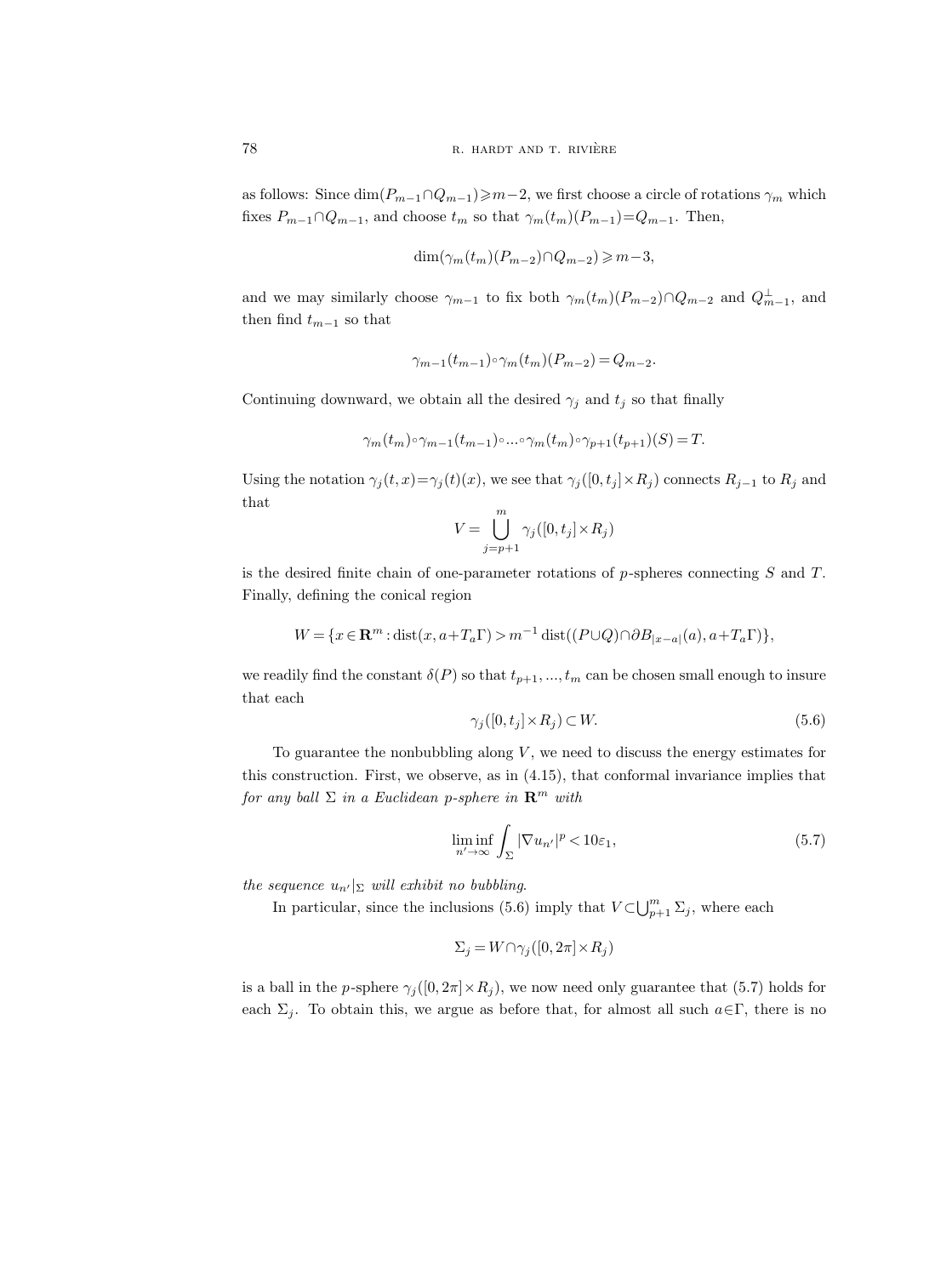$p$ -energy concentration at a occurring in the cone  $W$ , which is uniformly transverse to  $T_a\Gamma$ . Thus one can, for any  $\varepsilon > 0$ , choose an arbitrarily small  $\sigma$  so that

$$
\liminf_{n'\to\infty}\sigma^{p-m+1}\int_{W\cap\partial B_{\sigma}(a)}|\nabla u_{n'}|^p\,dx<\varepsilon.
$$

Arguing as in the proof of Lemma 5.4, this integral will dominate a double integral of  $|\nabla u_{n'}|^p$  over  $\widehat{P} \cap W \cap \partial B_\sigma(a)$  as  $\widehat{P}$  varies over affine  $(p+1)$ -planes containing the fixed  $P$ . Moreover, we may even integrate over all possible choices of subspaces

$$
P = P_p \subset P_{p+1} \subset \dots \subset P_m = \mathbf{R}^m \quad \text{and} \quad Q = Q_p \subset Q_{p+1} \subset \dots \subset Q_m = \mathbf{R}^m.
$$

These lead to an estimate of integrals over the resulting  $\Sigma_i$ . Here the constant in the bound may depend on  $P$  and  $Q$ . Nevertheless, since there is an open set of corresponding  $R_j$  still satisfying (5.6), we may finally choose suitable  $\Sigma_j$  satisfying (5.7), from Fubini's theorem, by taking  $\varepsilon$  and then  $\sigma$  sufficiently small (depending on P and Q).  $\Box$ 

# 6. Appendix

Let  $\gamma: [0, L] \to \mathbf{R}^n$  be a  $C^1$ -curve,  $t \in [0, L]$  and  $a \in \mathbf{R}^n$ . Then  $\gamma$  is, at  $\gamma(t)$ , transverse to the intersecting sphere  $\partial B_{|\gamma(t)-a|}(a)$  if and only if

$$
\dot{\gamma}(t) \cdot (\gamma(t) - a) \neq 0.
$$

For most centers a, one has such transversality at most points of the curve. More precisely, we have the following result.

LEMMA 6.1. For any  $C^1$ -embedded curve  $\gamma: [0, L] \to \mathbb{R}^n$  with  $\dot{\gamma}$  nonvanishing, the set

$$
\mathcal{A}_{\gamma} = \{a \in \mathbf{R}^n : \mathcal{H}^1(\{t \in [0, L] : \dot{\gamma}(t) \cdot (\gamma(t) - a) = 0\}) > 0\}
$$

is covered by countably many  $(n-2)$ -dimensional affine planes, and, in particular, has n-dimensional Lebesgue measure zero.

*Proof.* For  $i=0, ..., n$ , let  $G_i$  denote the Grassmannian of *i*-dimensional vector subspaces of  $\mathbb{R}^n$ , and consider the projection

$$
\pi_i: \mathbf{R}^n \times G_i \longrightarrow \mathbf{R}^n, \quad \pi_i(a, P) = a,
$$

for  $(a, P) \in \mathbb{R}^n \times G_i$ . For each such  $(a, P)$ , also let

$$
T_{(a,P)} = \{ t \in [0,L] : \dot{\gamma}(t) \cdot (\gamma(t) - a) = 0 \text{ and } \dot{\gamma}(t) \in P \}.
$$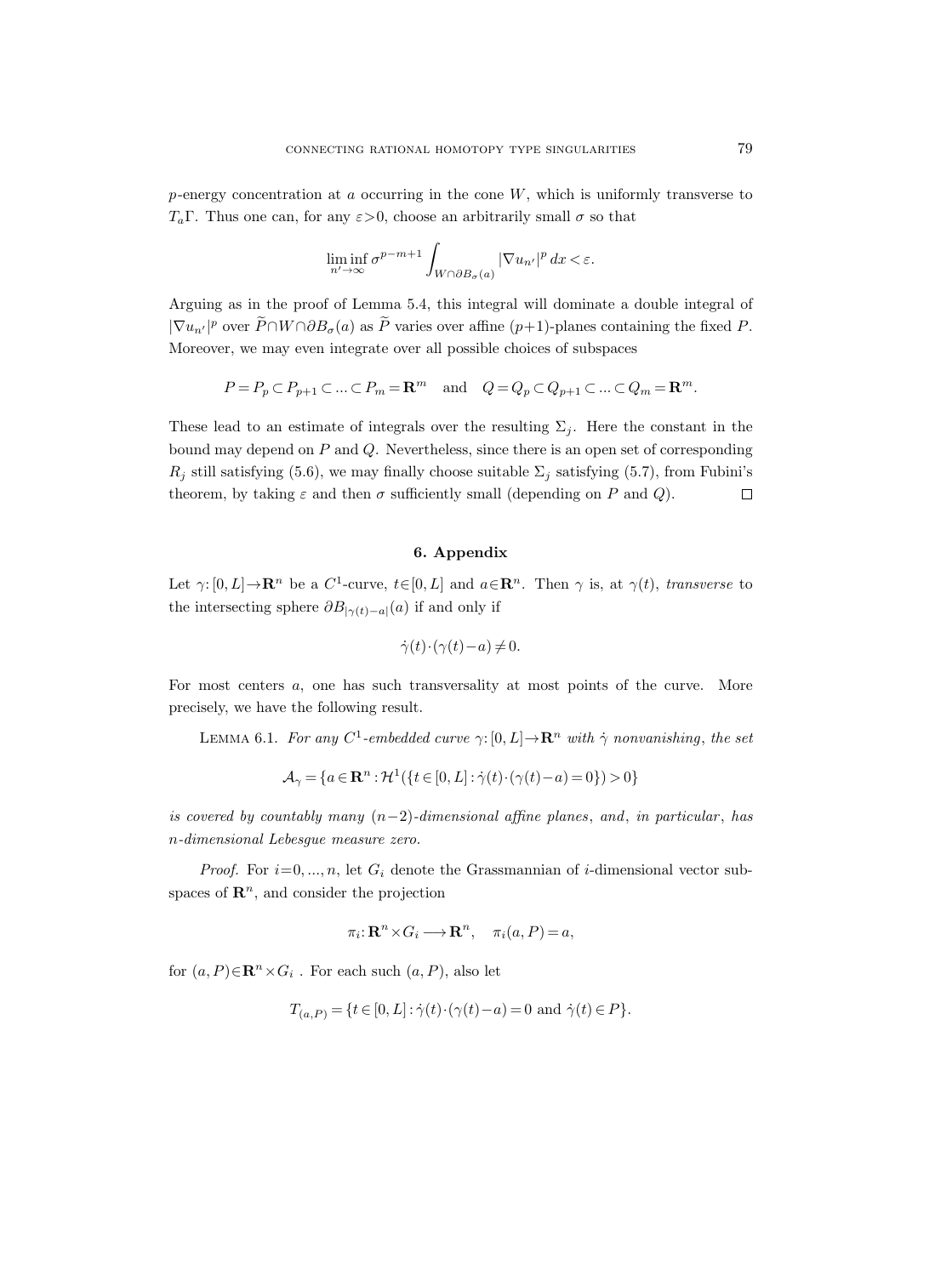Letting

$$
S_i = \{ (a, P) \in \mathbf{R}^n \times G_i : \mathcal{H}^1(T_{(a, P)}) > 0 \},
$$

we readily infer that  $S_0 = \emptyset$ . We also claim that  $S_1 = \emptyset$ . In fact, otherwise, there is a convergent sequence  $t_j \rightarrow t_0$  in some  $T_{(a,P)}$  with dim P = 1. Assuming that  $\gamma$  is parameterized by arc-length,  $\dot{\gamma}(t_j)$  is, for  $j=0$  and i sufficiently large, the same unit vector v whose span is the line  $P$ . But then

$$
1 = v \cdot \dot{\gamma}(t_0) = \lim_{j \to \infty} v \cdot \frac{\gamma(t_j) - \gamma(t_0)}{t_j - t_0} = \lim_{j \to \infty} \frac{\dot{\gamma}(t_j) \cdot \gamma(t_j) - \dot{\gamma}(t_0) \cdot \gamma(t_0)}{t_j - t_0}
$$

$$
= \lim_{j \to \infty} \frac{\dot{\gamma}(t_j) \cdot a - \dot{\gamma}(t_0) \cdot a}{t_j - t_0} = 0,
$$

a contradiction. Thus,  $S_1 = \emptyset$ .

Next, we note that

$$
\mathcal{A}_{\gamma} = \pi_n(S_n) \supset \pi_{n-1}(S_{n-1}) \supset \dots \supset \pi_1(S_1) = \varnothing,
$$

so that it suffices to show that each set

$$
\mathcal{A}_i = \pi_i(S_i) \backslash \pi_{i-1}(S_{i-1})
$$

is covered by countably many  $(n-2)$ -dimensional affine planes, for  $i=2, 3, ..., n$ .

Consider two points  $(a, P)$  and  $(a', P')$  in  $S_i$ , with  $a, a' \in A_i$  and  $P \neq P'$ . Then

$$
\mathcal{H}^1(T_{(a,P)} \cap T_{(a',P')}) = 0,\tag{6.1}
$$

because otherwise the inclusion

$$
T_{(a,P)} \cap T_{(a',P')} \subset T_{(a,P \cap P')}
$$

would imply that  $\mathcal{H}^1(T_{(a,P \cap P')})>0$  and  $a \in \pi_j(S_j)$  with  $j=\dim(P \cap P'), contradicting$ the fact that  $a \notin \pi_{i-1}(S_{i-1})$ . It now follows from (6.1) that distinct P give  $\mathcal{H}^1$ -essentially disjoint positive measure subsets of  $[0, L]$ . Thus

$$
\mathcal{P}_i = \{ P : (a, P) \in S_i \text{ for some } a \in \mathbf{R}^n \}
$$

is countable.

Fixing  $P \in \mathcal{P}_i$ , we now claim that for any two distinct points a and a' satisfying

$$
\mathcal{H}^1(T_{(a,P)} \cap T_{(a',P)}) > 0,
$$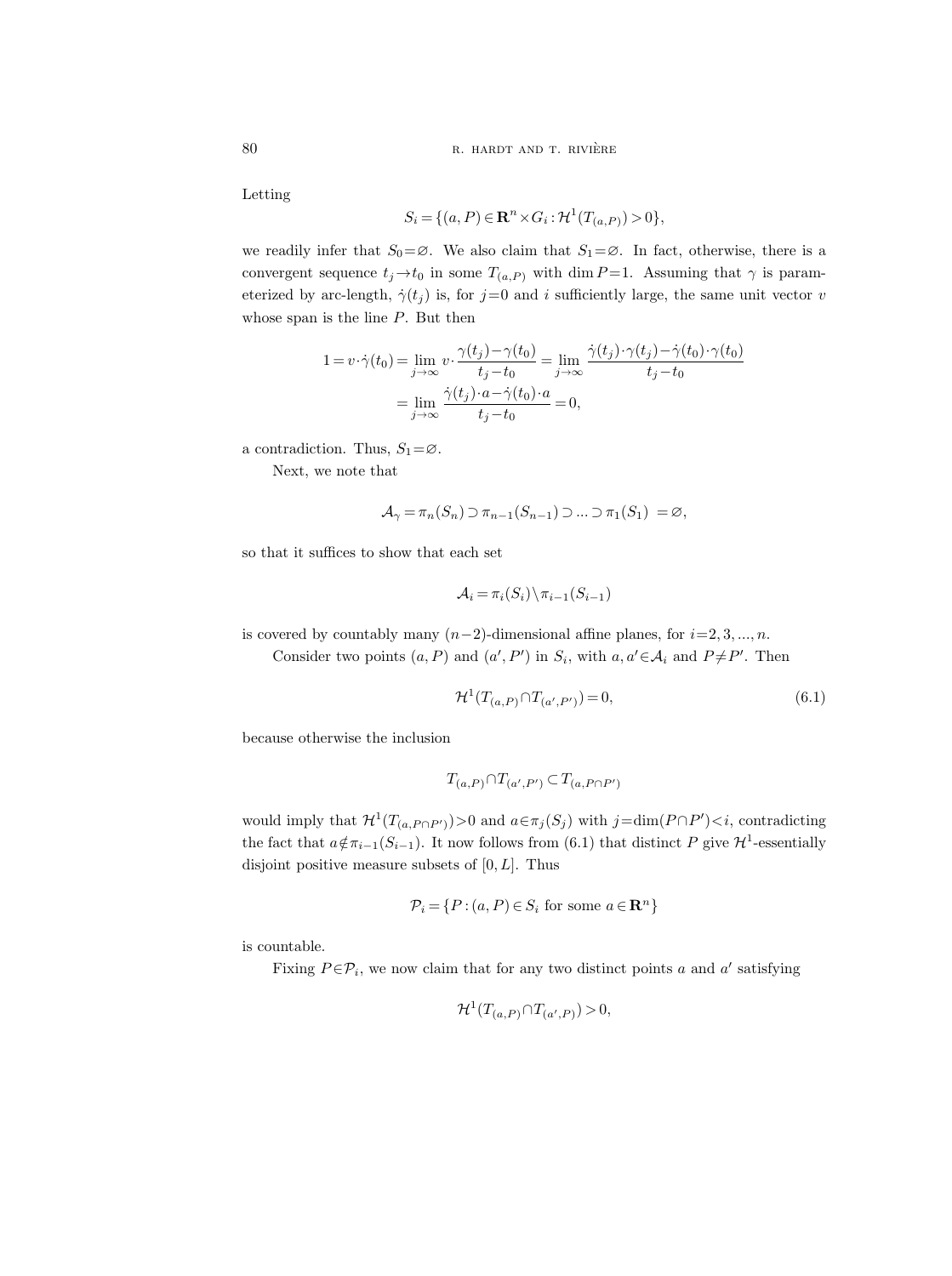the vector  $a-a'$  is orthogonal to P. In fact, otherwise, the  $(n-1)$ -dimensional vector space H orthogonal to  $a-a'$  would not contain P,  $\dim(P \cap H) = i-1$ , and, as before, the inclusion

$$
T_{(a,P)} \cap T_{(a',P)} \subset T_{(a,P \cap H)}
$$

would imply that  $\mathcal{H}^1(T_{(a,P\cap H)})>0$  and  $a \in \pi_{i-1}(S_{i-1})$ , contradicting the fact that  $a \in \mathcal{A}_i$ . It follows that the unique affine  $(n-i)$ -plane  $Q_a$  which is orthogonal to P and passes through a must coincide with the corresponding  $(n-i)$ -plane  $Q_{a'}$ . In other words, if  $Q_a \neq Q_{a''}$  for two points a and a'' for which both  $\mathcal{H}^1(T_{(a,P)})$  and  $\mathcal{H}^1(T_{(a'',P)})$  are positive, then necessarily

$$
\mathcal{H}^1(T_{(a,P)} \cap T_{(a'',P)}) = 0.
$$

It follows, as before, that the family  $\mathcal{Q}_P$  of all such orthogonal affine  $(n-i)$ -planes  $Q_a$ with  $\mathcal{H}^1(T_{(a,P)})>0$  is countable because distinct ones give  $\mathcal{H}^1$ -essentially disjoint positive measure subsets of  $[0, L]$ .

We now conclude that

$$
\mathcal{A}_\gamma \subset \bigcup_{i=2}^n \bigcup_{P \in \mathcal{P}_i} \bigcup_{Q \in \mathcal{Q}_P} Q
$$

is covered by countably many  $(n-2)$ -dimensional affine planes.

 $\Box$ 

#### References

- [ABO] ALBERTI, G., BALDO, S. & ORLANDI, G., Functions with prescribed singularities. J. Eur. Math. Soc. (JEMS), 5 (2003), 275–311.
- [ABL] ALMGREN, F., BROWDER, W. & LIEB, E. H., Co-area, liquid crystals, and minimal surfaces, in Partial Differential Equations (Tianjin, 1986), Lecture Notes in Math., 1306, pp. 1–22. Springer, Berlin–Heidelberg, 1988.
- [Be] Bethuel, F., The approximation problem for Sobolev maps between two manifolds. Acta Math., 167 (1991), 153–206.
- [BBC] Bethuel, F., Brezis, H. & Coron, J. M., Relaxed energies for harmonic maps, in Variational Methods (Paris, 1988), Progr. Nonlinear Differential Equations Appl., 4, pp. 37–52. Birkhäuser, Boston, MA, 1990.
- [BBH] BETHUEL, F., BREZIS, H. & HÉLEIN, F., Asymptotics for the minimization of a Ginzburg–Landau functional. Calc. Var. Partial Differential Equations, 1 (1993), 123–148.
- [BT] BOTT, R. & TU, L. W., *Differential Forms in Algebraic Topology*. Graduate Texts in Mathematics, 82. Springer, New York, 1982.
- [BCL] BREZIS, H., CORON, J. M. & LIEB, E. H., Harmonic maps with defects. Comm. Math. Phys., 107 (1986), 649–705.
- [DH] DE PAUW, T. & HARDT, R., Rectifiable and flat scans in a metric space. In preparation.
- [Fe] Federer, H., Geometric Measure Theory. Die Grundlehren der mathematischen Wissenschaften, 153. Springer, New York, 1969.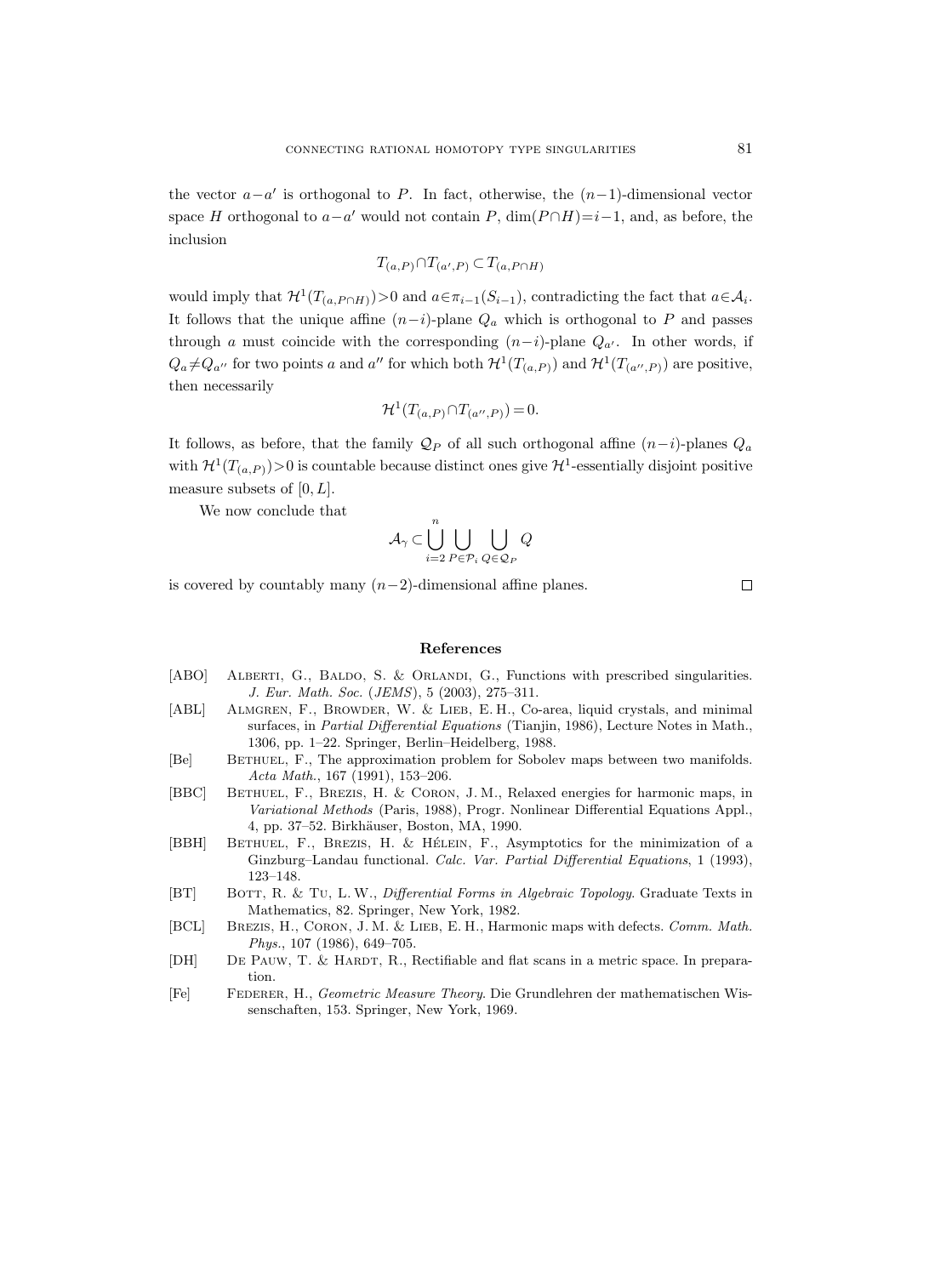- [Gi] GIAQUINTA, M., Multiple Integrals in the Calculus of Variations and Nonlinear Elliptic Systems. Annals of Mathematics Studies, 105. Princeton University Press, Princeton, NJ, 1983.
- [GMS1] GIAQUINTA, M., MODICA, G. & SOUCEK, J., The Dirichlet energy of mappings with values into the sphere. Manuscripta Math., 65 (1989), 489–507.
- [GMS2] Cartesian Currents in the Calculus of Variations. I, II. Ergebnisse der Mathematik und ihrer Grenzgebiete. A Series of Modern Surveys in Mathematics, 37, 38. Springer, Berlin–Heidelberg, 1998.
- [GM] Griffiths, P. A. & Morgan, J. W., Rational Homotopy Theory and Differential Forms. Progress in Mathematics, 16. Birkhäuser, Boston, MA, 1981.
- [Gr1] Gromov, M., Metric Structures for Riemannian and Non-Riemannian Spaces. Progress in Mathematics, 152. Birkhäuser, Boston, MA, 1999.
- $[Gr2]$  Quantitative homotopy theory, in *Prospects in Mathematics* (Princeton, NJ, 1996), pp. 45–49. Amer. Math. Soc., Providence, RI, 1999.
- [H] Hang, F., On the weak limits of smooth maps for the Dirichlet energy between manifolds. Comm. Anal. Geom., 13 (2005), 929–938.
- [HL1] Hang, F. & Lin, F., Topology of Sobolev mappings. Math. Res. Lett., 8 (2001), 321–330.
- [HL2] Topology of Sobolev mappings. II. Acta Math., 191 (2003), 55–107.
- [HL3] Topology of Sobolev mappings. III. Comm. Pure Appl. Math., 56 (2003), 1383– 1415.
- [HR1] HARDT, R. & RIVIÈRE, T., Connecting topological Hopf singularities. Ann. Sc. Norm. Super. Pisa Cl. Sci., 2 (2003), 287–344.
- [HR2] Bubbling phenomena and weak convergence for maps in  $W^{2,2}(B^5, S^3)$ . In preparation.
- [Mi1] MILLIONSHCHIKOV, D. V., Imbeddings of a minimal model of k-homotopy type into the algebras of smooth forms  $\Lambda^*(M)$ . Uspekhi Mat. Nauk, 43:2 (1988), 147-148 (Russian); English translation in Russian Math. Surveys, 43:2 (1988), 179–180.
- [Mi2] Some spectral sequences in analytic homotopy theory. Mat. Zametki, 47:5 (1990), 52–61, 159 (Russian); English translation in Math. Notes, 47 (1990), 458–464.
- [Nov1] NOVIKOV, S.P., The analytic generalized Hopf invariant. Multivalued functionals. Uspekhi Mat. Nauk, 39:5 (1984), 97–106 (Russian); English translation in Russian Math. Surveys, 39:5 (1984), 113–124.
- [Nov2] Analytical homotopy theory. Rigidity of homotopic integrals. Dokl. Akad. Nauk SSSR, 283 (1985), 1088–1091 (Russian); English translation in Soviet Math. Dokl., 32 (1985), 285–288.
- [Nov3] Analytical theory of homotopy groups, in Topology and Geometry—Rohlin Seminar, Lecture Notes in Math., 1346, pp. 99–112. Springer, Berlin–Heidelberg, 1988.
- [PR] PAKZAD, M. R. & RIVIÈRE, T., Weak density of smooth maps for the Dirichlet energy between manifolds. Geom. Funct. Anal., 13 (2003), 223–257.
- [Ri] RIVIÈRE, T., Minimizing fibrations and p-harmonic maps in homotopy classes from  $S^3$ into  $S^2$ . Comm. Anal. Geom., 6 (1998), 427-483.
- [SU] Schoen, R. & Uhlenbeck, K., Approximation theorems for Sobolev mappings. Preprint, 1984.
- [St] Stein, E. M., Singular Integrals and Differentiability Properties of Functions. Princeton Mathematical Series, 30. Princeton University Press, Princeton, NJ, 1970.
- [Sul] SULLIVAN, D., Infinitesimal computations in topology. Inst. Hautes Études Sci. Publ. Math., (1977), 269–331.